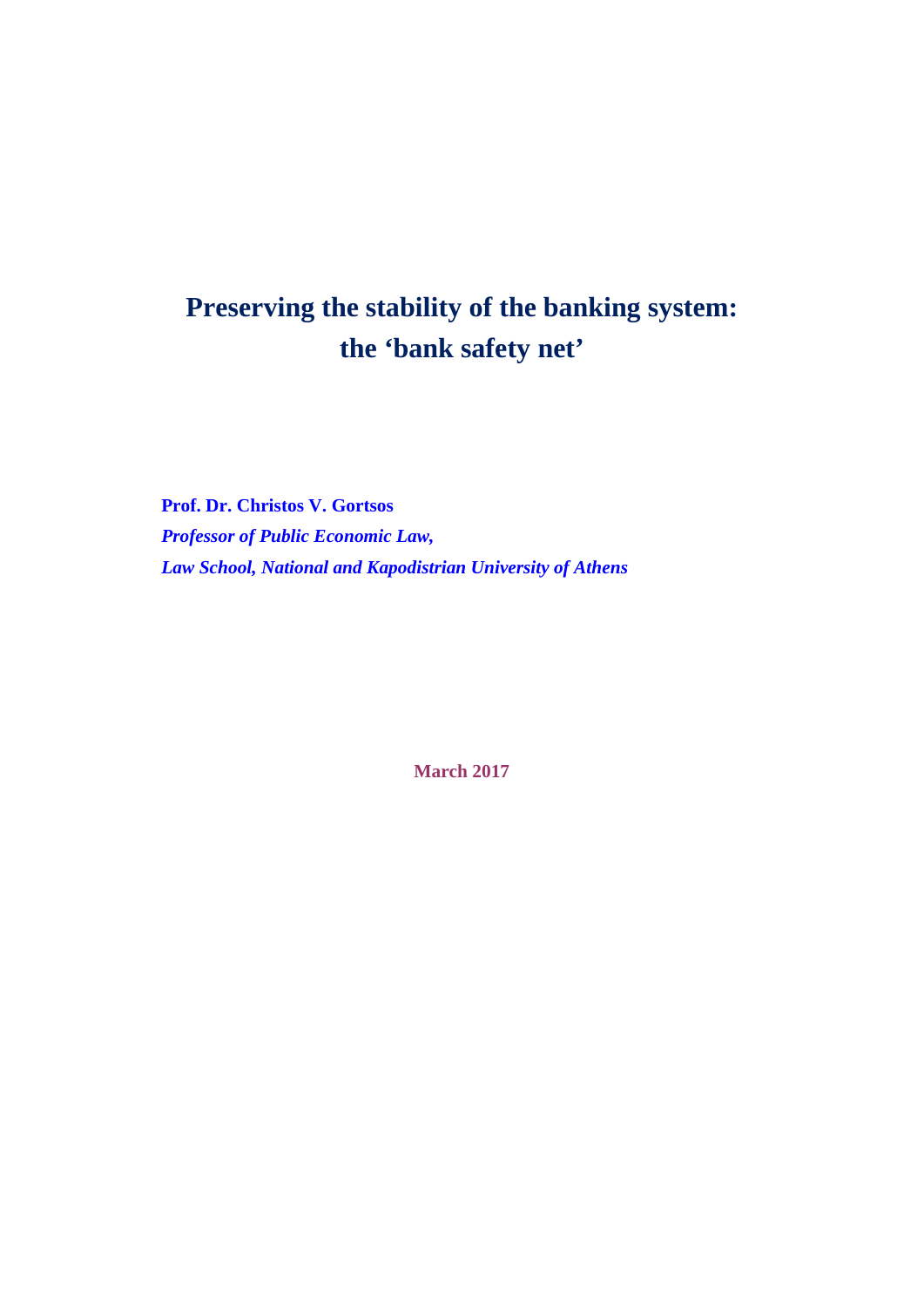## **TABLE OF CONTENTS**

## **A. The financial system: functions, infrastructures, services, groups, inclusion**

## **1. The functions of the financial system**

- 1.1 Introduction
- 1.2 The first function: channelling funds from positive to negative savers
- *1.2.1 Introductory remarks*
- *1.2.2 Direct financing*
- *1.2.2.1 The concepts of financial markets and capital markets*
- *1.2.2.2 Categories of financial markets*
- *1.2.2.2.1 Markets for debt instruments and equities*
- *1.2.2.2.2 Markets for derivative financial instruments*
- *1.2.2.3 Categories of financial firms*
- *1.2.3 Indirect financing or financial intermediation*
- *1.2.3.1 The rationale for developing financial intermediation*
- *1.2.3.2 Banking intermediation*
- *1.2.3.3 Intermediation through non-bank companies providing credit*
- *1.2.3.4 Intermediation by insurance undertakings and pension funds*
- 1.3 The second function: contributing to making cashless payments
- *1.3.1 Introductory remarks*
- *1.3.2 Payment instruments*
- *1.3.3 Payment order-based fund transfer services*

## **2. The infrastructures of the financial system**

- 2.1 Introductory remarks
- 2.2 Payment systems clearing and settlements systems
- *2.2.1 Definitions*
- *2.2.1.1 Payment systems*
- *2.2.1.2 Clearing and settlement systems*
- *2.2.2 Classification of payment systems and clearing and settlement systems*
- *2.2.2.1 Payment systems*
- *2.2.2.2 Clearing and settlement systems*
- 2.3 Securities clearing and settlement systems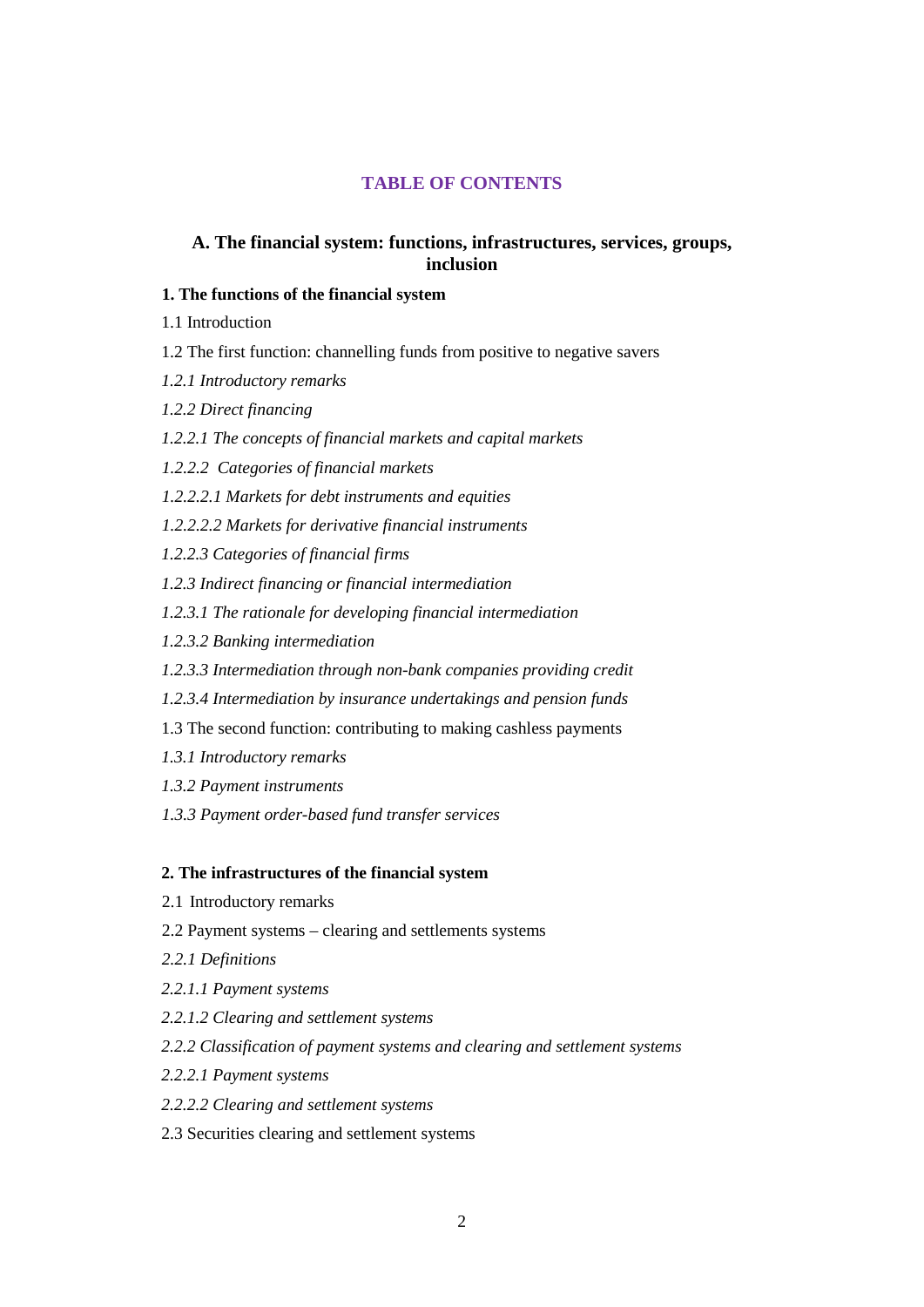## **3. Classification of services provided in the financial system**

3.1 Introductory remarks – classification approaches

3.2 Services provided in the context of the financial system's first function

*3.2.1 Services provided in the context of direct financing: investment services and collective portfolio management*

*3.2.2 Services provided in the context of indirect financing*

*3.2.2.1 Introductory remarks*

*3.2.2.2 Services provided by banks in the context of indirect financing (financial intermediation)*

*3.2.2.3 Other services provided by banks*

3.3 Services provided in the context of the financial system's second function: payment services

*3.3.1 Introductory remarks*

*3.3.2 Services relating to the issuance and acceptance of payment instruments*

*3.3.3 Payment order-based fund transfer services*

3.4 Services provided in the context of the operation of the financial system infrastructures

## **4. Groups of financial firms**

#### **5. Financial inclusion: concepts, main characteristics and data**

- 5.1 Definition and content
- 5.2 Typical indicators for the measurement of financial inclusion
- 5.3 Causes of financial exclusion

5.4 Statistical data

*5.4.1 Level of financial inclusion internationally and in the EU*

*5.4.2 Social groups with the lowest levels of financial inclusion (based on specific criteria)*

## **B. The case for regulatory intervention in the financial system: financial policy objectives and instruments**

#### **1. General overview**

- 1.1 Introductory remarks
- 1.2 Regulatory intervention in economically less-developed and developing states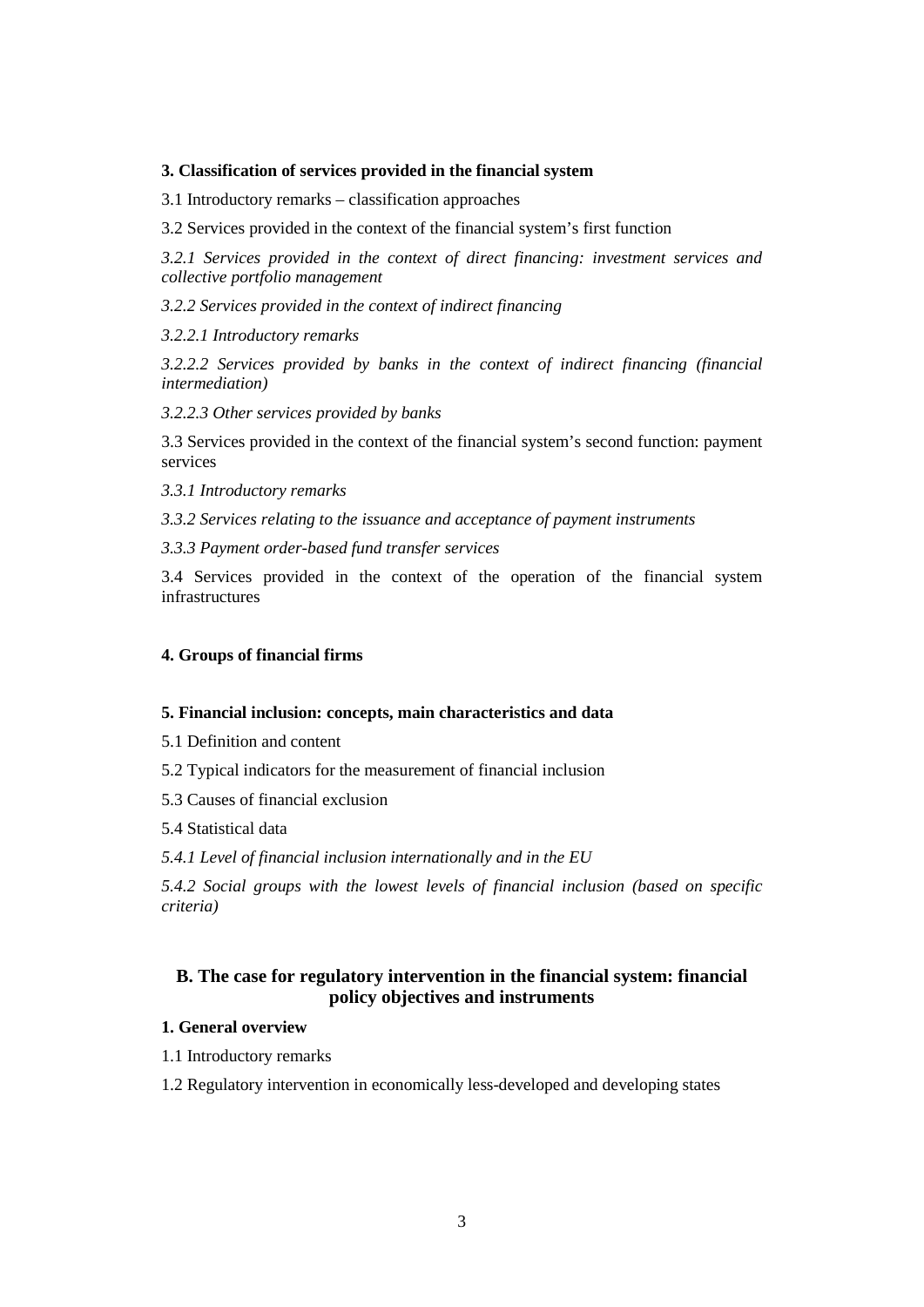#### **2. Regulatory intervention in economically developed states**

- 2.1 Introductory remarks
- 2.2 Ensuring the stability of the financial system

2.3 Ensuring investor protection and capital markets integrity, efficiency and transparency

- *2.3.1 The content of the objective*
- *2.3.2 Policy instruments*
- 2.4 Compensation of investors
- 2.5 Safeguarding the efficiency of payment and settlement systems
- 2.6 Protection of the economic interests of financial services consumers
- *2.6.1 The content of the objective*
- *2.6.2 Policy instruments*
- 2.7 Combating the use of the financial system for the commitment of economic crimes

## **C. Instruments to achieve the policy objective of ensuring banking stability: the 'bank safety net'**

## **1. The conceptual framework**

- 1.1 Negative externalities in banking
- *1.1.1 Channels of contagion among banks*
- *1.1.2 In particular: banking panics*
- *1.1.2.1 Introduction*
- *1.1.2.2 More specifically: the failure hypothesis of banking panics*
- *1.1.2.2.1 Introduction*

## *1.1.2.2.2 Information asymmetries in banking*

- *1.1.2.2.3 Structural vulnerability of banks to liquidity risk*
- 1.2 The components of the 'bank safety net'

#### **2. Crisis prevention**

- 2.1 Structural regulations
- 2.2 Authorisation requirements
- 2.3 Micro-prudential banking regulation
- *2.3.1 Content*
- *2.3.2 Risks to which banks may be exposed*
- *2.3.2.1 Introductory remarks*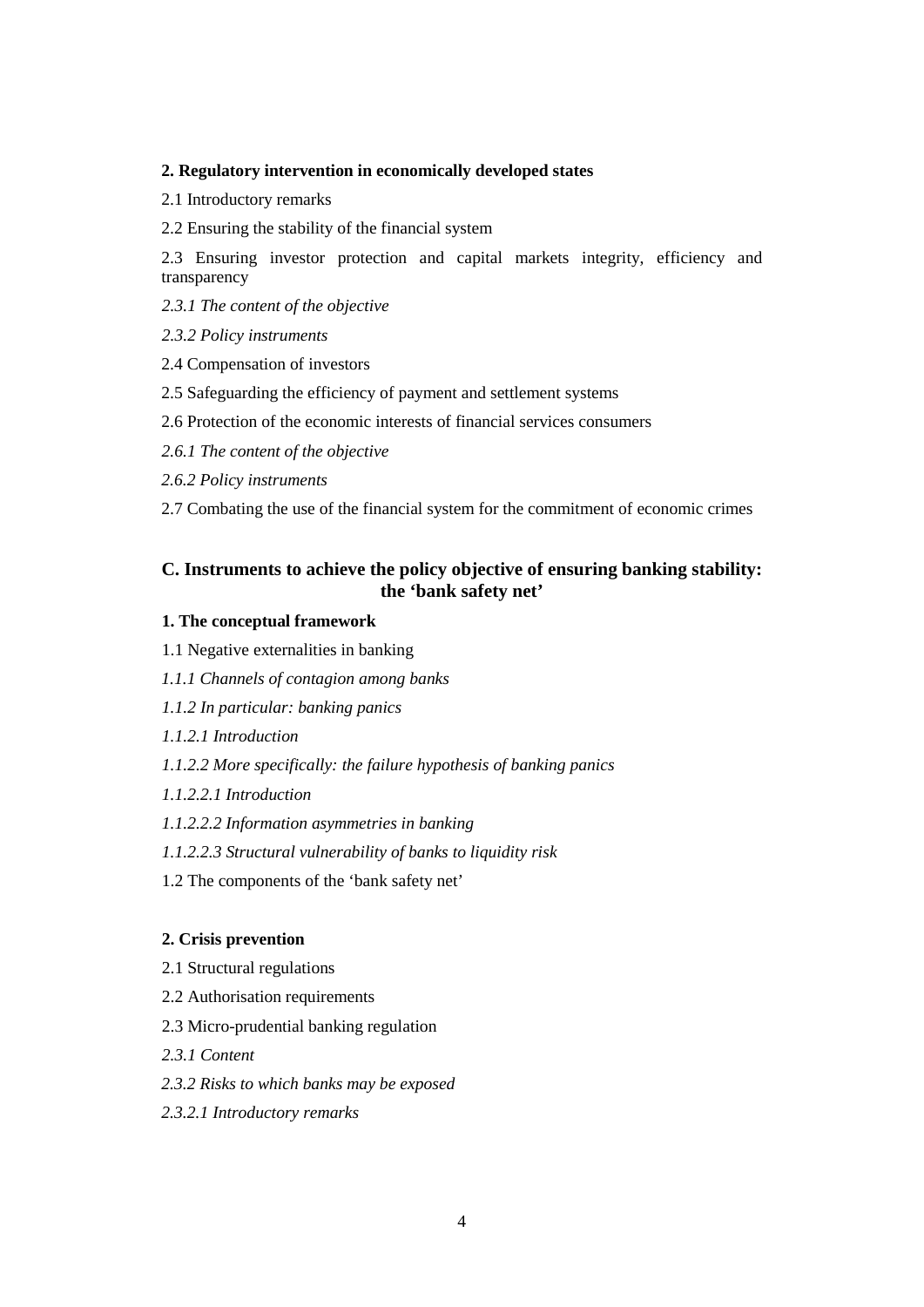- *2.3.2.2 Risks arising from the transformation function of banks*
- *2.3.2.2.1 Credit risk*
- *2.3.2.2.2 Liquidity risk*
- *2.3.2.2.3 Income risk*
- *2.3.2.3 Market risks*
- *2.3.2.3.1 Position risk*

## *(Ι) Risk arising from open positions in debt securities and equities (ΙΙ) Risk arising from open positions in derivative instruments*

- *2.3.2.3.2 Foreign exchange risk*
- *2.3.2.3.3 Risk arising from open positions in commodities*
- *2.3.2.4 Operational risk*
- *2.3.2.5 Settlement risk*
- *2.3.2.6 Political risk*
- *1.2.2.3 Reputational risk*
- *2.3.3 Policy instruments*
- 2.4 Micro-prudential banking supervision
- *2.4.1 General remarks*
- *2.4.2 Institutional aspects*
- *2.4.3 Separation of monetary policy from banking supervisory tasks*
- 2.5 Macro-prudential policies
- *2.5.1 Content*
- *2.5.2 Policy instruments*
- *2.5.2.1 Introductory remarks*
- *2.5.2.2 Macro-prudential regulations to address the systemic risk's time dimension*

*2.5.2.3 Macro-prudential regulations to address the systemic risk's cross-sectional dimension*

2.6 Specific crisis prevention measures

#### **3. Management of liquidity crises: last-resort lending by the central bank**

- 3.1 Definition, functions and delimitation
- *3.1.1 Definition*
- *3.1.2 Functions*
- *3.1.3 Delimitation*
- 3.2 The principles governing the implementation of last-resort lending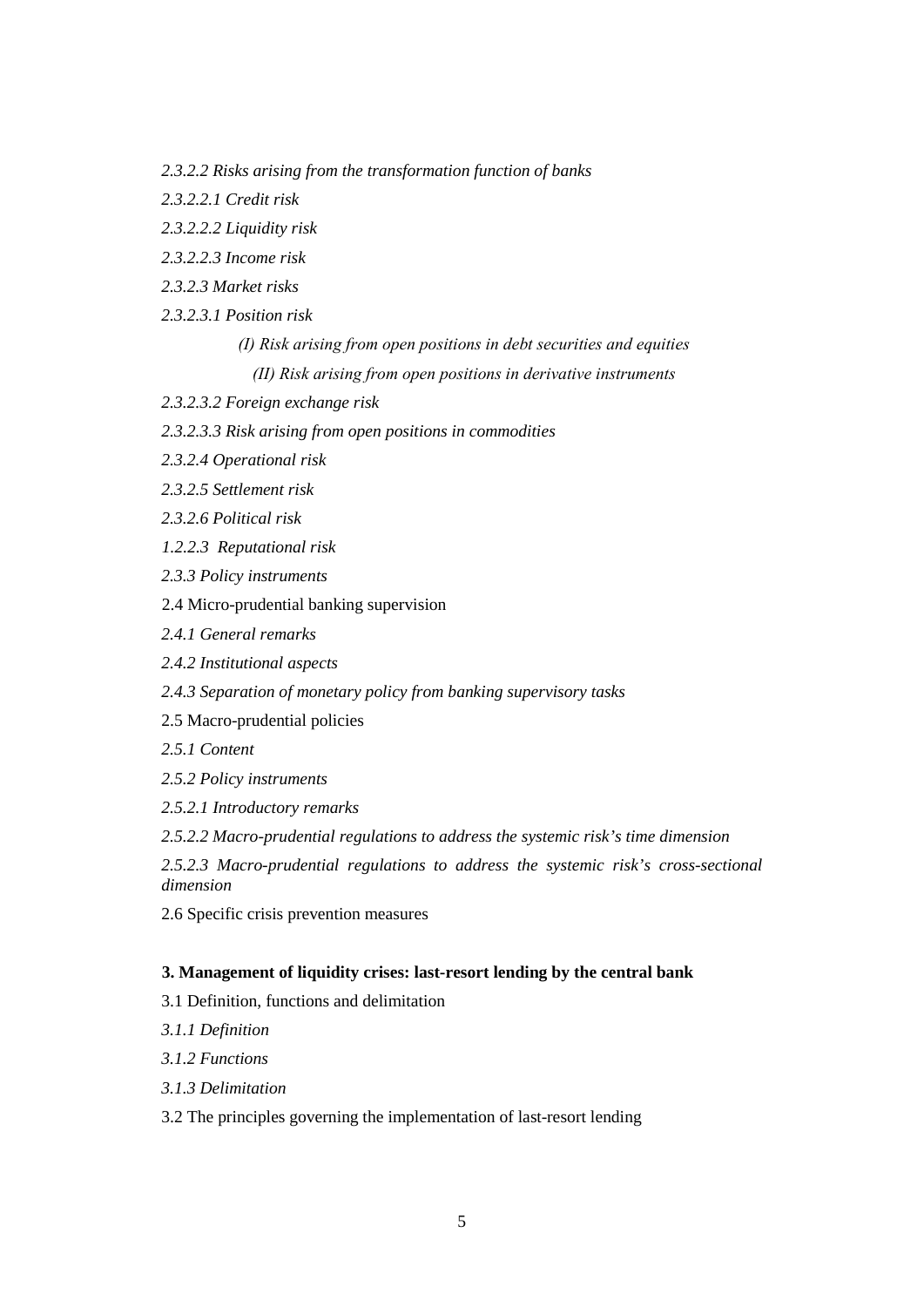#### **4. Management of solvency crises**

- 4.1 General overview
- 4.2 Banking resolution
- 4.3 Deposit guarantee
- *4.3.1 Functions of deposit guarantee schemes*
- *4.3.1.1 The 'paybox' function*
- *4.3.1.1.1 General considerations*
- *4.3.1.1.2 Protection of small depositors*
- *4.3.1.1.3 Contribution to the stability of the banking system*
- *4.3.1.2 Other functions*
- *4.3.2 Problems arising from the operation of deposit guarantee schemes*
- *4.3.2.1 General overview*
- *4.3.2.2 Exposure to moral hazard*
- *4.3.2.3 Differential treatment of banks deemed 'too big (to be left) to fail'*
- *4.3.3 Attributes of deposit guarantee schemes*
- *4.3.4 Deposit guarantee vs. last resort lending*

## **Secondary sources**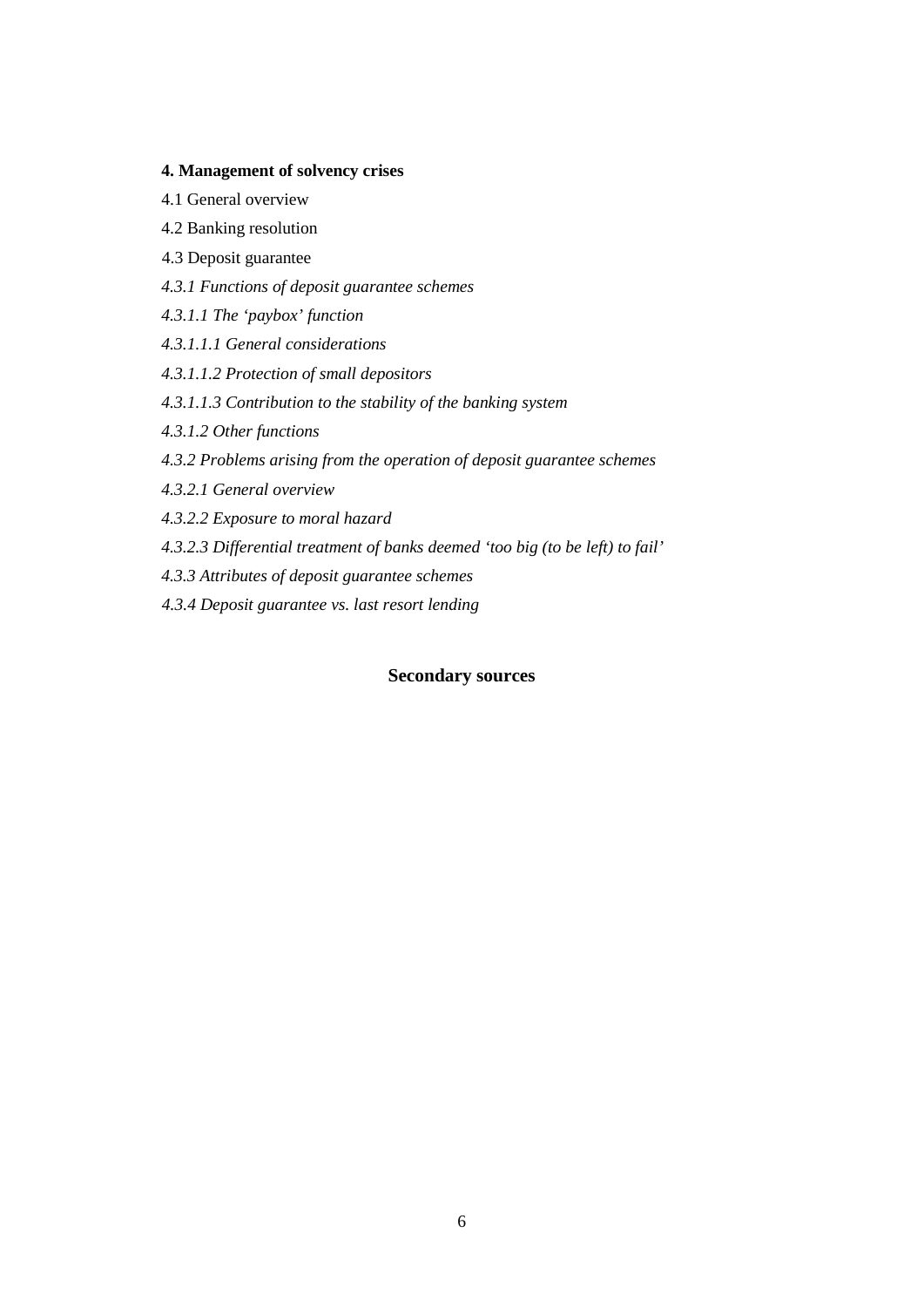## **A. The financial system: functions, infrastructures, services, groups, inclusion**

### **[1](#page-6-0). The functions of the financial system**<sup>1</sup>

#### **1.1 Introduction**

In market economies, the financial system is one of the systems set up for the provision of services, within which the following two functions are performed through a complex nexus of markets, services providers and infrastructures:

**(a)** The first function is channelling funds from the economy's positive savers to the negative savers (for more details see below, **under 1.2**).

Here, it is necessary to make a semantic clarification (aa) and an important note (ab).

(aa) The term 'channelling of funds'<sup>[2](#page-6-1)</sup> is used in a dual manner comprising two individual parts:

- funds provided by positive savers, in the form of bank deposits and insurance premiums, for the purchase of debt instruments issued by negative savers and traded in financial markets (constituting borrowed funds for negative savers), and
- funds provided for the purchase of equities issued by negative savers/ companies and traded in financial markets (constituting own funds for negative savers).

In this context:

- 'positive savers' mean the economic units (households, enterprises, and the government) offering their available income or property for saving, and
- 'negative savers' mean the economic units that seek either borrowed funds to meet their investment, mortgage or consumer needs or (in the case of enterprises with the legal form of a public limited liability company, a stake in their own funds).

In open economies (i.e. economies where there are no restrictions on the international movement of capital), positive and negative savers may also be foreign natural or legal persons.

**(ab)** In every economy, the amount of funds channelled through the financial system is merely a subset of the funds generally channelled from positive to negative savers.

Borrowed funds are also channelled to negative savers through private lending, while a large part of own funds of public limited liability companies and funds of other corporate forms is drawn from natural and legal persons outside the financial system. Consequently, households and enterprises, as negative savers, can draw funds from positive savers directly without the intermediation of the financial system. The financial system brings added value to the economy by, inter alia, offering businesses the opportunity to draw own and/or borrowed funds from a pool of positive savers to which they either have no access or they have access at a disproportionately high cost.

<span id="page-6-0"></span><sup>&</sup>lt;sup>1</sup> The present sub-Section of this study provides an introduction to the functions and infrastructures of the financial system, as well as to financial services. In this respect, the following should be pointed out:

**<sup>(</sup>a)** There is quite extensive literature on the issues discussed in this study and it would thus be impossible to cite it exhaustively. Consequently, all bibliographical references are mere indications.

**<sup>(</sup>b)** It is the author's intention to distance himself from any legal regime governing the operation of the financial system, as this would lead to restrictive results.

<span id="page-6-1"></span><sup>2</sup> See **Mishkin (2007)**, p. 23, and **Allen and Gale (2001)**.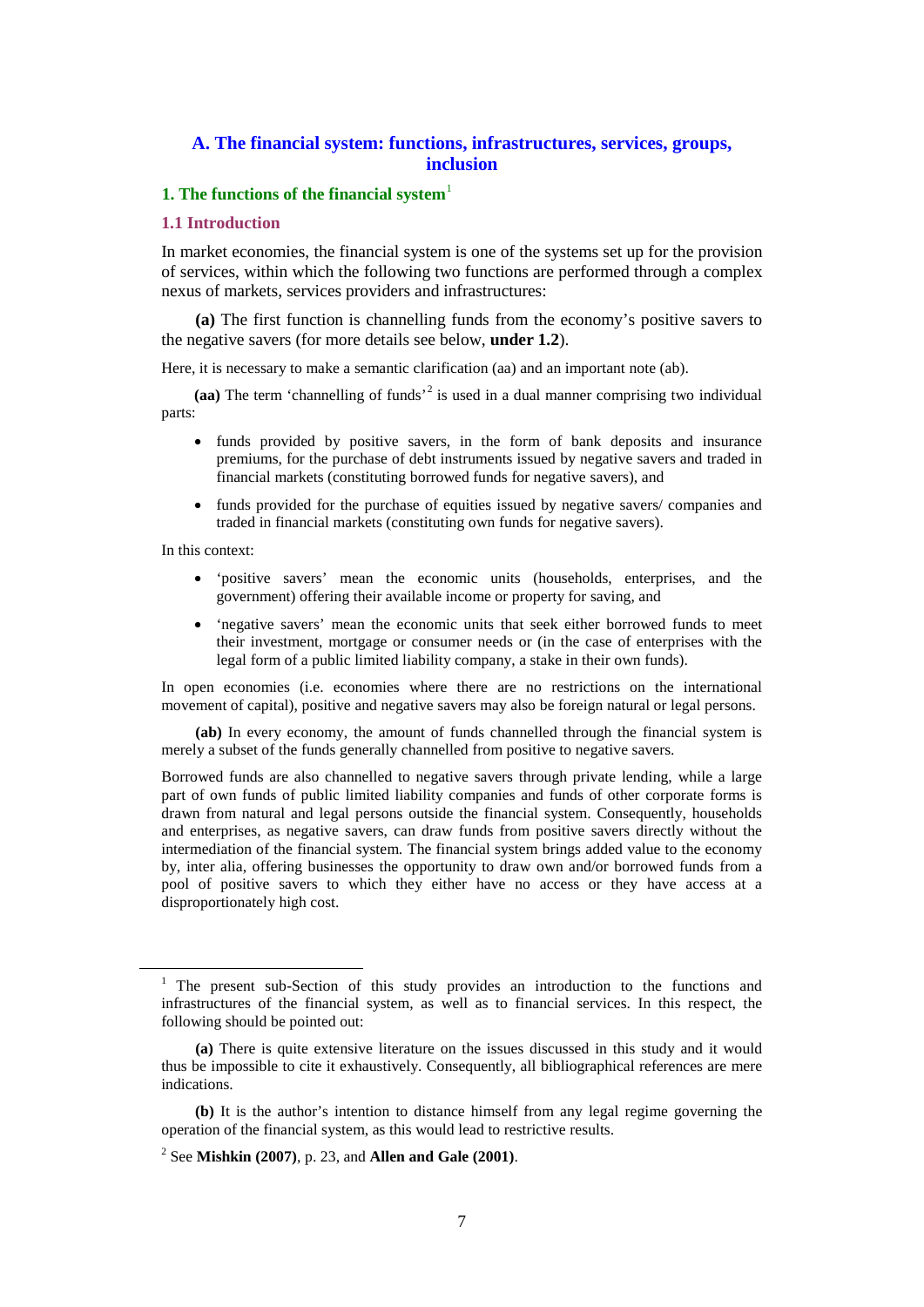**(b)** The second function of the financial system consists in enabling natural and legal persons (including positive and negative savers) to make payments without using cash, namely coins and banknotes.<sup>[3](#page-7-0)</sup>

For the most part, the literature on the functions of the financial system focuses on the channelling of funds from positive to negative savers (first function) and does not address cashless payments as a second function. The author is of the view that this approach is restrictive based on the following arguments:

**(i)** Payment instruments and fund transfer services, through which this function is performed, are principally offered by financial firms, most of all banks, in the context of the first function.

**(ii)** In every economy, payment instruments and fund transfer services providers, i.e. payment services providers, are authorised and supervised by those authorities that also supervise financial firms in performing the first function of the financial system. This also applies mainly to banks.

**(iii)** As discussed below with regard to the infrastructures of the financial system, it is impossible to make a distinction between the securities clearing and settlement systems and the payment systems used to finally settle the payments for the purchase of securities.

**(iv)** Finally, it should be noted that certain legal acts that form the sources of international, European and national financial law explicitly treat the provision of payment instruments and fund transfer services as financial services (see below, **under 3.3**).

In this respect, it is the author's view that the function of contributing to cashless payments is an integral part of the financial system.<sup>[4](#page-7-1)</sup>

#### **1.2 The first function: channelling funds from positive to negative savers**

#### *1.2.1 Introductory remarks*

As mentioned above, the first function of the financial system consists in the channelling of funds from the economy's positive savers to the negative savers. This function is performed via two channels:

- direct financing of negative savers by positive savers (see below, under 1.2.2), and
- indirect financing of negative savers by positive savers or financial intermediation (under  $1.2.3$ ).<sup>[5](#page-7-2)</sup>

## *1.2.2 Direct financing*

#### *1.2.2.1 The concepts of financial markets and capital markets*

The channel of direct financing from positive to negative savers is activated through financial markets, defined as the markets where:

- debt instruments and equities are issued and traded (see under 1.2.2.2.1) below), and
- derivatives are traded (under 1.2.2.2.2).

<span id="page-7-0"></span><sup>3</sup> See below, **under 1.3**.

<span id="page-7-1"></span><sup>4</sup> See **Stillhart (2002)**, pp. 105-121.

<span id="page-7-2"></span><sup>5</sup> See, by mere indication, **Mishkin (2007)**, pp. 23-32 and 35-42, respectively.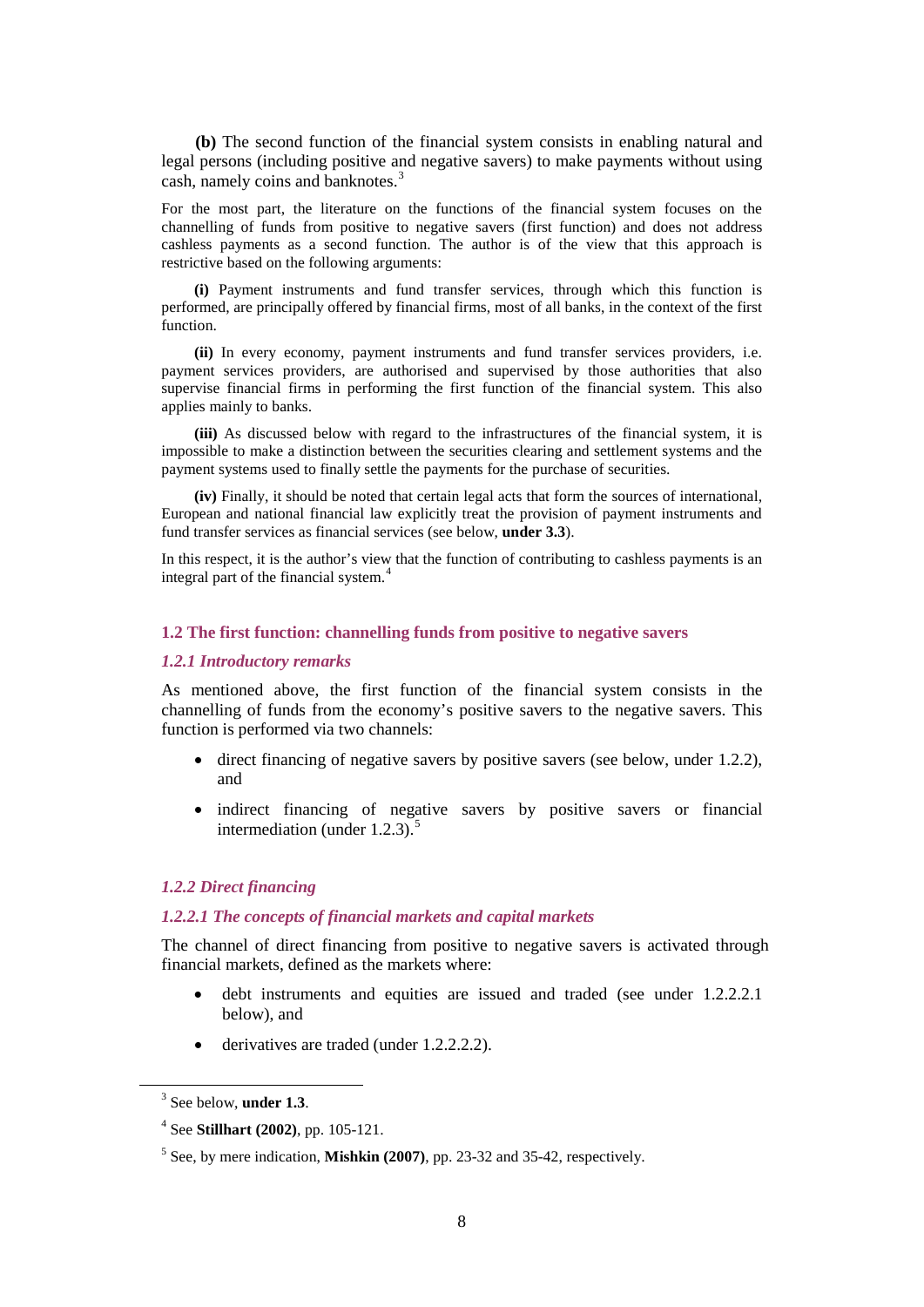Financial markets are also referred to as money and capital markets.<sup>[6](#page-8-0)</sup> The distinction between money markets and capital markets is made on the basis of the maturity of financial instruments<sup>[7](#page-8-1)</sup> traded therein:

- short-term debt instruments (with an initial term of up to one year), issued by businesses and governments, are traded in money markets, whereas
- long-term debt instruments (with an initial term of more than one year), issued by businesses and governments, are traded in capital markets along with equities of listed companies.<sup>[8](#page-8-2)</sup>

For the sake of brevity, the terms 'financial markets' or 'capital markets' will be used in this study to describe both money and capital markets – unless otherwise specified.

## *1.2.2.2 Categories of financial markets*

## *1.2.2.2.1 Markets for debt instruments and equities*

Markets for debt instruments<sup>[9](#page-8-3)</sup> and equities (often collectively referred to as 'transferable securities') are divided into separate categories according to the following criteria:

- the function performed in the market (under a below), and
- the way the market is organised (under b).

**(a)** Depending on the function performed, debt instruments and equities markets are divided into primary markets (under (aa)), and secondary markets (under (ab)):

**(aa)** A 'primary market' is a financial market to which certain classes of negative savers<sup>[10](#page-8-4)</sup> can turn in order to draw either borrowed and/or own funds from positive savers through the issuance of debt instruments and equities, respectively.<sup>[11](#page-8-5)</sup> Debt instruments and equities can be sold to positive savers either by private placement, or by a public offer procedure (which entails enhanced regulatory intervention requirements for investor protection).<sup>[12](#page-8-6)</sup>

- governments when issuing debt instruments, and
- as regards enterprises, to public limited liability companies drawing funds through the issuance of equities and debt instruments.

<span id="page-8-0"></span><sup>6</sup> *Ibid*.*,* pp. 23-25.

<span id="page-8-1"></span> $<sup>7</sup>$  'Financial instruments' is a general term (also widely used in legislation), which includes debt</sup> instruments, equities, and derivative financial instruments. See **Table 2 below**.

<span id="page-8-2"></span><sup>8</sup> See **Mishkin (2007)**, pp. 27-28.

<span id="page-8-3"></span><sup>&</sup>lt;sup>9</sup> The definition of the term 'debt instruments' includes all types of instruments (now mostly dematerialised) incorporating a usually interest-bearing claim of the bearer (the positive saver) against the issuer (the negative saver), such as bonds and bills. For more details, see **Mishkin (2007)**, pp. 25-26.

<span id="page-8-4"></span> $10$  The classes of negative savers with access to capital markets are limited in relation to those with access to the banking system. More specifically, access to capital markets is limited to:

<span id="page-8-5"></span> $11$  For enterprises/negative savers, issuing debt instruments in the markets is an alternative to borrowing funds through the banking sector. On the contrary, choosing between a loan (in general) and the issuance of equities depends on the amount of leverage they wish to be exposed to.

<span id="page-8-6"></span><sup>12</sup> See below **under B 2.3**.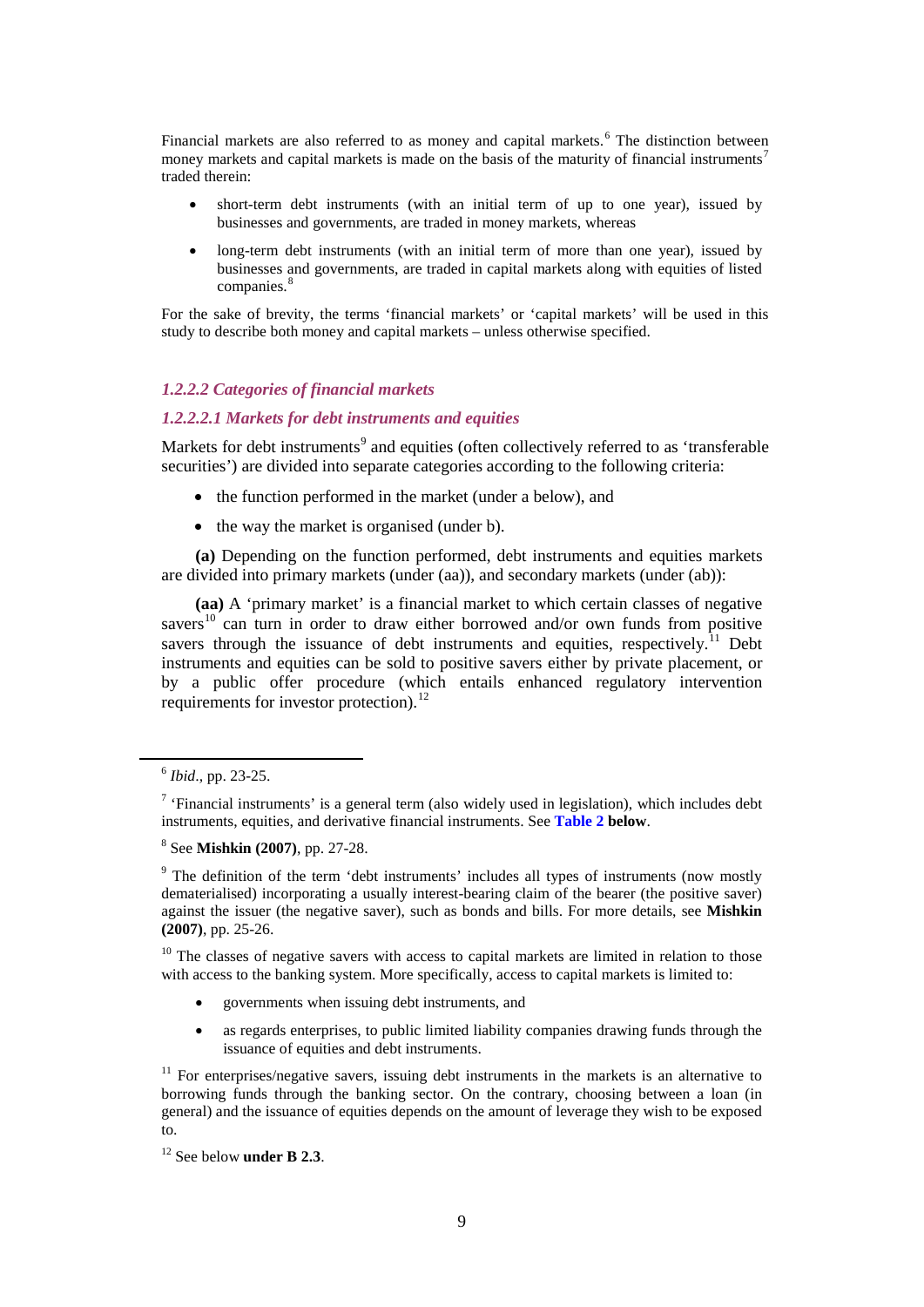**(ab)** A 'secondary market' is a financial market where debt instruments and equities issued by negative savers are traded. This is the market where the current market value of financial instruments is fixed so as to ensure, *inter alia,* their liquidity.

**(b)** Depending on the way in which they are organised, debt instrument and equity financial markets are divided into regulated markets (see under (ba) below) and nonregulated markets or over-the-counter markets  $(OTC)$  (under (bb)):<sup>[13](#page-9-0)</sup>

**(ba)** A 'regulated market' is a financial market authorised in a state by the competent supervisory authorities of the capital markets and operating in accordance with the specific rules laid down by the legislation of that state. Stock exchanges are a typical example of this. $14$ 

 **(bb)** A non-regulated market is initially a financial market that does not fulfil the above-mentioned conditions and in which investment services providers buy and sell financial instruments in the name and on behalf of their clients at prices fixed according to the given demand and supply.<sup>[15](#page-9-2)</sup> At the same time, in the past few years, rapid technological advances and novel applications have made it possible for banks, investment firms and the markets themselves, *inter alia*, to develop alternative trading mechanisms enabling the execution of buy/sell orders for debt instruments and equities outside regulated markets, in particular:

- through multilateral systems operated by a bank, an investment firm, or a market operator and called multilateral trading facilities, also known as 'MTFs', and
- internally within the bank or the investment firm ('internalisation').<sup>[16](#page-9-3)</sup>

#### *1.2.2.2.2Markets for derivative financial instruments*

Derivative financial instruments are instruments available in financial markets allowing on the one hand, to hedge the risks that economic units assume in their commercial (and also financial) transactions, given the price volatility of various parameters (e.g. interest rates, bonds, equities, foreign exchange rates), and on the other hand, to take advantage of speculative opportunities regarding the future price fluctuation of those parameters.<sup>1</sup>

<span id="page-9-0"></span><sup>13</sup> On this distinction, see **Mishkin (2007)**, pp. 27. Traditionally, regulated markets were known as 'organised markets', a term falling gradually out of use.

<span id="page-9-1"></span><sup>&</sup>lt;sup>14</sup> Traditionally, stock exchanges were either bodies managed by their members ('mutualisation') or legal persons of public law. Currently, as a rule they are being managed and operated by public limited liability companies (*sociétés anonymes*), which may be listed in regulated markets and are known as 'market operators'. For more information on the 'demutualisation' process, see **Aggarwal (2002)**, and **Steil (2002)**.

<span id="page-9-2"></span> $15$  Consequently, this market also has a market price fixing mechanism (albeit often inadequate, especially in terms of transparency), which constitutes a condition determining the liquid nature of financial instruments traded therein.

<span id="page-9-3"></span><sup>&</sup>lt;sup>16</sup> For a precise definition of the terms 'multilateral trading facility' and 'internalisation' and their distinction from the term 'regulated market' (under EU capital markets law), see **Binning and Willey (2008)**, pp. 73-100.

<span id="page-9-4"></span><sup>17</sup> For more details on these financial instruments, see the seminal works of **Cox and Rubinstein (1985)**, and **Hull (1997)**, as well as **Benjamin (2007)**, pp. 64-79, and **McKnight (2008)**, pp. 559-572. See also **Zerey (2010, Hrsg.)**, a study which extensively covers the relevant legal aspects.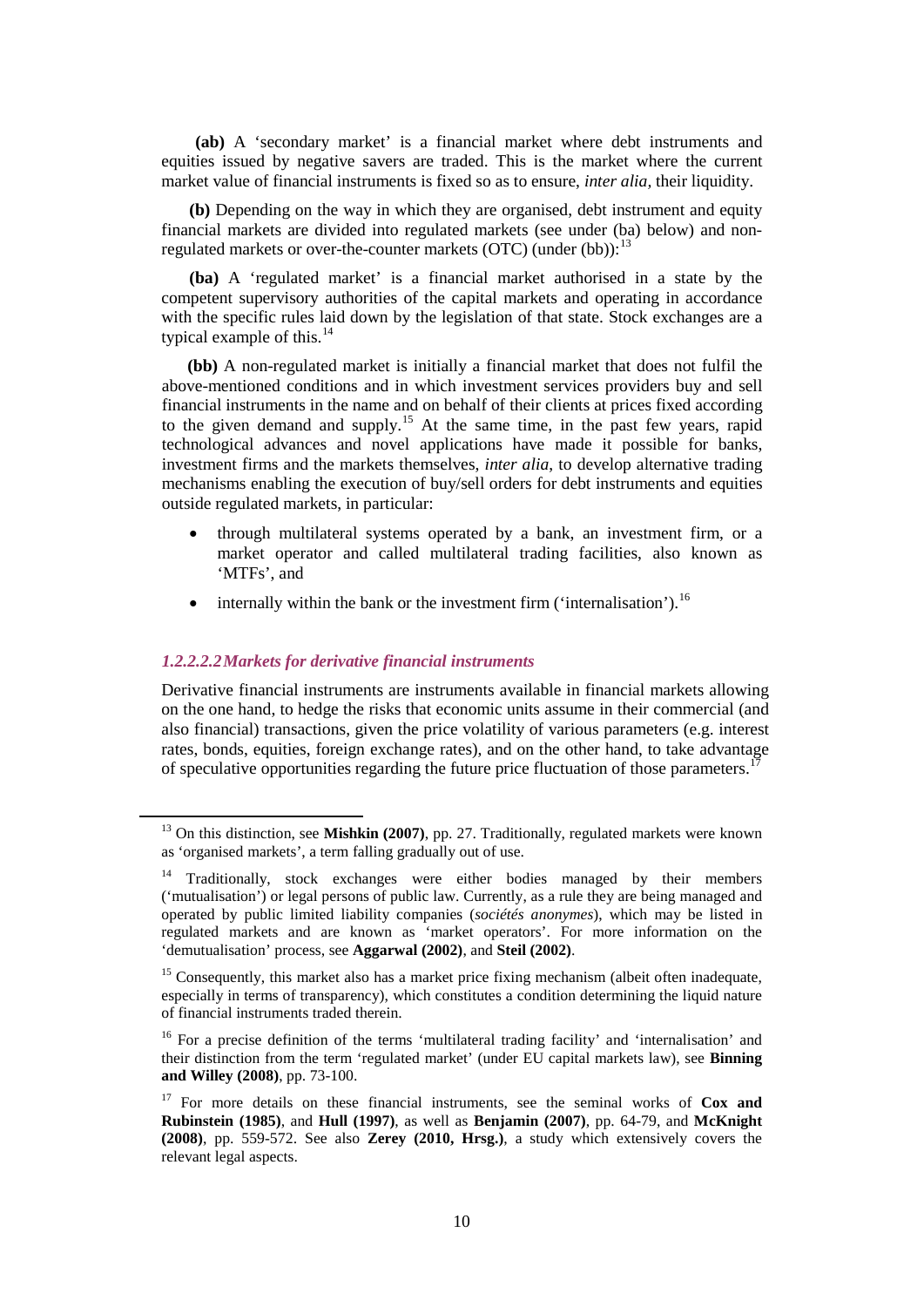Derivative financial instruments are divided into two categories, depending on the way that markets in which they are traded are organised:

 **(a)** The first category includes instruments traded in regulated markets ('exchangetraded derivative instruments'), i.e. exchange-traded contracts such as futures and options contracts.

 **(b)** The second category includes derivative financial instruments developed and valued outside regulated markets, and, as a rule, through the banking system ('over-thecounter derivative instruments') such as forwards, options and swaps. Derivative financial instruments may also be traded in multilateral trading facilities, as already mentioned above (**under 1.2.2.2.1**).

| <b>Table 1</b><br><b>Categorisation of financial markets</b> |                                                    |                                                        |
|--------------------------------------------------------------|----------------------------------------------------|--------------------------------------------------------|
| <b>Markets for debt instruments and equities</b>             |                                                    | <b>Markets for derivative</b><br>financial instruments |
| Categorisation<br>depending on market<br>function            | Categorisation depending<br>on market organisation | Categorisation depending<br>on market organisation     |
| primary markets                                              | regulated markets                                  | regulated markets                                      |
| secondary markets                                            | non-regulated markets                              | non-regulated markets                                  |

# **Table 2**

## **Types of financial instruments**

1. Transferable securities

2. Money-market instruments

3. Units in collective investment undertakings

4. Options, futures, swaps, forward rate agreements and any other derivative contracts relating to:

- securities, currencies, interest rates or yields, emission allowances or other derivatives instruments, financial indices or financial measures which may be settled physically or in cash,
- commodities that must be settled in cash or may be settled in cash at the option of one of the parties other than by reason of default or other termination event,
- commodities that can be physically settled, provided that they are traded on a regulated market, a MTF, or an OTF, except for wholesale energy products traded on an OTF that must be physically settled,
- commodities, that can be physically settled otherwise and not being for commercial purposes, which have the characteristics of other derivative financial instruments
- 5. Derivative instruments for the transfer of credit risk
- 6. Financial contracts for differences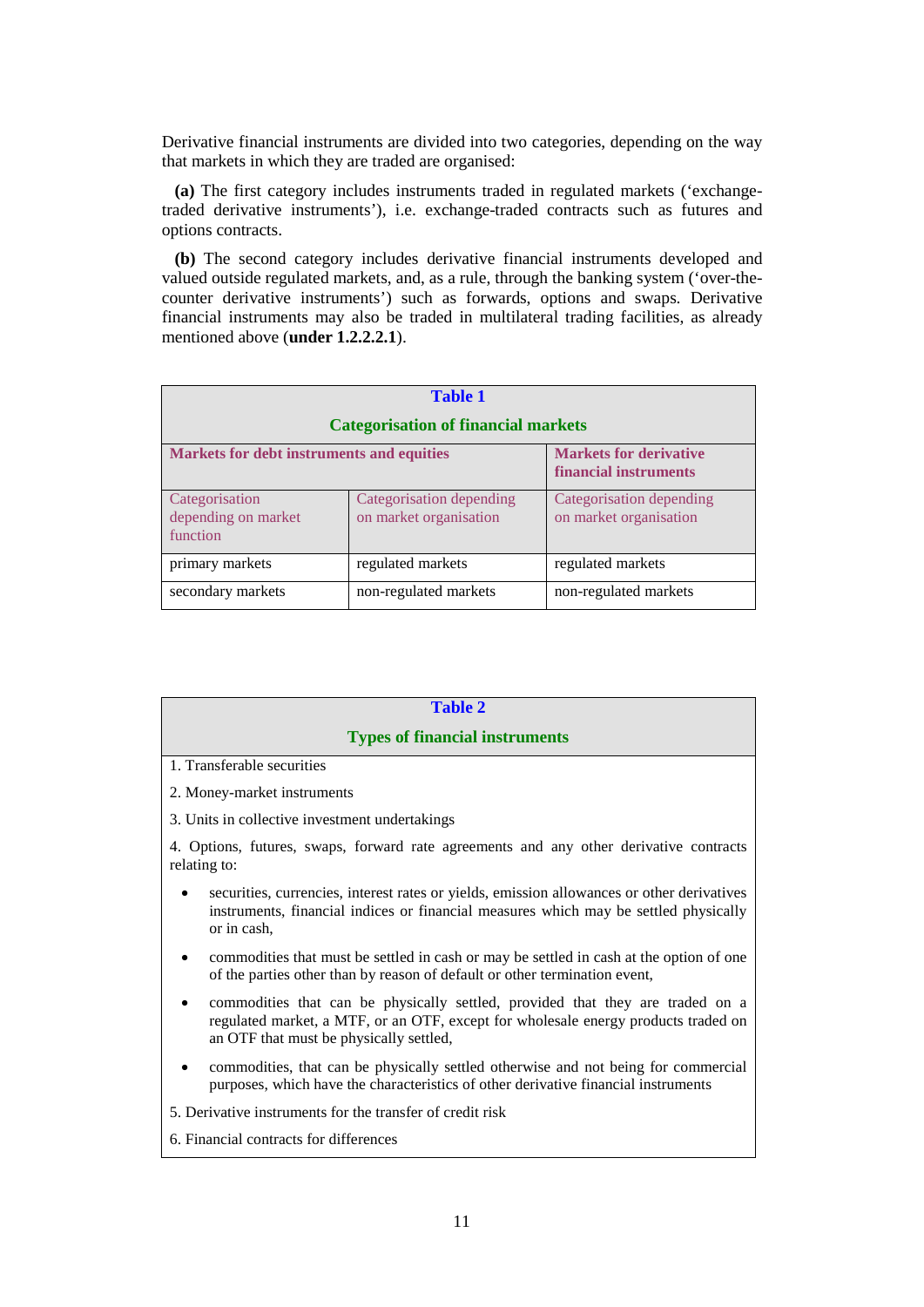7. Options, futures, swaps, forward rate agreements and any other derivative contracts relating to climatic variables, freight rates or inflation rates or other official economic statistics that must be settled in cash or may be settled in cash at the option of one of the parties other than by reason of default or other termination event, as well as any other derivative contracts relating to assets, rights, obligations, indices and measures not otherwise mentioned in this Section, which have the characteristics of other derivative financial instruments, having regard to whether, *inter alia*, they are traded on a regulated market, an OTF, or an MTF

8. Emission allowances

## *1.2.2.3 Categories of financial firms*

Various categories of financial firms operate in direct financing and can be categorised from a systematic point of view as follows:<sup>[18](#page-11-0)</sup>

 **(a)** The first category includes those providing services on a professional basis, known as 'investment services',<sup>[19](#page-11-1)</sup> to both positive and negative savers on an individual basis. These providers are cumulatively called 'investment firms'.<sup>[20](#page-11-2)</sup> This category includes:

- banks, to the extent that they are allowed by law to provide investment services $^{21}$  $^{21}$  $^{21}$
- 'securities firms', which are allowed by law to provide the entire range of investment services, including the execution of orders for the purchase or sale of financial instruments in the name, and on behalf, of their clients, and
- other categories of investment undertakings that have the right to provide certain investment services alone.

The latter subcategory comprises 'investment banks' under US federal financial law. It should be noted that this term often leads to the false impression that these are banks in the traditional meaning of the term, namely financial firms that have the right to accept deposits from the public (as discussed below, **under 1.2.3.2**). This is why in accordance with European financial law, the use of this term is not allowed. Under European law, companies offering the services provided by 'investment banks' in the US fall into the category of 'investment firms'.

 **(b)** The second category of market intermediaries in financial markets includes the 'undertakings for collective investment in transferable securities' (e.g*.* mutual funds and portfolio investment companies).<sup>[22](#page-11-4)</sup> As a rule, these providers have the legal monopoly of providing financial instruments' portfolio management services on a collective basis, without being precluded from providing at least certain investment services on an individual basis as well.

<span id="page-11-0"></span> $18$  The mix of providers that can operate professionally by providing investment services in a given state, the terms applicable to the provision of such services and the extent of the investment services provided, are determined by the legislation in force. More often than not, it is legally stipulated that these providers must be authorised and be subject to micro-prudential regulation and supervision.

<span id="page-11-1"></span><sup>19</sup> For more details on these services see below, **under 3.2.1**.

<span id="page-11-2"></span><sup>&</sup>lt;sup>20</sup> These providers are often referred to as 'market intermediaries'.

<span id="page-11-3"></span><sup>21</sup> See on this below, **under 3.2.2.2** and **3.2.2.3**.

<span id="page-11-4"></span> $22$  Despite being called undertakings for collective investment in transferable securities (namely equities and bonds), these organisations also make placements in financial derivative instruments.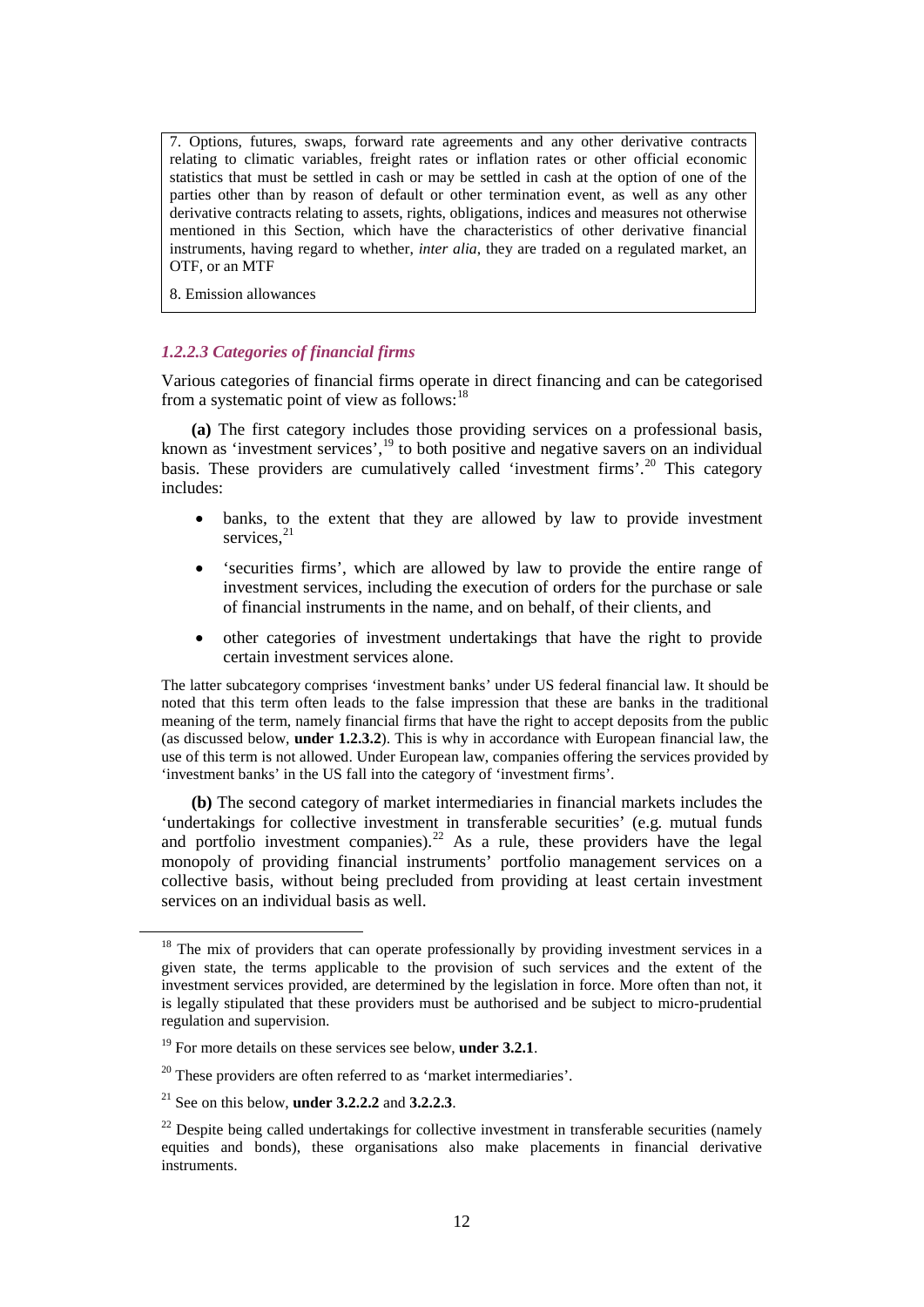It is worth mentioning that a type of investment vehicle, known as **'hedge funds'**, has emerged over the last decades. Its operation has only recently, after the recent (2007-2009) international financial crisis, been subject to micro-prudential regulation and supervision, as a collective investment undertaking. This is an asset pool consisting of borrowed funds from (usually high-income) private and institutional investors, placed in various financial instruments, primarily derivatives, with a view to capitalising on the imperfections of the markets and operating at high leverage. $^{23}$  $^{23}$  $^{23}$ 

**'Private equity funds'** are different from hedge funds in terms of their investment strategy which consists in buying equities of non-listed companies, restructuring such companies, and re-selling them at a higher price (usually also aiming at subsequently listing them on a regulated market). The managers of these funds have also been subject to micro-prudential regulation and supervision, just after the recent (2007-2009) international financial crisis.

#### *1.2.3 Indirect financing or financial intermediation*

#### *1.2.3.1 The rationale for developing financial intermediation*

The second category of channelling funds from positive to negative savers is indirect financing or financial intermediation. According to financial theory, the indirect financing channel has emerged as a result of:

- the (relatively high) cost of transactions in financial markets,
- the (relatively high) credit risk that investments in debt instruments and equities entail for positive savers ('risk sharing'), and
- information asymmetries arising in the relationship between positive and negative savers in the context of direct financing. [24](#page-12-1)

These arguments are strong from a theoretical-systematic point of view but have limited practical relevance taking into account two factors: Firstly, banks historically operated as intermediaries before the development of financial markets. In addition, banks and other categories of intermediaries which provide indirect financing services offer the possibility to draw borrowed funds to many categories of negative savers (mainly households and various categories of enterprises) with no access to financial markets, as already mentioned. It is nonetheless true that in most national financial systems indirect financing mainly through banks (**'bank-based' systems**) is more extensive than direct financing, even in the United States and Canada that are traditionally considered to have more advanced financial markets (**'market-**based' systems).<sup>[25](#page-12-2)</sup>

Financial intermediaries<sup>[26](#page-12-3)</sup> operate in the market In order to address the above-mentioned problems. These can be systematically classified into three (3) categories:

<span id="page-12-0"></span><sup>&</sup>lt;sup>23</sup> With regard to the operation of hedge funds and the policy objective to regulate and supervise them as financial firms, see **Garbaravicius and Dierick (2005)**, **Chan, Getmansky, Haas and Andrew (2006)**, **Crocket (2007)**, **Ferguson, Hartmann, Panetta and Portes (2007)**, pp. 119- 130, and **Athanassiou (2012)**.

<span id="page-12-1"></span><sup>24</sup> On this see **Mishkin (2007)**, pp. 35-39 and 184-198. Specifically regarding the meaning of information asymmetry and the problems that it causes to transactions, see **Rasmusen (1989)**, pp. 181-203 as to 'adverse selection', and pp. 133-179 as to 'moral hazard'.

<span id="page-12-2"></span><sup>25</sup> For more details see **Mishkin (2007)**, p. 36.

<span id="page-12-3"></span><sup>&</sup>lt;sup>26</sup> The term 'financial intermediaries' covers all categories of financial firms providing services in the financial system in the context of indirect intermediation. For a detailed presentation of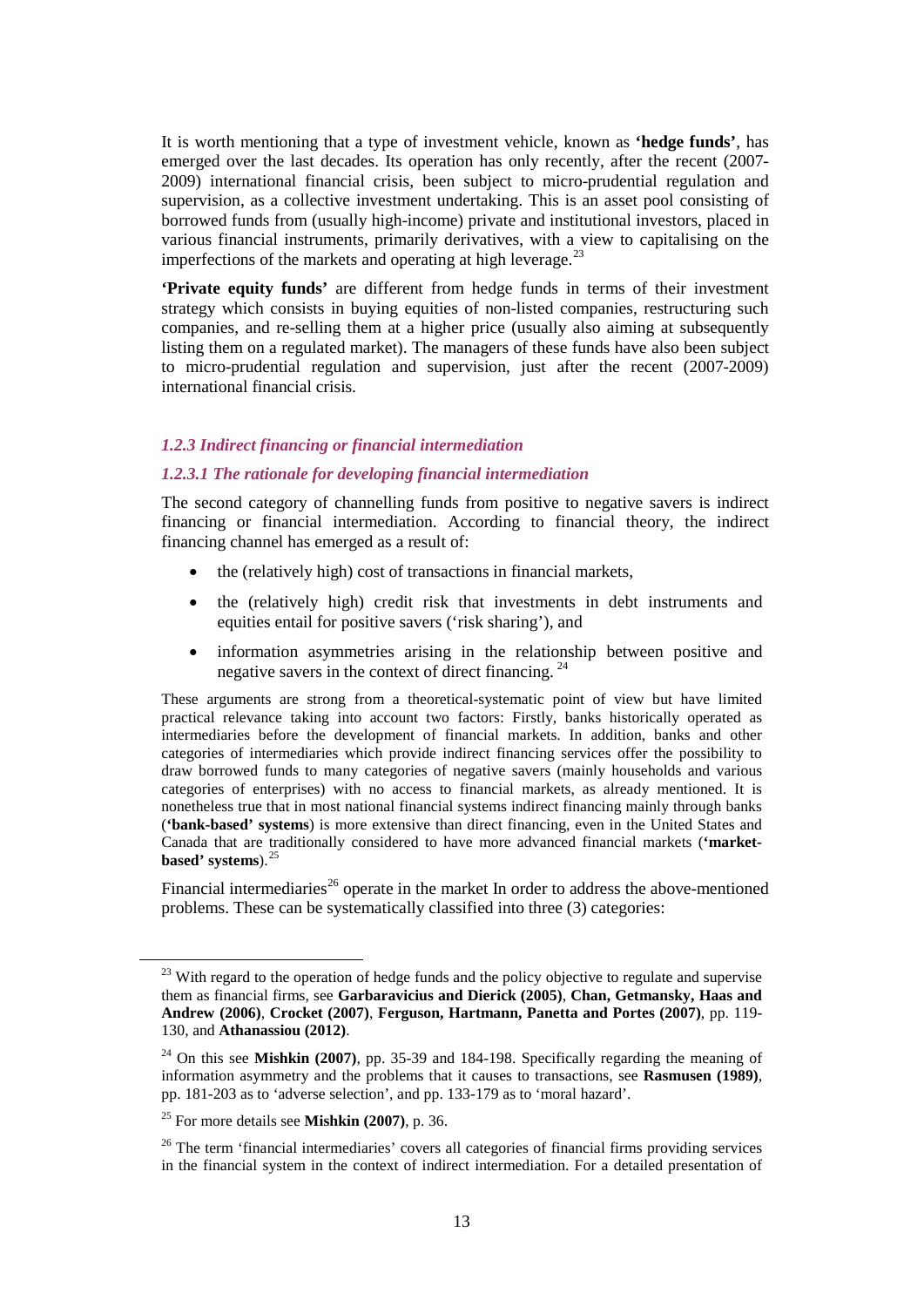- banks (see below, under 1.2.3.2),
- companies providing credit (under 1.2.3.3), and
- insurance undertakings and pension funds (under 1.2.3.4).

## *1.2.3.2 Banking intermediation*

The first (and most important) category of financial intermediaries consists of banks. $27$ In banking intermediation: positive savers offer their borrowed funds in the form of bank deposits,<sup>[28](#page-13-1)</sup> and subsequently banks finance negative savers by providing loans and other credit facilities. The indirect nature of this form of financing lies in the fact that, as opposed to financial markets, no legal or economic relationship develops between positive and negative savers, since positive savers obtain receivables against banks and, for their part, banks obtain receivables against the negative savers that they are financing.<sup>[29](#page-13-2)</sup>

## Here, it is necessary to make four (4) remarks:

<span id="page-13-0"></span> $\overline{a}$ 

**(a)** Positive savers resorting to bank intermediation services include households, enterprises and governments. On the contrary, negative savers include, as a rule, households and (private and state-owned) companies alone, because in developed economies governments draw borrowed funds exclusively from capital markets in order to cover their expenditure (unless they are 'excluded' from these markets as a result of credit rating downgrades, as in the case of Greece, Ireland, Portugal and Cyprus recently due to the fiscal crisis in the euro area). However, there is regulatory intervention in many developing economies, on the basis of which banks are forced to place an (often high) percentage of their deposits in short-term and long-term government bonds not issued in the primary market.<sup>[30](#page-13-3)</sup>

**(b)** Given their function, banks are one of the most highly leveraged categories of companies, since their borrowed funds are significantly higher than their own funds.

**(c)** Banks draw borrowed funds not only from depositors, but also from their central bank, from other banks as part of interbank market operations, and also through the issuance of debt securities in financial markets.

the functions that financial intermediaries perform in the financial system see **Allen and Santomero (1999)**, **Allen (2001)**, **Allen and Gale (2001)**, and **Gorton and Winton (2002)**.

<span id="page-13-1"></span><sup>28</sup> A deposit is not just a loan to the bank, but also a consignment. The level of the interest rate of a deposit is the best indicator of the aspect which prevails (obviously, a higher interest rate reflects a bank's need to attract deposits).

<span id="page-13-2"></span><sup>29</sup> In banking economics, many theoretical models have been created in an effort to identify and analyse the reasons why banks are in a position to offer such services and make the transformations mentioned below. For an overview of these models from the existing extensive literature, see **Allen and Santomero (1999)**, and **Gorton and Winton (2002)**, pp. 5-20.

 $27$  The most characteristic (and in most states the larger in terms of size) category of banks is 'commercial banks'. However in various economies there are also special bank categories, such as cooperative, mortgage, development and savings banks. Enactment of such special banks (often called 'special credit organisations') is usually the result of the legislator's regulatory intervention, notably in developing or less developed economies.

<span id="page-13-3"></span> $30$  On the contrary, in every economy banks are free to buy government bonds on the secondary market in the context of their asset management.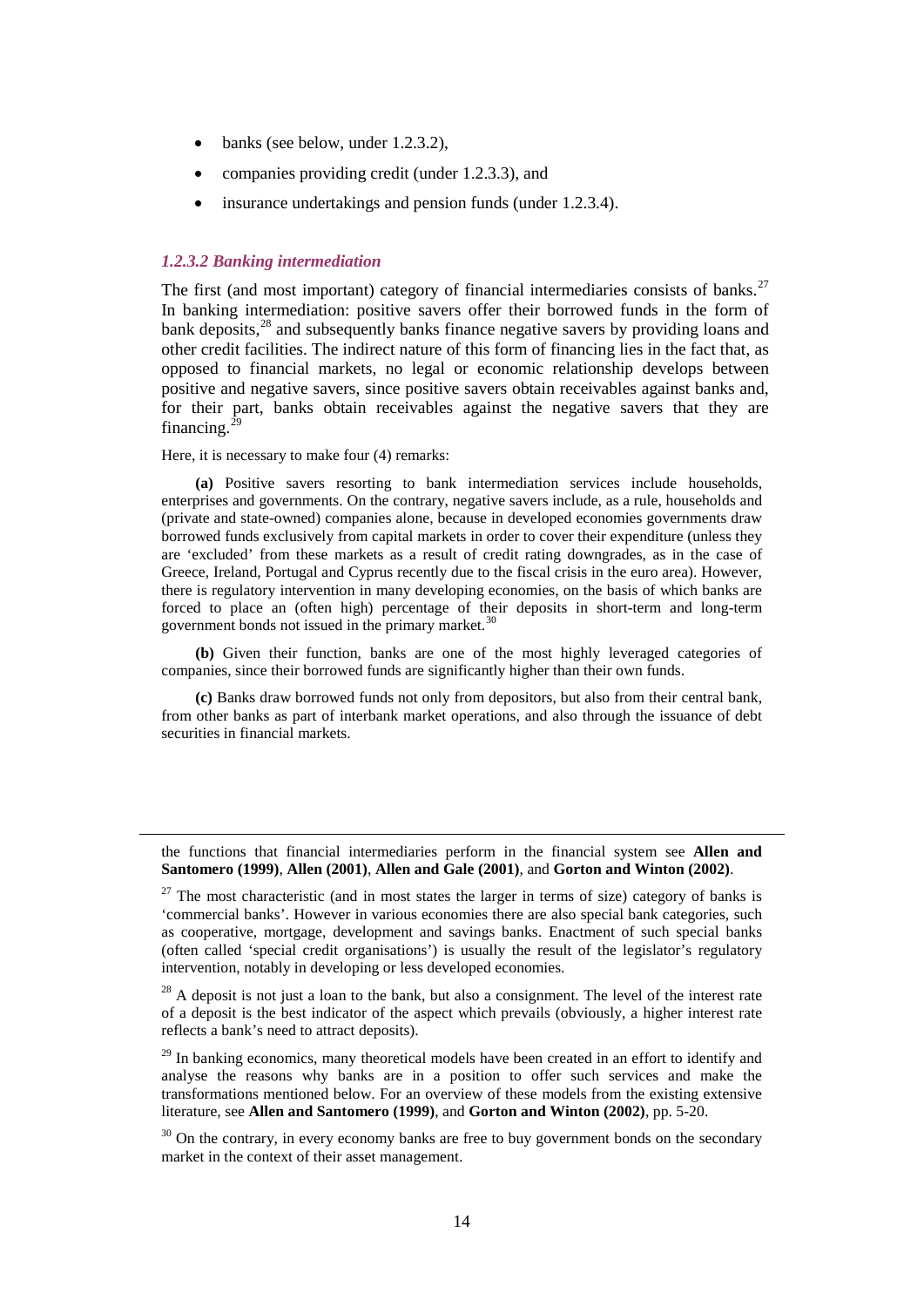**(d)** Banks do not channel the entirety of their deposits into loans or other credit facilities. Apart from retaining liquid and promptly cashable assets in order to meet depositors' demand for cash withdrawals, banks also invest in financial instruments traded in financial markets in the context of their portfolio management:

- either long-term (included in the 'investment book'), or
- aimed at capitalising on the short-term market conditions (included in the 'trading  $book$ <sup>'</sup>).<sup>[31](#page-14-0)</sup>

In their capacity as financial intermediaries, banks make a set of transformations:

- credit risk transformation, as they assume the credit risk of the economic units they finance, transferring the risk of their own solvency to positive savers,
- size transformation, since they convert liabilities of usually small nominal value (e.g. deposits) to large-value receivables (e.g. industrial loans), and
- maturity transformation, since they convert short-term liabilities (e.g. sight deposits) into long-term receivables (e.g. housing loans).

The ability of banks to make these transformations is concurrently the main cause of their (structural) exposure to credit risk, interest-rate income risk and liquidity risk, respectively, and, as a result, the main reason behind the need:

- on the one hand, to manage these risks, $32$  and
- on the other, for regulatory intervention aimed at ensuring the stability of the banking system, which can be threatened due to excessive exposure to these risks.[33](#page-14-2)

## *1.2.3.3 Intermediation through non-bank companies providing credit*

Companies providing credit constitute the second category of financial intermediaries in the context of indirect financing. Although in every economy, taking deposits from the public is a legal monopoly of the banks, as mentioned above, the service of providing credit on a professional basis may also be offered by other companies, which finance this activity by drawing own or borrowed funds either from the financial system or outside of it, with the exception of taking deposits from the public, *inter alia*: leasing companies, factoring companies, and credit companies.<sup>[34](#page-14-3)</sup>

To the extent that credit intermediation is provided by non-bank unregulated entities, reference is made to the 'shadow banking system'. This is defined as *"credit intermediation involving entities and activities outside the regular banking system".*

<span id="page-14-0"></span> $31$  For a detailed overview of the structure of assets and liabilities in banks' balance sheets along with their off-balance sheet items, see indicatively **Sinkey (1992)** and **Meyer (1996)**.

<span id="page-14-1"></span> $32$  In order to control their exposure to these risks, banks transfer part of their loans to special purpose vehicles (the **'SPVs'**) through 'asset securitisation' in the context of the 'originate and distribute' model*.* The significant extent to which banks used this practice is considered to be one of the causes of the recent (2007-2009) international financial crisis. On this see **Borio (2008)**, pp. 1-13.

<span id="page-14-2"></span><sup>33</sup> For more details, see below **under C**.

<span id="page-14-3"></span> $34$  It should be noted that the intermediation function of these financial institutions is incomplete, in that they only deal with negative savers and not with positive savers.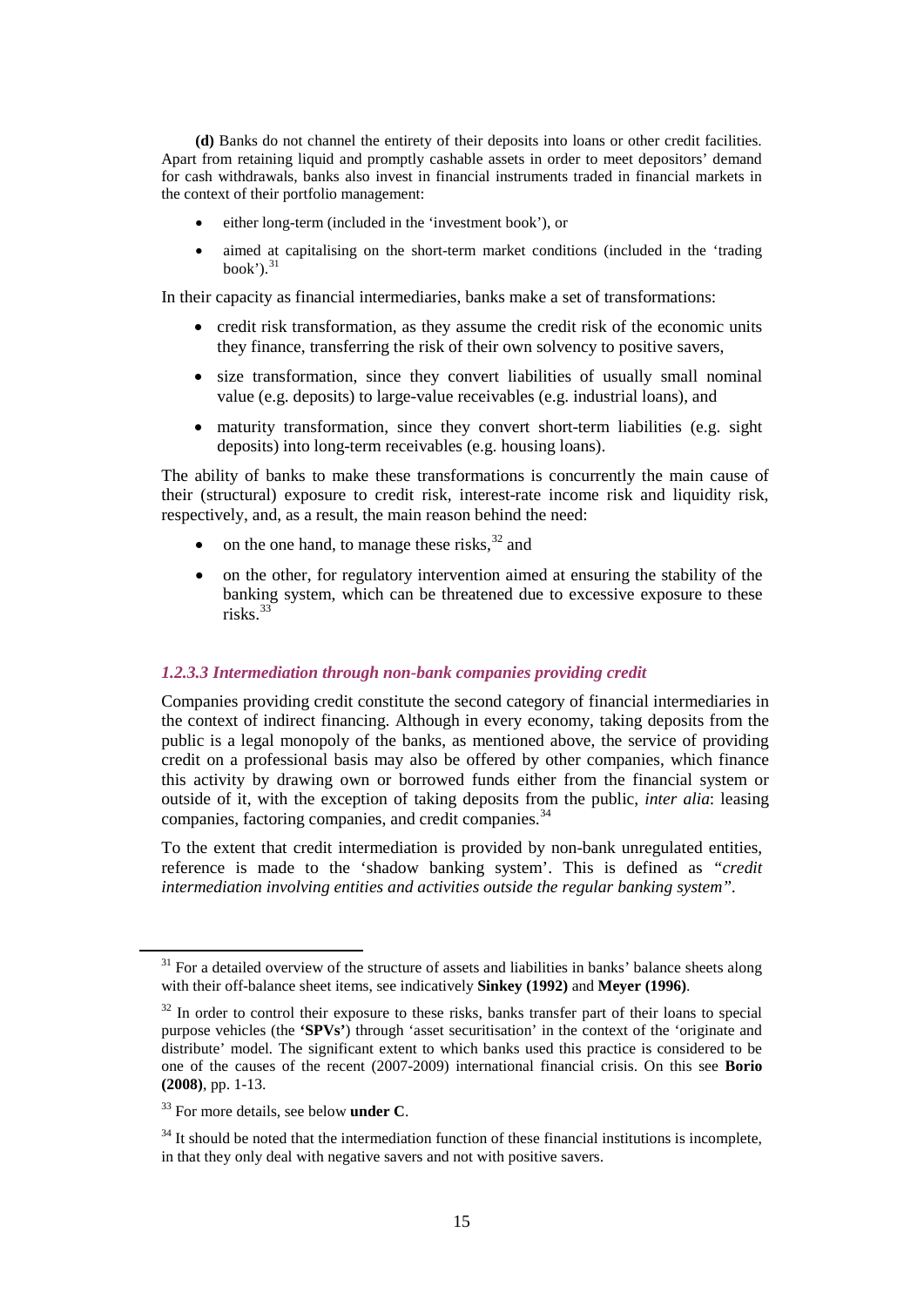#### *1.2.3.4 Intermediation by insurance undertakings and pension funds*

The third category of financial intermediaries operating in indirect financing are insurance undertakings (see under (a) below)<sup>[35](#page-15-0)</sup> and pension funds (under (b)).<sup>[36](#page-15-1)</sup>

**(a)** Insurance intermediation is divided into two categories:<sup>[37](#page-15-2)</sup>

 **(i)** The first category is the 'benefit policy' under which the insurance undertaking assumes the obligation to pay the insured a predefined lump sum or annuity (lifeinsurance and private pension schemes), or compensate the insured person for any financial loss incurred as a result of accident or illness ('accident and illness insurance').

**(ii)** The second category is 'non-life insurance', which comprises assets insurance, liabilities insurance and maritime insurance. In this case, the insurance undertaking assumes the obligation to restore a specific loss suffered by the insured.

**(b)** Respectively, pension funds collect funds from contributing employers and employees and then invest them in the financial system, on the one hand, and, on the other hand, collect other assets so that the total generated assets make it possible to pay benefits, following retirement or in the event of death or disability.<sup>[38](#page-15-3)</sup>

## **1.3 The second function: contributing to making cashless payments[39](#page-15-4)**

#### *1.3.1 Introductory remarks*

The second function of financial systems is to contribute to making cashless payments. This function enables the transfer of funds between households, enterprises and the government, from the payer to the beneficiary (or payee) – indicatively, but not limited – to paying off debts from private and commercial transactions (including financial transactions), $40$  and from monetary obligations under applicable legislation or as a result of a court ruling, on condition that there is an agreement not to use cash, namely coins and banknotes.<sup>[41](#page-15-6)</sup> This function is performed:

- either through the issuance and acceptance, from various categories of financial firms, of physical (and in an individual case, digital) payment instruments (see below, under 1.3.2), or
- through the provision, of fund transfer services by these providers, on the basis of payment orders (under 1.3.3).

<span id="page-15-0"></span>Similar to the service of accepting deposits (as already mentioned), insurance (and reinsurance) services are, for the most part, a legal monopoly as well, in the sense that only undertakings authorised as insurance undertakings may provide these services.

<span id="page-15-1"></span><sup>&</sup>lt;sup>36</sup> Here as well (as in the case of credit companies), intermediation is incomplete, since insurance undertakings and pension funds deal directly only with positive and not with negative savers, but invest their available funds in financial instruments and deposits.

<span id="page-15-2"></span><sup>37</sup> See details in **Mishkin (2006)**, pp. 40-41.

<span id="page-15-3"></span><sup>38</sup> *Ibid*.

<span id="page-15-4"></span><sup>39</sup> See details in **Kokkola (2010)**, pp. 25-37.

<span id="page-15-5"></span><sup>&</sup>lt;sup>40</sup> Funds may also be transferred in view of a donation (for example, a parent placing an order to credit the bank account of his/her child studying abroad).

<span id="page-15-6"></span> $41$  There is controversy over whether the use of payment instruments or the transfer of funds by order, without the lender's consent, constitutes due payment against monetary obligations.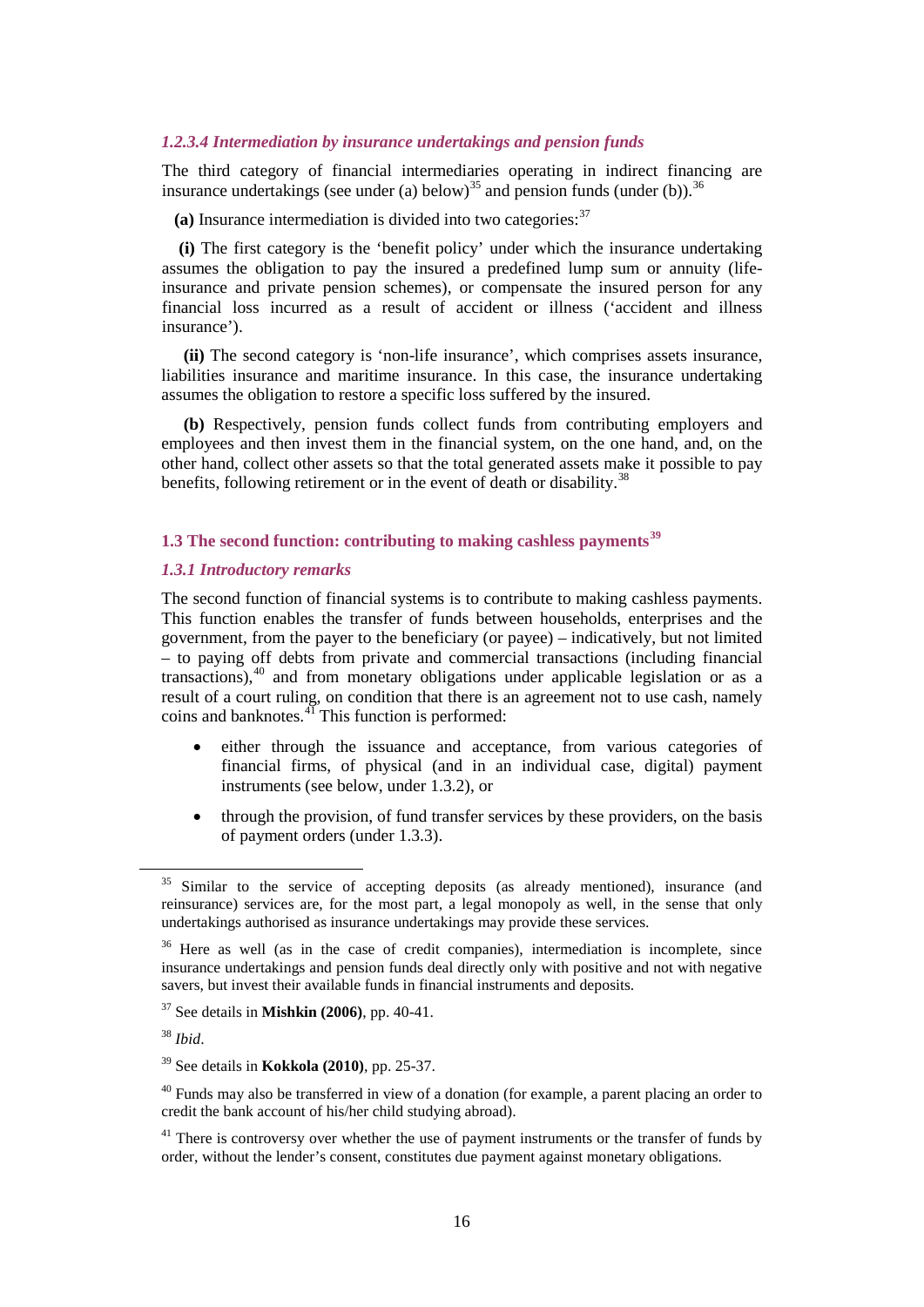Here, it is necessary to make a semantic clarification and an important note:

**(a)** Consistently with the position that money, i.e. coins and banknotes, is the only means of payment, the term 'means of payment', albeit often used in legislation, should not be used to describe the means enabling the performance of cashless payments such as cheques and cards. This is the reason why in this study, the author has opted for the term 'payment instruments'. Furthermore, it would be a paradox to describe both cheques (being one of the 'payment instruments') and sight deposits required for cheques to be issued as means of payment.

 **(b)** Payment services are mainly provided by banks, but also by various other categories of financial firms, such as payment card companies, fund transfer companies, postal cheques bureaus and other categories of payment institutions pursuant to the provisions of legislation applicable at a given time in a given state. However, the use of payment instruments normally presupposes a bank deposit and, therefore, a bank account, and particularly in the case of fund transfers usually at least one such account.

In this context, it should be pointed out that bank deposits are of material importance to the operation of both the monetary and the financial system, given that:

- they constitute money in the context of the operation of the monetary system (either simply sight deposits under the narrow definition of money or also other categories of deposits under the broader definition of money),
- taking such deposits is one of the core services offered in the context of banking intermediation, and
- the existence of a sufficient balance in a deposit account is usually a condition prior to the use of payment instruments and the activation of fund transfer services.

#### *1.3.2 Payment instruments*

A 'payment instrument' is any device and/or set of procedures agreed between the payment services user and the payment services provider and used by the payment services user in order to initiate a payment order.<sup>[42](#page-16-0)</sup> The concept of payment instruments, which can be either tangible or digital, includes the following:  $43$ 

**(a)** The first category of payment instruments includes cheques.<sup>[44](#page-16-2)</sup>

<span id="page-16-0"></span><sup>42</sup> In this regard, see **Committee on Payment and Settlement Systems (2003a)**: "A glossary of terms used in payments and settlement systems", Bank for International Settlements, March, p. 38 (available at: [http://www.bis.org/publ/cpss00b.htm\)](http://www.bis.org/publ/cpss00b.htm). In this CPSS glossary of terms used in payment and settlement systems, the definition of every payment instrument is accompanied by a reference to other studies of the Committee on special issues relating to payment instruments.

<span id="page-16-1"></span><sup>&</sup>lt;sup>43</sup> With the exception of cheques, payment instruments are usually also called 'electronic payment instruments'. Note also that over the past few years there has been a great increase in the volume of payments made for the purchase of goods and services via the Internet ('internet payments' or 'e-payments') and mobile applications ('mobile payments' or 'm-payments'). Normally, in these cases, there are no new payment instruments (since the relevant payments are performed either with the use of credit cards or by credit transfer or direct debit), but new channels which are used to direct payment orders to the payment systems. A striking example is the execution of payment transactions, where the payer gives his/her consent to execute a payment transaction via a telecommunications, digital or ΙΤ device, and payment is made to the operator of the telecommunications or IT system/network, who then acts exclusively as intermediary between the payment systems user and the provider of the goods and services.

<span id="page-16-2"></span><sup>&</sup>lt;sup>44</sup> For a definition of this payment instrument ('cheque') according to international standards, see **Committee on Payment and Settlement Systems (2003a)**, p. 12.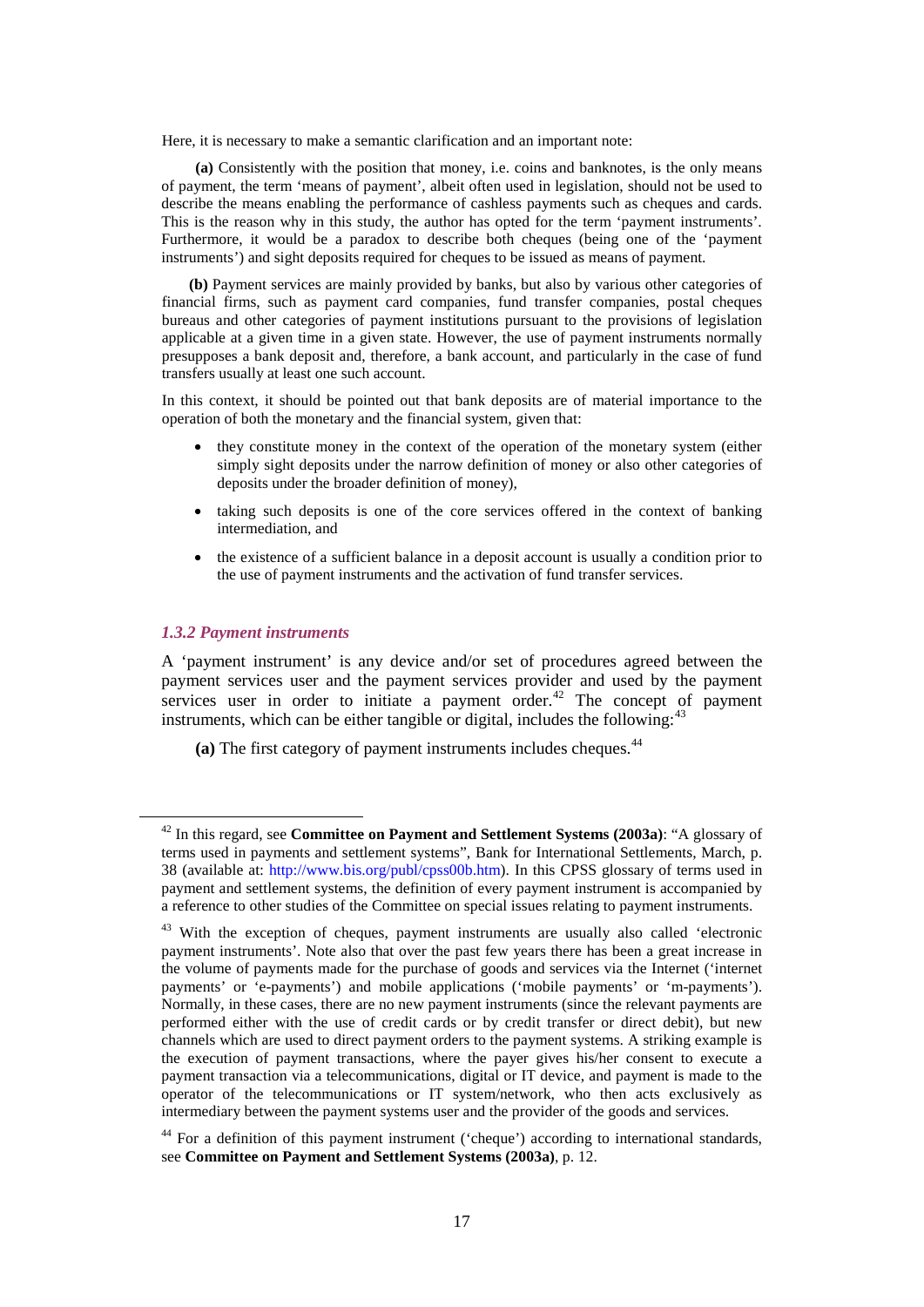**(b)** The second category of payment instruments are payment cards. Debit cards and credit cards are just two, albeit more frequently used, card types that constitute a payment instrument. Other types include charge cards or travel and entertainment cards, retailer cards, and limited-purpose prepaid cards.<sup>[45](#page-17-0)</sup>

**(c)** The third category of payment instrument includes electronic money. Electronic money means any value stored electronically in a device, $46$  such as a chip card ('hardware-based' or 'card-based' product, a typical example of which is the 'multi-purpose, prepaid, reloadable or not, card' or 'electronic purse'), and a hard drive in a personal computer ('software-based' or 'network-based products', a typical example being **'digital cash'**).

#### *1.3.3 Payment order-based fund transfer services*

The concept of payment order-based fund transfer services includes remittances, and services for the execution of payment transactions, notably the execution of credit transfers, direct debits and payment transactions with payment cards.<sup>[47](#page-17-2)</sup>

## **2. The infrastructures of the financial system**<sup>[48](#page-17-3)</sup>

## **2.2 Introductory remarks**

In order to implement the above-mentioned functions of the financial system, two infrastructures are absolutely necessary: payment systems (see **under 2.2** below), and clearing and settlement systems for transactions in transferable securities (**under 2.3**).

There are also other important infrastructures which operate in the financial system, usually on an interbank basis, albeit not as significant as the ones mentioned above:

**(a)** A category of infrastructure are interbank systems used to collect and process data on the behaviour of negative savers/borrowers across the entire banking system, which banks can then use to perform credit ratings of their borrowers and subsequently adjust their pricing policy accordingly (in favour of 'creditworthy' borrowers), and/or avoid providing loans to borrowers with inappropriate credit ratings.

**(b)** Another category of infrastructure are interbank systems aimed at establishing a register of businesses whose contracts on the use of credit cards as payment instruments have been terminated, following a breach of the terms of transaction (e.g. acceptance of cards that have been reported stolen or lost, fictitious transactions). This file usually does not include any information concerning card purchases or holders.

<span id="page-17-0"></span><sup>45</sup> For a definition of these payment instruments see *ibid*., pp. 19, 16, 50, 42 and 39, respectively. On this particular point, note that cash cards and cheque guarantee cards do not constitute payment instruments (*ibid*., p. 11 and p. 12, respectively), while the multi-purpose prepaid card (*ibid*., p. 39) falls under the term 'electronic money'.

<span id="page-17-1"></span><sup>46</sup> *Ibid*., p. 22. For more details on electronic money, see **Weber (1999)**.

<span id="page-17-2"></span><sup>47</sup> On these services see below, **under 3**.

<span id="page-17-3"></span><sup>48</sup> From the relatively limited literature on this subject, see **de Haan, Oosterloo, and Schoenmaker (2009)**, pp. 136-163, and **Kokkola (2010)**, pp. 37-47.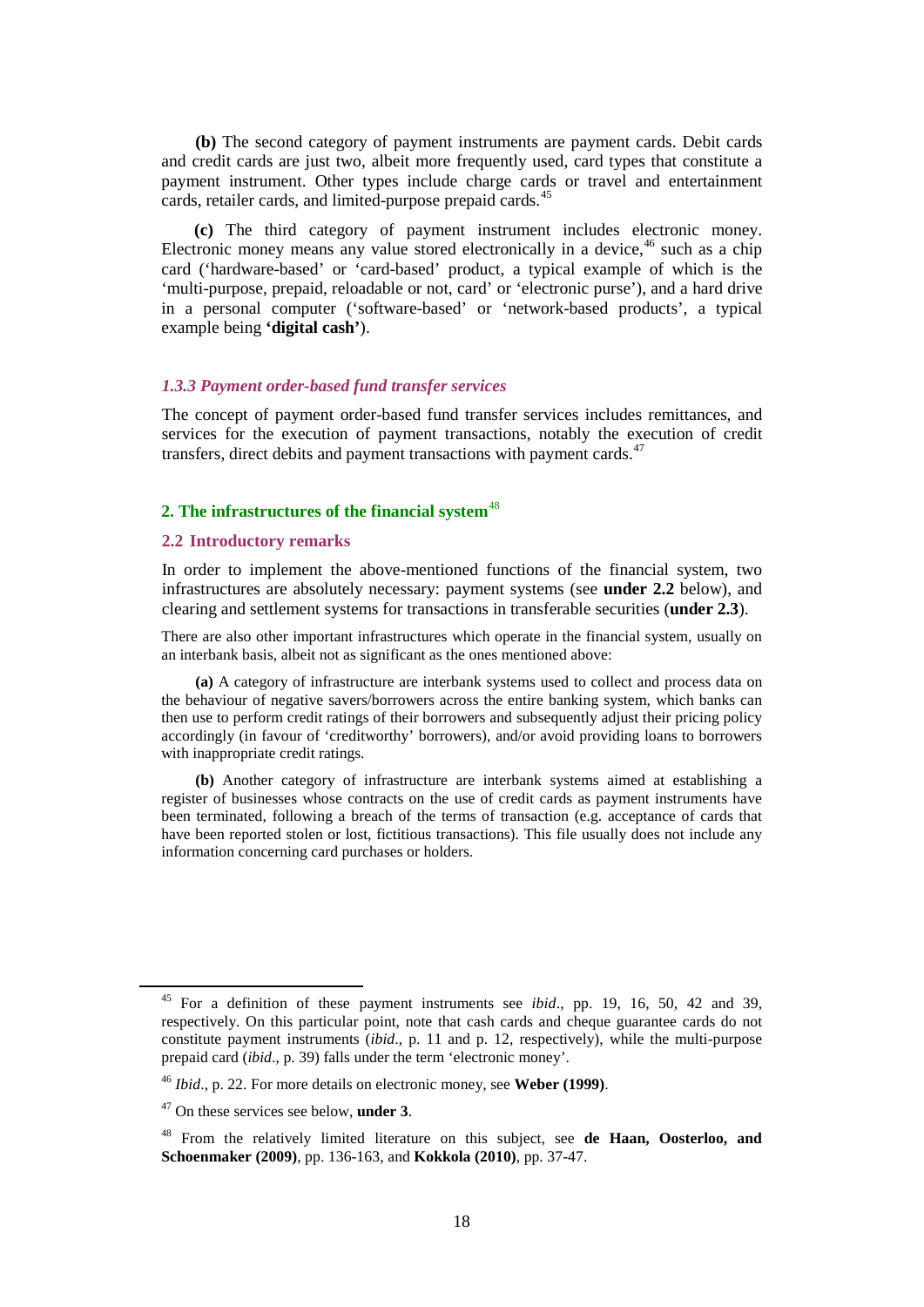#### **2.2 Payment systems – clearing and settlements systems**

## *2.2.1 Definitions*

## *2.2.1.1 Payment systems*

Payment system means the set of instruments, services and procedures and, typically, interbank systems that ensure the transfer of funds between bodies participating therein.[49](#page-18-0) In order to specify this definition, the following clarifications are needed:

**(a)** Funds transfer means any transfer of funds conducted using all available payment instruments and order-based fund transfer services.<sup>[50](#page-18-1)</sup>

**(b)** Participants in payment systems are mostly banks (without excluding other categories of financial firms authorised to provide payment services). This is the reason why payment systems are usually called 'interbank'.

**(c)** As regards payment systems management, there is no prevailing standard. A payment system may be managed by central banks,<sup>[51](#page-18-2)</sup> by central banks along with banks and other categories of financial firms, or by financial firms alone.

## *2.2.1.2 Clearing and settlement systems*

One of the components of a payment system is the clearing and settlement process for payments carried out in the system. Specifically:

**(a)** Clearing system means a set of procedures whereby system participants present and exchange data and/or documents relating to fund transfers to other participants at a single location, the 'clearing house', with a view to determining the beneficiaries of payments and the amount of each payment.<sup>[52](#page-18-3)</sup>

**(b)** Settlement system means a system used to facilitate the settlement of transfers of funds or financial instruments.[53](#page-18-4) Settlement of payments is usually made in accounts that the system participants keep in the central bank, through which the bank accounts of those ordering the payment – or in case of direct debits, the debtors – are debited, and subsequently the bank accounts of the final beneficiaries are credited.<sup>[54](#page-18-5)</sup>

<span id="page-18-0"></span><sup>49</sup> In this regard see **Committee on Payment and Settlement Systems (2003a)**, p. 38.

<span id="page-18-1"></span><sup>50</sup> See above, **under 1.3**.

<span id="page-18-2"></span> $<sup>51</sup>$  This is the first function that central banks perform on payment and settlement systems.</sup>

<span id="page-18-3"></span><sup>52</sup> See **Committee on Payment and Settlement Systems (2003a)**, p. 14. Clearing often includes a mechanism for offsetting receivables.

<span id="page-18-4"></span><sup>53</sup> *Ibid*., p. 46.

<span id="page-18-5"></span> $54$  This is the second function that central banks perform on payment and settlement systems. The third function is the oversight of payment systems to ensure the stability and effectiveness thereof. See **Committee on Payment and Settlement Systems (2003b)**: "Policy issues for central banks in retail payments", Bank for International Settlements, March, pp. 8-15 (available at: [http://www.bis.org/publ/cpss52.htm\)](http://www.bis.org/publ/cpss52.htm).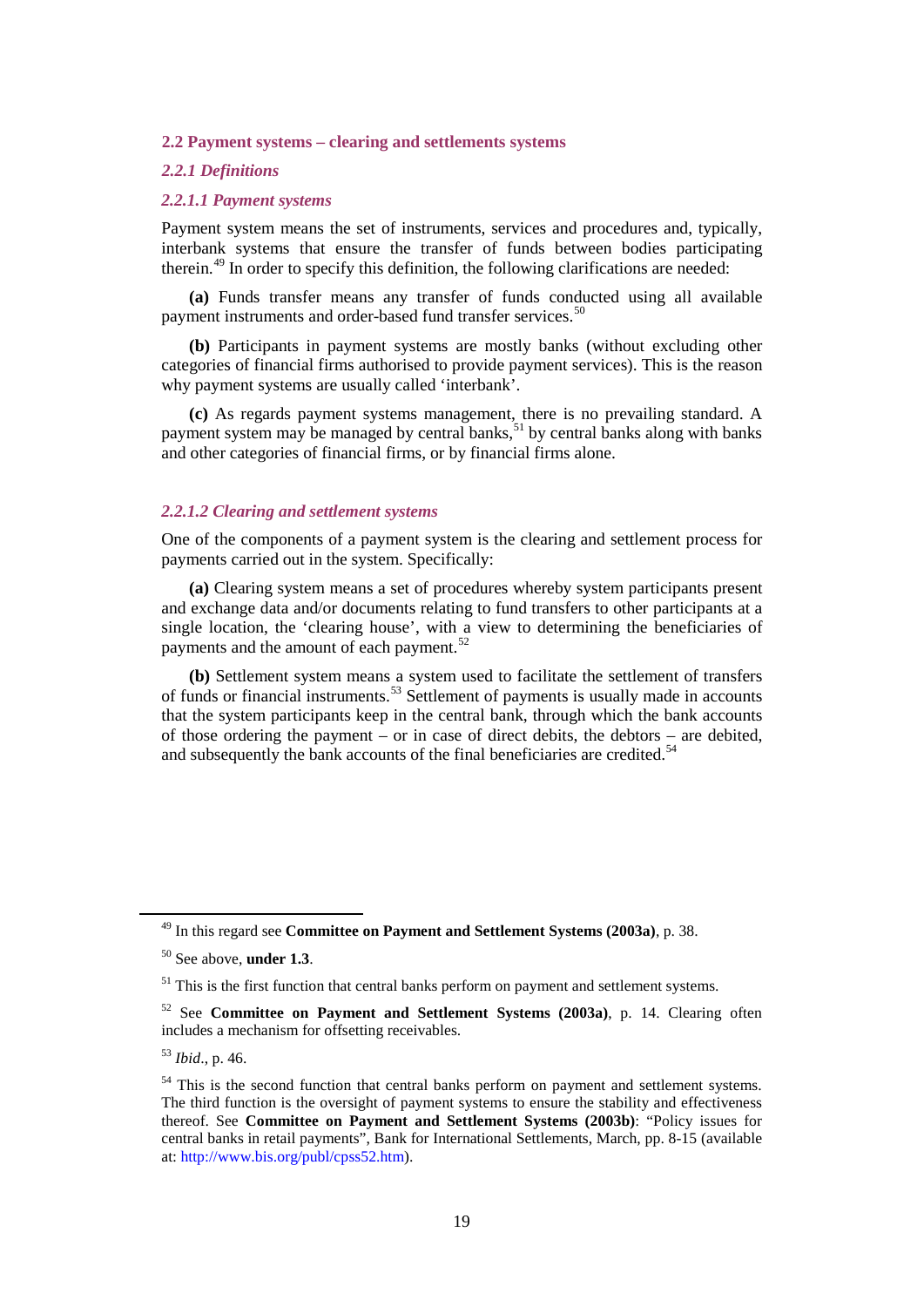#### *2.2.2 Classification of payment systems and clearing and settlement systems*

#### *2.2.2.1 Payment systems*

Payment systems are classified into the following categories, on the basis of six criteria:[55](#page-19-0)

**(a)** Depending on the payment instrument or service used to transfer funds, a distinction is made between cheque systems, credit transfer systems,  $56$  direct debit systems,<sup>[57](#page-19-2)</sup> payment card systems, and electronic money systems.

**(b)** Depending on the way in which the system processes payment orders, a distinction is made between electronically and manually managed systems.<sup>[58](#page-19-3)</sup>

**(c)** Depending on the value of capitals transferred per transaction through the system, the following distinction is made:

- large-value payment systems, and
- small-value payment systems or 'retail payment systems'.<sup>[59](#page-19-4)</sup>

**(d)** Depending on the netting of instructions in a payment system, a distinction is made between bilateral and multilateral netting payment systems. After bilateral netting has been performed in a payment system, a participant has a net position towards each of the other participants in the system.

**(a)** In the first case, the payer orders his/her bank to transfer funds to the bank account of a single beneficiary.

**(b)** In the second case, the payer orders his/her bank to transfer funds to the bank account of more than one beneficiary (e.g. payment of pensions by an organisation to beneficiary pensioners).

**(c)** In the third case, more than one payers order their banks to transfer funds to the bank account of a single beneficiary (e.g. payment of employer contributions to an insurance organisation).

<span id="page-19-2"></span> $57$  In this field, two different cases can be distinguished, depending on the flow of authorisation by the payer to the beneficiary:

**(a)** In the first case, the payer authorises the beneficiary or the beneficiary's bank, either once or with a standing payment order, to withdraw funds from his/her bank account and credit them to the beneficiary's bank account upon fulfilment of a monetary obligation by the payer to the beneficiary (e.g. single or standing direct debit order for the payment of public utility bills).

**(b)** In the second case, the payer authorises his/her bank.

<span id="page-19-3"></span><sup>58</sup> Manual management still exists only for certain cheque systems which, as already mentioned, are the only systems processing paper-based instruments.

<span id="page-19-0"></span><sup>55</sup> See **Committee on Payment and Settlement Systems (2006)**: "General guidance for national payment system development", Bank for International Settlements, January (available at[: http://www.bis.org/publ/cpss70.htm\)](http://www.bis.org/publ/cpss70.htm).

<span id="page-19-1"></span><sup>&</sup>lt;sup>56</sup> In this field, three different cases can be established depending on the number of payers and beneficiaries:

<span id="page-19-4"></span><sup>&</sup>lt;sup>59</sup> The criterion that differentiates between these systems is conventional. Typically, retail payment systems are credit transfer systems used to transfer payments between various consumers, businesses and governments of relatively low value and urgency. See **Committee on Payment and Settlement Systems (2006)**, pp. 70-71.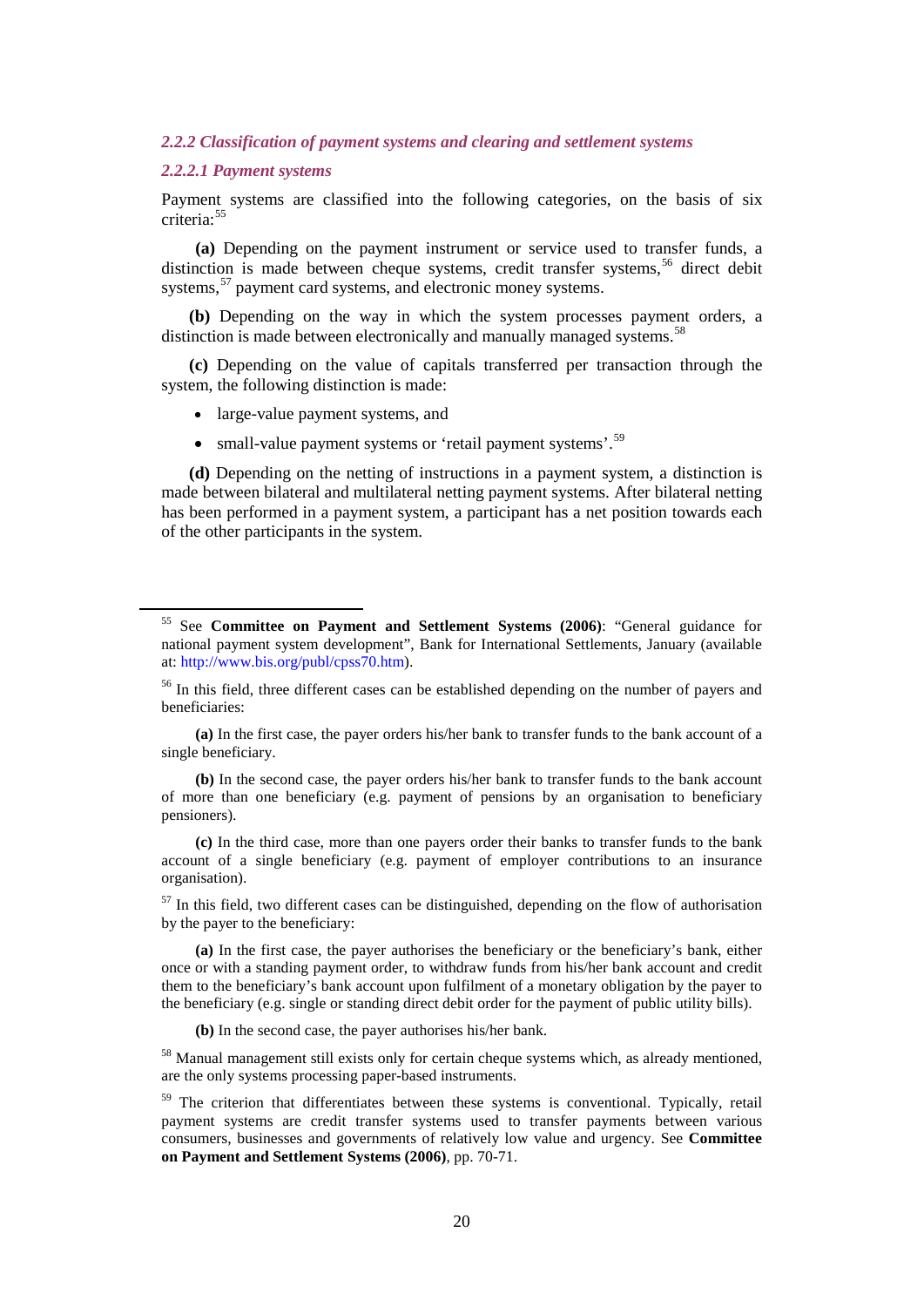After multilateral netting has been performed, the participant has an overall net position towards each of the other participants in the system.<sup>[60](#page-20-0)</sup>

**(e)** A distinction is also made between:

- systemically important payment systems (such as large-value payment ones), i.e. systems in which the occurrence of a malfunction may potentially activate or spread additional malfunctions between participants or systemic malfunctions across the entire financial system,<sup>[61](#page-20-1)</sup> and
- non-systemically important payment systems, i.e. systems that do not have the above-mentioned potential.

**(f)** Finally, a distinction is made between 'pure' payment systems used exclusively for the transfer of funds between participants and payment systems operating in the context of a transferable securities payment and settlement system for the clearing and settlement of the part that concerns payments for the purchase or sale of transferable securities.

#### *2.2.2.2 Clearing and settlement systems*

Clearing and settlement systems are divided into three categories, depending on the manner in which the orders for the transfer of funds are to be settled. Specifically:

**(a)** Net settlement systems are the systems whose settlement operations are completed by offsetting and clearing all the participants' receivables at one or more discrete, predefined times during the processing day (known as 'settlement cycles') when settlement takes place.<sup>[62](#page-20-2)</sup>

**(b)** Gross settlement systems are systems where settlement takes place separately for each payment, on an instruction-by-instruction basis, at one or more prescribed times during the processing day.<sup>[63](#page-20-3)</sup>

**(c)** Real-time gross settlement systems are systems where settlement occurs not only separately for each and every payment, but also in real time and in the order that the relevant payment orders are given.<sup>[64](#page-20-4)</sup> A typical example of such a system is the TARGET2 system (Trans-European Automated Real-time Gross settlement Express Transfer system), used, *inter alia*, to settle payments resulting from open-market transactions in the context of implementing the single monetary policy of the European System of Central Banks ('ESCB') in the eurozone.<sup>[65](#page-20-5)</sup>

<span id="page-20-0"></span><sup>60</sup> See **Committee on Payment and Settlement Systems (2006)**, pp. 68 and 70.

<span id="page-20-1"></span><sup>61</sup> See **Committee on Payment and Settlement Systems (2001)**: "Core Principles for Systemically Important Payment Systems", Bank for International Settlements, January, p. 5 (available at: [http://www.bis.org/publ/cpss43.htm\)](http://www.bis.org/publ/cpss43.htm), and **Committee on Payment and Settlement Systems and IOSCO Technical Committee (2012):** "Principles for financial markets infrastructures", Bank for International Settlements, April, p. 12 (available at: http:// www.bis.org/publ/cpss101a.pdf).

<span id="page-20-2"></span><sup>62</sup> See **Committee on Payment and Settlement Systems (2003a)**, op. cit., p. 34.

<span id="page-20-3"></span><sup>63</sup> *Ibid*., p. 25.

<span id="page-20-4"></span><sup>64</sup> *Ibid*.*,* p. 41 (see also details in **Committee on Payment and Settlement Systems (1997)**: "Real-time Gross Settlement Systems", March (available at: [http://www.bis.org/publ/cpss22.](http://www.bis.org/publ/cpss22.htm)  [htm\)](http://www.bis.org/publ/cpss22.htm).

<span id="page-20-5"></span><sup>65</sup> On this system, see **Geva (2008), pp. 113-123.**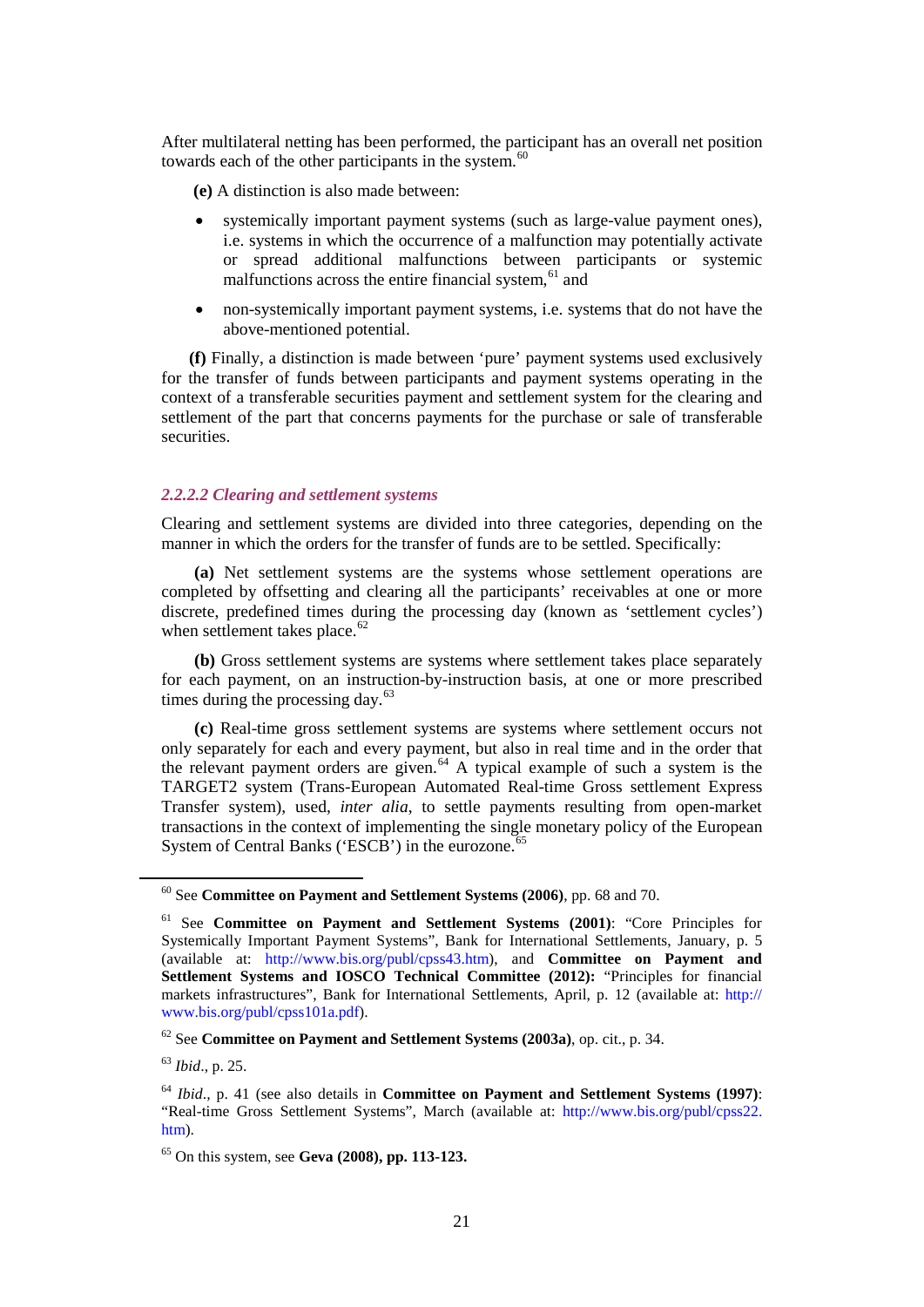## **2.3 Securities clearing and settlement systems[66](#page-21-0)**

The second infrastructure of the financial system comprises clearing and settlement systems for transactions in securities.<sup>[67](#page-21-1)</sup>

**(a)** Similarly to what applies to payments, the securities clearing and settlement system is the set of procedures whereby system participants present and exchange data and/or documents relating to transfers of securities to other participants at a single clearing house, so as to define the beneficiaries of the securities traded.<sup>[68](#page-21-2)</sup>

**(b)** The settlement system is the set of means and procedures enabling the settlement of transactions in securities, by crediting securities to the end-beneficiaries' accounts, as well as the safekeeping of securities.<sup>[69](#page-21-3)</sup> The above-mentioned triple classification of payment settlement systems, depending on the manner in which fund transfer orders are to be settled, also applies to securities settlement systems.

The operational framework of these systems also includes a payments clearing and settlement system in view of the clearing and settlement of the part of the transaction that is relevant to the transfer of funds, whereby the monetary obligation generated by the purchase or sale of the securities is fulfilled and the bank accounts of the endbeneficiaries are credited with the amounts due from the transaction.

In view of the above, it is necessary to make the following clarifications:

 **(a)** The term 'payment systems' also includes payment clearing and settlement systems.

 **(b)** Consequently 'payment clearing and settlement systems' constitute a subset of clearing and settlement systems in general.

 **(c)** The semantically more appropriate term would be 'payment and settlement system' which includes:

- on the one hand, payment systems, including payment clearing and settlement systems, and
- on the other hand, securities clearing and settlement systems, used in the clearing and settlement of both securities and payments related to the purchase and sale of securities.

<span id="page-21-0"></span><sup>66</sup> See in detail **Kokkola (2010)**, pp. 75-90, and 106-113 (for derivative financial instruments).

<span id="page-21-1"></span><sup>67</sup> See **Committee on Payment and Settlement Systems and IOSCO Technical Committee (2001):** "Recommendations for securities settlement systems", Bank for International Settlements, November (available at: [http://www.bis.org/publ/cpss46.htm\)](http://www.bis.org/publ/cpss46.htm), and **Committee on Payment and Settlement Systems and IOSCO Technical Committee (2012):** "Principles for financial markets infrastructures", Bank for International Settlements, April (available at: [http://www.bis.org/publ/cpss101a.pdf\)](http://www.bis.org/publ/cpss101a.pdf).

Most studies refer to securities clearing and settlement systems. Note, however, that clearing and settlement procedures also occur for derivatives, both in stock exchange and OTC markets. For more details, see **Committee on Payment and Settlement Systems (2007):** "New developments in clearing and settlement arrangements for OTC derivatives", Bank for International Settlements, March (available at: [http://www.bis.org/publ/cpss77.htm\)](http://www.bis.org/publ/cpss77.htm).

<span id="page-21-2"></span><sup>68</sup> See **Committee on Payment and Settlement Systems (2003a)**, p. 14. As in the case of payments, clearing often (and usually) includes a mechanism for offsetting receivables.

<span id="page-21-3"></span><sup>69</sup> *Ibid*., p. 44.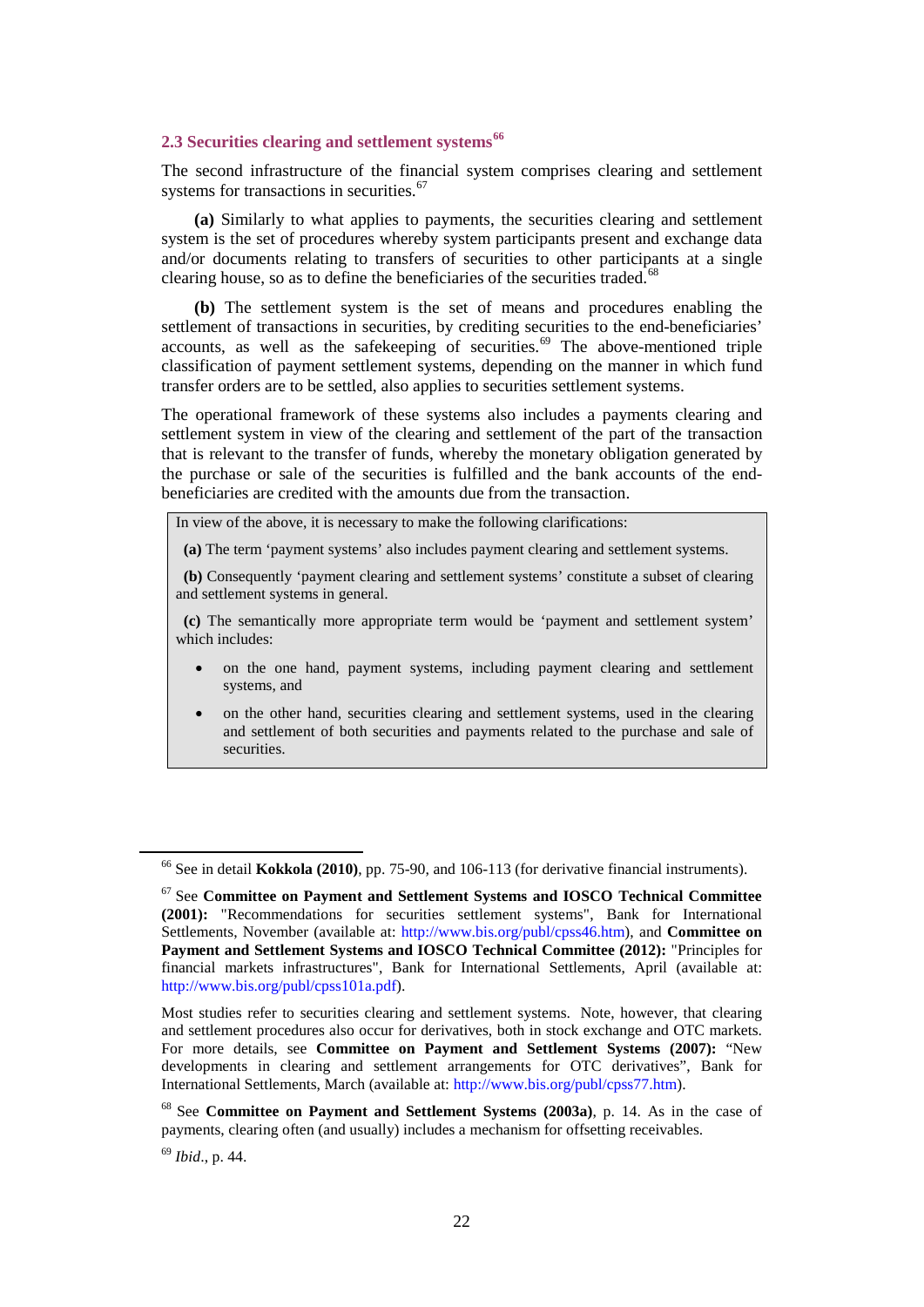#### **3. Classification of services provided in the financial system**

## **3.1 Introductory remarks – classification approaches**

The various categories of firms operating in the context of the financial system and its infrastructures, as defined above, provide services. These are designated as 'financial services'. To the author's knowledge, neither the existing literature nor any legal acts provide a systematic recording of all financial services. The single exception would perhaps be Annex 1 to the General Agreement on Trade in Services (GATS). This legal act of international economic law defines the concept of 'financial service' in the broadest possible way, and, as a result, covers sixteen (16) categories of services provided in the financial system.<sup>[70](#page-22-0)</sup>

For the purposes of classifying financial services, it is possible to adopt one of two approaches:

 **(a)** According to the first approach, services are classified on the basis of their providers. In this context, a distinction is made between services provided, *inter alia,*  by banks ('banking services'), investment firms ('investment services'), insurance and re-insurance undertakings ('insurance and re-insurance services') or payment institutions ('payment services'). However, this approach stumbles upon two inherent weaknesses:

 **(i)** The first lies in the fact that, if we exclude those services that are provided almost uniformly by one single category of providers (such as deposit-taking by banks), there are many services provided concurrently by more than one categories of firms and, as a result, there is extensive overlapping.

 **(ii)** The second weakness of this approach lies in the fact that this classification can be used only in conjunction with the legislation of a given state (or in the case of the European Union in conjunction with the provisions of European financial law) given that the range of services that individual categories of providers can supply is laid down in such legislation. In cases where this approach is adopted, usually services are further classified according to the rules governing the accounting for the transactions conducted by financial firms. In this context, balance-sheet items (assets-liabilities) may be differentiated from off-balance sheet items.<sup>[72](#page-22-2)</sup> It is also common practice, especially in the case of private banking law (being the law governing banking transactions), for a distinction to be made between commercial banking services and investment services.[73](#page-22-3)

**(b)** In accordance with the above and taking into account the functions performed in the financial system, as well as its infrastructures, it seems more appropriate to adopt the operational approach. This approach groups financial services into the following three categories:<sup>7</sup>

<span id="page-22-0"></span><sup>70</sup> **World Trade Organisation (1994):** "General Agreement on Trade in Services, Annex on Financial Services"*,* paragraph 5(a).

<span id="page-22-1"></span> $71$  Investment services are a striking example as they are usually provided by both banks and investment firms (depending on the limitations set by legislation). Another example are payment services which may be offered by banks and other specialised payment institutions.

<span id="page-22-2"></span><sup>72</sup> As regards banks' off-balance sheet services, see **Äberli R. W. (1989)** (still accurate)*.* 

<span id="page-22-3"></span><sup>73</sup> For more details, see **Schwintowski and Schäfer (2004)** and **Einsele (2006)**.

<span id="page-22-4"></span> $74$  An exhaustive reference to the typology of transactions per individual service goes beyond the scope of this study and therefore transactions are categorised on the basis of their common characteristics.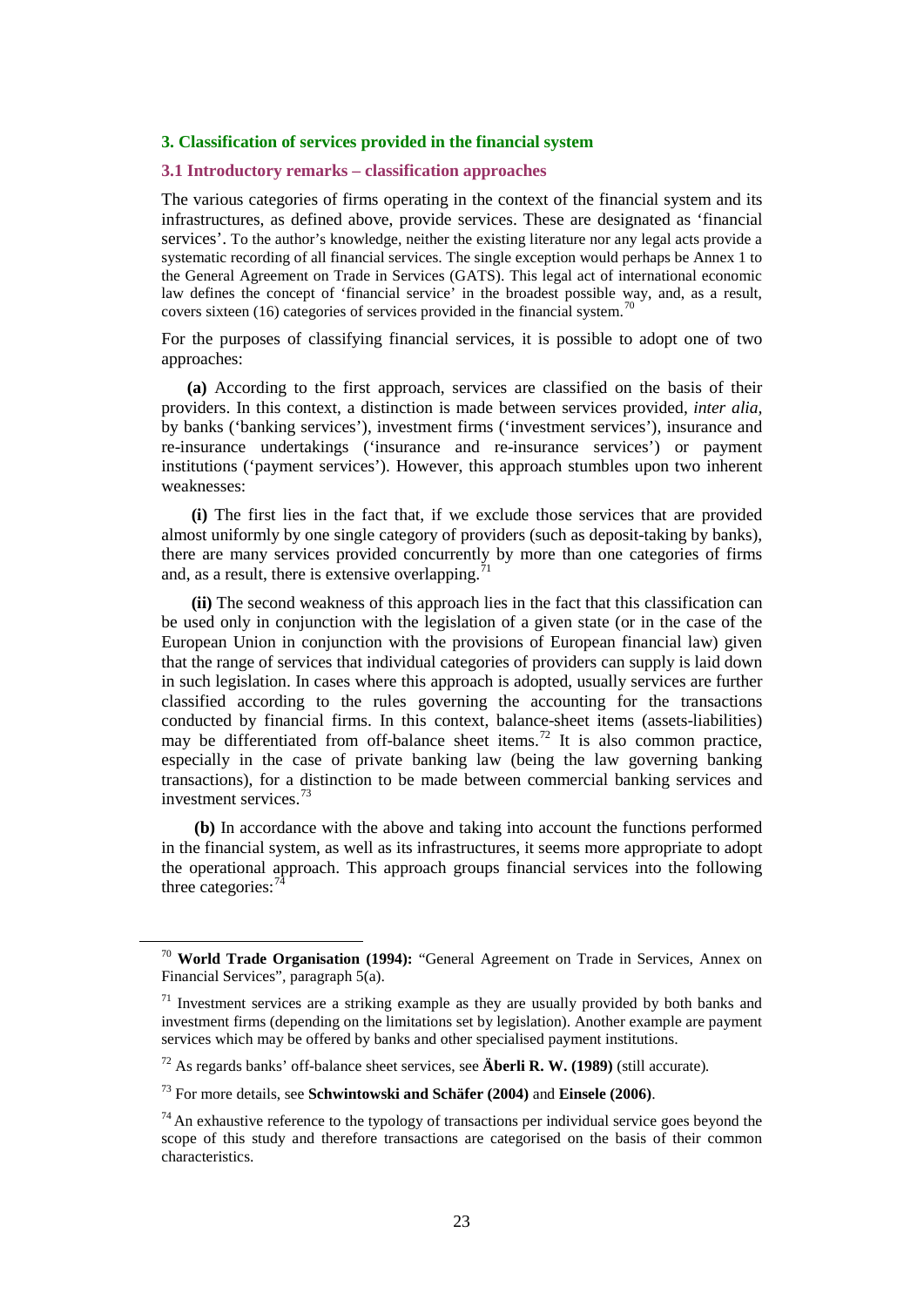- services offered in the context of the first function of the financial system, differentiating between services provided in the framework of direct intermediation between positive and negative savers (see under 3.2.1 below), and services provided in the framework of indirect intermediation (under 3.2.2),
- services provided in the context of the second function of the financial system relating to the contribution to making cashless payments (under 3.3), and
- services provided in the context of the infrastructures of the financial system (under 3.4).

#### **3.2 Services provided in the context of the financial system's first function**

## *3.2.1 Services provided in the context of direct financing: investment services and collective portfolio management*

The category of services provided as part of direct financing of negative savers by positive savers, includes all services provided in capital markets. These services can be broken down into two broad categories:

**(a)** The first category includes services provided by financial firms in capital markets on an individual basis; these are called investment services. Investment services are provided both to negative savers (see under (i) below) and to positive savers (under (ii)). Investment services are also provided by financial firms on their own behalf, while the operation of a multilateral trading facility constitutes an investment activity.

**(i)** The category of investment services to positive savers includes:

- reception and transmission of orders on behalf of clients for transactions in relation to one or more financial instruments (securities and derivatives),
- execution of orders on behalf of clients, which consists in acting to conclude agreements to buy or sell one or more financial instruments on behalf of clients,
- portfolio management, which consists in managing clients' portfolios, at the clients' discretion and in the context of their mandate in relation to one or more financial instruments,
- investment advice, which consists in providing personal recommendations to a client, either upon the client's request or upon the initiative of the provider, in respect of one or more transactions relating to financial instruments,
- safe-keeping and administration of financial instruments for the account of clients, including custodianship and related services such as cash/collateral management,
- granting credits or loans to an investor to allow him to carry out a transaction in one or more financial instruments, where the supplier granting the credit or loan is involved in the transaction,
- foreign exchange services where these are connected with the provision of investment services, and
- investment research and financial analysis or other forms of general recommendation relating to transactions in financial instruments.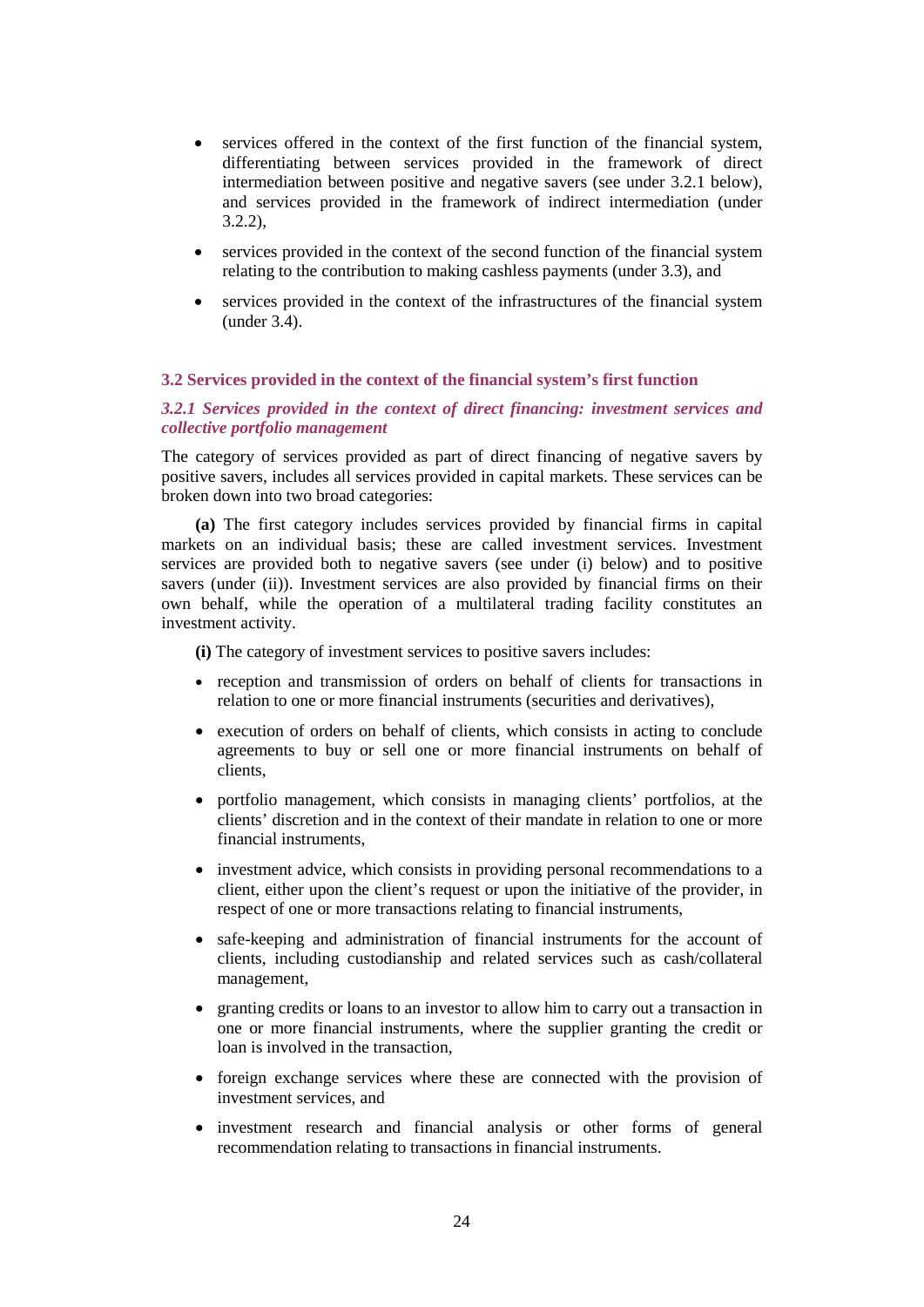**(ii)** Accordingly, the category of investment services to negative savers includes:

- underwriting and/or placing of financial instruments on a firm commitment basis,
- placing of financial instruments without a firm commitment basis,
- provision of underwriting-related services, and
- advice to undertakings on capital structure, industrial strategy and related matters, and advice and services relating to mergers and acquisitions of undertakings.

 **(b)** The second category includes collective (securities) portfolio management, a service provided by financial firms known as 'undertakings for collective investment in transferable securities' (the **'UCITS'**).

#### *3.2.2 Services provided in the context of indirect financing*

#### *3.2.2.1 Introductory remarks*

The category of services provided in the context of indirect financing (or financial intermediation) includes:

- services provided by banks in the context of this intermediation,  $^{75}$  $^{75}$  $^{75}$
- services provided by insurance undertakings, and
- services provided by credit companies, which form a subset of the services provided by banks.

Only services provided by banks will be discussed below, without any reference to those provided by insurance undertakings.

## *3.2.2.2 Services provided by banks in the context of indirect financing (financial intermediation)*

The category of services provided by banks in the context of financial intermediation includes the following services provided either to positive savers (see under (a) below) or negative savers (under (b)):

**(a)** The category of services to positive savers includes taking deposits or other repayable funds from the public, a service that (according to EU banking law, and the law of most states in the world) can only be provided by institutions authorised as banks.

**(b)** The category of services provided to negative savers includes lending for own account, including, *inter alia*, financing of commercial transactions, consumer and mortgage (mostly housing) credit and factoring, financial leasing, and guarantees and commitments (off-balance sheet services).

<span id="page-24-0"></span> $75$  The author has opted not to use the term 'banking services' given that, for the most part, banks are allowed to provide a broader range of services, covering investment and payment services. In view of the above, the meaning of the term 'banking services' encompasses all the services that banks may provide in a given state in accordance with applicable legislation.

<span id="page-24-1"></span><sup>&</sup>lt;sup>76</sup> As a rule, the insurance services category includes direct insurance services, both in life and other branches, reinsurance services, insurance mediation services (e.g. agents), and ancillary services, such as consultancy.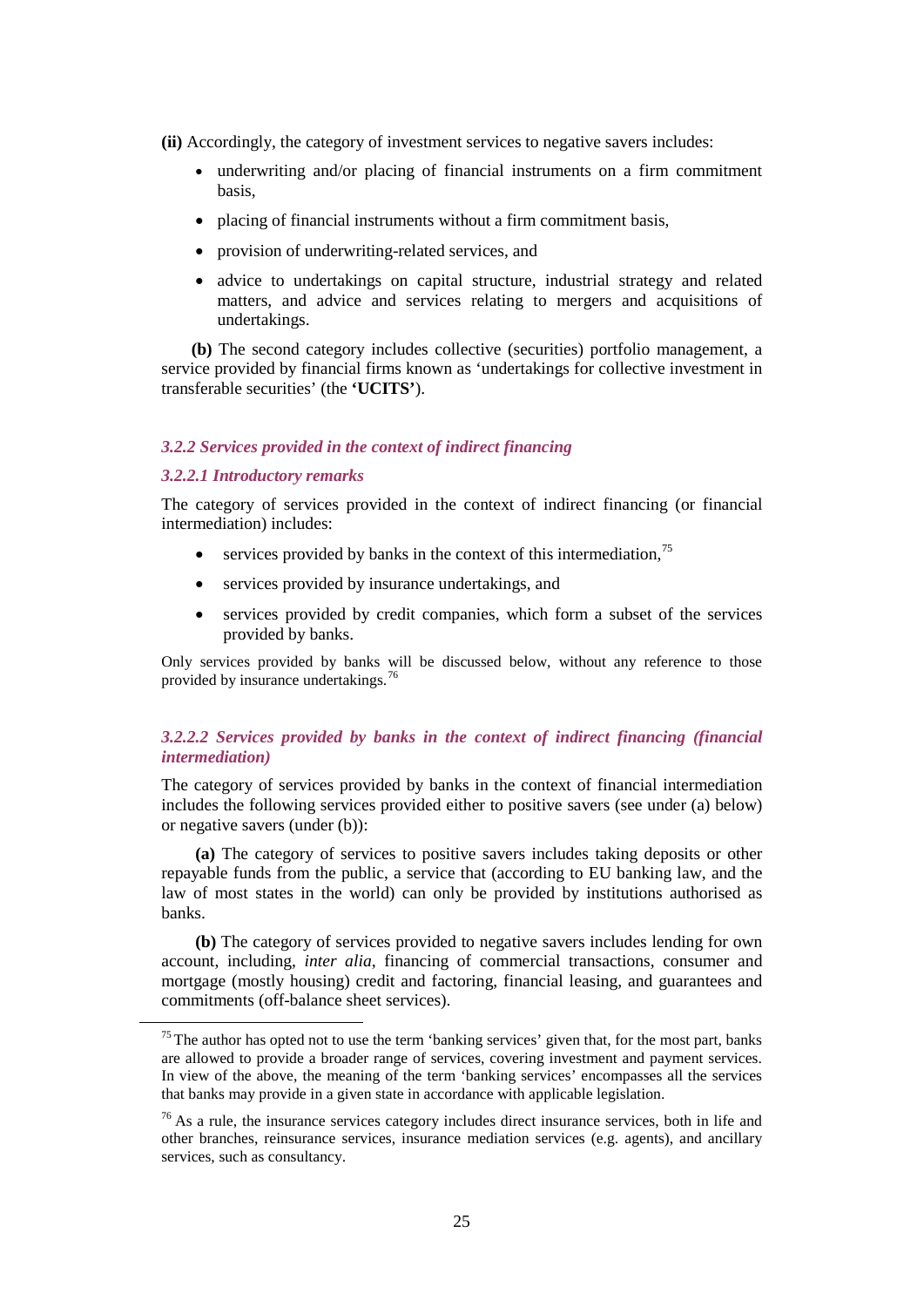## *3.2.2.3 Other services provided by banks*

Banks are often allowed to also offer other services which are not directly connected to financial intermediation. This category includes:

- payment services (see just below, under 3.3),
- services provided "on own account",
- money brokerage (interbank services),
- insurance intermediation services.
- the rental of safety deposit boxes, and certain 'ancillary services' such as credit reference services, IT services and consultancy services.

## **3.3 Services provided in the context of the financial system's second function: payment services**

#### *3.3.1 Introductory remarks*

The category of services provided in the context of the second function of the financial system relating to its contribution to making cashless payments, namely the 'payment services', includes the following two service categories:

- services relating to the issuance and acceptance of payment instruments (see under 3.3.2 below), and
- payment order-based fund transfer services<sup>[77](#page-25-0)</sup> (under 3.3.3).

It is noteworthy that according to a broad definition of the term, also taking into account services provided mostly to facilitate the use of cash in the financial system, payment services include services allowing cash to be placed in a payments account,  $78$  as well as all activities required to keep a payments account, and services allowing cash withdrawals from a payments account.

#### *3.3.2 Services relating to the issuance and acceptance of payment instruments*

This subcategory of payment services includes the following:

- issuing and accepting cheques,
- issuing credit and debit cards and accepting credit and debit cards' transactions, and
- issuing electronic money and accepting electronic money transactions.

In the case of credit and debit cards, as well as electronic money in the form of multi-purpose prepaid cards, the issuance service is provided to the payer, while the acceptance service to the beneficiary, usually a commercial enterprise.

<span id="page-25-0"></span> $77$  The term 'fund' includes banknotes and coins, deposits and electronic money.

<span id="page-25-1"></span> $78$  A 'payments account', namely an account kept in the name of one or more payment services users and used to perform payments, may be kept either with a bank or with another payment services supplier, provided this is allowed under applicable legislation.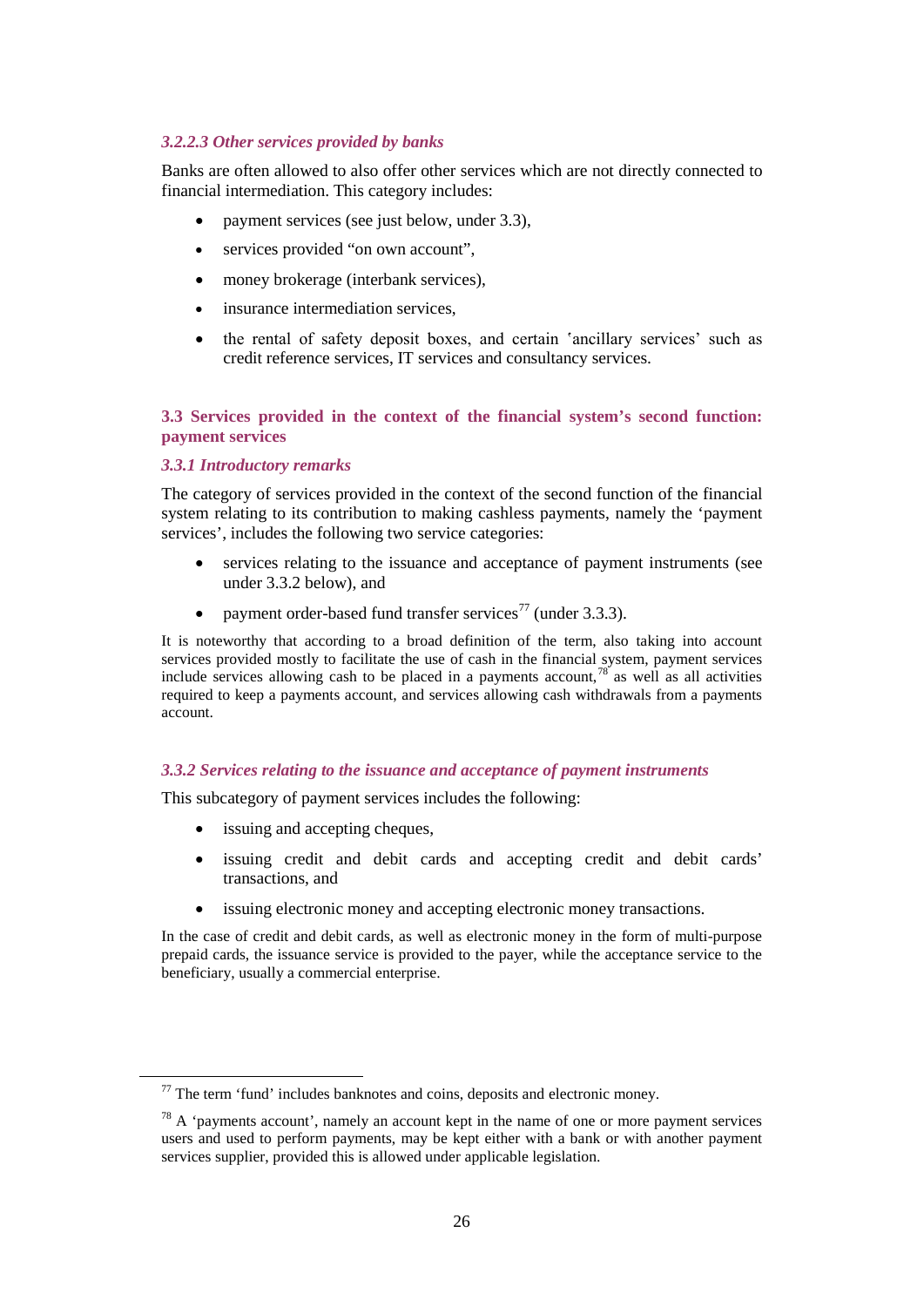#### *3.3.3 Payment order-based fund transfer services*

This subcategory of payment services includes the following:

**(a)** Remittances are the first service. In this case, a sum is collected from the payer, without the existence or opening of a payments account in the name of the payer or the beneficiary, with the sole purpose of transferring this sum to a beneficiary or other payment services provider acting on the beneficiary's behalf and/or in which, this sum is collected on the beneficiary's behalf and made available to him.

**(b)** The second service is the performance of payment transactions, namely transactions activated either by the payer or by the beneficiary, relating to the placement, transfer or withdrawal of funds. Three individual services are identified in the context of this service:

- **(i)** The first service is the execution of credit transfers, including standing orders.
- **(ii)** The second service is the execution of direct debits, including one-off direct debits. This is a payment service whereby the payer's payment account is debited when the beneficiary initiates the payment transaction, based on the payer's consent granted either to the beneficiary or to the beneficiary's payment services provider or the payer's payment services provider.
- **(iii)** Finally, the third individual service is the execution of payment transactions by means of payment cards.

In all cases, funds may be covered by a credit exposure for the payment services user.

## **3.4 Services provided in the context of the operation of the financial system infrastructures**

Finally, in the context of the infrastructures of the financial system, the following two services are provided:

- clearing and settlement of payments and financial instruments, and
- safe-keeping and administration of financial instruments for the account of clients, including custodianship and related services such as cash/collateral management.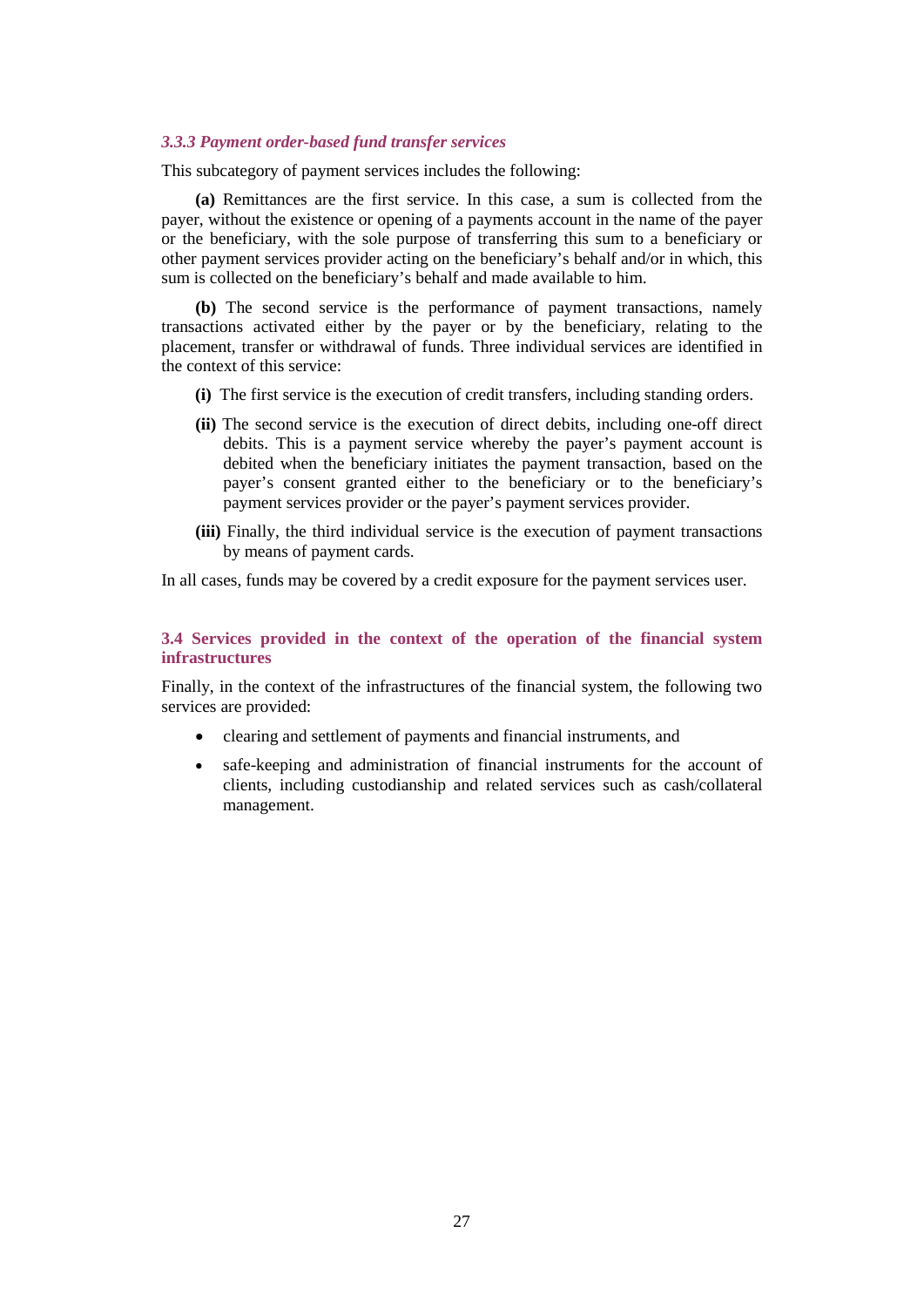| <b>Table 3</b>                                                                                    |                                                                                            |  |
|---------------------------------------------------------------------------------------------------|--------------------------------------------------------------------------------------------|--|
| <b>Classification of financial services</b>                                                       |                                                                                            |  |
| <b>Classification criterion</b>                                                                   | <b>Service categories</b>                                                                  |  |
| I. Services provided in the<br>context of the financial<br>system's first function                |                                                                                            |  |
| A. Services provided in the<br>context of direct financing                                        | 1. Individual investment services                                                          |  |
|                                                                                                   | • Services to negative savers                                                              |  |
|                                                                                                   | • Services to positive savers                                                              |  |
|                                                                                                   | • Services for own account                                                                 |  |
|                                                                                                   | • Multilateral trading facility management                                                 |  |
|                                                                                                   | 2. Collective portfolio management                                                         |  |
| B. Services provided in the<br>context of indirect financing                                      | 1. Services provided by banks (subset of<br>'banking services')                            |  |
|                                                                                                   | • Services to negative savers                                                              |  |
|                                                                                                   | • Services to positive savers                                                              |  |
|                                                                                                   | • Interbank services                                                                       |  |
|                                                                                                   | • Insurance intermediation services                                                        |  |
|                                                                                                   | • Safe custody services (safety deposit boxes)                                             |  |
|                                                                                                   | • Ancillary services                                                                       |  |
|                                                                                                   | 2. Services provided by insurance<br>undertakings (insurance services)                     |  |
|                                                                                                   | 3. Services provided by credit companies                                                   |  |
| II. Services provided in the<br>context of the financial<br>system's second function              | <b>Payment services</b>                                                                    |  |
|                                                                                                   | • Services relating to the issuance and acceptance<br>of payment instruments               |  |
|                                                                                                   | • Payment order-based fund transfer services                                               |  |
| <b>III.</b> Services provided in the<br>context of the infrastructures<br>of the financial system | $\bullet$<br>Clearing and settlement of payments and<br>financial instruments              |  |
|                                                                                                   | Safekeeping and administration of financial<br>٠<br>instruments for the account of clients |  |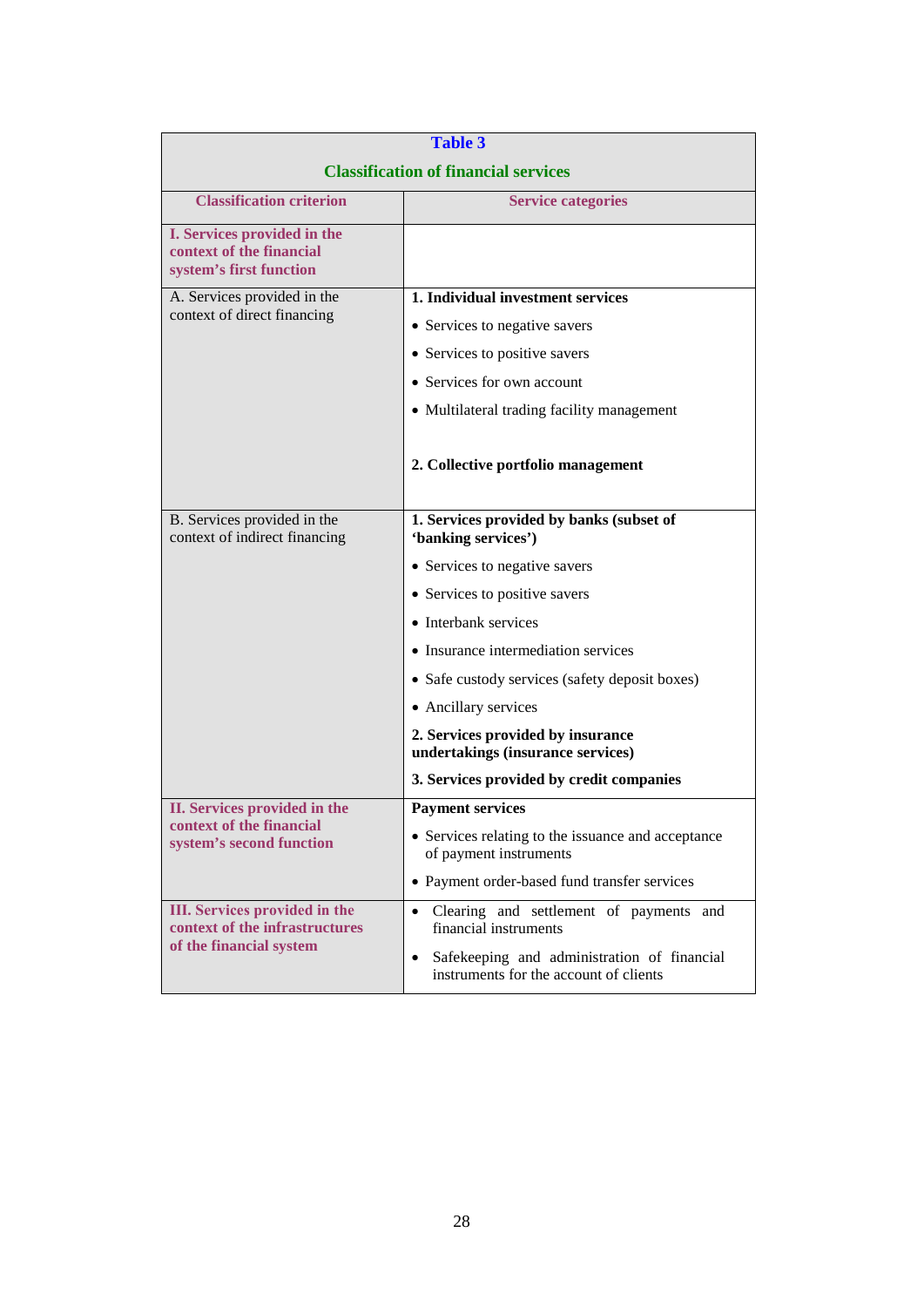#### **4. Groups of financial firms**

In view of the above, there are many categories of financial firms allowed to provide all of the financial services stipulated by the law of a given state. Irrespective of the approach adopted at a given time and at a given state, a general rule applies: in all states a legal monopoly has been established in three cases:

- only banks are allowed to take deposits,
- only insurance undertakings are allowed to provide insurance and re-insurance services, and
- mutual funds can only be managed by mutual fund management companies (most of which are exclusive scope companies).

Financial firms are often organised into 'financial groups'. A financial group usually consists of (at least) one bank, one insurance undertaking and one investment firm. As a result of the different regulatory conditions in place,<sup>[79](#page-28-0)</sup> financial groups are usually distinguished into two categories:

**(a)** The first category is 'groups with homogeneous financial activities'. These groups comprise either financial firms that are similar in nature (i.e. only banks or only insurance undertakings or only investment firms) or banks and investment firms. In such cases, the standard corporate structure is typically based on the parent company's relationship with its subsidiaries.

**(b)** The second category, which has expanded rapidly over the past decades, encompasses 'financial conglomerates'.<sup>[80](#page-28-1)</sup> A group is a financial conglomerate when at least one of its undertakings is an insurance company and at least another one is a bank or investment firm  $81$ 

There are three (3) corporate structure standards for groups in this class:

- parent-to-subsidiary corporation,
- a holding company at the top of the group,
- a horizontal group with joint management of all the participating companies.  $82$

• In the first case, the parent company is usually a bank ('banking group') or (rarely) an insurance undertaking ('insurance group'). The subsidiaries can be other financial firms in order for the group to effectively cover the entire spectrum of financial services, always taking into account restrictions laid down by domestic law. For instance:

- a banking group wishing to provide insurance services will need to establish (or acquire) a subsidiary insurance undertaking,
- if it wishes to manage mutual funds, it will need to establish (or acquire) a subsidiary mutual funds management firm, since the bank cannot offer those services *in-house*,

<span id="page-28-0"></span><sup>79</sup> Regarding the risk arising from a financial group's operation, see **Dierick (2004)**, pp. 15-16.

<span id="page-28-1"></span><sup>80</sup> For more details see **Dierick (2004)**, pp. 6-9, and **Herring and Carmassi (2010)**, pp.195- 201.

<span id="page-28-2"></span><sup>81</sup> With reference to the reasons that led to the creation of these groups, see **Dierick (2004)**, pp. 14-15. As regards the risk arising from a financial group's operation, see *ibid.*, pp. 15-16.

<span id="page-28-3"></span><sup>82</sup> *Ibid*., pp. 17-19.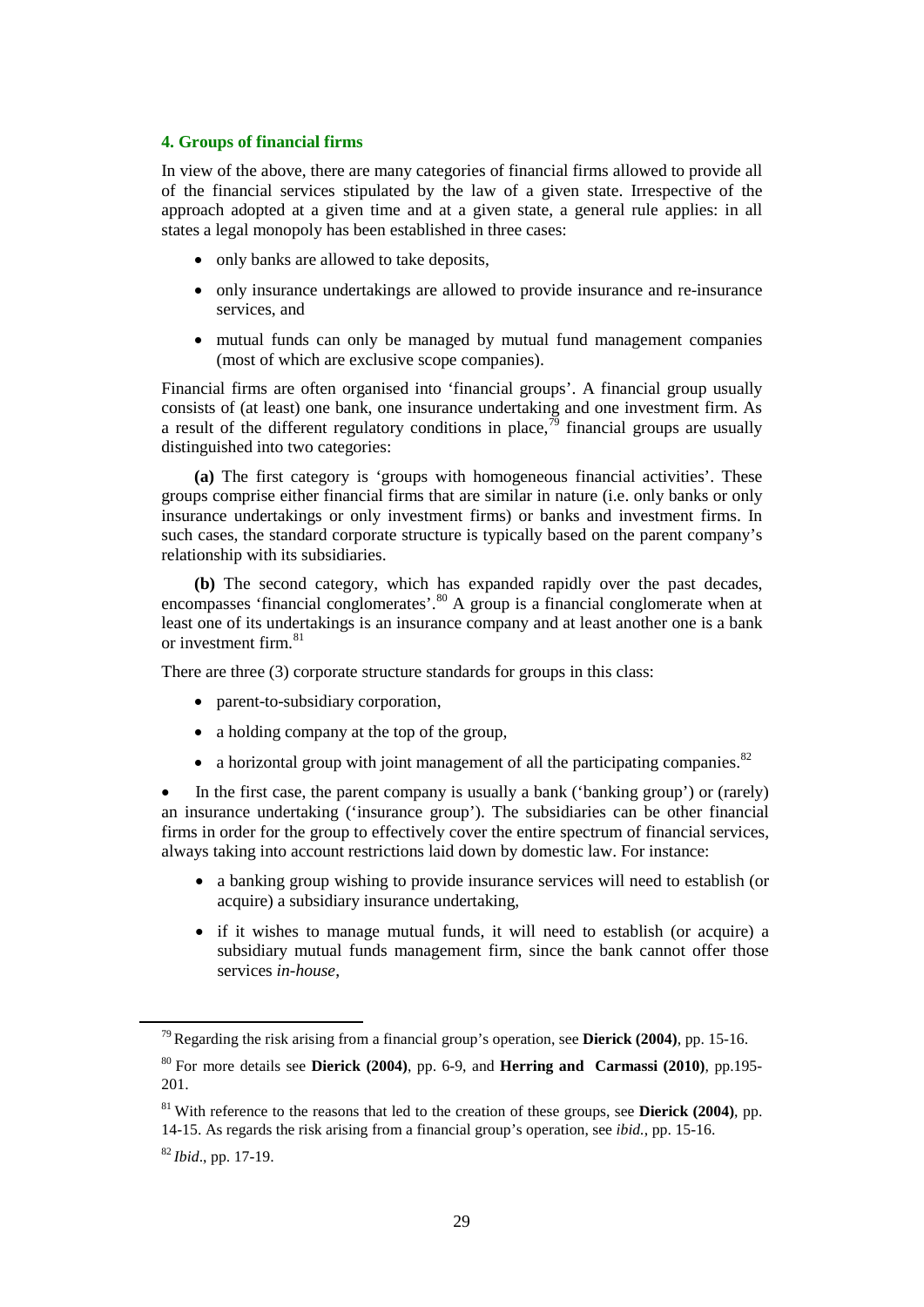• the same applies to the provision of leasing services, investment services (mainly execution of orders) and the issuance and acquisition of cards, if the legislation does not permit their provision by a bank.

## **5. Financial inclusion: concepts, main characteristics and data**

## **5.1 Definition and content**

**(a)** Financial inclusion is defined as the process of ensuring affordable, prompt and adequate access to a wide range of financial products and services, as well as proliferation of their use in all parts of society with a special focus on vulnerable groups, through the implementation of existing and innovative approaches, such as financial literacy programmes. A wide range of products and services can be incorporated in this definition, including: savings, investment products, remittance and payment facilities, credit, and insurance.<sup>[83](#page-29-0)</sup>

The United Nations defines the goals of financial inclusion as follows:

- access for all households to a full range of financial services, including savings or deposit services, payment and transfer services, and credit and insurance, at a reasonable cost,
- sound and safe institutions governed by clear regulation and industry performance standards,
- financial and institutional sustainability, to ensure continuity and certainty of investment,
- competition to ensure choice and affordability for clients.

Financial inclusion is assessed both on individual and household level, as well as with regard to firms, especially small- and medium-sized enterprises (SMEs).

**(b)** Access to specific products can be seen as one component of financial inclusion. For example, the Organisation for Economic Co-operation and Development (OECD) uses:

- the term 'unbanked' to describe individuals without a bank account at a deposit institution, and
- the term 'unserved' for those who rarely use their account, or do not know how to use it.

The types of transactions that can be linked to an account are:

- receiving regular (electronic) payment of funds such as wages, pensions or social assistance,
- converting cheques or vouchers into cash,
- storing money safely until it needs to be withdrawn,
- paying for goods and services other than in cash,
- paying bills electronically, and making remittances. $84$

<span id="page-29-0"></span><sup>83</sup> See **OECD (2005)**.

<span id="page-29-1"></span><sup>84</sup> See **European Commission (2008)**.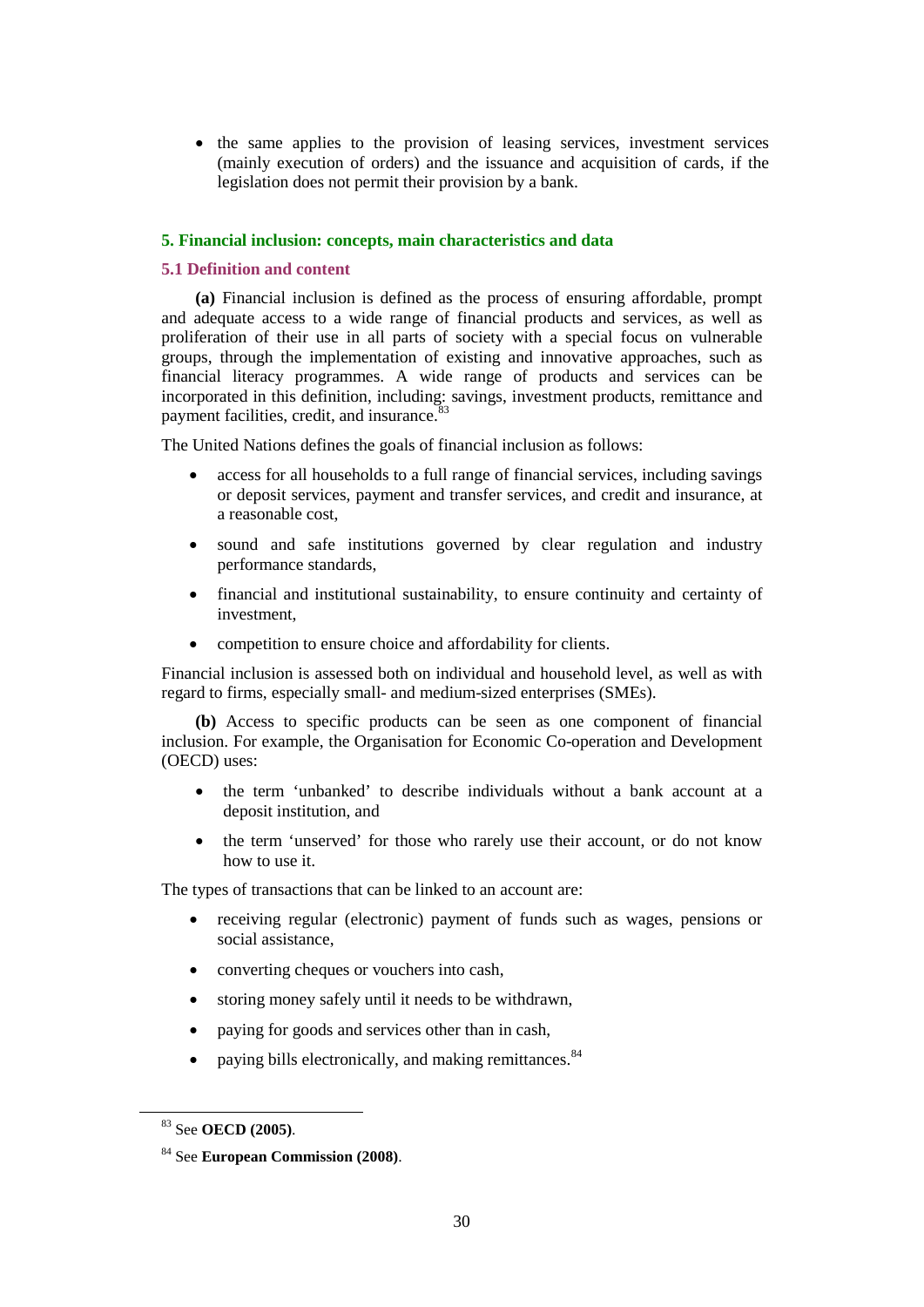**(c)** Conversely, the opposite of financial inclusion, i.e. financial exclusion, refers to the difficulties faced by individuals or groups of the population as regards their access to the financial system. It can be either *voluntary* or *involuntary,* as financial exclusion could be either the result of circumstances that impede a person's access to the financial system or the result of personal preference due to a number of reasons.

#### **5.2 Typical indicators for the measurement of financial inclusion**

Financial inclusion is measured on the basis of three (3) parameters:

- level of credit institutions' outreach,
- level of usage of financial products and services, and
- quality of the products and services.

**(a)** Indicators depicting credit institutions' outreach (demographic and geographic penetration) include the number of branches per square kilometre  $(1,000 \text{ m}^2)$ , the number of Automated Teller Machines (ATMs) per square kilometre  $(1,000 \text{ m}^2)$ , and the number of branches per one thousand (1,000) individuals.

**(b)** Indicators regarding the usage of financial services/products are the percentages of loans and deposit accounts in the population, the number of transactions per deposit account, and the number of electronic payments.

**(c)** Finally, indicators regarding the quality of services/products include the cost of usage, and the level of financial literacy.

However, a concrete measurement of financial inclusion is far from simple as it concerns a multidimensional phenomenon that is difficult to assess. Furthermore, there is always the risk that measurements do not accurately depict reality in such instances where, for example, an individual holds more than one accounts. This is a common occurrence in developed countries which, however, obscures conclusions pertaining to the level of inclusion within the general population.

#### **5.3 Causes of financial exclusion**

**(a)** According to the **World Bank (2014)**, *involuntary exclusion* might stem from either efficiency criteria (e.g. inadequate income, high credit risk), or market-or government failure (e.g. discriminatory practices, lack of information, high costs).

**(i)** *Regulatory restrictions*: it has been shown that often a new regulation benefits exclusively the existing users of financial services without further promoting financial inclusion of the remaining population. For example, if a new unreasonable obligation is added within the framework of "Know Your Customer" (KYC) rules, certain segments of society such as young people or migrants would be irrevocably excluded.

**(ii)** *Restrictive market practices*: quite often, providers of financial services use practices that exclude parts of the population either indirectly, by favouring specific groups, or directly, by applying special conditions to the use of a service (i.e. high minimum balances) or by setting charges for specific services (e.g. withdrawal costs). Such exclusory practices can be sometimes attributed to providers' perception that some population groups are unprofitable or entail high risk.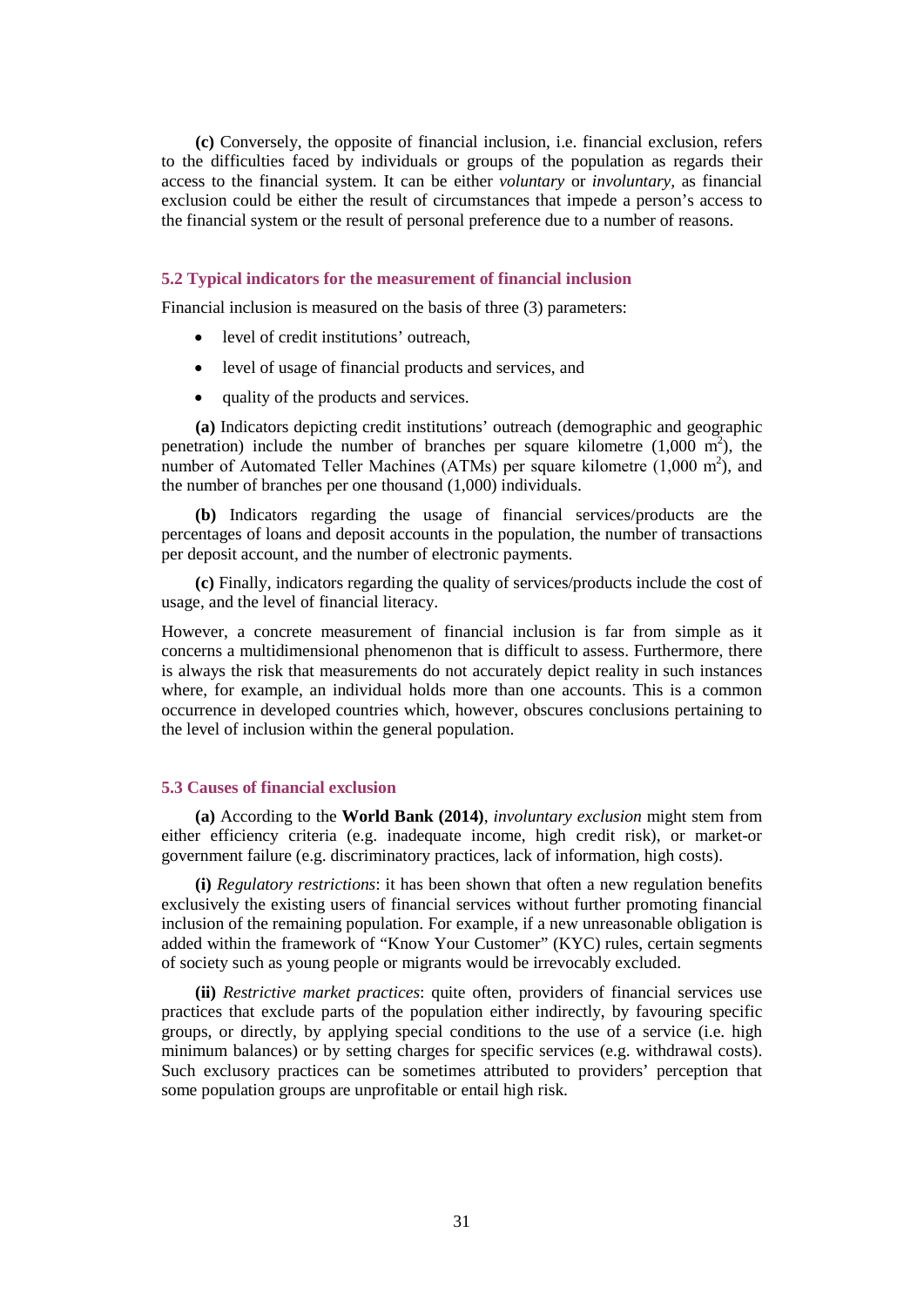Furthermore, financial services are designed, as a general rule, to address the needs of the average consumer. As a result, individuals in a vulnerable position are practically excluded (e.g. vulnerable groups, persons with a low level of financial literacy).

**(iii)** *Insufficient infrastructure*: some groups within the population might face exclusion from the financial system due to factors such as lack of access to electricity or the Internet. In such circumstances, individuals residing in areas with insufficient infrastructures cannot obtain the necessary information in order to gain access to financial services.

**(b)** On the other hand, *voluntary exclusion* is mainly attributed to personal reasons such as lack of resources, unemployment, economic and labour informality, $85$  cultural and religious needs and beliefs,  $86$  a low level of financial literacy, the inability to use new technology (e.g. ATMs or the Internet) and possible language barriers (e.g. in the case of migrants). This latter category also encompasses cases where use of financial services and, more particularly, of the banking system is intentionally avoided in order to escape state control (thus accentuating phenomena such as tax evasion). Another common example of such practices is the choice on the part of over-indebted individuals to receive their wages, whenever possible, in cash rather than in a dedicated bank account in order to avoid the risk of having their income withheld or seized by their creditors.

## **5.4 Statistical data**

#### *5.4.1 Level of financial inclusion internationally and in the EU*

**(a)** Currently, it is estimated that 2 billion working adults worldwide do not hold an account with a financial institution. According to the World Bank database, in 2014 the global percentage of individuals over 15 years old who have an account with a bank reached 62%. Out of those 27% have deposit accounts and 11% have taken out a loan.

**(b)** In the European Union, the level of financial inclusion is higher than the worldwide average, however due to the economic crisis of the past few years, a large share of the population faces an increased risk of financial exclusion. More specifically, it has been noted that lower levels of financial inclusion (based on the number of bank accounts) are more common among poorer countries such as Poland or Bulgaria and in countries confronted with a fiscal crisis such as Greece.

According to the results of the Household Finance and Consumption Survey for the year 2014, in the European continent, 11.6% of households do not have a credit card and 8.2% have either applied for a loan and their application was rejected or were discouraged from filling one in the first place. However, it is also worth noting that, in developed countries, 1.3 billion adult account holders pay their utility bills with cash instead of using their accounts (to make an electronic payment) as an easier, faster and safer means of payment.

<span id="page-31-0"></span><sup>85</sup> See **Committee on Payments and Market Infrastructures - World Bank Group (2015)**, pp. 8-9.

<span id="page-31-1"></span><sup>86</sup> *Ibid.*, p. 9.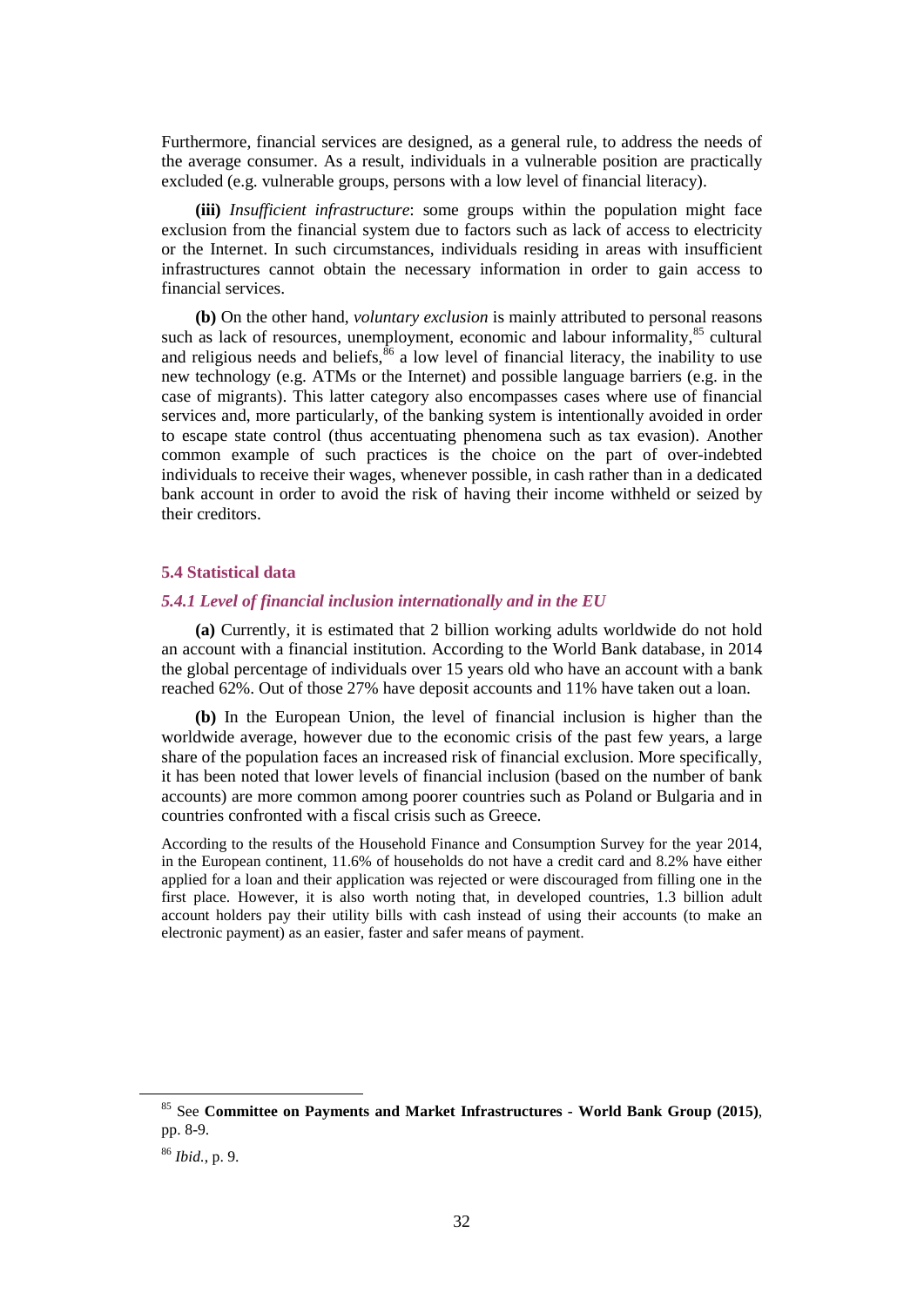## *5.4.2 Social groups with the lowest levels of financial inclusion (based on specific criteria)*

**(a)** *Income*: Lower-income segments of society do not easily have access to financial services. The same applies to unemployed individuals whose access to the financial system is rendered difficult due to a lack of financial means.

**(b)** *Place of residence*: Lower levels of financial inclusion are observable in rural or isolated areas. In countries where financial service providers do not have an adequate infrastructure, individuals and firms removed from urban centres are objectively unable to make use of respective services. Furthermore, in cases where an individual is not familiar enough with technology so as to exploit electronic applications, access to financial services is rendered even more difficult.

**(c)** *Sex*: Especially in developing counties, there are fewer women users of financial services than men. This observation is explained by the fact that women are generally accorded fewer rights and are usually unemployed. Worldwide, the percentage of women that hold an account with a financial institution is estimated at 58% against 65% for men.

**(d)** *Place of origin*: Migrants rarely make use of financial services. Illegal immigrants, especially, cannot easily present the necessary documentation prescribed by the *Know Your Customer* rules and procedures.

**(e)** *Education*: The level of education is positively correlated with the usage of financial services (lower levels of education correspond to more restricted usage of financial services).

**(f)** *Age*: Younger generations usually have a lower level of financial literacy compared to older generations and often misuse the financial means available to them. As a result, they expose themselves to a higher risk of future financial exclusion. Furthermore, over the past few years and mainly due to the economic crisis, an increased number of young adults leave their parents' home at a later stage in their lives than in the past. For as long as these people still live with their parents and, especially, if they are not employed, they lack the incentive to open a bank account on their own.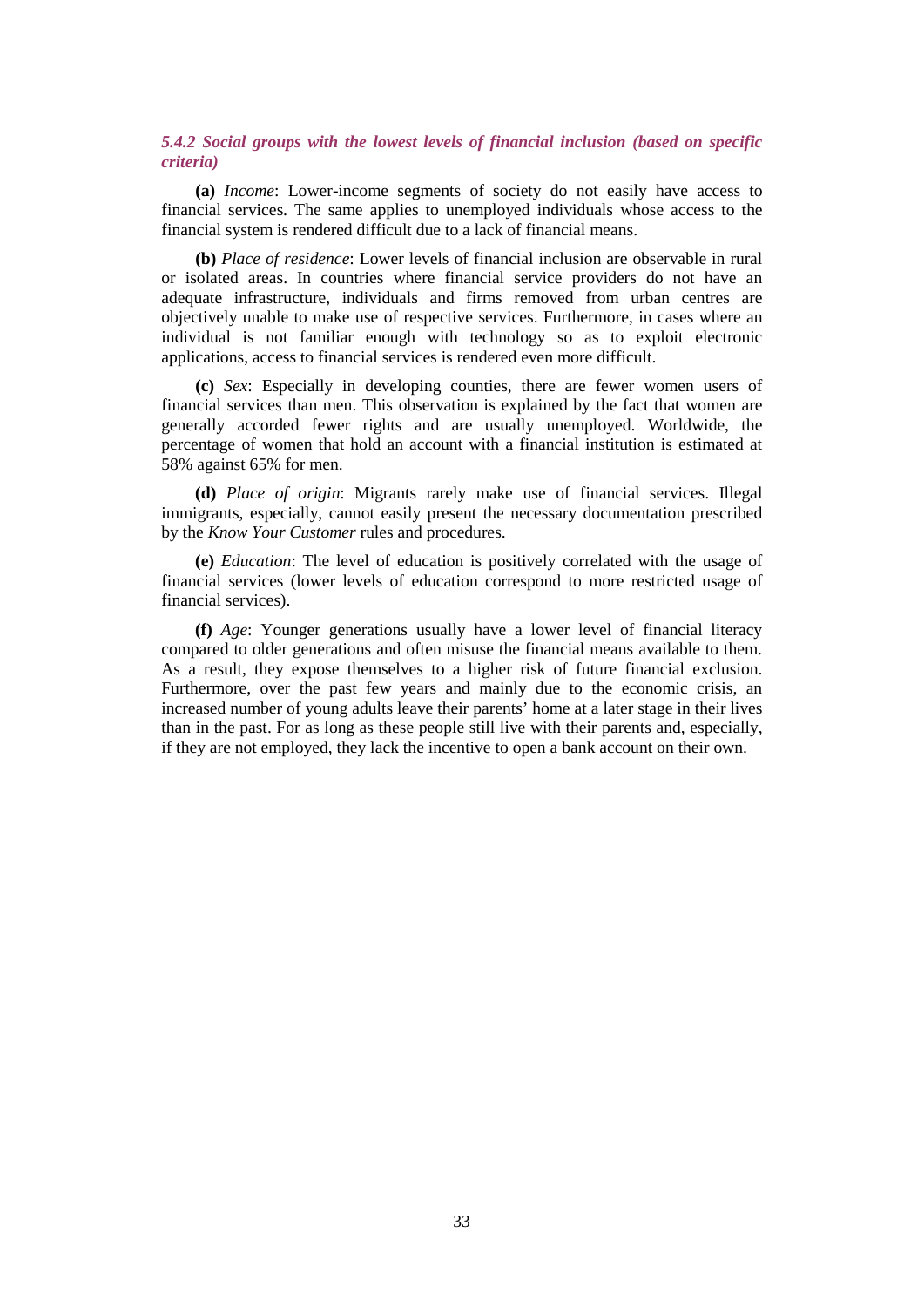## **B. The case for regulatory intervention in the financial system: financial policy objectives and instruments**

## **1. General overview**

## **1.1 Introductory remarks**

**(a)** The financial system (and definitely some of its sectors, mainly the banking sector) is one of the branches of the economy that are subject, in almost every state all over the world, to heavy 'sector-specific' regulatory intervention and supervision. According to **Kane (1987)**, p. 111: *"On average, across the world, the financial sector (and in particular the banking industry) is probably more closely regulated than any other segment of the private economy".* A notable exception to this are the 'offshore financial centres', which are characterised by the substantial lack of regulatory intervention in the monetary and the financial systems, coupled with favourable corporate taxation ('tax havens').

**(b)** The extent of this intervention is graduated and there are significant differences between economically less-developed and developing states, on the one hand (see just below, **under 1.2**), and economically developed states, on the other (**under 2**), mainly on account of different policy objectives.<sup>[87](#page-33-0)</sup>

The following analysis is based on the 'public interest approach' to regulatory intervention, whereby financial regulation is intended to promote the common good by calling upon individuals and firms to change their preferred behaviour in ways that will benefit others.<sup>[88](#page-33-1)</sup> This is opposed to:

- the 'public choice theory approach', whereby regulation is the outcome of efforts by interest groups, politicians and bureaucrats to use the political process for their own personal gain,<sup>[89](#page-33-2)</sup> and
- the 'industrial organisation theory approach', whereby financial regulation is a response to the demand of financial firms and their customers for certification of soundness and facilitation of the clearing and settlement of transactions.<sup>9</sup>

A theoretical note is also necessary. According to neoclassical theory, regulatory intervention is needed if its purpose is to eliminate 'market failures'. The main market failures observed in the financial system concern the existence of information asymmetry between providers (of goods and services) and consumers, and conditions favouring negative externalities. By contrast, the financial system is not a natural monopoly.<sup>[91](#page-33-4)</sup>

<span id="page-33-0"></span> $87$  As a rule, the classification of the International Monetary Fund can be followed in this respect. See on this **Nielsen (2011)**.

The author avoids the use of the vague term 'emerging markets', which was introduced by the World Bank in the 1980s to replace the term 'third world countries' with regard to states whose financial markets are illiquid and small in terms of capitalisation (currently, with the exception of the G20 member states).

<span id="page-33-1"></span><sup>88</sup> See **Herring and Litan (1995)**, pp. 79-82.

<span id="page-33-2"></span><sup>89</sup> *Ibid.*, pp. 82-83.

<span id="page-33-3"></span><sup>&</sup>lt;sup>90</sup> *Ibid.*, pp. 83-84. For an overall review of regulatory intervention in the financial system, see ibid., pp. 49-64, and **Herring and Santomero (2000)**.

<span id="page-33-4"></span><sup>91</sup> See **Gorton (1988b)**, p. 5-7.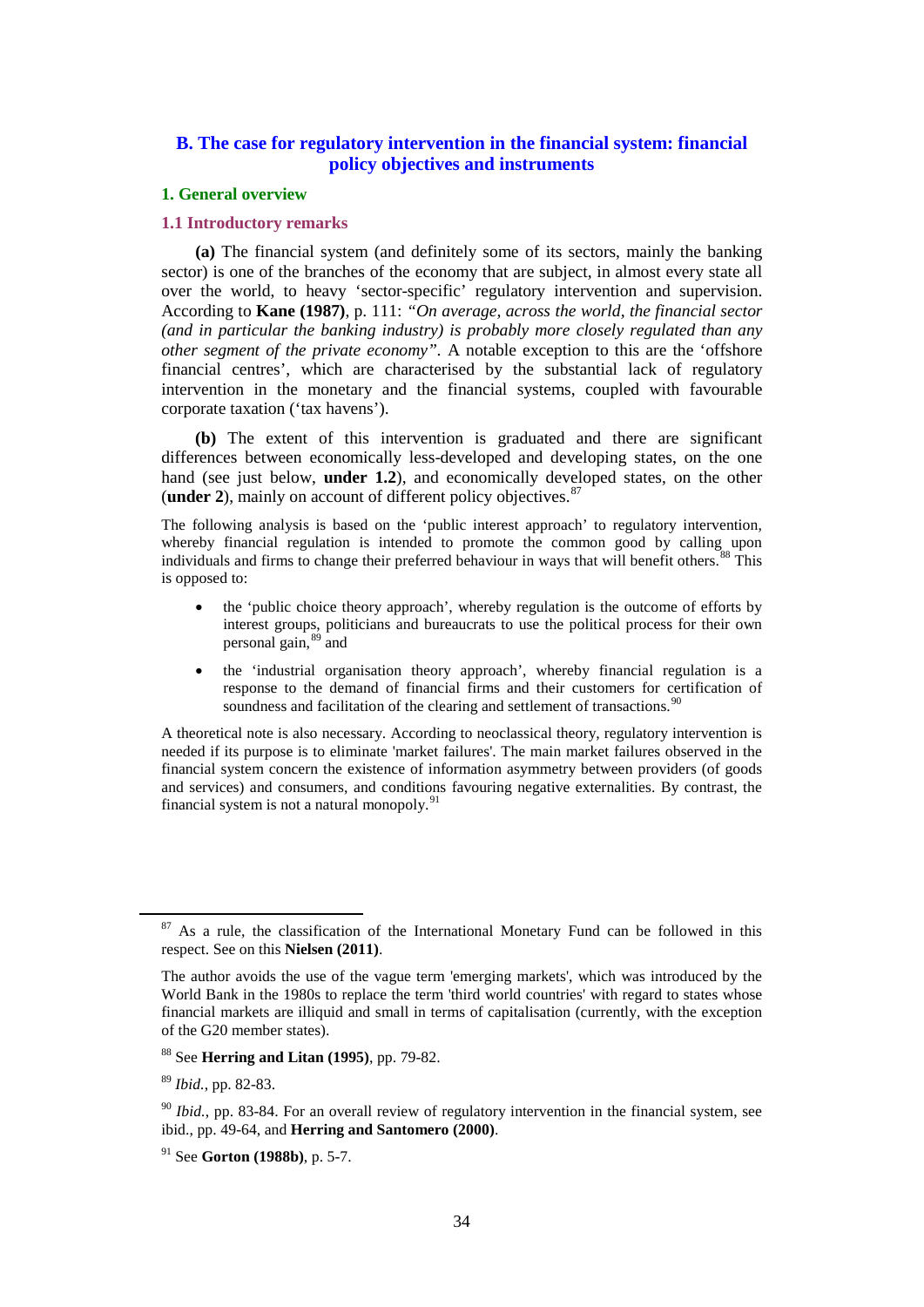**(c)** Financial firms are also subject to regulatory intervention in all states for reasons that apply equally to other categories of services providers, as reflected in the provisions of the following (indicative) areas of law: company law, competition law, data protection law, taxation law, as well as labour and social law.

(1) 'Financial regulation' means legislative or (by delegation) administrative provisions, which prescribe or prohibit behaviour on the part of financial firms and are aimed at achieving specific policy objectives. The outcome of regulatory intervention is the adoption of 'regulations' which comprise the 'regulatory (or normative) framework' and constitute administrative law (hard or soft). Depending on their specific scope, financial regulations of preventative nature are classified as 'micro-prudential' or 'macro-prudential' regulations.<sup>[92](#page-34-0)</sup>

(2) 'Financial supervision' means the monitoring by competent authorities of financial firms' compliance with the provisions of the regulatory framework. Such monitoring is carried out on a preventative basis and is also widely known as 'micro-prudential supervision'.

(3) Oversight is monitoring by the competent authorities with a view to ensuring the sound operation of a market or a subsystem of the financial system.[93](#page-34-1)

### **1.2 Regulatory intervention in economically less-developed and developing states**

**(a)** In economically less-developed states, regulatory intervention in the financial system, notably in the banking sector, is mainly aimed at achieving specific economic and broader social objectives. $94$  Taking into account that the financial system and banks, in particular, act as intermediaries for the channelling of borrowed funds (or own funds in the case of listed companies) from positive to negative savers, regulations are imposed on them in order to ensure that these funds are channelled:

- either to the government for financing its expenditures under favourable terms (by administratively fixed interest rates), or
- to enterprises which are considered by the political system to be eligible for financing under the applicable development policy (without due assessment of the credit risk involved).
- **(b)** Some examples of such regulatory intervention include:

**(i)** Imposing restrictions on banks relating to the provision of non-purely banking services (e.g. not allowing them to provide investment services and/or non-financial services), and/or the geographical range of their activity.<sup>[95](#page-34-3)</sup>

- regulation means laying down rules on the maximum speed limit,
- supervision of compliance with these rules is carried out by traffic wardens, who issue speed tickets to the offenders, and
- oversight is conducted by traffic police helicopters that look for congestion problems in given roads, in order to smooth the traffic with appropriate instructions.

<span id="page-34-2"></span><sup>94</sup> See **The World Bank (1989)**, pp. 54-69.

<span id="page-34-3"></span><sup>95</sup> However, a striking example of an economically developed state which had resorted to this measure was that of the United States, not allowing banks, for a long period of time, to operate beyond the border of the state where their headquarters were seated.

<span id="page-34-0"></span><sup>&</sup>lt;sup>92</sup> On the difference of these two terms see Gortsos (2012), pp. 91-92 and 94-98, respectively (with extensive further references).

<span id="page-34-1"></span> $93$  Taking road traffic as an example: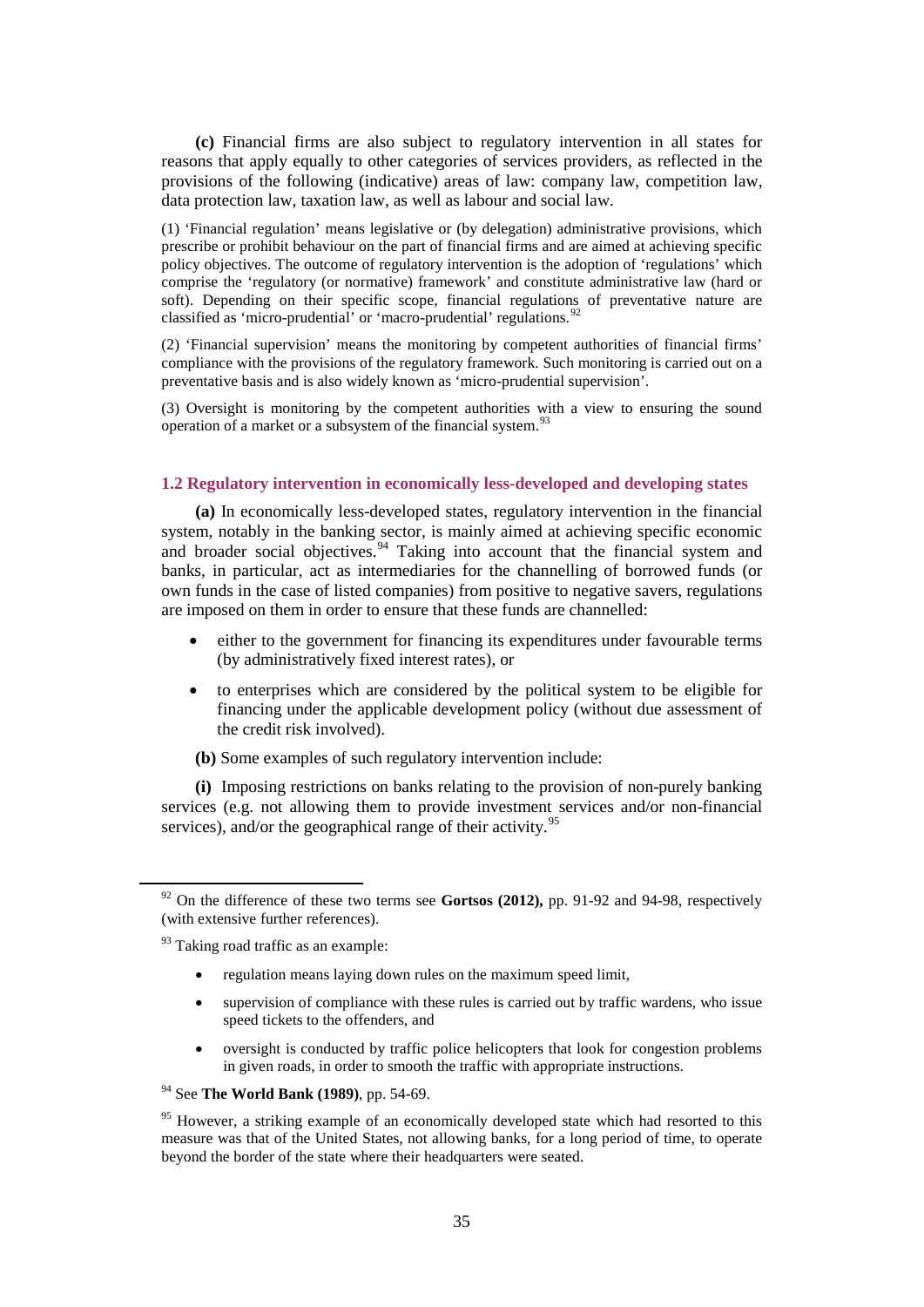**(ii)** Imposing maximum limits on loan rates (in order to subsidise bank financing) and minimum limits on deposit rates (in order to make bank deposits attractive).

**(iii)** Imposing an obligation on banks to invest a significant percentage of their deposits in specific segments of the real sector of the economy, usually with preferential terms and subsidised interest rates, and in government (short-term and long-term) bonds, thus ensuring the subsidised financing of public expenditures.

**(iv)** State ownership of commercial banks, either directly or through statecontrolled entities (mainly pension funds).

**(v)** Setting-up by law 'specific', typically state-owned banks, such as agricultural, mortgage and development banks.

#### **2. Regulatory intervention in economically developed states**

## **2.1 Introductory remarks**

In economically developed states, the above-mentioned objectives of regulatory intervention – particularly the first three – are not common, since most of the measures taken to achieve relevant regulatory objectives are not compatible with the principle of an open market economy with free competition. Therefore, given that this principle is applied in such states as a model for an economy's organisation and functioning, the adoption and implementation of these measures is prohibited.

On the other hand, in economically developed states, there is also intense regulatory intervention in the financial system and, over the past three (3) decades, this intervention was greatly expanded mainly because of the extensive laxity of other regulatory measures (a process known as 'financial deregulation'). However, as a rule:

- the policy objectives of regulatory intervention are primarily associated with the sound operation of the financial system, and
- their main (albeit not sole) task is to address 'market failures' emerging in the financial system.<sup>[96](#page-35-0)</sup>

These aspects of financial regulatory intervention will be examined in more detail below. More specifically, apart from ensuring free competition in the financial system, which is the prevailing objective in the entire market, regulation is also aimed at meeting the following objectives:

- ensuring the stability of the financial system (see under 2.2 below),
- ensuring investor protection and capitals market integrity, efficiency and transparency (under 2.3),
- compensating investors in the event of an investment firm's insolvency (under 2.4),
- safeguarding the efficiency of payment systems (under 2.5).
- protecting the economic interests of consumers trading with financial firms (under 2.6), and

<span id="page-35-0"></span><sup>&</sup>lt;sup>96</sup> As regards market failures, and, in particular, negative externalities and information asymmetries, see **Mercuro and Medema (2006)**, pp. 60-67 and in more detail **Ippolito (2005)**, pp. 153-379.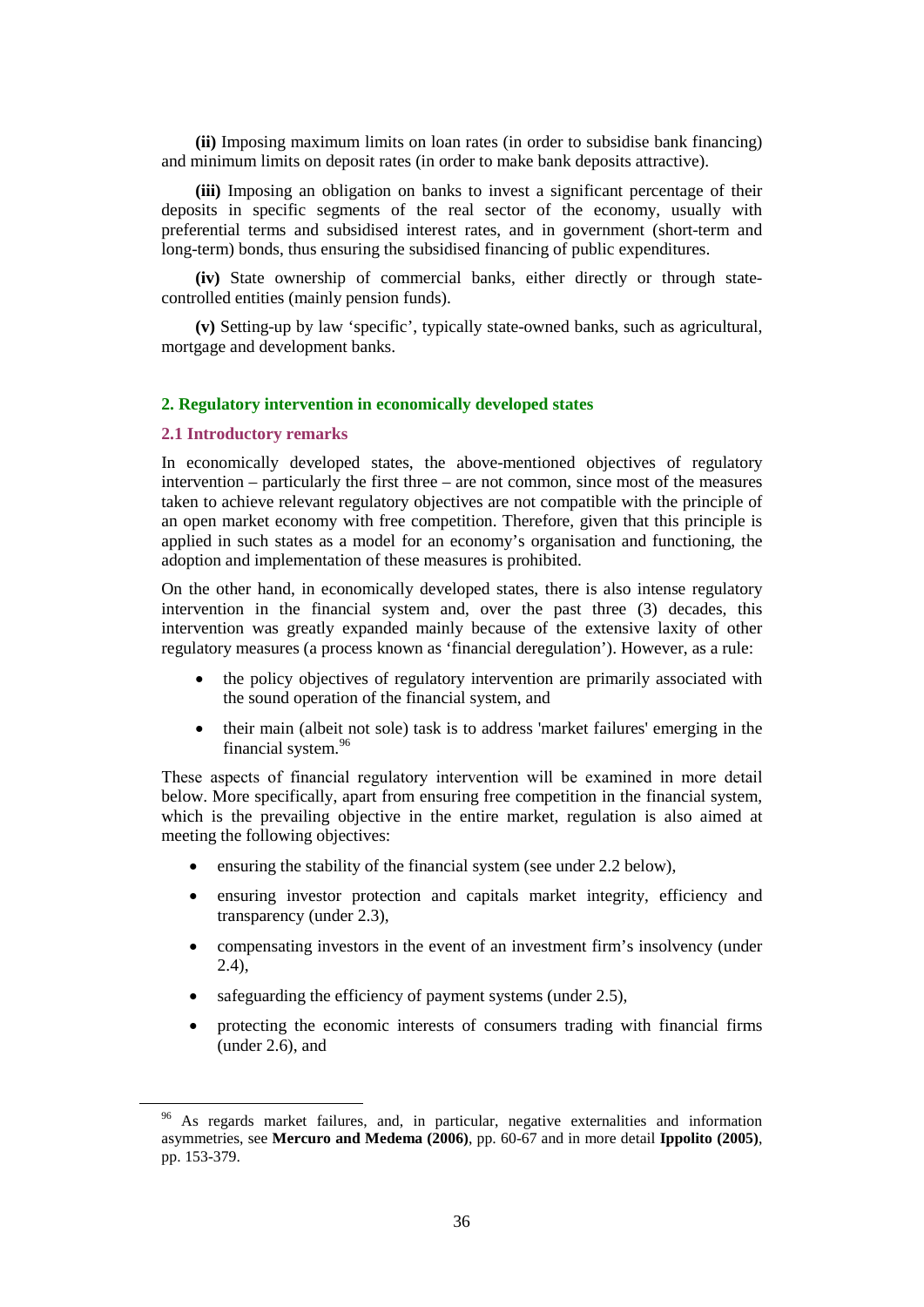• combating the use of the financial system for the commitment of economic crimes, such as money laundering, terrorist financing and fraud in payment instruments and systems (under 2.7).

It should be pointed out, however, that the policy objectives justifying regulatory intervention in the financial system at any given time cannot be exhaustive, given that the prevailing economic and social conditions may call for new objectives in future. The dynamics of this variability are clearly demonstrated by the fact that certain policy objectives which stand today, did not stand a few years ago. In particular:

**(a)** The rationale for regulatory intervention in the financial system with a view to tackling consumer over-indebtedness emerged in the late 1990s as a result of the full liberalisation of consumer credit and the subsequent extensive exposure of households to debt.

**(b)** The rationale for combating terrorist financing through the financial system emerged mostly following the terrorist attacks in the United States on 11 September 2001.

**(c)** The debate on the need to deal with the adverse impact on public finances of exposure to insolvency of banks and other financial firms, which have grown 'too big to be left to fail' or are 'too interconnected to be left to fail' (currently referred to as 'systemically important financial institutions' or **'SIFIs'**), especially those operating internationally, is currently predominant in the financial policy agenda after the recent (2007-2009) international financial crisis*.* By default, the main concern is to ensure that these entities will not be exposed to insolvency, or if otherwise exposed, their resolution will be feasible without becoming a charge on the public finances.

This problem, associated with the policy objective of ensuring financial stability, is definitely not new, but has become more acute during the recent crisis owing to largescale government bailouts of financial firms and the ensuing negative impact on public finances (see, for example, the case of Ireland).<sup>[97](#page-36-0)</sup>

### **2.2 Ensuring the stability of the financial system**

The first (and primary) policy objective justifying regulatory intervention in the financial system of economically developed states is ensuring the financial system's stability, which may be threatened by the occurrence of **'systemic crises'**.

It is worth mentioning that there is no single generally accepted definition of the term 'financial stability':

- some authors define it as the opposite to the concept of 'financial instability' by referring to episodes of 'financial crises';  $98$
- certain others define it on the basis of the various properties of a stable financial system, while

<span id="page-36-0"></span><sup>97</sup> Regarding the delineation of the definition of SIFIs, see **Huertas and Lastra (2011)**, pp. 255- 258 (who use the term 'systemically significant financial institutions' or 'SSFIs'), and **Hofer (2014)**. On policy recommendation to overcome the problems arising out of the operation of SIFIs, see **Carmassi, Luchetti and Micossi (2010)** and **Weber, Arner, Gibson and Baumann (2014)**, pp. 152-171.

<span id="page-36-1"></span><sup>98</sup> For a generally accepted definition of the term 'financial crisis', see **Mishkin (2003)**, pp. 94- 95.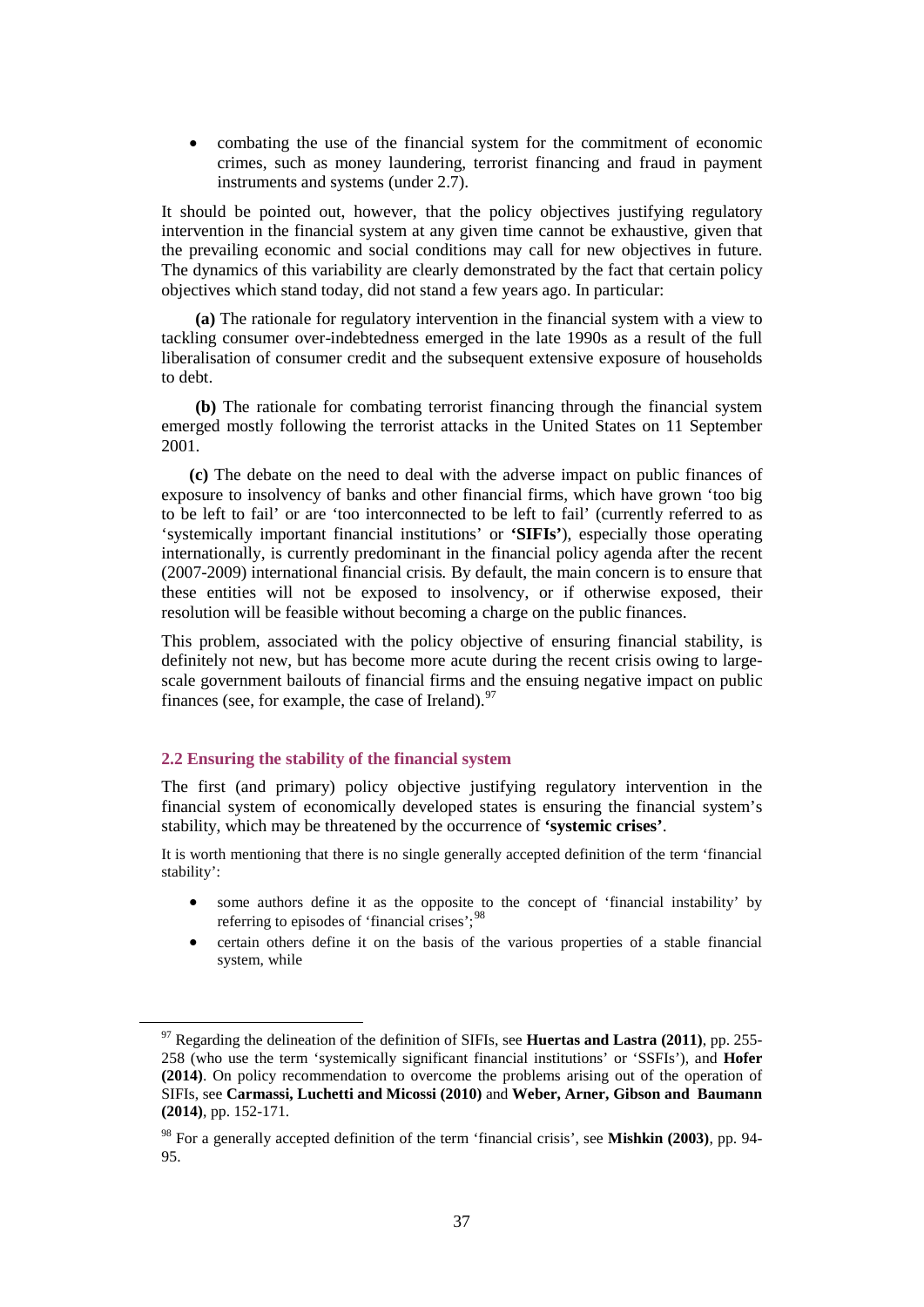• others (including this author) formulate an operational definition by introducing a framework which lays down the objectives of regulatory intervention and defines the adequate instruments to achieve these objectives.<sup>[99](#page-37-0)</sup>

Within this framework, there are five individual, yet closely linked, financial policy objectives (based on the distinct sectors and infrastructures of the financial system):

**(a)** The *first objective* is to ensure the stability of the banking sector by preventing the evolution of negative externalities in the form of contagious bank failures (i.e. by preventing a chain reaction of bank failures or 'bank failure spillover effects').<sup>[100](#page-37-1)</sup> The policy instruments employed to attain this objective comprise the 'bank safety net' and are materialised through the adoption of rules concerning:

- the authorisation and micro-prudential supervision of banks by competent public authorities,
- the micro- and macro-prudential regulation of banks,
- the macro-prudential oversight of the financial system,
- the adoption of specific crisis prevention and crisis management measures for troubled banks (reorganisation, resolution and winding-up), and
- the operation of deposit guarantee systems.

Last-resort lending by the central bank (in its capacity as monetary authority) to solvent banks exposed to temporary illiquidity and monetary authority measures to neutralise a shift in public demand for cash – which is excessive in periods of crisis – aimed at preventing the cumulative collapse of the financial system, constitute the last components of the bank safety net. Recourse to these components is usually not premised on legislative rules but on discretionary decisions of central banks.

#### **This aspect is analysed in details below in Section C.**

**(b)** The *second objective* is ensuring capital market stability, which may be disrupted owing to either an abrupt and large-scale price fluctuation of financial instruments traded therein<sup>[101](#page-37-2)</sup> or to the bankruptcy of a financial intermediary offering investment services.<sup>[102](#page-37-3)</sup>

<span id="page-37-0"></span><sup>99</sup> On the various definitions of the term 'financial stability' see **Houben, Kakes and Schinasi (2004)**, pp. 10-11 and 38-42. On the third approach see also **Schinasi (2005)** and **Gortsos (2012)**, pp. 59-76.

<span id="page-37-1"></span><sup>100</sup> From the very extensive literature on this financial policy objective, see **Herring and Litan (1995)**, pp. 50-61. Regarding the synergies between the stability and effectiveness of the financial system, see **Barth, Caprio and Levine (2006)**, pp. 307-309.

<span id="page-37-2"></span><sup>&</sup>lt;sup>101</sup> This risk is associated with market operation and cannot be addressed in principle with regulatory interventions. Nevertheless, what is needed is to prevent the emergence of inefficient institutional infrastructures that accentuate any problems caused by strong market fluctuations.

<span id="page-37-3"></span><sup>&</sup>lt;sup>102</sup> See **IOSCO (2008)**: "Objectives and Principles of Securities Regulation", pp. 6-7 (available at[: http://www.iosco.org/library/index.cfm?section=pubdocs\)](http://www.iosco.org/library/index.cfm?section=pubdocs).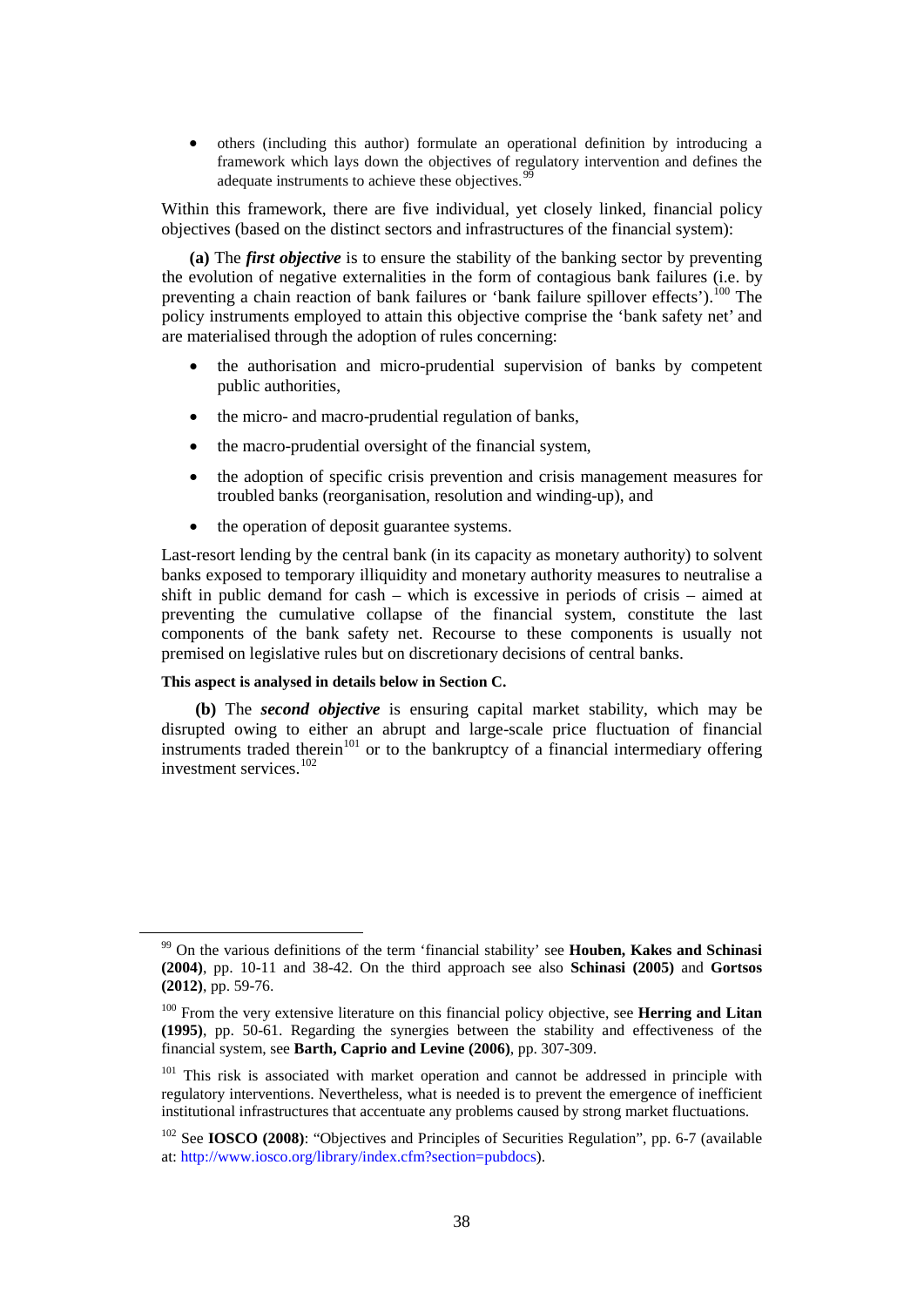The latter argument has, however, been criticised by those who are of the view that the risk of spillover effects, i.e. of more investment firms becoming insolvent, is extremely limited.<sup>[103](#page-38-0)</sup> It may then reasonably be argued that provisions are adopted mainly to ensure a level-playing field between investment firms and banks in terms of conditions for their authorisation, operation and supervision to the extent that the former provide the same type of services and are exposed to the same kind of risks as the latter. $104$ 

This objective is pursued through the adoption of rules concerning:  $^{105}$  $^{105}$  $^{105}$ 

- the authorisation by competent authorities of investment firms and management companies of investment funds (i.e. UCITS and alternative investment funds),
- the micro- and macro-prudential regulation of these firms,
- the micro-prudential supervision by competent authorities of all financial firms providing investment services in capital markets (including banks),
- the reorganisation, resolution and winding-up of investment firms,
- macro-prudential financial oversight,
- the authorisation, oversight and ongoing supervision by competent authorities of securities exchanges and other markets for trading in financial instruments, and
- the sound operation of markets and infrastructures for trading in financial instruments (including OTC derivatives).

**(c)** The *third objective* is ensuring stability in the insurance (and re-insurance) sector of the financial system against the risk of bankruptcy of insurance and reinsurance undertakings.<sup>[106](#page-38-3)</sup> This is achieved with the adoption of rules on authorisation, the micro-prudential supervision, the micro- and macro-prudential regulation, and the reorganisation and winding-up of insurance and reinsurance undertakings, as well as with macro-prudential financial oversight.<sup>[107](#page-38-4)</sup>

**(d)** The *fourth objective* concerns safeguarding the stability of the entire financial system against the emergence of widespread financial crises in the economy as a result of excessive risk-taking by financial conglomerates, comprising banks, insurance undertakings and investment firms. This objective is sought through the adoption of rules concerning the 'supplementary' micro-prudential regulation and supervision of such conglomerates by competent (administrative) authorities.<sup>[108](#page-38-5)</sup>

<span id="page-38-0"></span><sup>103</sup> See **Haberman (1987)**, and **Herring and Litan (1995)**, pp. 72-73.

<span id="page-38-1"></span> $104$  On the differences between banks and investment firms in terms of potential spillover effects see **Haberman (1987)**, **Herring and Litan (1995)**, pp. 72-73, and **Allen and Herring (2001)**.

<span id="page-38-2"></span><sup>&</sup>lt;sup>105</sup> On the best international practices with regard to this aspect, see **IOSCO (2010):** "Objectives" and Principles of Securities Regulation", principles 10-12, 29-34, and 37-38 (available at: http://www.compliance-exchange.com/governance/library/ioscoprinciples2010.pdf).

<span id="page-38-3"></span><sup>106</sup> See **Herring and Litan (1995)**, pp. 73-74.

<span id="page-38-4"></span><sup>107</sup> On the best international practices with regard to this aspect, see **International Association of Insurance Supervisors (2011):** "Insurance Core Principles and Methodology", principles 1- 23 (available at: [http://www.iaisweb.org/temp/Insurance\\_Core\\_Principles\\_Standards\\_ Guidance](http://www.iaisweb.org/temp/Insurance_Core_Principles_Standards_%20Guidance_and_Assessment_Methodology_October_2011.pdf)  [\\_and\\_Assessment\\_Methodology\\_October\\_2011.pdf\)](http://www.iaisweb.org/temp/Insurance_Core_Principles_Standards_%20Guidance_and_Assessment_Methodology_October_2011.pdf).

<span id="page-38-5"></span> $108$  The supervision exercised on such conglomerates is supplementary in nature. Namely it is exercised additionally to the supervision exercised on the participating financial firms on an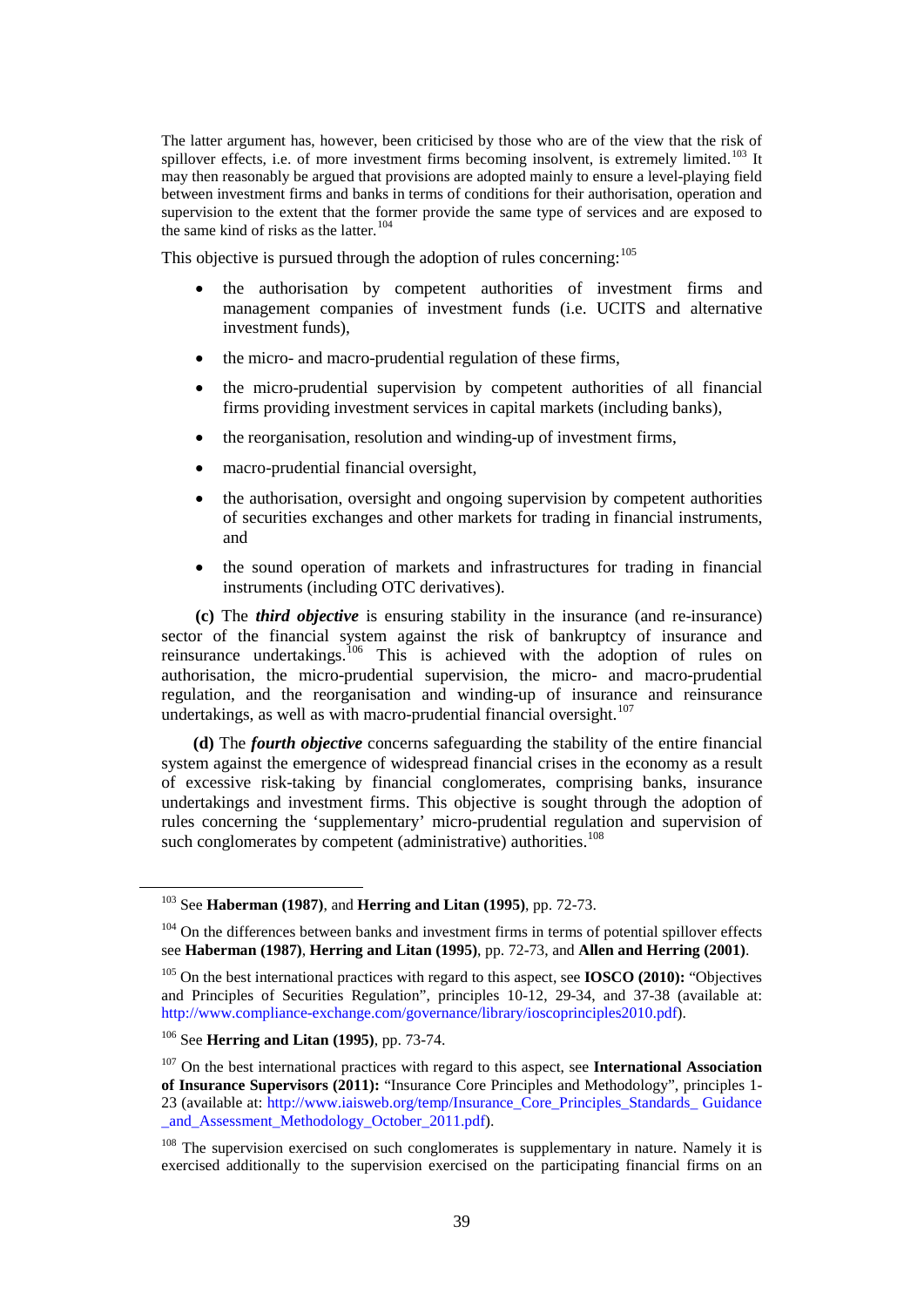**(e)** The *fifth objective* consists in ensuring the normal and smooth operation of payment and settlement systems. The risk to such systems consists in the contagion of liquidity and/or solvency problems from one member of the system to another, with all the adverse systemic consequences that this may potentially have on the functioning of the financial system.<sup>[109](#page-39-0)</sup> Exposure to this risk is controlled through proper oversight of payment and settlement systems.<sup>[110](#page-39-1)</sup>

**(f)** Finally, it should me mentioned that there are several reasons why increased financial inclusion may support the central bank's task of safeguarding financial stability: $111$ 

**(fa)** Firstly, consumers gaining access to the formal financial system are likely to increase aggregate savings and diversify the banks' depositor base. An increase in savings has the potential to improve the resilience of financial institutions, given the stability of deposit funding, especially when they are backed by an effective deposit insurance scheme.

Furthermore, there is evidence that aggregate balances in the accounts of low-income customers move only gradually and are not prone to sudden month-to-month swings. This resilience could be especially relevant during crises, if low-income savers are able to maintain their deposits when large depositors head for the exit. Indeed, during the recent (2007-2009) international financial crisis, the fall in total deposits was slighter in economies where the degree of financial inclusion was higher in terms of bank deposits, especially for middle-income countries, even after accounting for other factors.

**(fb)** Secondly, financial inclusion, by improving firms' access to credit, can help financial institutions diversify their loan portfolios. Moreover, lending to firms that were previously financially excluded may also lower the average credit risk of loan portfolios. One study finds that an increased number of borrowers from SMEs is associated with a reduction in non-performing loans and a lower probability of default by financial institutions. However, increased financial inclusion is no guarantee of improved financial stability. If financial inclusion is associated with excessive credit growth or the rapid expansion of unregulated parts of the financial sector, financial risks may still rise.

<span id="page-39-0"></span> $\overline{a}$ 

individual and on a consolidated basis within homogeneous activity groups. See **Dierick (2004)**, pp. 20-26, and **Herring and Carmassi (2008)**, pp. 214-226.

<sup>109</sup> See **Committee on Payment and Settlement Systems and IOSCO (2012)**: "Principles for Financial Market Infrastructures", April, section 2, (available at: http://www.bis.org/publ/ cpss101a.pdf).

<span id="page-39-1"></span><sup>110</sup> See **Committee on Payment and Settlement Systems (2005)**: "Central Bank Oversight of payment and settlement systems", Bank for International Settlements, May (available at: [http://www.bis.org/publ/cpss68.htm\)](http://www.bis.org/publ/cpss68.htm).

<span id="page-39-2"></span><sup>111</sup> See **Khan (2011)**, **Global Partnership for Financial Inclusion (2012)** and **Basel Committee on Banking Supervision (2015)**.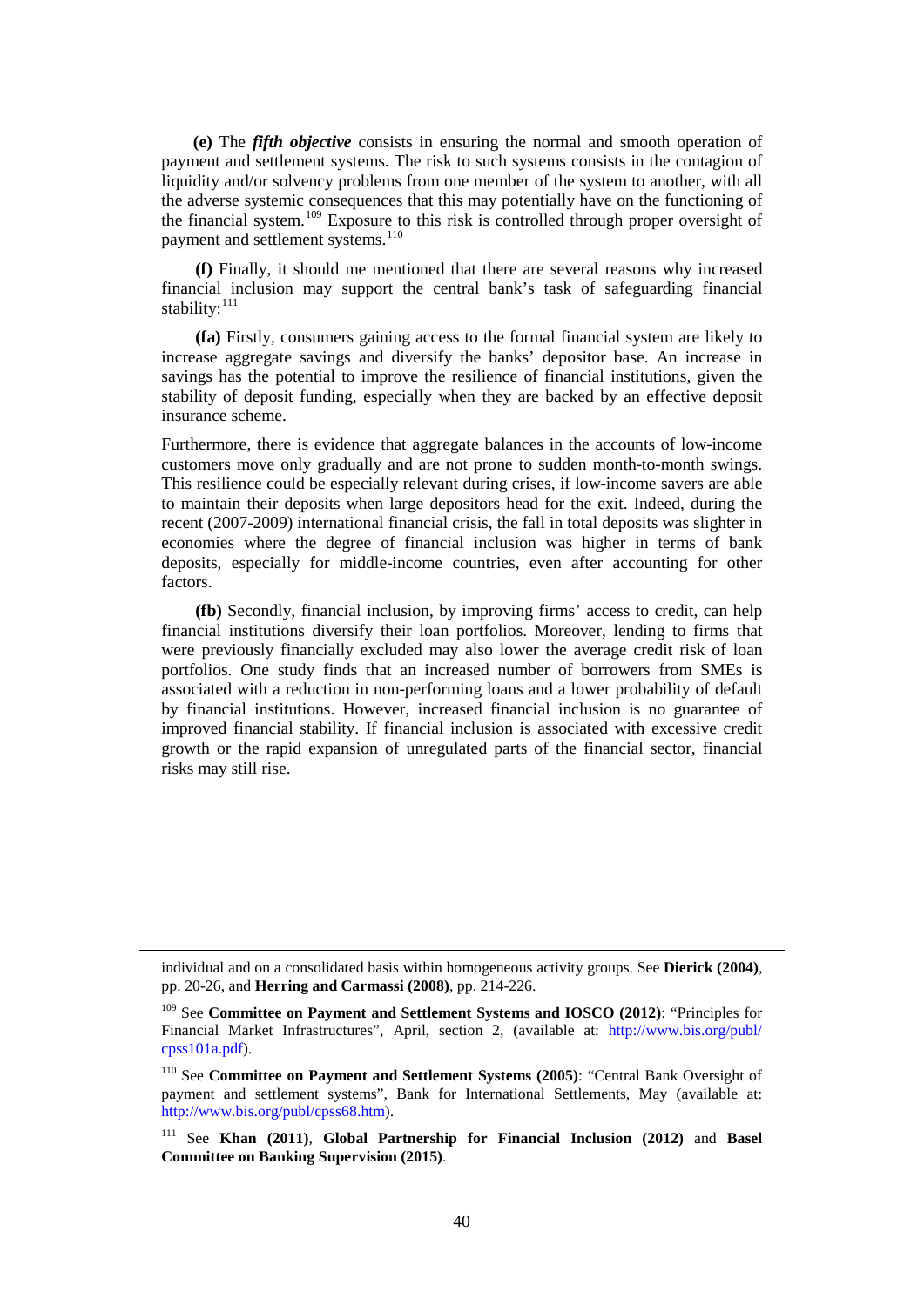# **2.3 Ensuring investor protection and capital markets integrity, efficiency and transparency**

### *2.3.1 The content of the objective*

The second policy objective for regulatory intervention in the financial system is related to ensuring the protection of investors that wish to invest, or already invest, in primary and derivative financial instruments, that are either going to be listed in a regulated market, or are already being traded therein,  $112$  as well as safeguarding the integrity, efficiency and transparency of capital markets.<sup>[113](#page-40-1)</sup> The 'closeness' of the connection between these two financial policy objectives with regard to capital markets can be explained by the fact that they share, to a large extent, the same financial policy instruments, making their distinction often difficult.<sup>[114](#page-40-2)</sup> In this respect, it is worth making three (3) remarks:

**(a)** Investors need special protection given their participation in the process of direct financing of companies and governments in capital markets where financial instruments – in which they invested or will invest – are traded. Fostering and bolstering investor confidence in a capital market's efficient operation is in any event crucial, as it is a necessary condition for investor participation in such a market. This dictates the adoption of special measures on the basis of the given market's characteristics and mechanisms governing its operation.

**(b)** In line with the above, obligations set and dictated by the need to protect investors – as those persons who invest in a market with specific characteristics and risks – to make sure that they trust and invest in a market's efficiency, respond to special requirements under capital markets law, which are independent of those arising from consumer protection law. An investor may, however, be a consumer as well, depending on the transactions conducted with the investment undertaking.

Investors/consumers are usually subjected to information asymmetry and have limited negotiating capacity vis-à-vis providers, i.e. financial firms, which is why, as a result, consumer protection provisions are put into effect. Nevertheless, investor protection measures are also sometimes aimed at redressing information asymmetries which, manifestly, go at the expense of investors. But such information asymmetries differ from those under consumer protection law, since they are a function of the investor's knowledge regarding the undertaking that issues the instruments on which he/she will invest his/her savings or regarding the price formation mechanism in the markets where trading takes place. In addition, information asymmetry in capital markets may also exist among investors themselves, such as in the case of insider trading.

**(c)** With regard to the extent of protection afforded to recipients of investment services under capital markets law, it should be noted that a distinction is made between professional (institutional) and private customers. It has been rightly pointed out that this does not serve an abstract need to categorise investors, but is inextricably linked with the realisation that the need to protect investors – as subjects of capital markets law – is not as strong across all categories.

<span id="page-40-0"></span><sup>112</sup> See **IOSCO (2008)**, pp. 5-6.

<span id="page-40-1"></span><sup>113</sup> *Ibid*., p. 6.

<span id="page-40-2"></span><sup>114</sup> *Ibid*., p. 5.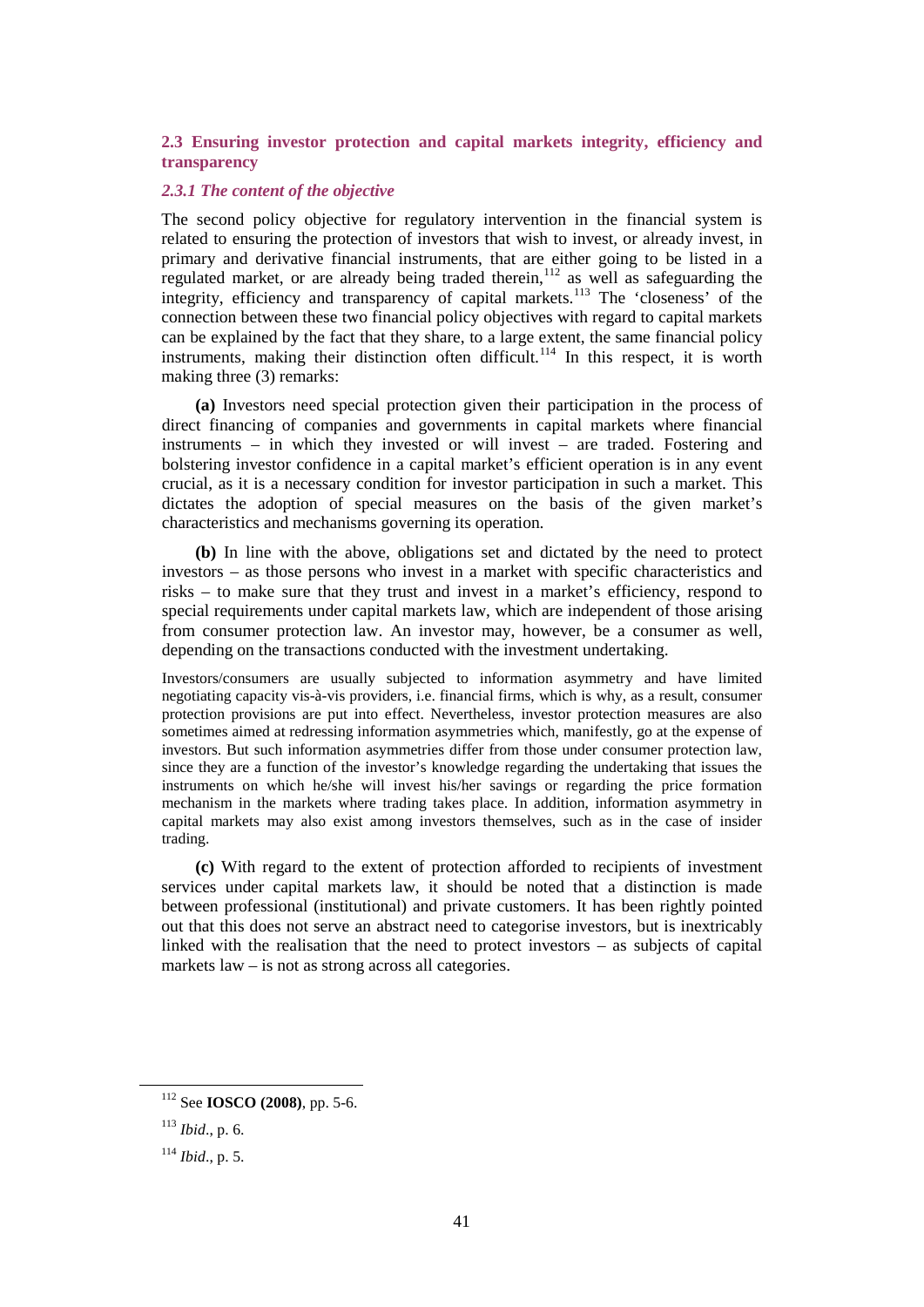### *2.3.2 Policy instruments*

Meeting the objective for safeguarding investor protection, as well as capital market integrity, efficiency and transparency, justifies strong regulatory intervention in the capital markets. This is pursued by adopting certain regulations, which can be systematically divided into six (6) categories, depending on their recipients, i.e.: issuers of transferable securities, banks and investment firms providing investment services, UCITS and alternative investment funds, secondary markets, credit rating agencies and auditors (see below, under (a) -(f), respectively).<sup>[115](#page-41-0)</sup>

**(a)** The first set of rules applies to issuers of transferable securities in capital markets, i.e. listed companies and firms planning their transferable securities' admission to trading in regulated markets, and refers mainly to:

- the obligation of companies intending to raise own or borrowed funds through the capital market ('issuers') to report information to their investors,
- the adequate corporate governance (including internal audit mechanisms) of listed companies,
- listing particulars and prospectus requirements for issuers,
- the periodical dissemination of information by listed companies,
- the protection of rights and interests of minority shareholders in the case of takeover bids, and
- accounting standards for listed companies.

**(b)** The second set of rules applies to investment firms and banks providing investment services and refers mainly to:

- the adequate internal organisation with regard to the provision of investment services mainly aimed at avoiding conflict of interests, and
- the *stricto sensu* investor protection ensured, *inter alia*, by imposing a code of conduct on the provision of investment services to customers, an obligation to execute orders in the most favourable terms for customers, and also rules on equal treatment of customer orders.

**(c)** The third set of rules applies to UCITS and the management companies of alternative investment funds (including hedge funds). With respect to UCITS the relevant rules refer mainly to:

- the segregation and protection of investor assets,
- the dissemination of information, essentially addressed to investors as part of their decision-making, by UCITS management companies,
- criteria for the evaluation of UCITS assets and redemption of UCITS units, and
- rules concerning the investment policies of UCITS.

<span id="page-41-0"></span><sup>115</sup> This categorisation is based on **IOSCO**'s **<sup>2008</sup> Report**. On the best international practices with regard to this aspect see **IOSCO (2010)**, principles 16-18, 31, 24-28, 33 and 35-38 and 19- 22.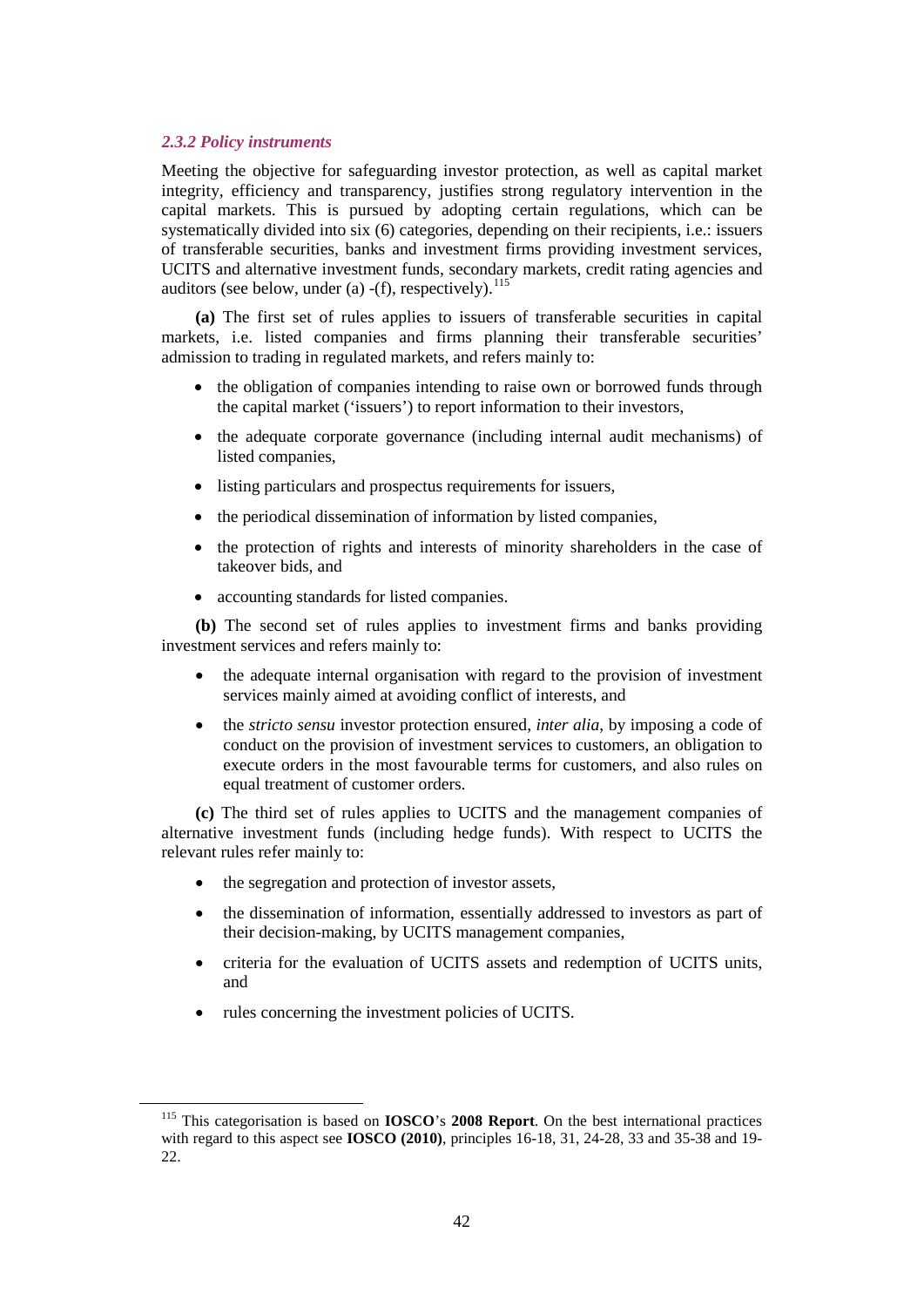The rules concerning the management companies of alternative investment funds set out mainly the conditions governing the conduct of their business and the transparency requirements they need to comply with.

**(d)** The fourth set of rules relates to the sound operation of secondary markets and refers mainly to:

- the transparency of transactions conducted in secondary markets (i.e. equity, bond and derivative markets),
- combating (i.e. preventing and containing) market abuse (market manipulation and insider trading),
- oversight of systems for the clearing and settlement of transactions in securities and derivative instruments,
- the obligation to clear OTC derivatives that meet certain criteria (e.g. highly liquid OTC derivatives) through a central counterparty (CCP) and report them to trade repositories, in view of bolstering transparency and identifying and addressing systemic risk, and
- the regulation of short selling.

**(e)** The fifth set of rules relates to the operation of credit rating agencies. The relevant rules lay down mainly obligations for their supervision and registration, and the necessary conditions for the issuance of credit ratings.

**(f)** Finally, the sixth set of rules is addressed to auditors concerning mainly their supervision, their independence, and the quality of audit standards.

### **2.4 Compensation of investors**

The third policy objective for regulatory intervention also concerns the capital markets. It refers to the compensation of investors trading with an investment undertaking or bank that provides investment services (i.e. investment services provider), if both of the following conditions are met supervisory or judicial authorities decide to suspend the investment services provider's operation, normally in the event of insolvency, and the investment services provider cannot return funds or financial assets to their owners, i.e. the investors.

The appropriate policy instrument in this case is the establishment of explicit investor compensation systems to offer 'explicit coverage' to investors (usually up to a certain amount). $^{116}$  $^{116}$  $^{116}$ 

<span id="page-42-0"></span><sup>&</sup>lt;sup>116</sup> The term 'explicit coverage' is used to incorporate all those arrangements that are not based on the premise that investor coverage should be *ex post*, at the discretion of supervisory authorities or the State, and solely conducted on an *ad hoc* basis, i.e. after a 'systemically' important investment services provider becomes insolvent ('implicit coverage'). On the best international practices with regard to this aspect, see **IOSCO (2010)**, principle 32.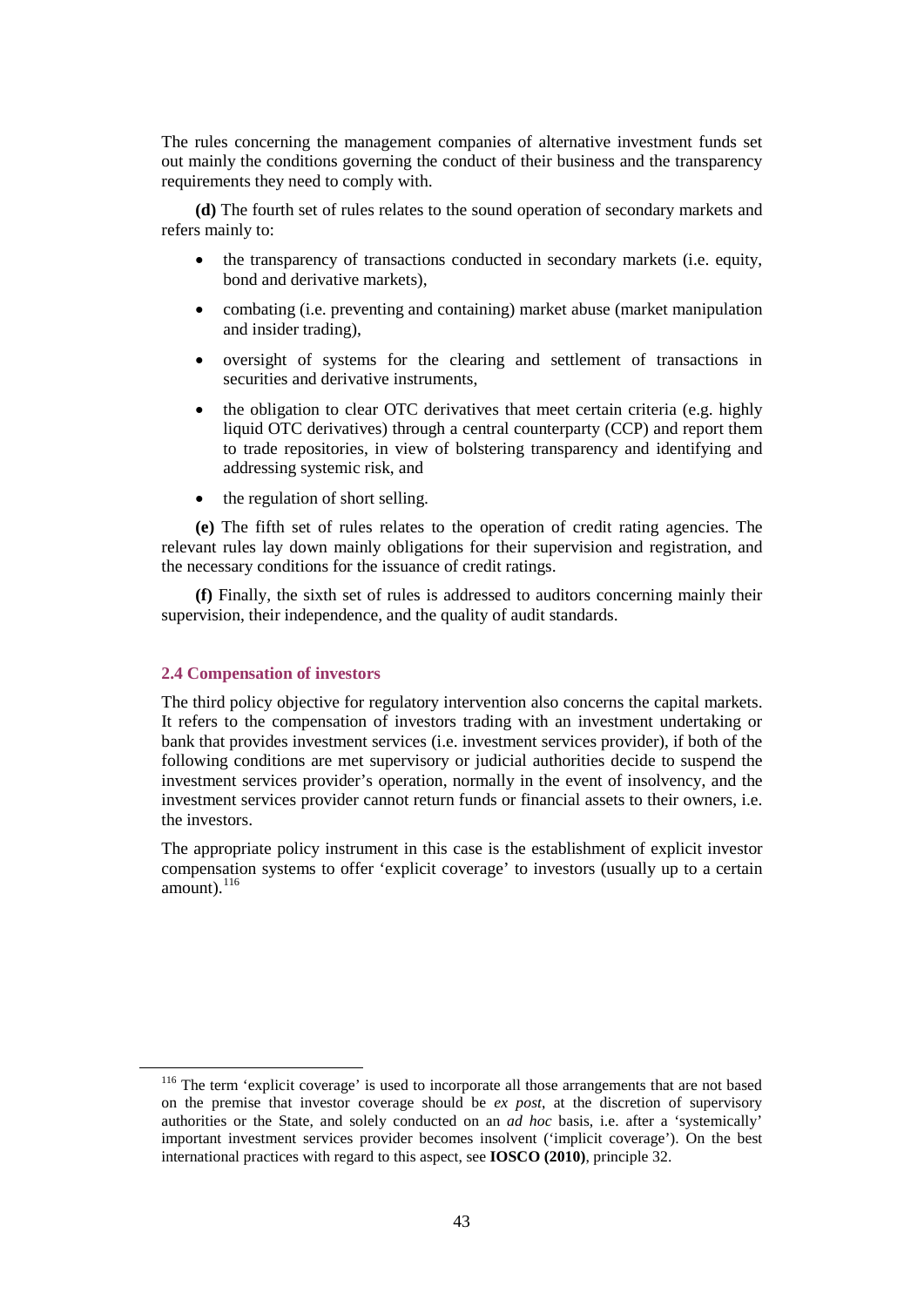#### **2.5 Safeguarding the efficiency of payment and settlement systems**

The fourth policy objective of regulatory intervention in the financial system concerns safeguarding the efficiency of payment and settlement systems, which is the second policy objective associated with these systems.<sup>[117](#page-43-0)</sup> Proper oversight of payment and settlement systems is the appropriate policy instrument in this case as well.<sup>[118](#page-43-1)</sup> Here, the significant role played by central banks should be highlighted. The assignment of this power to central banks is a corollary of the operational synergies that exist between the tasks of conducting monetary policy, safeguarding the stability of the financial system and overseeing payment systems.

The scope of the relevant power covers, first of all, large-value payment and settlement systems – given the interest in the smooth execution of monetary policy operations. With regard to small-value payment systems, the scope of the relevant power varies across different states and it may include:

- low-value payment systems,
- systemically important small-value payment systems, and
- systems involving ad hoc systemic risk. $119$

#### **2.6 Protection of the economic interests of financial services consumers**

#### *2.6.1 The content of the objective*

The fifth policy objective relative to regulatory intervention in the financial system is the protection of the economic interests of financial services consumers, namely consumers contracting with financial firms.<sup>[120](#page-43-3)</sup> Policy concerns in this area are, first of all, based on generally accepted assumptions in the context of financial services provision that apply across the board in relation to the protection of consumers' economic interests $^{121}$  $^{121}$  $^{121}$  and have to do with the following two aspects:

**(a)** Reducing the information asymmetry that exists between consumers and financial firms<sup>[122](#page-43-5)</sup> with regard to available information on a product or service that may become the object of a transaction between them. Such information asymmetry can be attributed to:

<span id="page-43-0"></span><sup>117</sup> See **Committee on Payment and Settlement Systems and IOSCO (2012)**, Section 1. Regarding the synergies between the stability and efficiency of payment and settlement systems, see *ibid*., paragraph 1.15, and **Committee on Payment and Settlement Systems (2005)**, paragraph 60.

<span id="page-43-1"></span><sup>118</sup> See **Committee on Payment and Settlement Systems (2005)**.

<span id="page-43-2"></span><sup>119</sup> See **Committee on Payment and Settlement Systems (2003b)**, and **European Central Bank (2011)**: "Eurosystem oversight policy framework", July (available at: [http://www.ecb.int/](http://www.ecb.int/pub/pdf/other/eurosystemoversightpolicyframework2011en.pdf?ab6bddb77fd53f6acfff742adc24f4ef)  [pub/pdf/other/eurosystemoversightpolicyframework2011en.pdf?ab6bddb77fd53f6acfff742adc2](http://www.ecb.int/pub/pdf/other/eurosystemoversightpolicyframework2011en.pdf?ab6bddb77fd53f6acfff742adc24f4ef) [4f4ef\)](http://www.ecb.int/pub/pdf/other/eurosystemoversightpolicyframework2011en.pdf?ab6bddb77fd53f6acfff742adc24f4ef).

<span id="page-43-3"></span><sup>120</sup> See **Herring and Litan (1995)**, pp. 61-62.

<span id="page-43-4"></span> $121$  These policy objectives and policy instruments refer to the precontractual period and the contractual relationship that develops between the provider and the consumer in terms of a service's promotion and provision. That is, they are associated *lato sensu* with the consumption of a product or service.

<span id="page-43-5"></span><sup>122</sup> With regard to this form of information asymmetry, see **Cartwright (2004)**, pp. 49-84, **Calais-Aulois and Steinmetz (2006)**, pp. 53-67 and **Rasmusen (1989)**, pp. 133-153.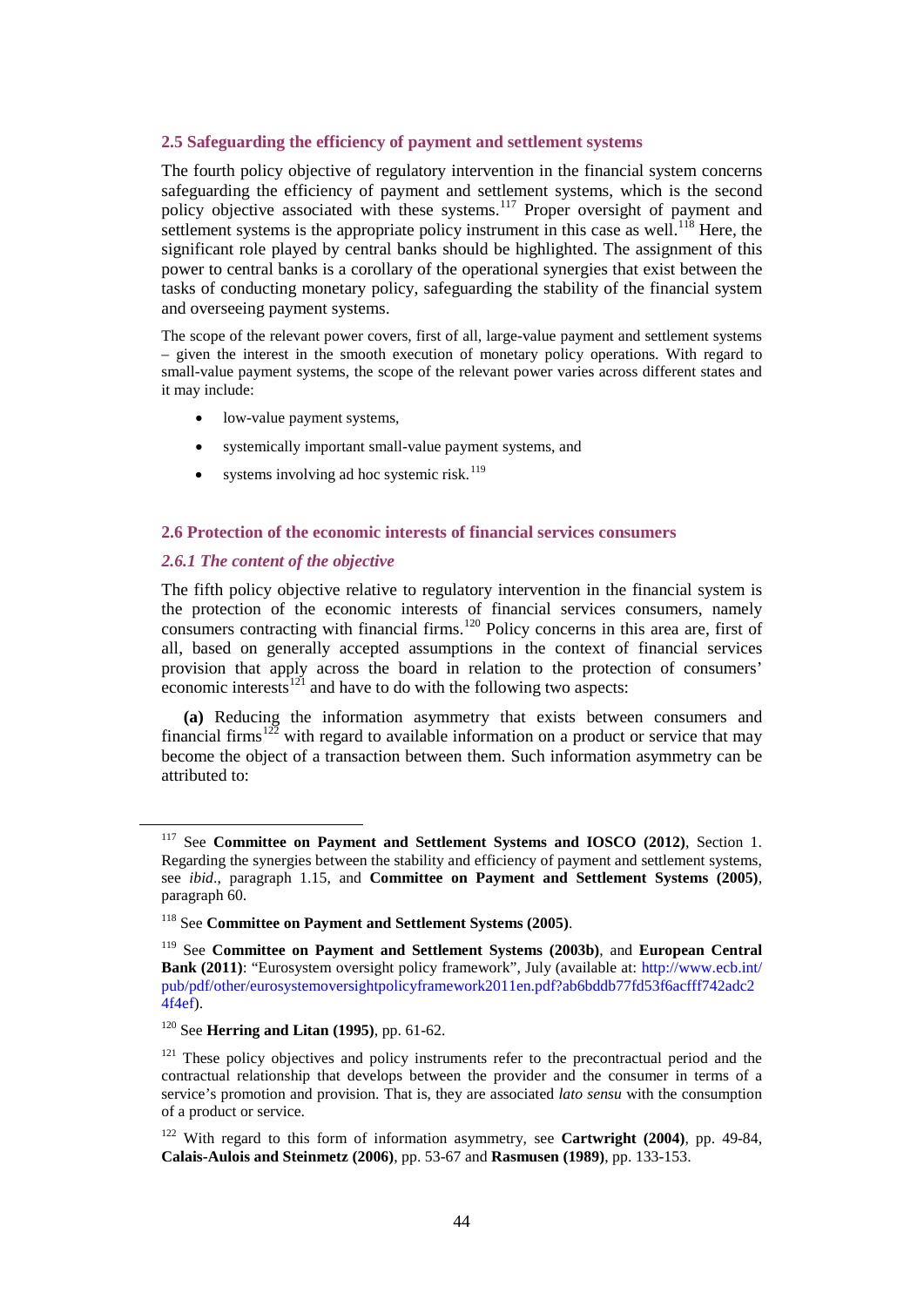- the provider's typically greater expertise and knowledge on the provided financial service's features, function and characteristics, and
- the consumer's lack of experience and acquaintance with financial transactions.

This information asymmetry – accentuated in the case of specialised and complex financial services – and the consumer's typical lack of the resources necessary to fill the information gap upset the balance between the two parties given that the consumer<sup>[123](#page-44-0)</sup> cannot opt for the financial service of his/her choice based on an accurate assessment of its features. The policy objective for regulatory intervention consists in redressing this information asymmetry, so that the consumer may understand the financial service's nature and characteristics, and make informed and conscious choices that respond not only to his/her needs but also to his/her economic profile.

**(b)** Addressing the problem of consumers' limited negotiating capacity *vis-à-vis* financial firms, mainly owing to the broad use of general terms of transactions.[124](#page-44-1) The recourse to general terms of transactions, as a result of the standardisation of modern transactions, is aimed at ensuring predictability, security, equal treatment and also save providers and customers time and money. However, the absence of a genuine negotiating equity between the parties, given the use of general terms of transactions, results in upsetting their contractual balance, particularly to the extent that abusive terms are used, while it is anyway agreed that the parties do not have the same level of influence on the elaboration of contractual terms. Consequently, the policy objective in this case is to address this limited negotiating capacity which is presumed to consist in the contractual relationship between the consumer and the provider for the reasons mentioned above.

**(c)** More specifically, with regard to the extension of credit to consumers, over the last decade (at least) households have shown an increased tendency towards overindebtedness. The liberalisation of consumer credit, consumers' increasingly easier access to financial services, certain households' resort to multiple borrowing, and sometimes consumers' inability to assess their financial capacity objectively and accurately are simply some of the main causes of consumer over-indebtedness. The term 'over-indebtedness' refers to a consumer's inability to meet his/her financial obligations (default) arising from a loan contract he/she has signed or his/her current household financial obligations (i.e. payment of utility bills). However, there are quite different approaches with regard to:

- the notion of such a default (for example genuine inability to repay loans or inability considered to be unbearable),
- the default's timing (after how long is there default?), and
- the criteria based on which it is calculated (on the basis of the person's total assets or net income).

The policy objective for regulatory intervention in this case is to prevent consumer over-indebtedness and avoid the negative consequences that this phenomenon might have from a social and economic point of view.

<span id="page-44-0"></span><sup>&</sup>lt;sup>123</sup> For example, through the assistance of a legal or technical consultant, available to business people, who either have the necessary infrastructure within the framework of their business or are able to afford such assistance.

<span id="page-44-1"></span><sup>124</sup> With regard to this issue, see **Calais-Aulois and Steinmetz (2006)**, pp. 188-203, and **Howells and Weatherill (2005)**, p. 261 ff. General transaction terms are meant as the terms set *a priori* by the provider for an undefined number of future contracts.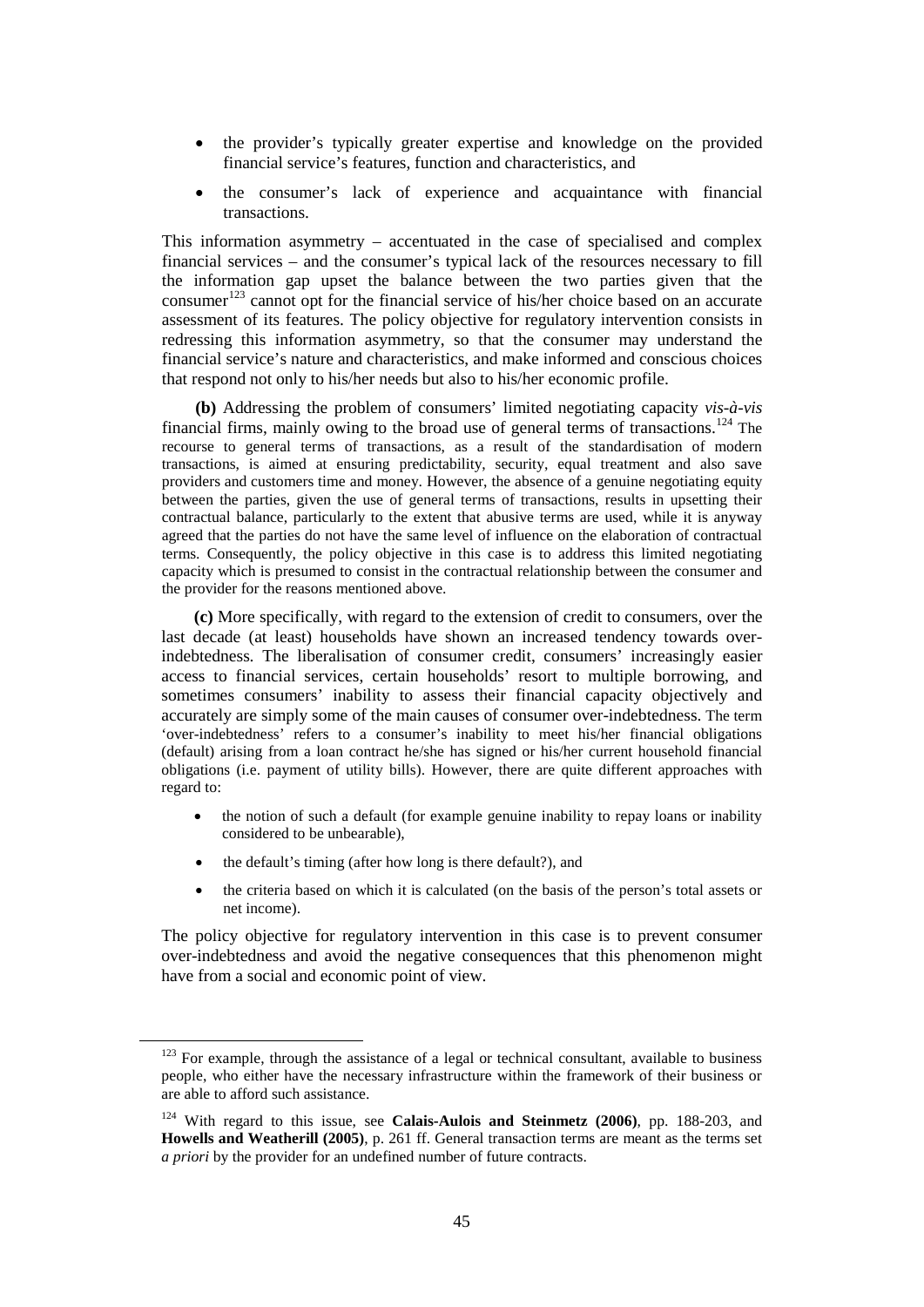#### *2.6.2 Policy instruments*

The policy instruments employed in order to achieve the above-mentioned objectives include rules pertaining to the following:

**(a)** The provision of adequate information to consumers ensuring the provision of sufficient information to consumers (prior to the contract, upon the conclusion of the contract and in the course of its duration) in respect of the nature, characteristics and risks entailed by the provided service, the content of concluded contracts, as well as the ensuing rights and obligations of the parties.

Furthermore, unfair commercial practices which might either be misleading for consumers in terms of a given service's properties and features or exert pressure on consumers to accept a service that they would not have accepted, had they not been misled or pressured, are prohibited.

Despite the latest trend of legislative provisions on very extensive information obligations for service providers aimed at achieving the above-mentioned objective, it is the author's view that over-information cannot achieve this objective, since it is equally harmful to **'dis-information'**, **'under-information** or **'mis-information'** and weakens the consumer's position by not allowing him/her to concentrate on, and understand, the vital characteristics of the provided financial service, which should affect his/her choice. In this context, the role of financial education could be particularly useful, as it may help consumers understand financial risks and make informed decisions. Financial education has taken on an increasingly broader sense.

**(b)** Provisions are also set in order to address the problem of consumers' limited negotiating capacity, aiming at:

- the control and prohibition of abusive terms, so that the consumer is not bound by any abusive general terms of financial services contracts (see below, under  $(i)$ ).
- the safeguarding of certain consumers' contractual rights, which are considered as crucial for the consumer (e.g. the right of withdrawal), in order to ensure that the consumer executes them under certain circumstances (under (ii)), and
- the possibility for consumers to have recourse to judicial proceedings through collective actions or to out-of-court dispute settlement systems (under (iii)).

**(i)** The prohibition of abusive general terms of transactions is the most direct manifestation of the protection of consumers given their limited negotiating capacity vis-à-vis the providers. This limited ability to shape the content of contractual terms can result in binding consumers to abusive terms, presenting an immediate risk to be dealt with through regulatory intervention.

A contractual term which has not been individually negotiated shall be regarded as abusive if, contrary to the requirement of good faith, it causes a significant imbalance in the parties' rights and obligations arising under the contract, to the detriment of the consumer. The abusive nature of a contractual term is assessed by a court of law.

**(ii)** Concurrently, the consumer's limited negotiating capacity justifies, to a certain extent, further intervention by the legislator on the principle of private autonomy which governs all contractual relations aimed at safeguarding certain consumer rights concerning the content of contracts concluded, but not negotiated on equal terms, with providers. Particularly with regard to financial services, such regulation consists indicatively in establishing consumers' right for early loan repayment under certain conditions, as well as their right to withdraw from a contract within a specific deadline and with specific legal effects.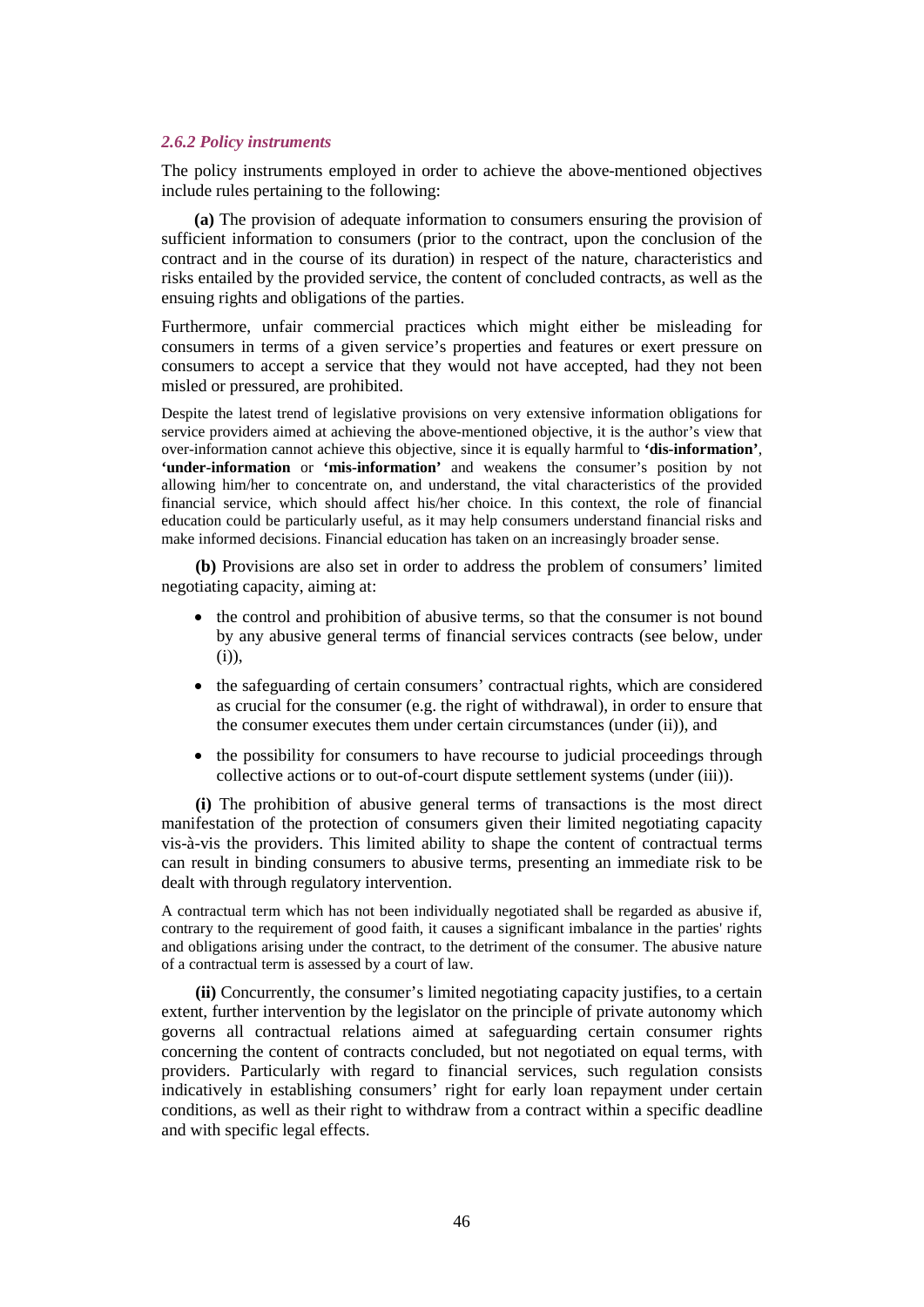**(iii)** Finally, within the same framework, measures are taken to facilitate the settlement of disputes between consumers and providers. This can be achieved either by encouraging 'out-of-court dispute settlement systems' (saving consumers time and expenses) or by establishing measures to facilitate consumer access to the courts.<sup>[125](#page-46-0)</sup>

In this case, the means to meet the policy objective for regulatory intervention are legally premised solely on the limited negotiating capacity of the consumer, i.e. facilitate consumer access to the courts for *ex post* settlement of disputes with the provider. These measures are also adopted bearing in mind that the – usually small – amounts associated with relevant disputes, the time-consuming processes and the comparatively elevated cost of court action discourage consumers from effectively asserting their rights.

**(c)** As already mentioned, especially in relation to consumer lending, in recent years the combating (i.e. prevention and containing) of consumer over-indebtedness has been elevated to a separate rationale for regulatory intervention, with a view to avoiding the potential negative social and economic consequences of consumers' excessive exposure to debt.<sup>[126](#page-46-1)</sup> The adequate policy instruments in this case are the adoption of rules on 'responsible lending' and consumer bankruptcy.<sup>[127](#page-46-2)</sup>

As regards the relatively recent phenomenon of over-indebtedness in modern economies, there is still no convergence of opinion on optimum intervention to prevent or address this phenomenon effectively. In the current conjuncture, five (5) measures are being implemented:

- imposing an obligation on banks to develop internal credit risk management systems (already available in most banks), in order to be able to detect (and therefore refuse to finance) existing or potential customers with an increased probability of default,
- establishing rules providing for increased capital requirements if doubtful loans are included in a bank's portfolio, [128](#page-46-3)
- indirectly limiting 'financial pressure' on consumers by imposing an obligation on banks not to grant loans to consumers whose debt servicing absorbs more than a reasonable amount (i.e. 40%) of their monthly income,
- establishing the principle of responsible lending, and
- adopting rules on 'consumer bankruptcy'.

It should be noted that the first three (3) categories of measures have not been put in place exclusively for the prevention of household over-indebtedness, but also in view of safeguarding the stability of the banking system. Furthermore, the first four (4) categories of measures refer to the prevention of over-indebtedness, and the fifth to addressing its consequences.

<span id="page-46-0"></span> $125$  An illustrative example of the latter case is the establishment of collective court action.

<span id="page-46-1"></span><sup>126</sup> See **Finlay (2009)**, pp. 73-76, and **Rosenthal (2002)**, p. 150 ff.

<span id="page-46-2"></span><sup>127</sup> See **Ramsay (1997)** and **Piedelièvre (2008)**, p. 475 ff. The latter is also a protective financial policy instrument.

<span id="page-46-3"></span> $128$  The regulatory framework on banks' capital adequacy under the Basel Committee's rules on capital adequacy moves in this direction.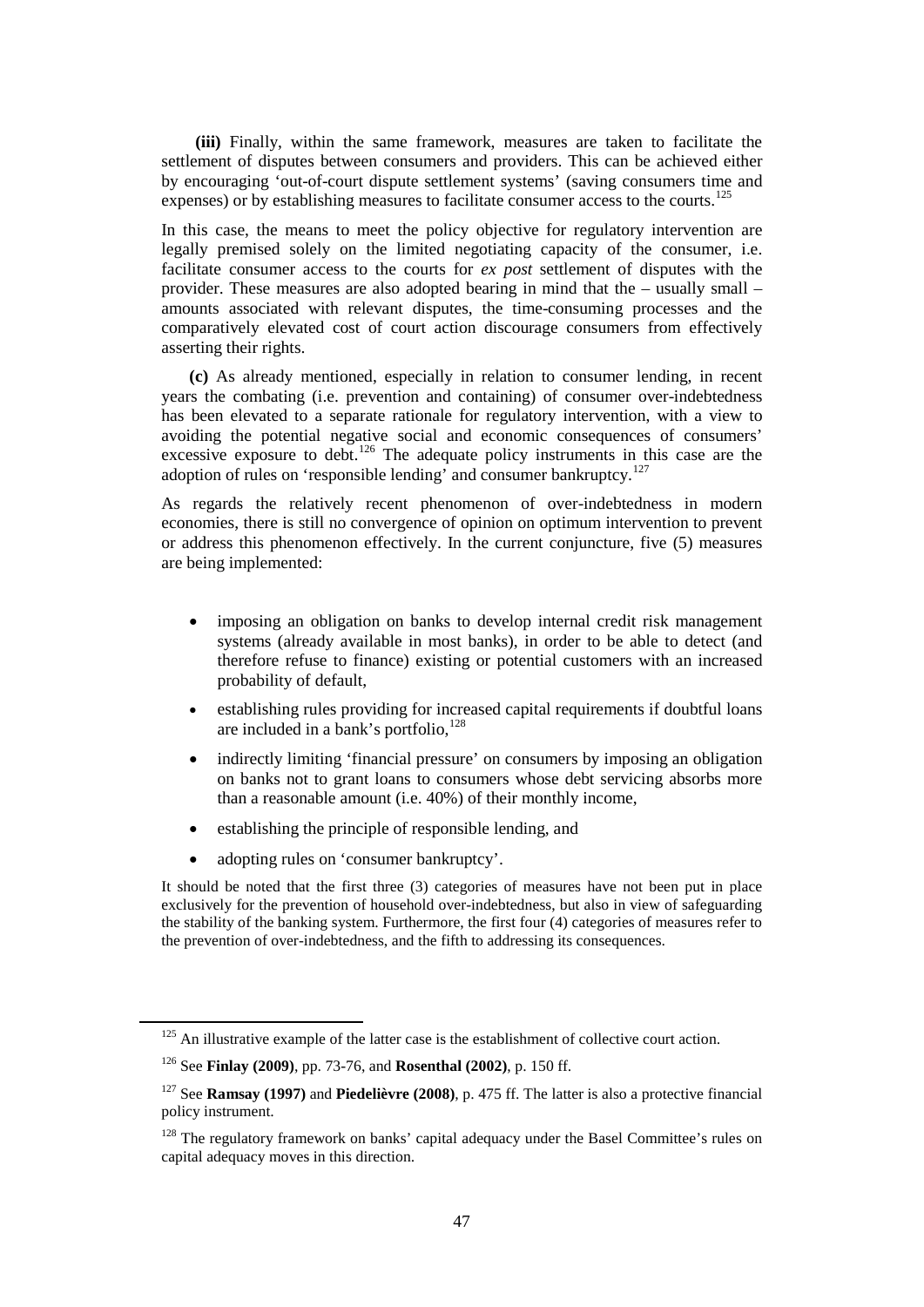# **2.7 Combating the use of the financial system for the commitment of economic crimes**

Finally, the sixth policy objective for regulatory intervention in the financial system consists in combating (i.e. preventing and containing) the use of the financial system for the commitment of economic crimes, such as money laundering, terrorist financing and payment instruments fraud).<sup>[129](#page-47-0)</sup> In order to achieve this policy objective, rules are adopted with regard to:

- the prevention and containment of money laundering through the control of transactions carried out (with a view to identifying 'suspicious transactions') and the forwarding of information to the competent authorities,
- the prevention and containment of terrorist financing, and
- the prevention and containment of fraud in the use of payment instruments (in particular cards).

<span id="page-47-0"></span><sup>129</sup> See **Dupuis-Danon (2005)** and **Blair, Walker and Purves (2009)**, pp. 487-488.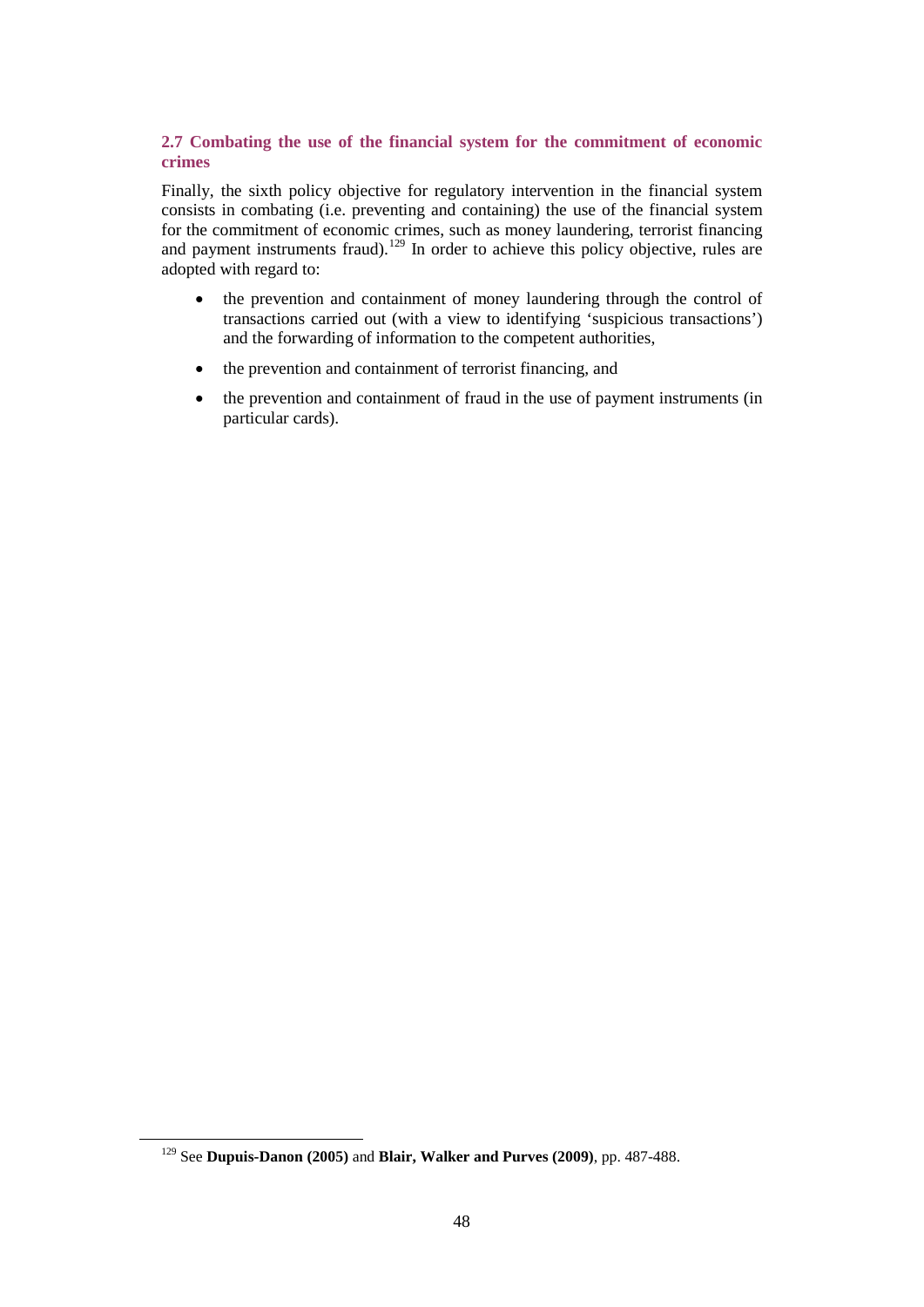| <b>Table 4</b>                                         |                                                                                                                                                                                                                                                                                                                                                                                                                                                                                                                                                                                                                                                                                                                                                                                                                       |  |  |  |  |
|--------------------------------------------------------|-----------------------------------------------------------------------------------------------------------------------------------------------------------------------------------------------------------------------------------------------------------------------------------------------------------------------------------------------------------------------------------------------------------------------------------------------------------------------------------------------------------------------------------------------------------------------------------------------------------------------------------------------------------------------------------------------------------------------------------------------------------------------------------------------------------------------|--|--|--|--|
| <b>Financial policy objectives and instruments</b>     |                                                                                                                                                                                                                                                                                                                                                                                                                                                                                                                                                                                                                                                                                                                                                                                                                       |  |  |  |  |
| <b>Policy objectives</b>                               | <b>Policy instruments</b>                                                                                                                                                                                                                                                                                                                                                                                                                                                                                                                                                                                                                                                                                                                                                                                             |  |  |  |  |
| 1. Ensuring<br>financial system<br>stability           |                                                                                                                                                                                                                                                                                                                                                                                                                                                                                                                                                                                                                                                                                                                                                                                                                       |  |  |  |  |
| 1.1 Ensuring the<br>stability of the<br>banking system | 1. Crisis prevention<br>Structural regulations<br>$\bullet$<br>Authorisation requirements for banks<br>$\bullet$<br>Micro-prudential banking regulation<br>$\bullet$<br>Micro-prudential banking supervision<br>Macro-prudential policies (regulation and oversight)<br>Specific<br>crisis<br>prevention<br>Resolution<br>measures:<br>preparation (recovery and resolution planning,<br>intra-<br>group financial support agreements) - Early intervention<br>measures<br>2. Crisis management<br>2.1 Management of liquidity crises<br>Lending of last resort by the central bank<br>2.2 Management of solvency crises<br>Recapitalisation of banks by public funds (state aid)<br><b>Resolution of banks</b><br>$\bullet$<br>Winding-up of banks<br>٠<br>Operation of deposit guarantee schemes (activated for the |  |  |  |  |
| 1.2 Ensuring capital<br>market stability               | payment of compensations in the latter case only)<br>Authorisation of investment firms and management<br>$\bullet$<br>companies of investment funds<br>Micro- and macro-prudential regulation of these firms<br>Micro-prudential supervision of financial firms<br>providing investment services (including banks)<br>Macro-prudential financial oversight<br>Reorganisation, resolution and winding-up of<br>investment firms<br>Authorisation, conduct of business, supervision and<br>oversight of regulated markets<br>Sound operation of markets and infrastructures for<br>trading in financial instruments (including OTC<br>derivatives)                                                                                                                                                                      |  |  |  |  |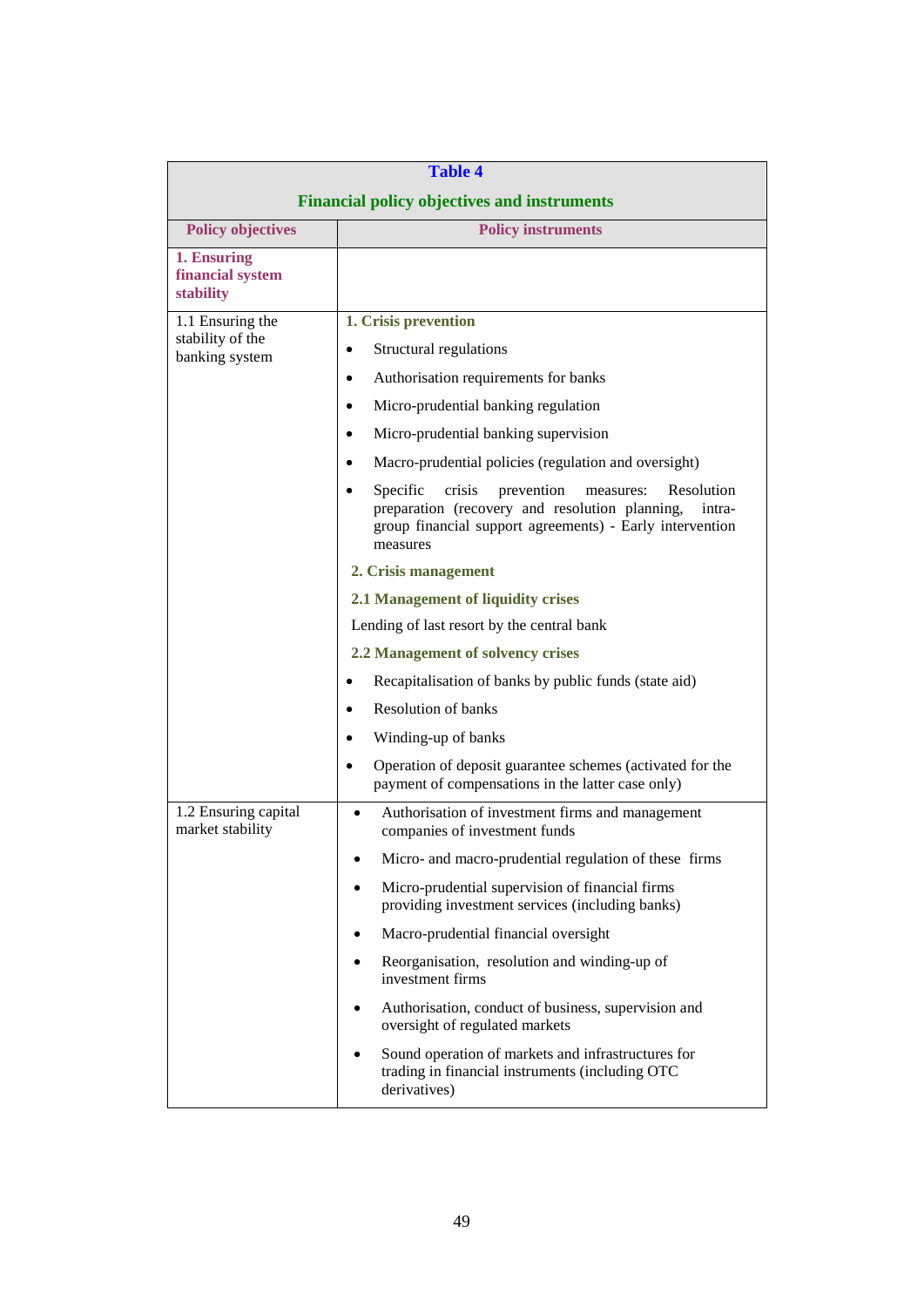| <b>TABLE 4 (continued)</b>                                                                                |                                                                                                                                                                                                                                                                                                                                                                                                 |  |  |  |  |
|-----------------------------------------------------------------------------------------------------------|-------------------------------------------------------------------------------------------------------------------------------------------------------------------------------------------------------------------------------------------------------------------------------------------------------------------------------------------------------------------------------------------------|--|--|--|--|
| <b>Financial policy objectives and instruments</b>                                                        |                                                                                                                                                                                                                                                                                                                                                                                                 |  |  |  |  |
| <b>Policy objectives</b>                                                                                  | <b>Policy instruments</b>                                                                                                                                                                                                                                                                                                                                                                       |  |  |  |  |
| 1.3 Ensuring<br>insurance and<br>reinsurance sector<br>stability                                          | Authorisation of insurance and reinsurance undertakings<br>$\bullet$<br>Micro- and macro-prudential regulation of insurance and<br>reinsurance undertakings<br>Micro-prudential supervision of insurance and<br>reinsurance undertakings                                                                                                                                                        |  |  |  |  |
|                                                                                                           | Macro-prudential financial oversight<br>Reorganisation and winding-up of insurance and<br>reinsurance undertakings                                                                                                                                                                                                                                                                              |  |  |  |  |
| 1.4 Ensuring<br>financial stability in<br>globo (financial<br>conglomerates)                              | Supplementary micro-prudential supervision of financial<br>conglomerates<br>Ancillary micro-prudential regulation of financial<br>conglomerates                                                                                                                                                                                                                                                 |  |  |  |  |
| 1.5 Ensuring the<br>stability of payment<br>and settlement<br>systems                                     | Oversight<br>$\bullet$<br>Functional interventions                                                                                                                                                                                                                                                                                                                                              |  |  |  |  |
| 2. Ensuring<br>investor protection<br>and capital<br>markets integrity,<br>efficiency and<br>transparency |                                                                                                                                                                                                                                                                                                                                                                                                 |  |  |  |  |
| 2.1 Rules addressed<br>to issuers of<br>transferable<br>securities                                        | Reporting of information to investors<br>$\bullet$<br>Adequate corporate governance of listed companies<br>Listing particulars for issuers<br>Prospectus requirements for issuers<br>Periodical dissemination of information by listed<br>companies<br>Protection of rights and interests of minority<br>shareholders in the case of takeover bids<br>Accounting standards for listed companies |  |  |  |  |
| 2.2 Rules addressed<br>to banks and<br>investment firms<br>providing<br>investment services               | Adequate internal organisation with regard to the<br>$\bullet$<br>provision of investment services<br>Stricto sensu investor protection                                                                                                                                                                                                                                                         |  |  |  |  |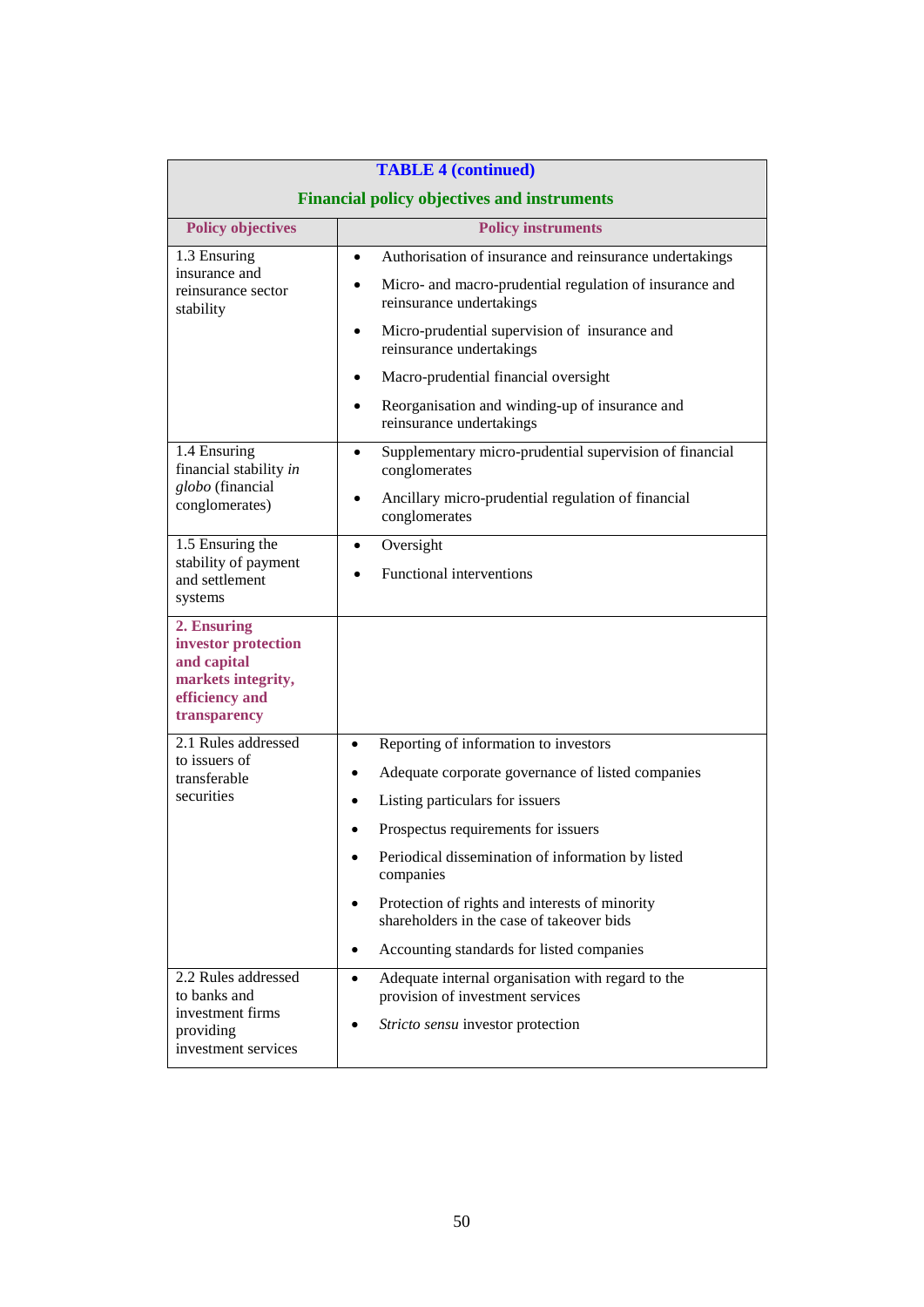| <b>TABLE 4 (continued)</b>                                                                                    |                                                                                                                                                                                    |  |  |  |  |
|---------------------------------------------------------------------------------------------------------------|------------------------------------------------------------------------------------------------------------------------------------------------------------------------------------|--|--|--|--|
| <b>Financial policy objectives and instruments</b>                                                            |                                                                                                                                                                                    |  |  |  |  |
| <b>Policy objectives</b>                                                                                      | <b>Policy instruments</b>                                                                                                                                                          |  |  |  |  |
| 2.3 Rules addressed<br>to UCITS and<br>alternative<br>investment funds'<br>management<br>companies            |                                                                                                                                                                                    |  |  |  |  |
| 2.3.1 Rules<br>addressed to UCITS<br>management<br>companies                                                  | Segregation and protection of investors' assets<br>$\bullet$                                                                                                                       |  |  |  |  |
|                                                                                                               | Dissemination of information by UCITS management<br>companies                                                                                                                      |  |  |  |  |
|                                                                                                               | Criteria for the evaluation of UCITS assets and<br>redemption of UCITS units                                                                                                       |  |  |  |  |
|                                                                                                               | Rules on the investment policies of UCITS<br>$\bullet$                                                                                                                             |  |  |  |  |
| 2.3.2 Rules                                                                                                   | Rules on conduct of business<br>$\bullet$                                                                                                                                          |  |  |  |  |
| concerning the<br>management<br>companies of<br>alternative<br>investment funds<br>(including hedge<br>funds) | Transparency requirements                                                                                                                                                          |  |  |  |  |
| 2.4 Rules on the<br>sound operation of                                                                        | Transparency of transactions conducted in secondary<br>$\bullet$<br>markets                                                                                                        |  |  |  |  |
| secondary markets                                                                                             | Combating market abuse (market manipulation and<br>insider trading)                                                                                                                |  |  |  |  |
|                                                                                                               | Oversight of systems for the clearing and settlement of<br>transactions                                                                                                            |  |  |  |  |
|                                                                                                               | Obligation to carry out clearing of OTC derivatives<br>through central counterparties (CCPs) and obligation to<br>record transactions in these derivatives in central<br>databases |  |  |  |  |
|                                                                                                               | Regulation of short selling                                                                                                                                                        |  |  |  |  |
| 2.5 Rules                                                                                                     | Supervision and registration in a register of CRAs<br>$\bullet$                                                                                                                    |  |  |  |  |
| concerning credit<br>rating agencies                                                                          | Conditions for the issuing of credit ratings                                                                                                                                       |  |  |  |  |
| 2.6 Rules<br>concerning auditors                                                                              | Supervision of auditors<br>$\bullet$                                                                                                                                               |  |  |  |  |
|                                                                                                               | Independence of auditors<br>٠                                                                                                                                                      |  |  |  |  |
|                                                                                                               | Quality requirements of audit standards                                                                                                                                            |  |  |  |  |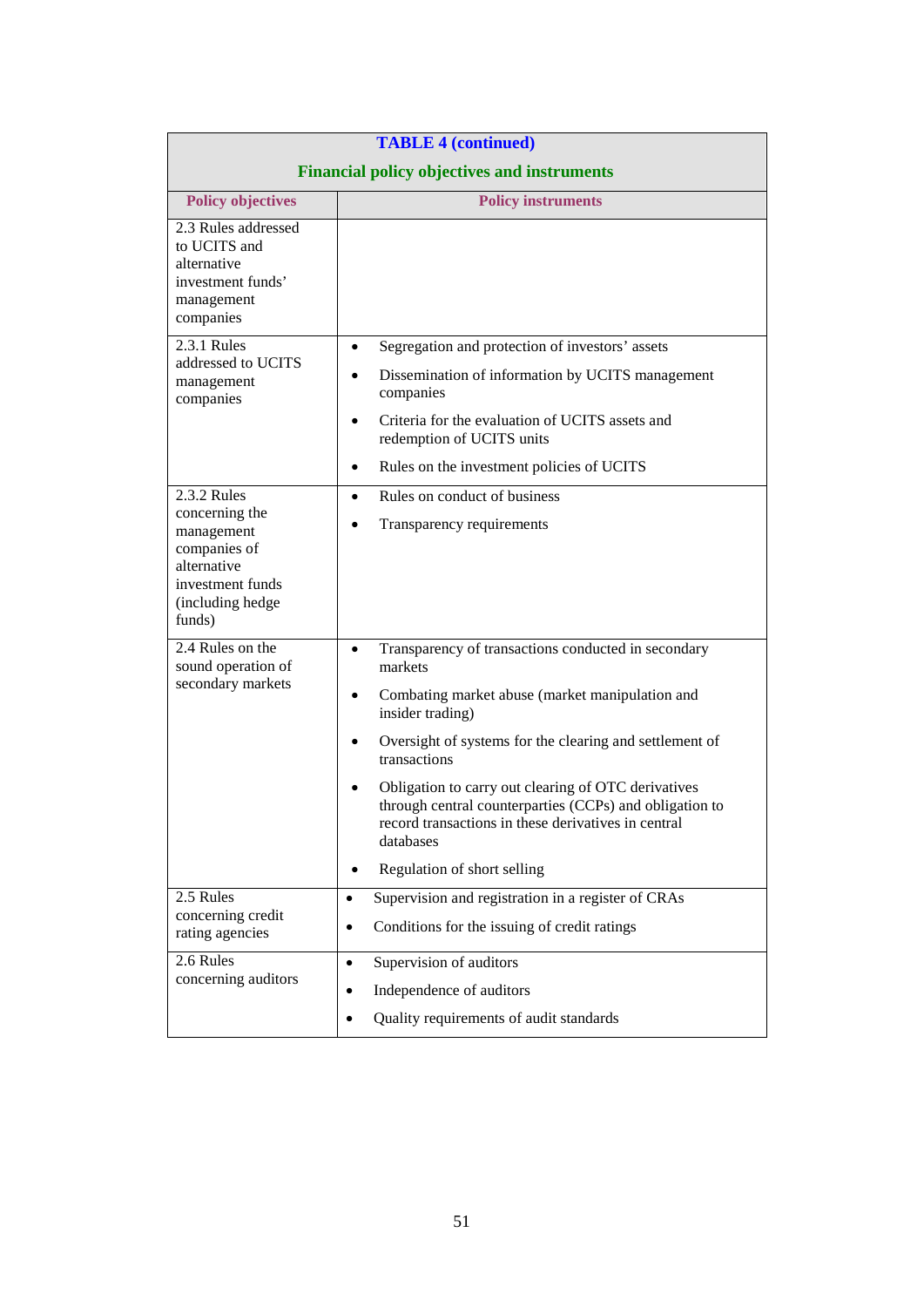| <b>TABLE 4 (continued)</b>                                                                                     |                                                                                                                                                                                                                                                                                                    |  |  |  |
|----------------------------------------------------------------------------------------------------------------|----------------------------------------------------------------------------------------------------------------------------------------------------------------------------------------------------------------------------------------------------------------------------------------------------|--|--|--|
| <b>Financial policy objectives and instruments</b>                                                             |                                                                                                                                                                                                                                                                                                    |  |  |  |
| <b>Policy objectives</b>                                                                                       | <b>Policy instruments</b>                                                                                                                                                                                                                                                                          |  |  |  |
| 3. Compensation of<br><i>investors</i>                                                                         | Establishment of explicit investor-compensation schemes                                                                                                                                                                                                                                            |  |  |  |
| 4. Safeguarding the<br>efficiency of<br>payment and<br>settlement systems                                      | Oversight                                                                                                                                                                                                                                                                                          |  |  |  |
| 5. Protection of the<br>economic interests<br>of financial services<br>consumers                               |                                                                                                                                                                                                                                                                                                    |  |  |  |
| 5.1 Reducing<br>information<br>asymmetry                                                                       | Provision of adequate information to consumers<br>$\bullet$<br>Prohibition of unfair commercial practices<br>$\bullet$<br>Financial education<br>$\bullet$                                                                                                                                         |  |  |  |
| 5.2 Addressing the<br>problem of<br>consumers' limited<br>negotiating capacity<br>vis-à-vis financial<br>firms | Rules on the control and prohibition of abusive general<br>$\bullet$<br>terms of transactions<br>Rules on safeguarding of specific consumer rights after<br>$\bullet$<br>the conclusion of a contract<br>Rules on facilitating consumer access to justice (in-<br>$\bullet$<br>court/out-of-court) |  |  |  |
| 5.3 Tackling<br>consumer over-<br>indebtedness                                                                 | Responsible lending regulation<br>$\bullet$<br>Consumer bankruptcy regulation                                                                                                                                                                                                                      |  |  |  |
| <b>6. Combating the</b><br>use of the financial<br>system for the<br>purpose of<br>economic crimes             | Prevention and containment of:<br>money laundering<br>$\bullet$<br>terrorist financing<br>fraud in the use of payment instruments                                                                                                                                                                  |  |  |  |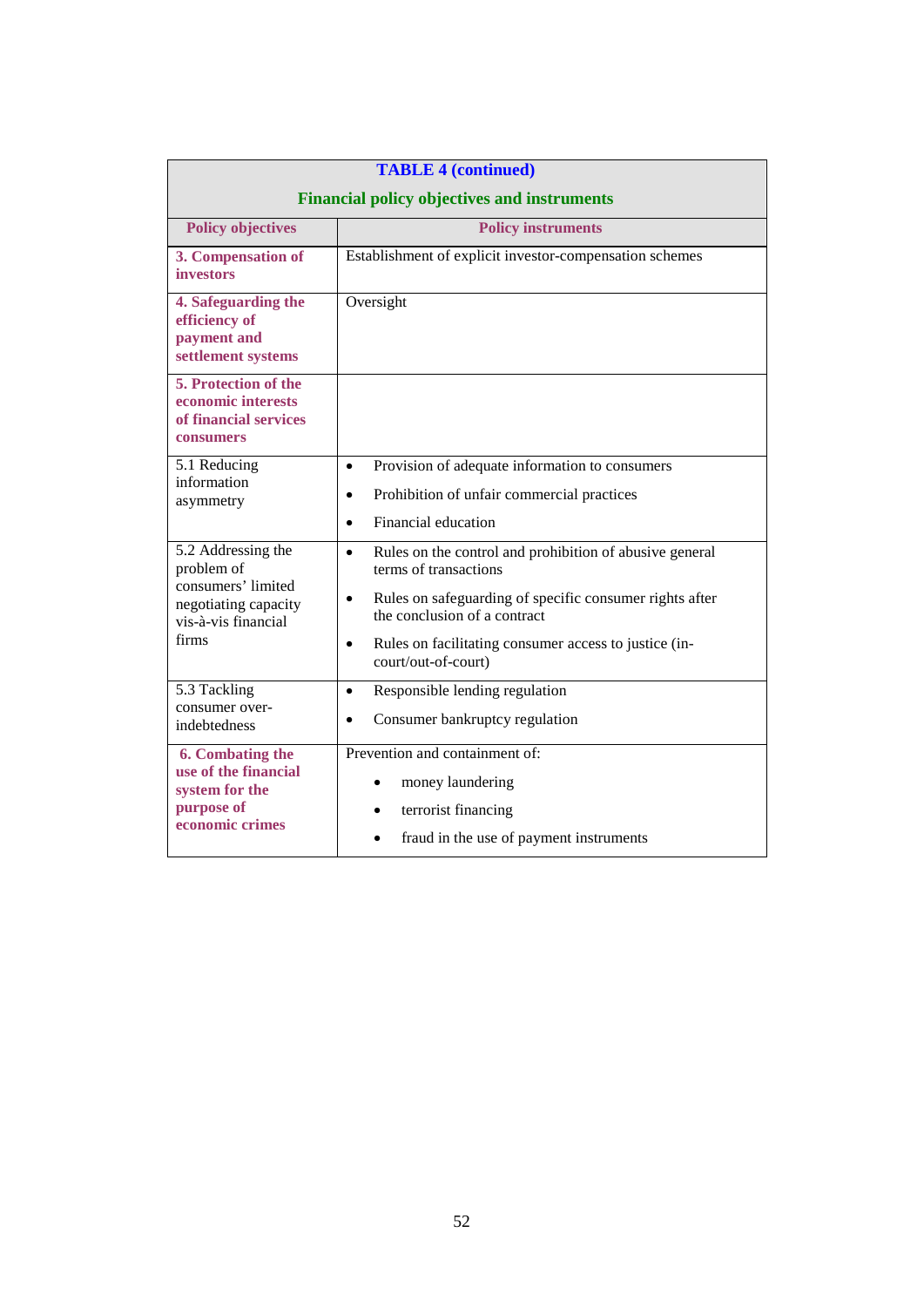# **C. Instruments to achieve the policy objective of ensuring banking stability: the 'bank safety net'**

# **1. The conceptual framework**

# **1.1 Negative externalities in banking**

# *1.1.1 Channels of contagion among banks*

As already mentioned, the main policy objective for regulatory intervention in the banking system is safeguarding its stability. The depletion of a bank's equity and its insolvency does not have a negative impact on depositors and other creditor categories alone. A key specificity that sets the banking market apart in the whole economic system lies in the risk of the entire banking system's destabilisation by an individual bank's insolvency.<sup>[130](#page-52-0)</sup> The real sector of the economy may be adversely impacted amidst a banking (or in general a financial) crisis owing to the decline in, or lack of, bank financing to households and enterprises and the fall in total demand in the economy.

Traditionally, the main channel for spillover effects in the banking sector with the potential to lead to generalised (systemic) crises has been panic on the part of depositors (the 'informational channel'). However, 'real channels' of contagion also exist as a result of the interconnectedness of banks with other banks (and financial firms, in general), e.g. through the interbank market,  $^{131}$  $^{131}$  $^{131}$  the markets for OTC derivatives (swaps, forwards, options), or the holding of assets (equity and debt).<sup>[132](#page-52-2)</sup> The recent (2007-2009) international financial crisis provides the most important evidence in this respect. $133$ 

 **(a)** The first channel of contagion is the **'information channel'** and is associated with the emergence of panic, either a run on an individual bank or a bank run in the entire banking system (literally a 'banking panic').<sup>[134](#page-52-4)</sup> A banking panic is an occurrence whereby depositors' demand to be paid in cash for their claims to such an extent that the banking system is only able to respond through a suspension of convertibility or by issuing clearing-house loan certificates. Whereas a bank run need not always lead to a generalised panic, the financial troubles and the potential failure of one bank can become contagious and affect others for two reasons:

- either because depositors assume that their bank is or may become exposed to the same risks as an insolvent bank (pure information contagion), or
- because they place it in the same class of riskiness as others exposed to a troubled bank regardless of whether or not a failure has occurred (signal information contagion).<sup>[135](#page-52-5)</sup>

<span id="page-52-0"></span><sup>&</sup>lt;sup>130</sup> The theory on banking crises and their transmission channels is discussed in detail in **Guttentag and Herring (1986b)**, **Saunders (1987)**, **Calomiris and Gorton (1990)**, **Herring and Litan (1995)**, pp. 50-61, and **Caprio and Klingebiel (1996)**.

<span id="page-52-1"></span><sup>131</sup> See **Saunders (1987)**, as early as in the 1980s.

<span id="page-52-2"></span><sup>132</sup> For an overview of all transmission channels (mechanisms) see **Lastra (2015)**, pp. 183-193.

<span id="page-52-3"></span><sup>133</sup> See, in particular, **International Monetary Fund (2010)**, Chapter 2.

<span id="page-52-4"></span><sup>134</sup> See **Calomiris and Gorton (1990)**.

<span id="page-52-5"></span><sup>135</sup> See **Saunders (1987)**, p. 205.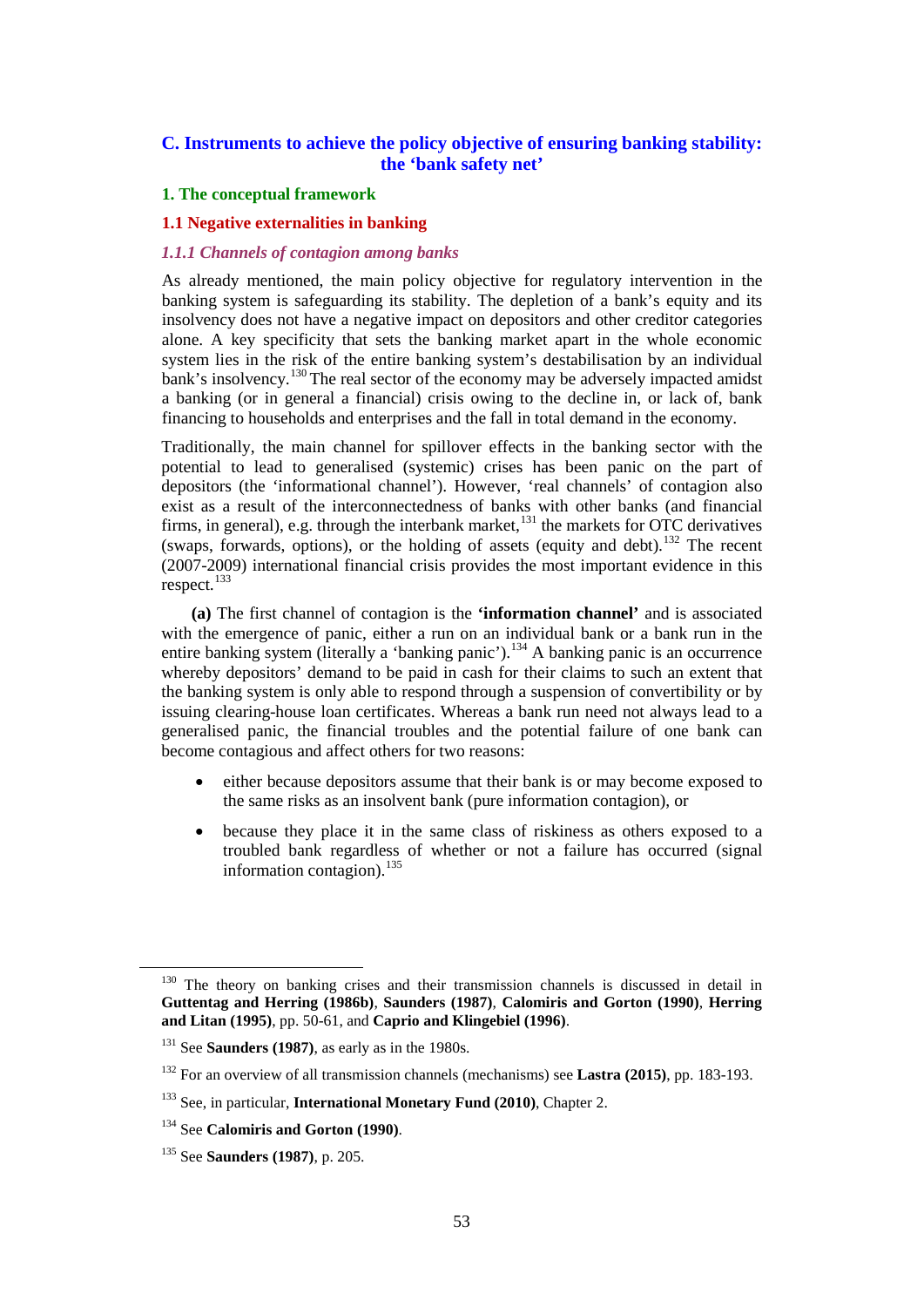In either case, the catalyst for the transmission of risks is the behaviour of depositors and the existence of information asymmetries. Depositors lack the information necessary to determine whether the run on a bank or even its insolvency was caused by excessive risk vulnerability, or whether the bank was simply the first victim of adverse conditions prevailing throughout the banking system.

Whereas it is impossible to prevent runs on individual institutions, runs should not be contagious because during a generalised withdrawal of funds from the banking system, caused by a sudden and significant increase in depositors' demand for cash, even solvent banks can fail due to their **structural vulnerability to liquidity risk**. [136](#page-53-0) This can have a cumulative impact on several other banks with the spillover effect of illiquidity-caused failures. Under such circumstances, business firms are forced to interrupt their productive investments, leading the economy into a sudden recession. The impact on the transaction balances of depositors (known as the 'macro-domino' effect) and the implications on the functioning of the payment system and the conduct of monetary policy are grave as well.<sup>[137](#page-53-1)</sup>

This issue will be examined in detail just below, **under 1.1.2**.

**(b)** The second channel of contagion is the **'real channel'** and refers to the transmission of problems from one market segment to another following the emergence of systemic risk. Systemic risk is defined as the risk of a disruption in the provision of (and/or inability to provide) financial services due to the weakening of a given sector or of the entire financial system, with the likelihood of serious negative impacts in the real sector of the economy.<sup>[138](#page-53-2)</sup> Systemic risk has two dimensions:

- the time dimension, i.e. the development of systemic risk in the course of time, and
- the cross-sectional dimension, i.e. how risk is distributed in the financial system at a given point in time. $139$

#### *1.1.2 In particular: banking panics*

### *1.1.2.1 Introduction*

Panics occur when *"bank debtholders at all, or many, banks in the banking system suddenly demand that banks convert their debt into cash at par to such an extent that banks suspend convertibility of their debt into cash*<sup>". [140](#page-53-4)</sup> Panic is the cause of failure in the banking market to the extent that as the panic evolves even solvent banks can face a heavy liquidity strain, which in turn may cause their insolvency.<sup>[141](#page-53-5)</sup>

<span id="page-53-0"></span><sup>136</sup> See on this further below **under 1.1.2.2.3**.

<span id="page-53-1"></span><sup>137</sup> See **Guttentag and Herring (1987a)**, pp. 158-159.

<span id="page-53-2"></span><sup>138</sup> See **Committee on the Global Financial System (2010a)**, Section 2.1. See also **Schwarcz (2008)**, Chapter ΙΙ, and **Brunnermeier et. al. (2009)**, Chapter 2.

<span id="page-53-3"></span><sup>&</sup>lt;sup>139</sup> See on this further below, **under 2.5.1**.

<span id="page-53-4"></span><sup>140</sup> This definition of panics is given by **Calomiris and Gorton (1990).**

<span id="page-53-5"></span> $141$  A bank becomes insolvent when either its liquidity is so low that it cannot repay its outstanding debt or the market value of its non-equity liabilities exceeds that of its assets.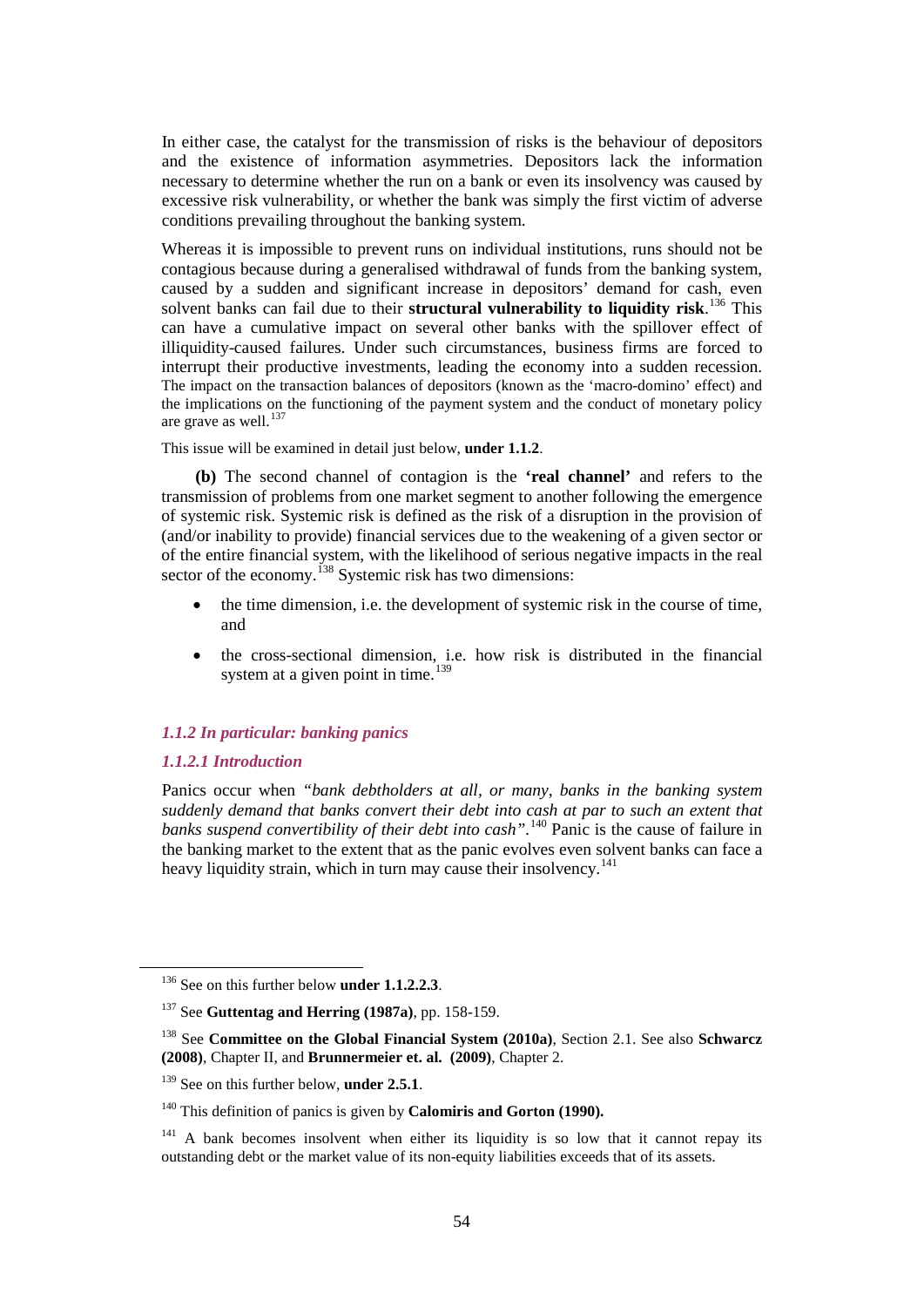There are several models explaining banking panics.<sup>[142](#page-54-0)</sup> All of them view panics as caused by imperfect information to depositors about the quality of bank asset portfolios and bank viability. This makes depositors unable to distinguish between 'good' and 'bad' banks and, under certain circumstances, induces them to withdraw funds from the banking system massively. Depending on the economic event triggering depositors' sudden demand for convertibility, the models on banking panics are classified in accordance with two theories:

**(a)** The 'non-fundamental theory' considers bank panics to be caused by random large fund withdrawals from the banking system. According to the 'sunspot' or 'random withdrawal hypothesis', panics can be triggered by *"anything that causes depositors to anticipate a run such as a bad earnings report, a negative government forecast or even a sunspot.*"<sup>[143](#page-54-1)</sup>

**(b)** According to the 'fundamental theory', bank panics are caused by any economic event that can induce depositors to change perceptions about bank risk exposure *"if depositors change, on a rational basis, their perception of asset riskiness they will not be able to discern which bank is underperforming. They will be induced to*  withdraw from the banking system as a whole, leading the system into panic."<sup>[144](#page-54-2)</sup> **Gorton (1988a)** presents three (3) different versions of the fundamental theory:

**(a)** The **'recession hypothesis'** maintains that depositors withdraw funds from the banking system after the dissemination of information about a looming severe recession. When an economic variable predicting recession (e.g. unemployment rate, sales) reaches a critical value, depositors hurry to convert their deposits into cash in the anticipation of several bank failures.<sup>[145](#page-54-3)</sup>

**(b)** According to the **'seasonal hypothesis'**, the origin of panics lies in the existence of stringent money market conditions such as the failure of specific firms, depressed stock prices or high interest rates.<sup>[146](#page-54-4)</sup>

**(c)** The **'failure hypothesis'** maintains that panics are generated by the unexpected failure of a usually, but not necessarily, large credit institution.<sup>[147](#page-54-5)</sup> The failure of a large bank, or even the anticipation thereof, can change depositor risk perceptions with regard to the entire market and induce domino effects. Because of its relevance to further analysis, this hypothesis will be examined more closely. The lack of market information on the market value of banks' portfolio does not allow for correct assessment of banks' exposure to an individual insolvent bank, whereas depositors may also think that banks of 'similar type' to the insolvent bank are also exposed to similar risks. Therefore, depositors' inability to judge whether the withdrawal of a bank's authorisation is attributed to specific reasons or to factors that concern all banks alike (as a result of information asymmetry), coupled with the demand for payment in full of the nominal value of their claims – if they manage to withdraw their deposits in time – leads to panic in the absence of a reliable deposit guarantee scheme.

<span id="page-54-0"></span><sup>142</sup> These models are reviewed in **Carisano (1992)**, pp. 32-56.

<span id="page-54-1"></span><sup>143</sup> See on this **Diamond and Dybvig (1983)**, p. 410.

<span id="page-54-2"></span><sup>144</sup> See **Carisano (1992)**, p. 48.

<span id="page-54-3"></span><sup>145</sup> See **Gorton (1988a)**, p. 225.

<span id="page-54-4"></span><sup>146</sup> *Ibid.*, p. 224.

<span id="page-54-5"></span><sup>147</sup> *Ibid*., pp. 224-225.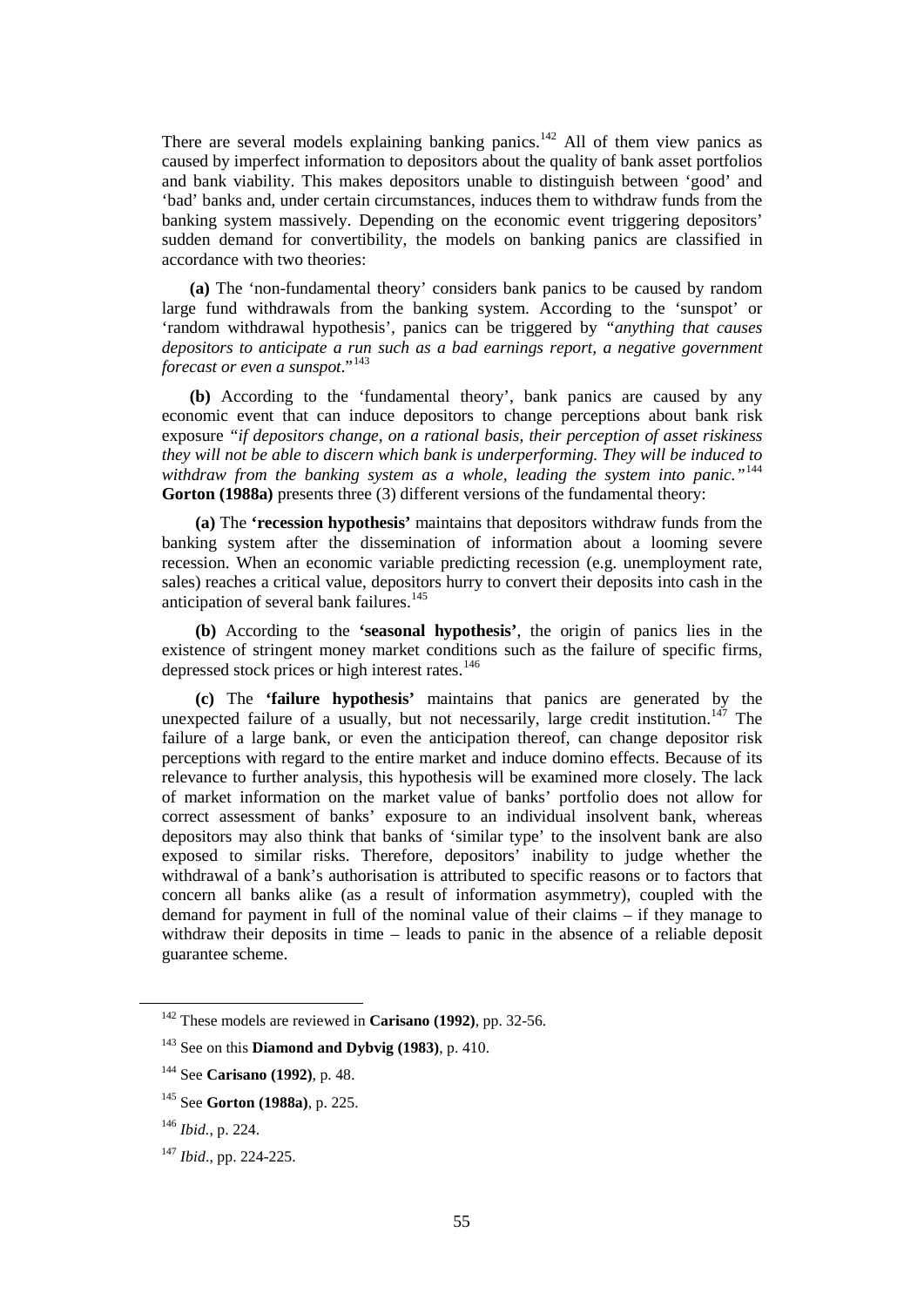## *1.1.2.2 More specifically: the failure hypothesis of banking panics*

#### *1.1.2.2.1 Introduction*

Any bank can be exposed to insolvency, which is a positive function of two factors: the intensity of potential risks and the extent of its vulnerability to risks:

- risk intensity depends on the insolvency's frequency and predictability, as well as the extent of losses that could be caused if it were to occur, while
- risk vulnerability depends on both the current exposure of a bank to each individual risk as well as its capacity to absorb losses, if risks occur.<sup>[148](#page-55-0)</sup>

Banks are subject to runs because they promise liquidity, i.e. redemption of deposits at nominal value. During a run, many depositors simultaneously demand convertibility of their deposits into cash. The development of runs, like that of panics, is facilitated by two structural features of the banking sector:

- information asymmetries (see under 1.1.2.2.2 below) and
- the structural vulnerability of banks to liquidity risk, arising from the features of bank loans and deposits (under 1.1.2.2.3).

#### *1.1.2.2.2 Information asymmetries in banking*

Business loans which account for a large part of banks' asset portfolios are nonmarketable and illiquid due to the following: *"Banks are observing information about each loan which is exclusively shared between the borrower and itself. If the intermediary were to sell the loan and transfer the monitoring and the enforcement to someone else, the new claimant would have to incur the monitoring cost again, duplicating the effort of the first intermediary."*[149](#page-55-1)

To the extent that there is no secondary market for business and other bank loans (which exists, in practice, only in the case of asset securitisation), these financial assets cannot be marked to market and thus cannot be precisely valued.<sup>[150](#page-55-2)</sup> This makes it difficult for depositors to determine the current value of the bank asset portfolio and evaluate a bank's net worth. The problem of information asymmetry, present in money and capital markets, also emerges in the banking system. The asymmetric division of information between depositors and the bank has several implications:

**(a)** It is the main cause of the reduced discipline exerted by depositors in the market<sup>[151](#page-55-3)</sup>

<span id="page-55-0"></span><sup>148</sup> See **Guttentag and Herring (1988)**, p. 27.

<span id="page-55-1"></span><sup>149</sup> See **Diamond (1984)**, p. 410.

<span id="page-55-2"></span><sup>&</sup>lt;sup>150</sup> Marking-to-market is an accounting principle requiring the valuation of tradable financial instruments according to market prices. Usually such a valuation must be effected on a daily basis.

<span id="page-55-3"></span><sup>&</sup>lt;sup>151</sup> The 'market discipline test' refers to whether or not the market value of a firm's liabilities responds to individual risk-taking activity.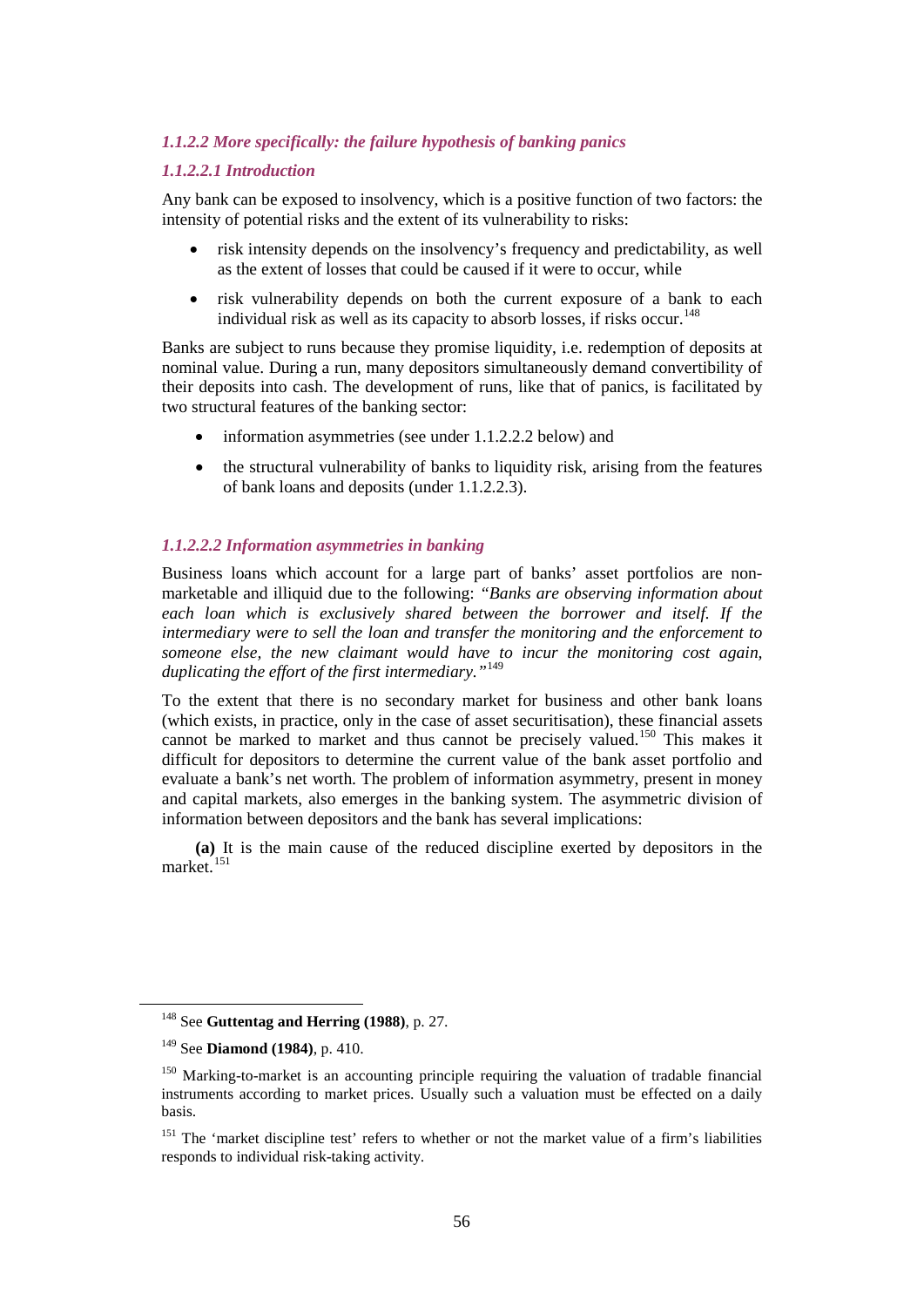**(b)** It creates moral hazard problems.<sup>[152](#page-56-0)</sup> Bank insiders with superior information about the expected performance of the loan portfolio are tempted, as would any agent exercising control over information, to assume higher risk exposure, because the level of their effort cannot be observed by the principals (i.e. depositors).<sup>[153](#page-56-1)</sup>

**(c)** Due to the lack of adequate information in the market, reputation and trust play a proportionally more important role in banking than in most other sectors of the economy. Imprudent banks can free-ride and benefit from the reputation established by other banks which have managed risks prudently.[154](#page-56-2)

**(d)** From the perspective of public policy, the most serious consequence of information asymmetries in banking is that depositors are tempted to participate in banking panics.<sup>[155](#page-56-3)</sup> Since bank managers and depositors do not share the same information about a banking firm's financial performance, concerns about its solvency may trigger withdrawals. Uninformed depositors, and especially those who are insured, do not have the time, the competence or even the incentive to monitor and control their bank.

Conversion may be required even from creditors who would have preferred to leave their savings with the bank, but decide to monitor the bank by withdrawing deposits, as they cannot adequately assess its net worth.<sup>[156](#page-56-4)</sup> This process is facilitated by the fact that the claim of bank depositors has a fixed nominal value, which does not vary with changes in the market value of the bank portfolio in assets.<sup>[157](#page-56-5)</sup> Uncertain and unable to coordinate with others, each depositor wants to collect his/her claim before reimbursement is suspended.<sup>[158](#page-56-6)</sup>

# *1.1.2.2.3 Structural vulnerability of banks to liquidity risk*

**(a)** Bank runs can create extensive liquidity problems; they can even induce solvency problems in the bank hit by the run, resulting from a bank's structural vulnerability to liquidity risk.<sup>[159](#page-56-7)</sup> An illiquidity-caused insolvency occurs when a bank is unable to service deposit withdrawals. As already mentioned, the structural vulnerability of banks to liquidity risk and their subsequent susceptibility to insolvency is caused by their ability to transform liquid liabilities into illiquid assets, which concurrently constitutes the *raison d'être* of banking intermediation.

<span id="page-56-5"></span><sup>157</sup> See **Freedman (1987)**, p. 189.

<span id="page-56-0"></span><sup>152</sup> **Rasmusen (1989)**, pp. 133 ff., distinguishes between games of moral hazard with hidden action and games of moral hazard with hidden information. In both cases the principal offers a contract, the agent accepts, and then noise is added to the task to be performed.

<span id="page-56-1"></span><sup>153</sup> *Ibid*., p. 140.

<span id="page-56-2"></span><sup>154</sup> This important argument was raised by **Goodhart (1988)**.

<span id="page-56-3"></span><sup>155</sup> See **Gorton (1988a)**, p. 225.

<span id="page-56-4"></span><sup>156</sup> This arises from the non-marketability of a large portion of bank assets; see **Diamond and Dybvig (1983)**, p. 402.

<span id="page-56-6"></span><sup>&</sup>lt;sup>158</sup> In this case the money supply is also affected due to the increase in the liquidity ratio of the public, which affects the multiplier of the monetary basis.

<span id="page-56-7"></span><sup>159</sup> See **Guttentag and Herring (1988)**, p. 3 and **Carisano (1992)**, p. 14.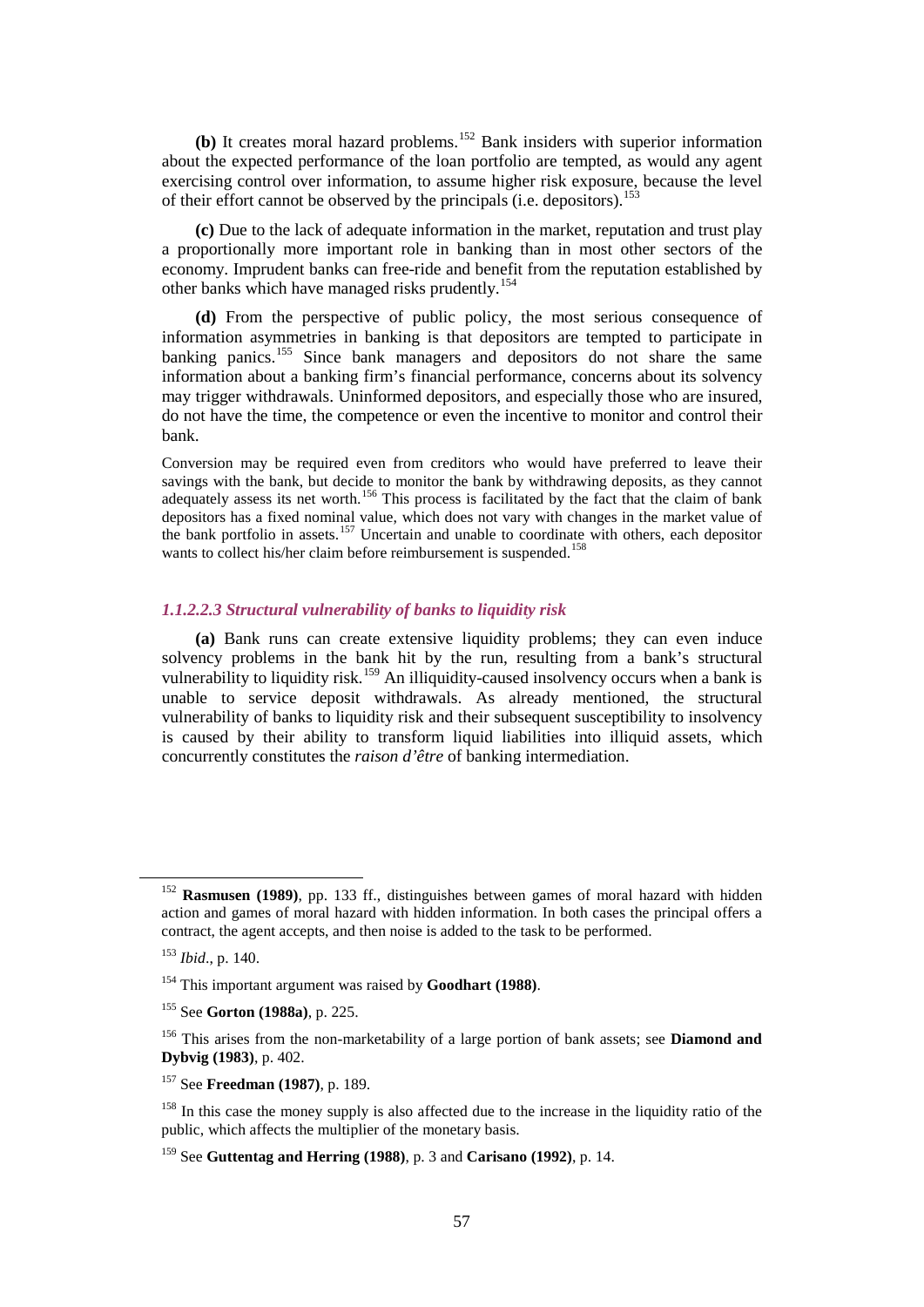To the extent that bank assets are marketable, it can overcome a sudden exposure to liquidity risk by selling such assets in the secondary market. However, since business and consumer loans are illiquid, $160$  a bank is unable to satisfy its depositors if they all choose to exercise their withdrawal option. In principle then, banks with a substantial portfolio of illiquid and non-marketable assets are vulnerable to losses incurred either as a result of the liquidation of loans at emergency prices, or because of the need to be funded in the money or interbank market at a high premium.

In other words, a bank hit by a run and finding it impossible either to borrow at market rates or to sell marketable assets at market prices is exposed to illiquidity-caused insolvency.

**(b)** Whether liquidity problems are transformed into solvency problems depends on the behaviour of depositors after they have exercised their withdrawal option. If they do not redeposit with other banks or if they do not purchase other securities issued by banks, but rather hold their funds in the form of currency outside the banking system, it is more likely that liquidity problems will be transformed into solvency problems.<sup>[161](#page-57-1)</sup>

# **1.2 The components of the 'bank safety net'**

As already mentioned above in Section B, the need for regulatory intervention in the banking system is aimed at ensuring its stability against the risk of simultaneous or successive bank authorisation withdrawals. Ensuring the stability of the banking system, by preventing the above-mentioned spillover effects among banks, renders necessary the adoption of various preventative measures, and also protective (or 'crisis management') policies. Public authorities are greatly concerned about the vulnerability of the banking system to economic and financial shocks, and the preservation of its stability and soundness. In order to prevent the evolution of negative externalities in the form of contagious bank failures, they command a broad range of instruments which comprise the 'bank safety net'. According to **Guttentag and Herring (1988)**, the components of the bank safety net can be viewed as: *"a series of circuit breakers designed to prevent a shock to one part of the financial system from surging through the financial network to damage the rest of the system".*[162](#page-57-2)

Even though the various components of this 'crisis prevention and crisis management system' are somewhat complementary, $163$  each has a specific contribution to the safeguarding of the banking system's stability.<sup>[164](#page-57-4)</sup>

Apart from the components to be analysed below, the bank safety net also includes measures by monetary authorities to eliminate any tendencies on the part of depositors for excessive cash withdrawals in periods of crisis. This measure is inextricably linked with the conduct of monetary policy and is a manifestation of the close relationship between the operation of the banking and the monetary system.

<span id="page-57-0"></span><sup>&</sup>lt;sup>160</sup> These financial assets are not eligible for rediscounting at the central bank.

<span id="page-57-1"></span><sup>161</sup> See **Carisano (1992)**, p. 15.

<span id="page-57-2"></span><sup>162</sup> See **Guttentag and Herring (1988)**, p. 9.

<span id="page-57-3"></span><sup>163</sup> *Ibid*., p. 8.

<span id="page-57-4"></span><sup>164</sup> For an overview of the components of the 'bank safety net', aimed at contributing to the stability of the banking system, see **Guttentag and Herring (1986a)**, and **Demirgüç-Kunt and Huizinga (1999)**.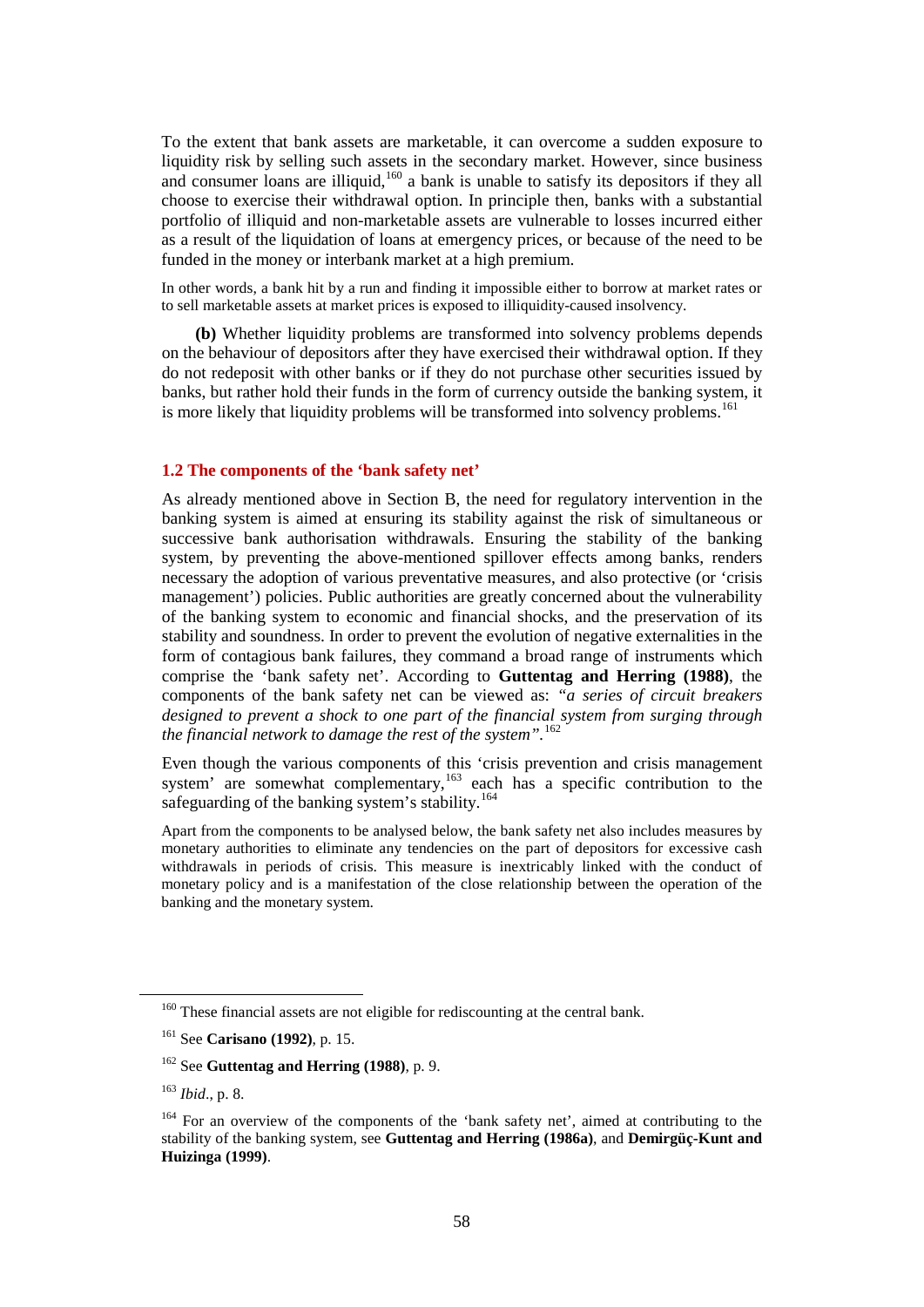#### **2. Crisis prevention**

# **2.1 Structural regulations**

 **(a)** The issue whether banks should be allowed to provide *directly* investment services, and to what extent, has been and still remains a source of major debate:

- in some states (such as the EU member states<sup>[165](#page-58-0)</sup>), these services can be provided by banks unconditionally, according to the 'universal banking model',  $\frac{166}{166}$  $\frac{166}{166}$  $\frac{166}{166}$  while
- in others, limitations are put in place.

In extremis, under US federal financial law, banks were not allowed either to provide investment services directly or to have subsidiaries that offer investment services pursuant to the provisions of the 1933 "Glass-Steagall Act".<sup>[167](#page-58-2)</sup> This law was partly repealed in 1999 with the "Financial Services Modernisation Act" (widely known as "Gramm-Leach-Bliley Act".[168](#page-58-3)

This issue re-emerged in the wake of the recent (2007-2009) international financial crisis. The United States have already enacted legislation restricting the power of banks to provide investment services, according to the provisions of the 'Volcker Rule', which is implemented by Title VI of the 2010 "Dodd-Frank Wall Street Reform and Consumer Protection Act".<sup>[169](#page-58-4)</sup> The same applies:

- in the United Kingdom on the basis of the "Vickers Report",  $170$  as well as
- in Belgium, France and Germany.

 **(b)** In the EU, in November 2011, a High-level Expert Group was set up ("Highlevel Expert Group on structural aspects of the EU banking sector") in order to assess the need for structural reform of the EU banking sector, chaired by Erkki Liikanen, Governor of the Bank of Finland (hence also "Liikanen Group"). In particular, its mandate consisted in determining whether, in addition to ongoing regulatory reforms, structural reforms of EU credit institutions would strengthen financial stability and improve efficiency and consumer protection. $171$ 

<span id="page-58-0"></span><sup>&</sup>lt;sup>165</sup> The rule of the Investment Services Directive (93/22/EEC), according to which EU Member States were prohibited, since 1996, to impose on EU credit institutions limitations with regard to the provision of investment services, still applies.

<span id="page-58-1"></span><sup>166</sup> On this model, see **Benston (19944)**, **Saunders and Walter (1994)**, pp. 3-9 and 84-126, **Rheinholdson and Olsson (2012)**, **Lang and Schroder (2012)**, and **Goodhart (2013)**.

<span id="page-58-2"></span><sup>167</sup> See **Möschel (1978)** and **Lichtenstein (2010)**, pp. 219-224.

<span id="page-58-3"></span><sup>168</sup> Public Law 106-102, 113 Stat. 1338 (see **O' Neal (2000)** and **Yeager, Yeager and Harshman (2004)**). On whether the adoption of the latter Act, which also eliminated legal barriers to affiliations between banks and insurance companies, contributed to the recent (2007- 2009) international financial crisis in the United States, see indicatively **Grant (2010)** (supporting this view), and **Wallison (2009)** and **Norberg (2009)**, pp. 86-87 (arguing against it).

<span id="page-58-4"></span><sup>169</sup> Public Law 111-203, 124 Stat. 1376-2223. See on this Act **Acharya, Cooley, Richardson, and Walter (2011)**, **Whitehead (2011)**, **Thakor (2012)**, **Dumler (2013)** and **Coates (2015)**.

<span id="page-58-5"></span><sup>&</sup>lt;sup>170</sup> The Report is available at: http://bankingcommission.independent.gov.uk.

<span id="page-58-6"></span><sup>&</sup>lt;sup>171</sup> For the mandate and list of members, see: http://ec.europa.eu/internal\_market/bank/docs/ high-level\_expert\_group/mandate\_en. pdf.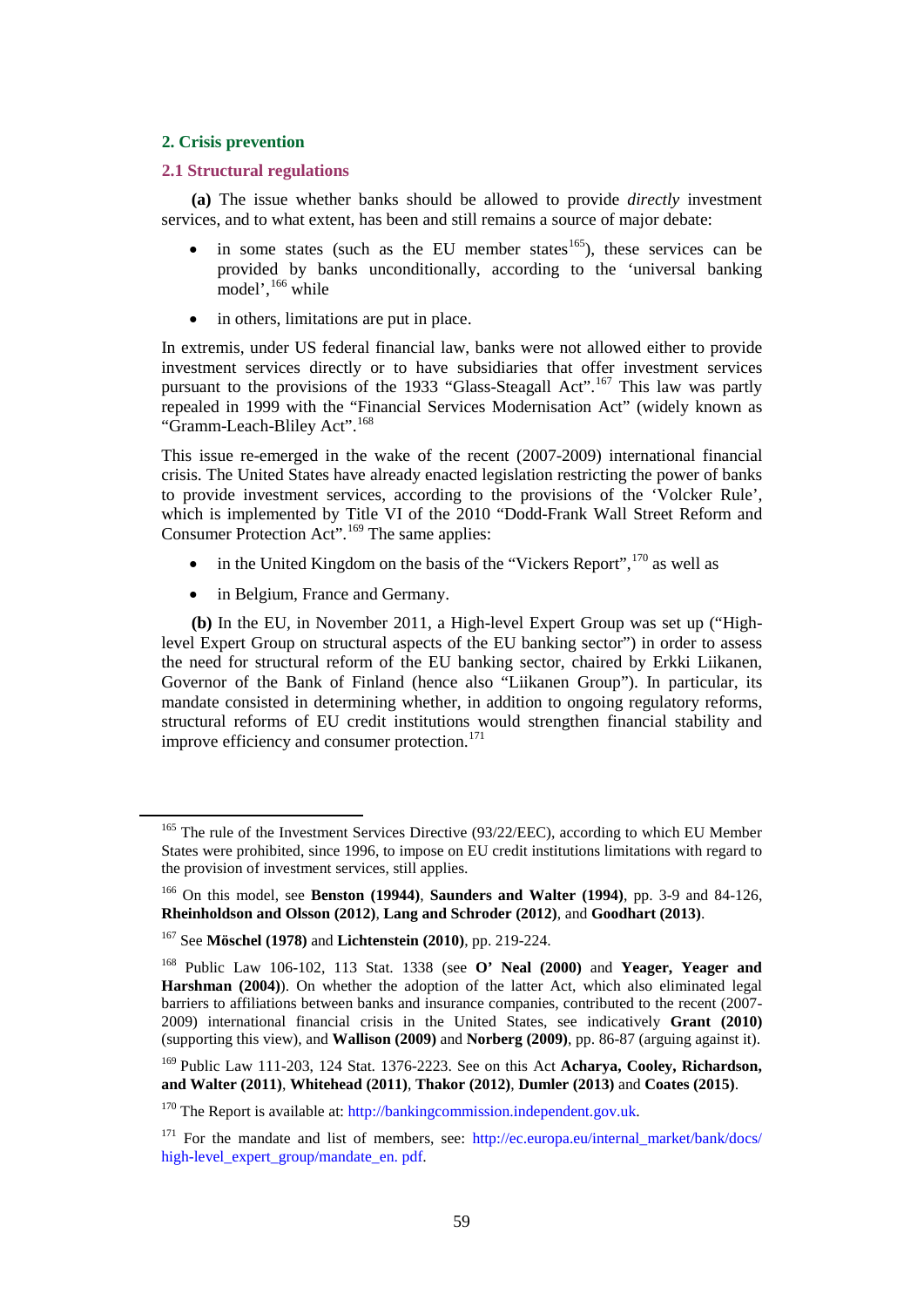On the basis of the Report submitted by the Liikanen Group on 29 January  $2014$ ,  $^{172}$  $^{172}$  $^{172}$  the European Commission adopted two days later a **Proposal for a Regulation** of the European Parliament and of the Council "on structural measures improving the resilience of EU credit institutions" to prevent the largest and most complex (in terms of structure) banking groups from engaging in proprietary trading, and give supervisory authorities the power to require those banking groups to separate risky trading activities from their deposit-taking business.<sup>[173](#page-59-1)</sup> In particular:

**(i)** The Regulation should apply to the Global Systemically Important Banks (the **'G-SIIs'**) incorporated to EU Member States, <sup>[174](#page-59-2)</sup> and any bank with assets amounting at least to 30 bn euros and trading activities amounting at least to 70 bn euros or 10% of its total assets.

**(ii)** The Regulation should lay down rules on:

- the prohibition of proprietary trading and investment in leveraged Alternative Investment Funds to profit on own account, and
- the transfer of certain high-risk trading activities (such as market-making, investments in and acting as a sponsor for securitisation, trading in derivatives) to separate legal trading entities within the banking group.

**(iii)** With regard to the separation of trading activities, supervisory authorities must assess the volume and risks arising from the trading activities banks carry out. In case that these trading activities pose significant threat to the financial stability of the bank concerned or of the EU financial system as a whole, the supervisory authority must require these trading activities to be carried out only by a trading entity of the banking group. The trading entity must not take deposits that are eligible for compensation by deposit guarantee schemes and provide payment services.

#### **2.2 Authorisation requirements**

The first component of the bank safety net consists in laying down certain conditions, whose fulfilment is a *sine qua non* for the taking up of banking activity. Authorisation requirements serve a screening function. They are aimed at preventing market entry by private or legal persons whose management could lead to heavy losses in a bank and impair the reputation of the banking system as a whole.<sup>[175](#page-59-3)</sup> Authorisation requirements also assure that the banking firm has sufficient financial resources to finance its initial investments and withstand temporary losses. Standard requirements imposed by supervisory authorities in the context of the licensing procedure are the following:

a minimum initial capital requirement,  $176$ 

<span id="page-59-0"></span><sup>&</sup>lt;sup>172</sup> High-Level Expet Group on Reforming the Structure of the EU Banking Sector, Final Report (2012), available at: [http://ec.europa.eu/internal\\_market/bank/docs/high-level\\_expert\\_g](http://ec.europa.eu/internal_market/bank/docs/high-level_expert_)roup/ report\_en. pdf. On this report, see **Krahnen (2013)**.

<span id="page-59-1"></span><sup>&</sup>lt;sup>173</sup> COM(2014) 040 final. On the provisions of the Regulation's proposal, see indicatively **Binder (2015a)** and **(2015b)**, pp. 23-27. For an overview of all the above-mentioned structural reforms, see **Gambacorta and van Rixtel (2013)**, **Vinals, Pazarbasioglu, Surti, Narain, Erbenova, and Chow (2013)**, and **Binder (2015b)**, pp. 16-22 and 27-32.

<span id="page-59-2"></span> $174$  The definition of and the identification methodology for G-SIIs is laid down in Article 131(1)-(2) of **Directive 2013/36/EU**.

<span id="page-59-3"></span><sup>175</sup> **Guttentag and Herring (1988)**, pp. 12-13.

<span id="page-59-4"></span><sup>&</sup>lt;sup>176</sup> This is the first function of bank capital, the second being its loss-buffer function.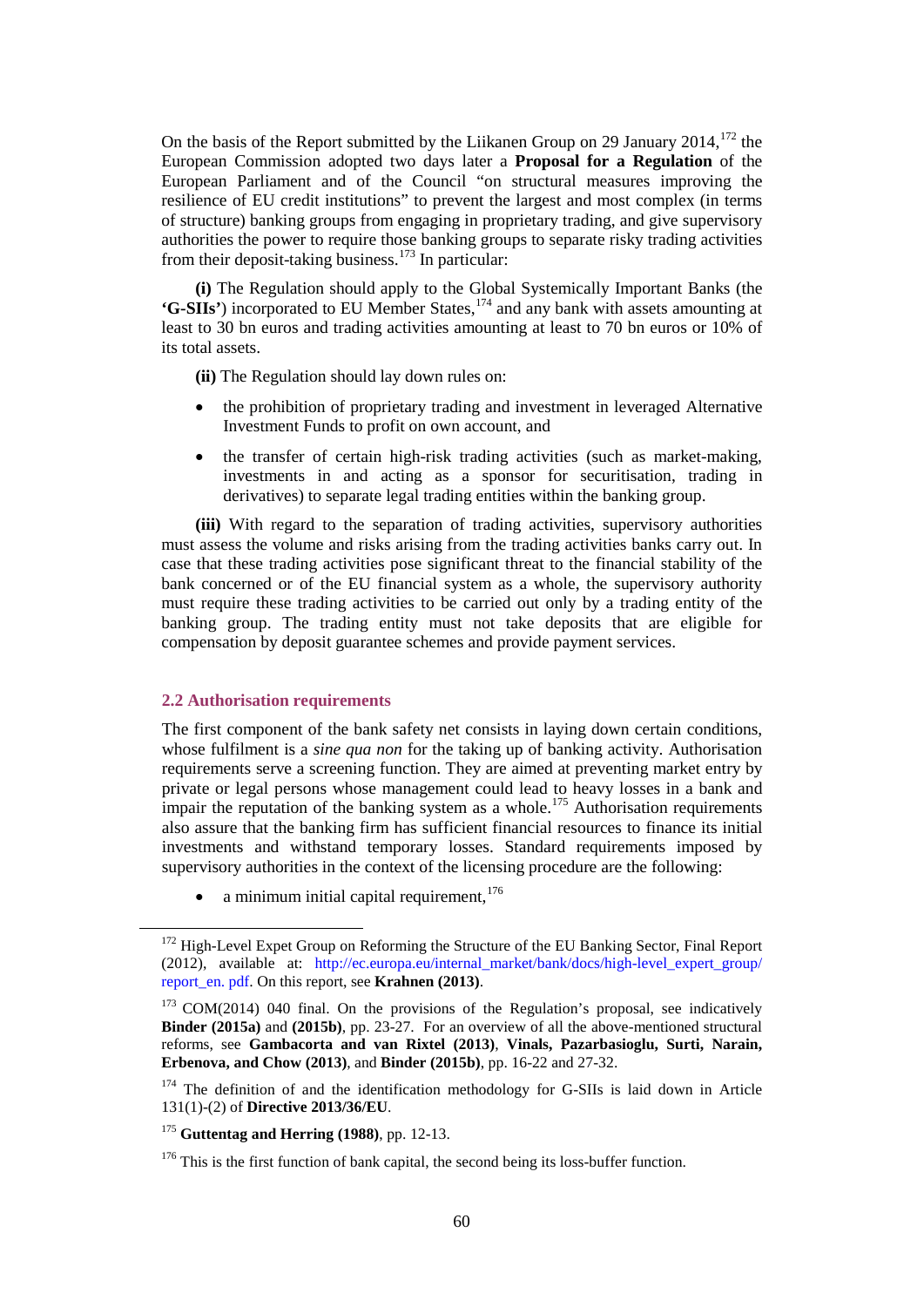- requirements on the organisational structure of the bank,
- specific fit-and-proper criteria for major shareholders, and
- similar criteria for the bank management (the 'four-eyes principle').<sup>[177](#page-60-0)</sup>

# **2.3 Micro-prudential banking regulation**

### *2.3.1 Content*

Micro-prudential banking regulation seeks to enforce the safety and soundness of banks by limiting their exposure either to insolvency or to liquidity risk (which might lead to insolvency under certain circumstances<sup>[178](#page-60-1)</sup>) and by curbing their risk vulnerability through:

- limiting their exposure to various categories of financial risks, and all other risks associated with the conduct of their business to which they might be exposed, and
- $\bullet$  increasing their capacity to absorb losses incurred in the event of such risks.<sup>[179](#page-60-2)</sup>

Hence, micro-prudential regulation serves a failure-preventing function, by preventing the failure of individual banks, the risk of contagion and subsequent negative externalities in terms of confidence in the financial system as a whole.<sup>[180](#page-60-3)</sup>

#### *2.3.2 Risks to which banks may be exposed*

### *2.3.2.1 Introductory remarks*

Banks are exposed to three categories of risk (apart from reputation risk, which, as shown in the recent international financial crisis, is the most severe and may lead to detrimental outcomes for the economy):  $181$ 

- **(a)** Financial risks, which can be subdivided as follows:
- risks arising from the transformation function of banks: credit risk, liquidity risk, and interest-rate income risk, and

<span id="page-60-0"></span><sup>177</sup> See **OECD (1987)**, pp. 46-49.

<span id="page-60-1"></span><sup>178</sup> **Guttentag and Herring (1988**, pp. 34-45) are of the view that supervisors should focus more on the potential exposure of banks to insolvency, because it is such banks that seriously threaten the stability of the system.

<span id="page-60-2"></span> $179$  In this respect, it should be pointed out that the measures taken by banks themselves in managing the risks involved with their portfolio are aimed at the same objective. Indeed, supervisory authorities issue guidelines to banks regarding their risk exposure management.

<span id="page-60-3"></span><sup>&</sup>lt;sup>180</sup> Micro-prudential banking regulation and its policy instruments (as well as its correlation with micro-prudential supervision) are discussed in greater detail in **Barth, Caprio and Levine (2006)**, pp. 110-132 (a study published before the outbreak of the recent (2007-2009) international financial crisis). On the relationship between micro- and macro-prudential regulation see **Green (2012)**.

<span id="page-60-4"></span><sup>&</sup>lt;sup>181</sup> With regard to all these risks, apart from the extensive literature, reference should be made to the relevant work of the Basel Committee on Banking Supervision and the Committee on Payments and Market Infrastructures.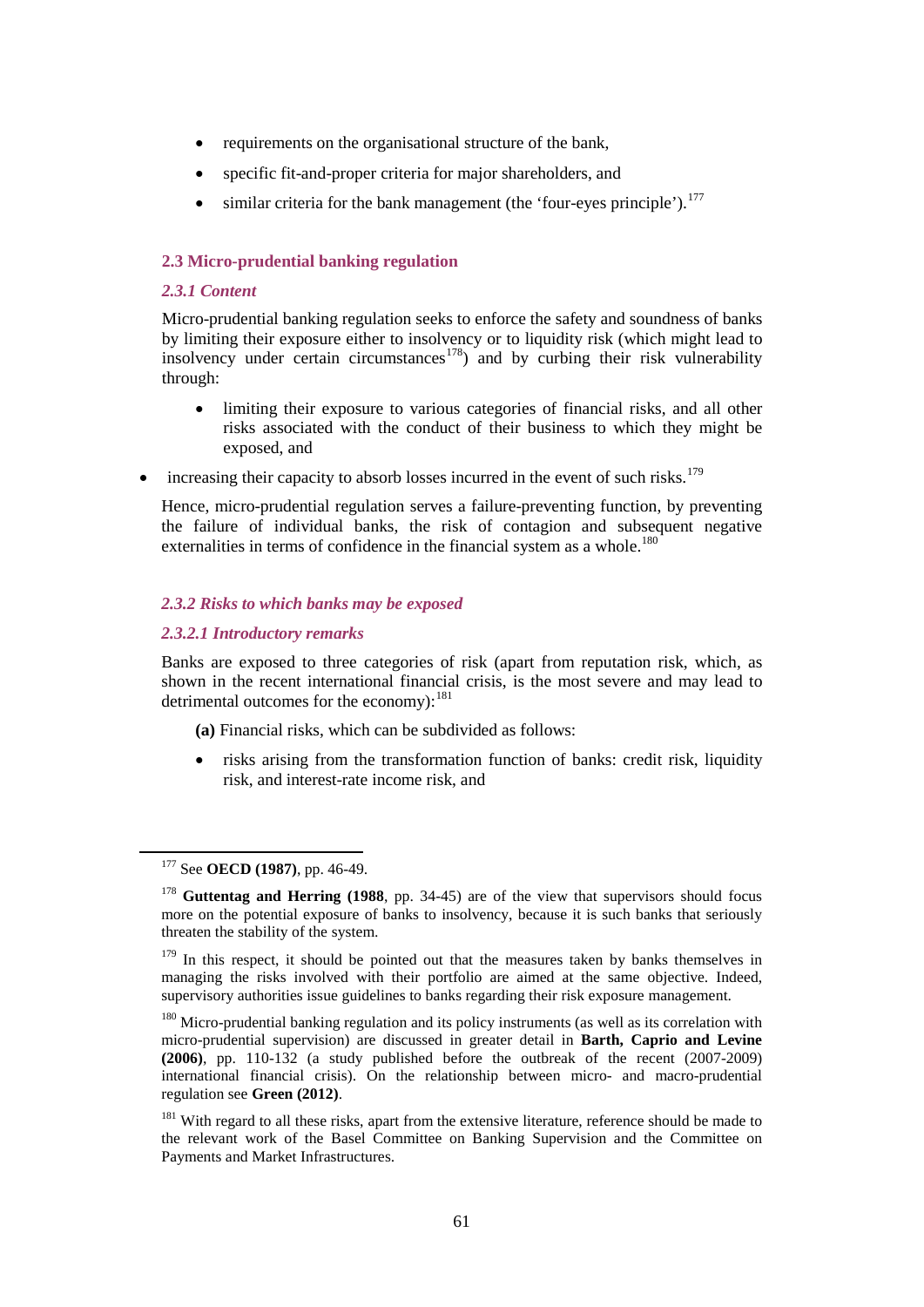- market risks to the extent that banks operate also in capital, foreign exchange and commodities markets (position risk, foreign exchange risk and risk from open positions in commodities).
- **(b)** Risks arising from payment, clearing and settlement systems.

**(c)** Finally, operational risk, the definition of which also encompasses legal risk, as well as political risk.

### *2.3.2.2 Risks arising from the transformation function of banks*

#### *2.3.2.2.1 Credit risk*

**(a)** Credit risk is, in principle, a bank's risk of loss following a borrower's default or, in the case of undertakings, credit rating downgrade, which puts borrower debtservicing ability at risk. Banks' exposure to credit risk arises from their main function, i.e. transformation related to the allocation of liquidity risk according to the above. When managing this risk, banks calculate four specific parameters for each exposure:

- a borrower's probability of default (the **'PD'**),
- loss given default (the **'LGD'**), which refers to the calculation of a bank's (average) expected loss per claim (a function of accepted collateral) in the event of a borrower's inability to meet liabilities (a concept which incorporates capital losses, loss of interest income) and operating expenses),
- exposure at default (the **'EAD'**), which is exposure upon default of a borrower, and
- the loan contract's maturity.<sup>[182](#page-61-0)</sup>

**(b)** Banks' exposure to credit risk does not only arise from granted loans and credit, but also from the total sum of claims, both on- and off-balance sheet (e*.*g*.* bonds or positions in OTC derivatives).[183](#page-61-1) Of particular importance within this framework is the credit risk to which banks are exposed as a result of positions in tradable debt securities, equities and financial derivative instruments, held in their trading book.

**(c)** A special dimension of credit risk is 'country risk', which refers to the probability of adverse, and normally unforeseen, economic, political or social circumstances in a given state, which do not allow borrowers to repay their foreign currency-denominated debt when due, in accordance with the contractual terms laid down.[184](#page-61-2) The most significant and frequent manifestation of this risk is 'transfer risk', which relates to the probability of a borrower's reduced ability or limited willingness to secure foreign currency to repay debt denominated in foreign currency.

<span id="page-61-0"></span><sup>&</sup>lt;sup>182</sup> These parameters are also particularly important for the calculation of banks' capital requirements in accordance with the 'internal ratings-based approach'. See **Gleeson (2010)**, pp. 75-77, and **Hills (2004)**, pp. 39-42.

<span id="page-61-1"></span><sup>&</sup>lt;sup>183</sup> As regards credit risk to which banks are exposed as a result of their off-balance sheet items, see **Äberli (1989)**.

<span id="page-61-2"></span><sup>184</sup> See **Siegwart, Caytas, and Mahari (1989)**.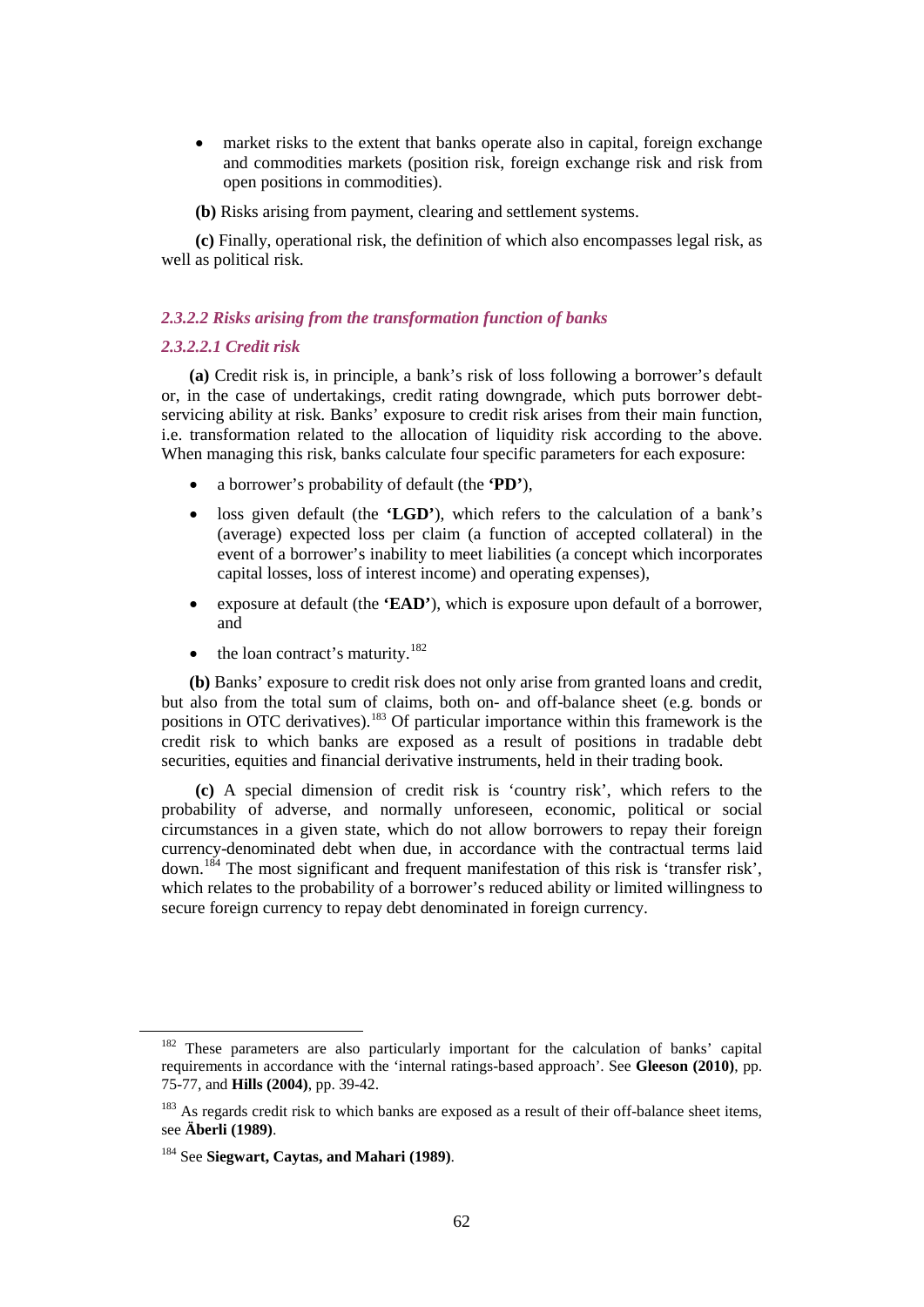#### *2.3.2.2.2 Liquidity risk*

Liquidity is the ability to fund assets and to settle obligations when due.<sup>[185](#page-62-0)</sup> Liquidity risk refers to the likelihood of a bank's liquidity position drying up following an unforeseen increase in liquidity needs. This risk arises from maturity transformation and has two aspects:

**(a)** The first aspect is the 'funding (or liability) liquidity risk', which refers to the probability of loss as a result of a bank's inability to borrow funds at an acceptable cost in order to refinance its debt. Examples of this aspect are:

- a rapid, mass withdrawal of deposits,
- a crisis in the interbank market not allowing fund-raising through this market, [186](#page-62-1) and
- inability to issue or refinance debt instruments in money and capital markets.<sup>[187](#page-62-2)</sup>

**(b)** The second aspect is 'asset (or market) liquidity risk', i.e. the risk of loss resulting from the inability to liquidate assets at prices that do not deviate significantly from their nominal value, in order to meet obligations when due. The lowering of asset value due to haircuts or, in the most extreme case, the complete inability to liquidate, as shown during the recent (2007-2009) international financial crisis, are some of the most indicative examples.

### *2.3.2.2.3 Income risk*

Income risk refers to the likelihood of a decline in bank interest rate income following an unexpected rise/fall of nominal rates. Banks are vulnerable to this risk due to the structure of their portfolio, given that on-balance sheet assets typically have longer maturities than liabilities and, as a result, are less vulnerable to interest rate fluctuations. The greater the short-term repricing gap – defined as the ratio of assets to liabilities, repriced within one year to own funds – and the stronger the fluctuation of interest rates, the more vulnerable banks are to this risk (and thus the greater the decline/increase in its prospective interest income as a result of higher/lower interest rates).

<span id="page-62-0"></span><sup>&</sup>lt;sup>185</sup> Liquidity risk and the alternative measures for its assessment, management and supervision are discussed in detail in **Basel Committee on Banking Supervision (2008)**: "Principles for Sound Liquidity Risk Management and Supervision", September (available at: http://www.bis. org/publ/bcbs144.htm).

<span id="page-62-1"></span><sup>&</sup>lt;sup>186</sup> An indicative example is the 2008 crisis in the interbank market as a result of the recent (2007-2009) international financial crisis.

<span id="page-62-2"></span> $187$  For example, Greek banks have been exposed to this risk since 2010 due to the considerable downgrading in the credit rating of Greece's government bonds, which brought about the downgrades of their own credit ratings as well.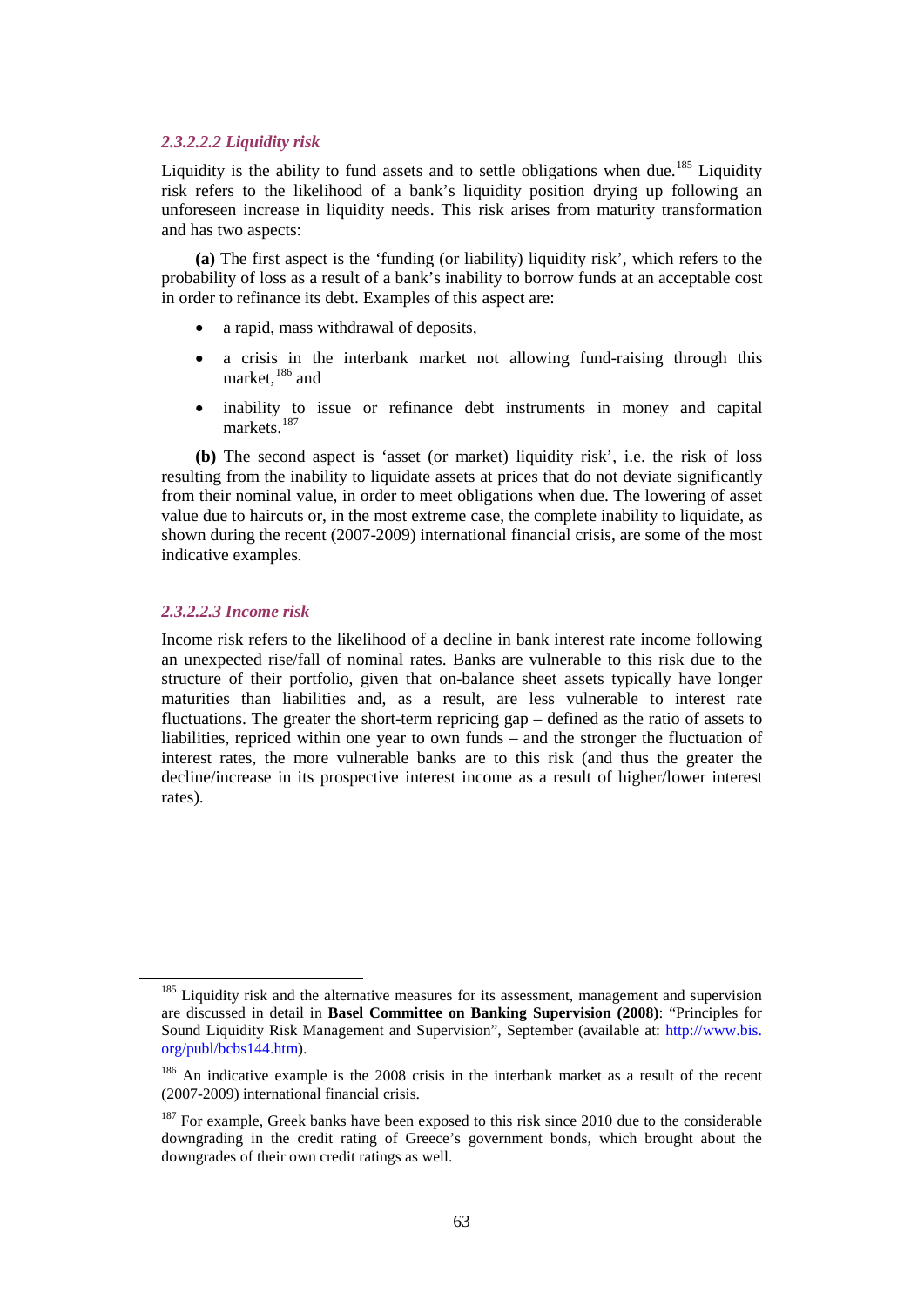#### *2.3.2.3 Market risks*

#### *2.3.2.3.1 Position risk*

Position risk is defined as the probability of loss associated with open positions in debt instruments, equities and derivative instruments (or foreign currency) due to changes in various market parameters, to the extent that these positions are held for the purpose of resale or speculation. From a systematic point of view, the concept of risk arising from positions in primary instruments should be presented separately from risk arising from positions in derivative instruments (analysed below, under (I) and (II), respectively).

#### *(Ι) Risk arising from open positions in debt securities and equities*

According to the prevalent 'building-blocks approach', position risk arising from open positions in debt securities and equities can be broken down in two components: specific (see under (a) below) and general (under (b)):

*(a) Specific position risk*: this is defined as the probability of loss due to a negative change in a debt security's price, mainly as a result of parameters associated with its issuer. The notion of this component of position risk encompasses:

- 'non-systematic risk', defined as a debt security's volatility (of returns) relative to the market rate of return,
- 'event risk', i.e. the risk of a negative change in the price of debt securities in the case of exceptional events, including issuer default (default risk),
- the risk of inability to liquidate an open position in the market, and
- 'execution risk' in arbitrage transactions.

*(b) General position risk*: General position risk is defined as the risk of loss as a result of unfavourable price changes*.* This component of position risk refers to the probability of loss arising from open positions in tradable debt securities and equities following an abrupt change in their market value as a result of either (unfavourable) changes in nominal rates (in the case of debt instruments),<sup>[188](#page-63-0)</sup> or a strong price fluctuation in the markets where equities are traded, which is not attributed to specific issuers' characteristics.

#### *(ΙΙ) Risk arising from open positions in derivative instruments*

The 'building-blocks approach' is also used for derivative instruments included in trading books:

**(a)** Specific position risk is the result of an abrupt change in the derivative instrument's market value for reasons associated with the underlying security's issuer.

**(b)** By contrast, general position risk arises from open positions in derivative instruments or derivative portfolios taken on various forms, which can be divided into two systematic categories:

<span id="page-63-0"></span>General position risk arising from open positions in debt instruments, also known as 'investment risk', is the first of two components of interest rate risk. The second component of interest rate risk is 'income risk' (see just above, **under 2.3.2.2.3**).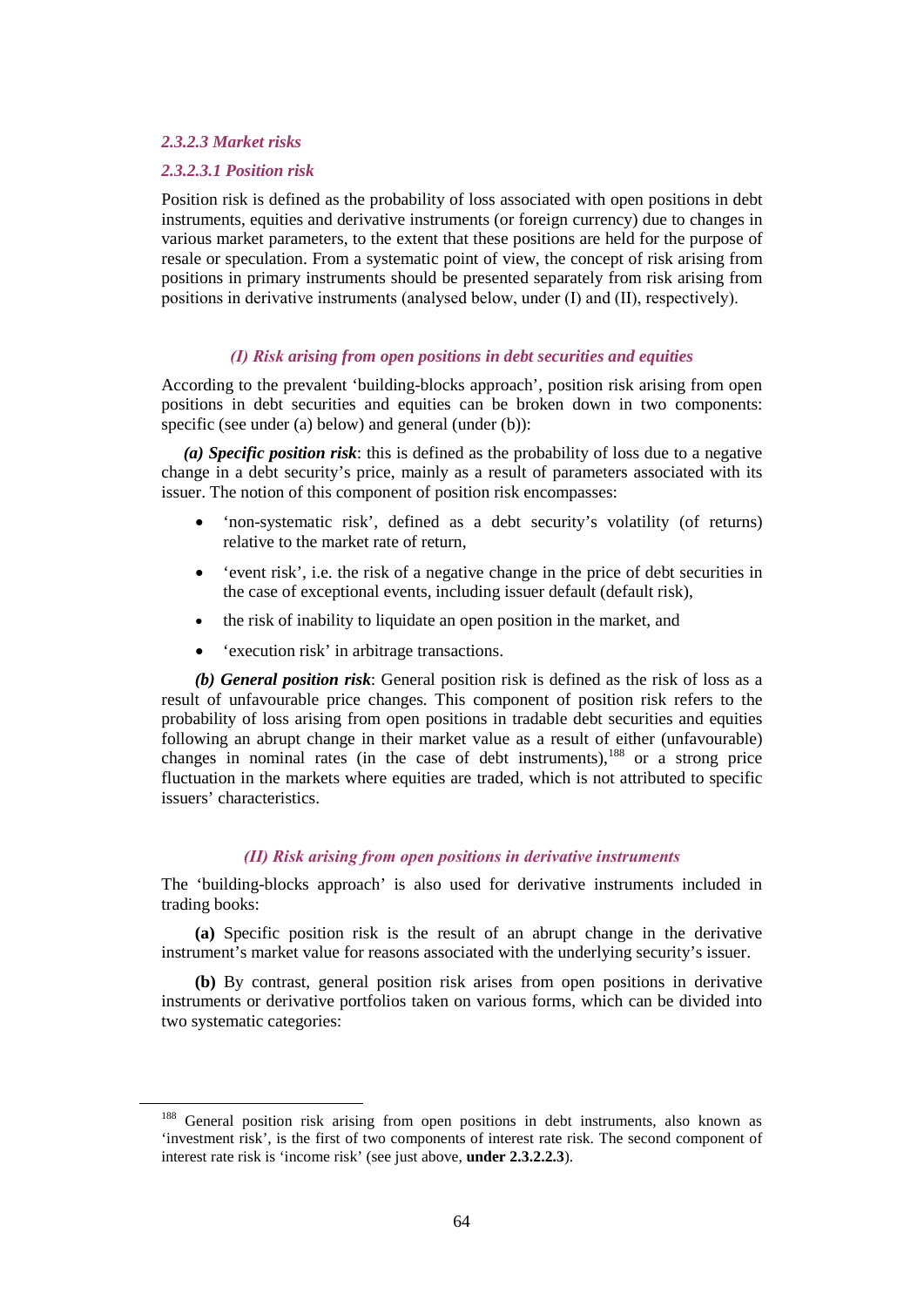- **(i)** The first category encompasses those forms of market risk that arise from open positions in all derivative instruments, be they based on forward or option contracts, such as 'delta risk'/'absolute price risk,[189](#page-64-0) 'rho risk'/'discount rate risk', $^{190}$  $^{190}$  $^{190}$  'basis risk' and 'spread risk'.<sup>[191](#page-64-2)</sup>
- **(ii)** The second category includes forms of market risk arising exclusively from open positions in option derivatives, such as 'gamma risk'/'convexity risk',  $\frac{1}{92}$  'vega risk'/'volatility risk',  $\frac{193}{93}$  $\frac{193}{93}$  $\frac{193}{93}$  and 'theta risk'.<sup>[194](#page-64-5)</sup>

The market value of option derivatives is thus not only affected by changes in the underlying instruments' prices (as is the case with derivative instruments based on forward contracts), but also by other parameters such as the volatility of yields of underlying instruments and the time dimension.

# *2.3.2.3.2 Foreign exchange risk*

Foreign exchange risk relates to a bank's possible loss as a result of unpredictable, unfavourable revaluation of the currencies in which on- and off-balance sheet items are denominated vis-à-vis the currency of the bank's financial statements.<sup>[195](#page-64-6)</sup> In the context of a variable exchange-rate system, in effect internationally since 1971, the risk arising from foreign exchange open positions is a result of the fluctuation of nominal exchange rates. In fact, as a result of the frequency and intensity of foreign exchange fluctuations, supervisory authorities are not only interested in the eventuality of loss, but also in the extent to which banks' open position portfolios could be affected in such an eventuality, as a function of three (3) factors:

<span id="page-64-0"></span><sup>&</sup>lt;sup>189</sup> This risk relates to the probability of loss incurred by the holder of an open position in an option derivative due to a change in the price of the [underlying asset](http://www.investopedia.com/terms/u/underlying-asset.asp) to the corresponding change in the price of the option ('delta ratio').

<span id="page-64-1"></span><sup>&</sup>lt;sup>190</sup> This risk relates to the probability of loss incurred by the holder of an open position in an option derivative as a result of changes in discount rate levels. Particularly with regard to currency call options there are two rhos, one for each currency's interest rate.

<span id="page-64-2"></span><sup>&</sup>lt;sup>191</sup> Basis risk is the risk arising from a shift in rate relationships between two similar (but not identical) financial instruments with comparable maturities. This risk emerges in the event of imperfect hedging, i.e. when an open position in a primary financial instrument is hedged by a derivative instrument, the underlying security of which is another financial instrument. Exposure risk is an aspect of basis risk, where the risk of a shift in the rate relationship between two similar instruments is consciously undertaken by the bank holding the open positions.

<span id="page-64-3"></span> $192$  This risk relates to the probability of loss incurred by the holder of an open position in an option derivative as a result of a change in the option's delta. Gamma is thus the second 'derivative' (in the mathematical notion of the term) of such a derivative instrument's value with regard to the underlying instrument's price.

<span id="page-64-4"></span><sup>&</sup>lt;sup>193</sup> Vega risk refers to the probability of loss due to the negative impact on a derivative instrument's price of the underlying instrument's volatility (of returns). The vega of a derivative instrument is also called lambda (λ), kappa (κ) or sigma (σ).

<span id="page-64-5"></span><sup>&</sup>lt;sup>194</sup> Theta risk refers to the probability of loss due to a change in the derivative instrument's value with regard to the length of time until its expiry. Theta is only expressed in negative values, because the value of an option contract drops as it nears its expiration date.

<span id="page-64-6"></span><sup>&</sup>lt;sup>195</sup> This definition refers to the first aspect of foreign exchange risk, i.e. transaction risk, and delineates it vis-à-vis the other two aspects of foreign exchange risk, i.e. translation risk and economic risk.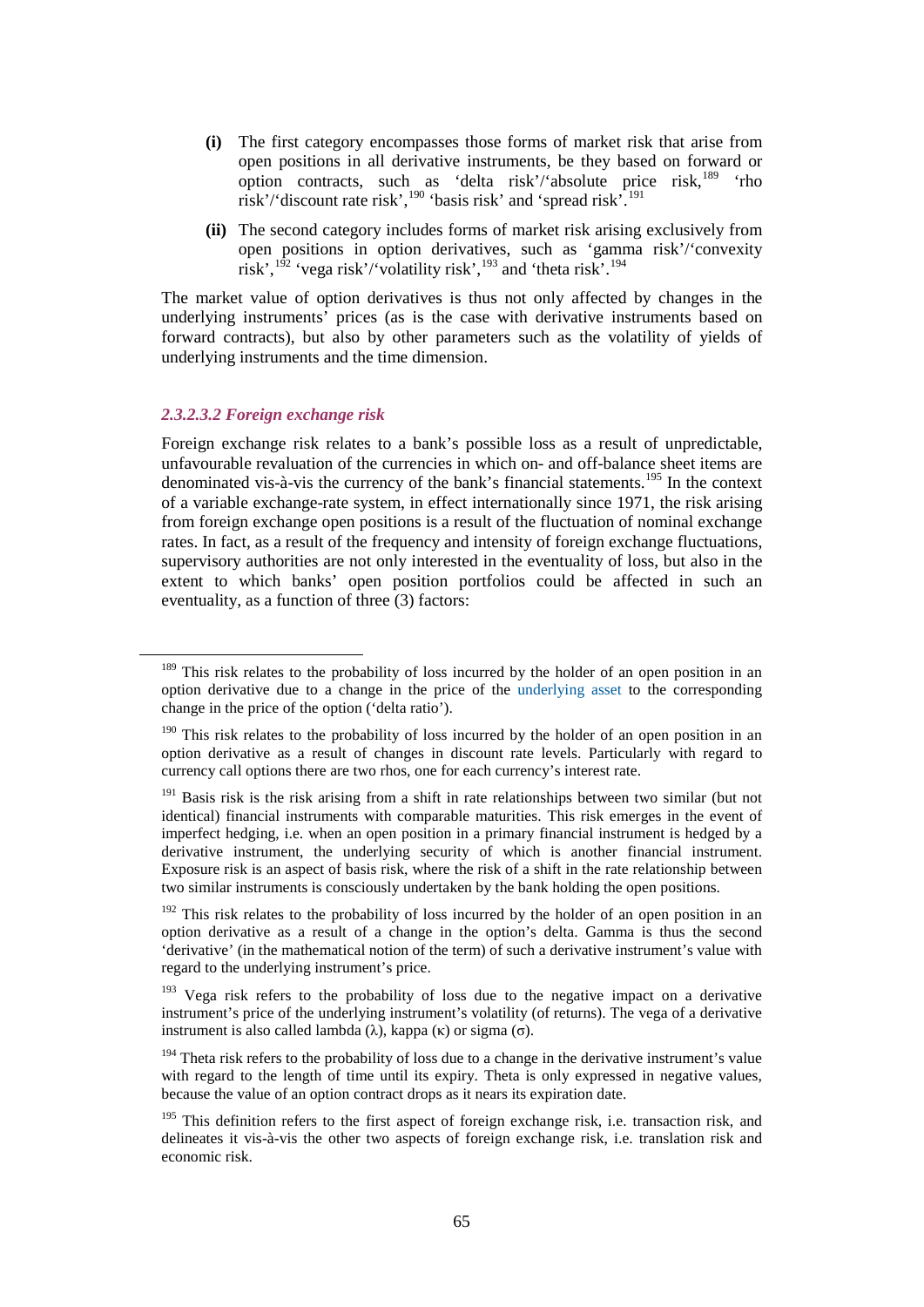- exchange-rate volatility,  $196$
- possible correlation between currency pairs,  $197$  and
- the duration of foreign exchange open positions. $198$

# *2.3.2.3.3 Risk arising from open positions in commodities*

This risk is associated with the probability of loss from open positions in commodities held in a bank's trading book, as a result of changes in commodity prices.

### *2.3.2.4 Operational risk*

Operational risk refers to the probability of loss attributed either to inappropriate or incorrect internal processes/systems or human error, or to external causes. This risk also covers legal, but not strategic or reputational risk.[199](#page-65-3) As pointed out by **Kokkola (2010)**, p. 125: *"This definition has a broader focus and, in addition to technology, also includes organizational aspects and other relevant factors. It creates an awareness that operational failures are not caused by the malfunctioning of technical components alone, but can also be the product of errors, fraud, inaccessibility of key staff, unavailability of external stakeholders, etc."*

#### *2.3.2.5 Settlement risk*

Settlement risk refers to the probability of loss attributed to the failure of a counterparty to settle its end of the deal, thereby preventing other counterparties to settle its commitments. It arises usually when [payments](http://www.businessdictionary.com/definition/payment.html) are not exchanged simultaneously. The nature of this risk differs, depending on whether a participant defaults before any transfer of securities or funds (pre-settlement risk) or once final transfer of securities or funds has begun but not been completed (settlement risk).<sup>[200](#page-65-4)</sup>

<span id="page-65-0"></span> $196$  Experience of how international foreign exchange markets work so far suggests that certain foreign exchange positions are more risky than others, as certain currency pairs present relatively stronger volatility.

<span id="page-65-1"></span> $197$  Market experience and institutional restrictions (e.g. the Exchange Rate Mechanism of the European Monetary System) have also shown that exchange rates for certain currencies tend to move in parallel with one another, i.e. have a high degree of correlation.

<span id="page-65-2"></span><sup>&</sup>lt;sup>198</sup> The probability of incurring a loss as a result of a foreign exchange open position is a positive parameter for its duration.

<span id="page-65-3"></span><sup>&</sup>lt;sup>199</sup> See **Basel Committee on Banking Supervision (2011)**: "Principles for the Sound Management of Operational Risk", June (available at: http://www.bis.org/publ/bcbs144.htm). For a detailed definition of legal risk, see **McCormick (2006)**. On reputational risk see just below **under 2.3.2.7**.

<span id="page-65-4"></span><sup>200</sup> See **Committee on Payment and Settlement Systems – Technical Committee of the International Organisation of Securities Commissions Consultative Report (2001)**, Annex 4.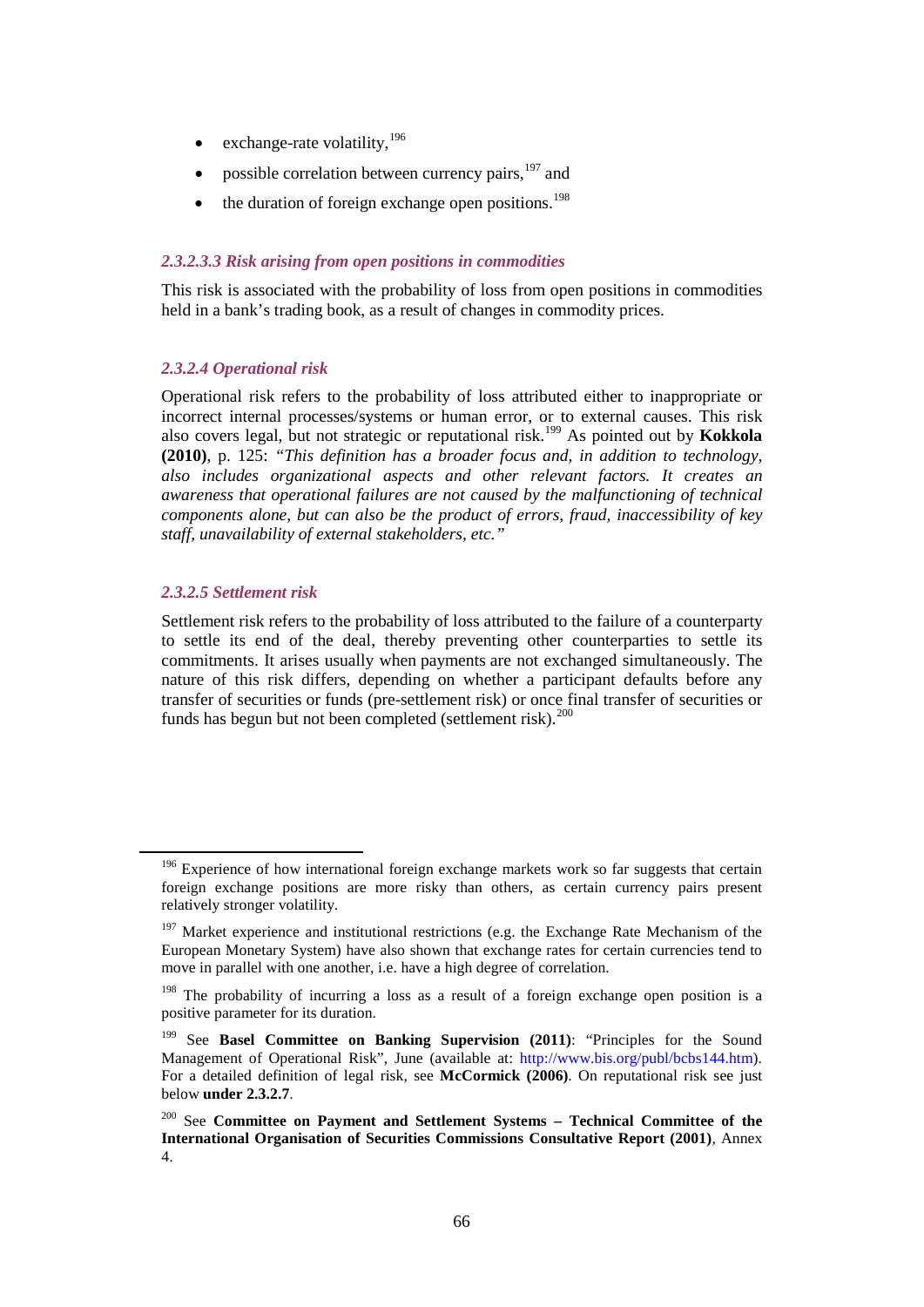#### *2.3.2.6 Political risk*

Political risk refers to the probability of loss attributed to political instability in a country that may result in cancellation of a license or otherwise affect the bank's ability to provide financial services. In principle, political risks are insurable risks and overlap with the political component of force majeure risks.

# *2.3.2.7 Reputational risk*

Finally, reputational risk refers to the probability of loss attributed to the actions of the bank itself (direct approach), an employee or employees (indirect approach) or tangentially third parties (i.e. suppliers).

#### *2.3.3 Policy instruments*

Micro-prudential banking regulation is mainly performed by laying down rules on:

- banks' capital adequacy ratios against exposure to risks associated with the conduct of their business.<sup>[201](#page-66-0)</sup>
- $\bullet$  liquidity ratios,  $202$
- a leverage ratio,  $203$
- the organisation and operation of in-house risk management units,
- the limitation of banks' holdings in other companies, mainly outside the financial system,
- provisioning for future exposure to risks,
- portfolio diversification (namely rules on 'large exposures'), and
- public disclosure of information on those matters.

<span id="page-66-0"></span><sup>&</sup>lt;sup>201</sup> On the different meanings of the 'capital's' concept, including the regulatory one, see **Norton (1995)**, pp. 3-8 and **Alexander (2015)**. On the concept and necessity of introducing capital adequacy ratios, see indicatively **Kim and Santomero (1988)**, **Furlong and Keeley (1989)**, **Rochet (1992)**, **Berger, Herring and Szego (1995)**, **Kahane (1997)**, and **Basel Committee on Banking Supervision (2010a)**.

<span id="page-66-1"></span><sup>202</sup> On the concept and necessity of introducing liquidity ratios, see by mere indication **Basel Committee on Banking Supervision (2010b)**.

<span id="page-66-2"></span> $203$  'Leverage' is the (non-risk based) ratio of a bank's total assets (including off-balance sheet items) to its regulatory capital. On the concept and necessity of introducing a leverage ratio, see **Hildebrand (2008)**.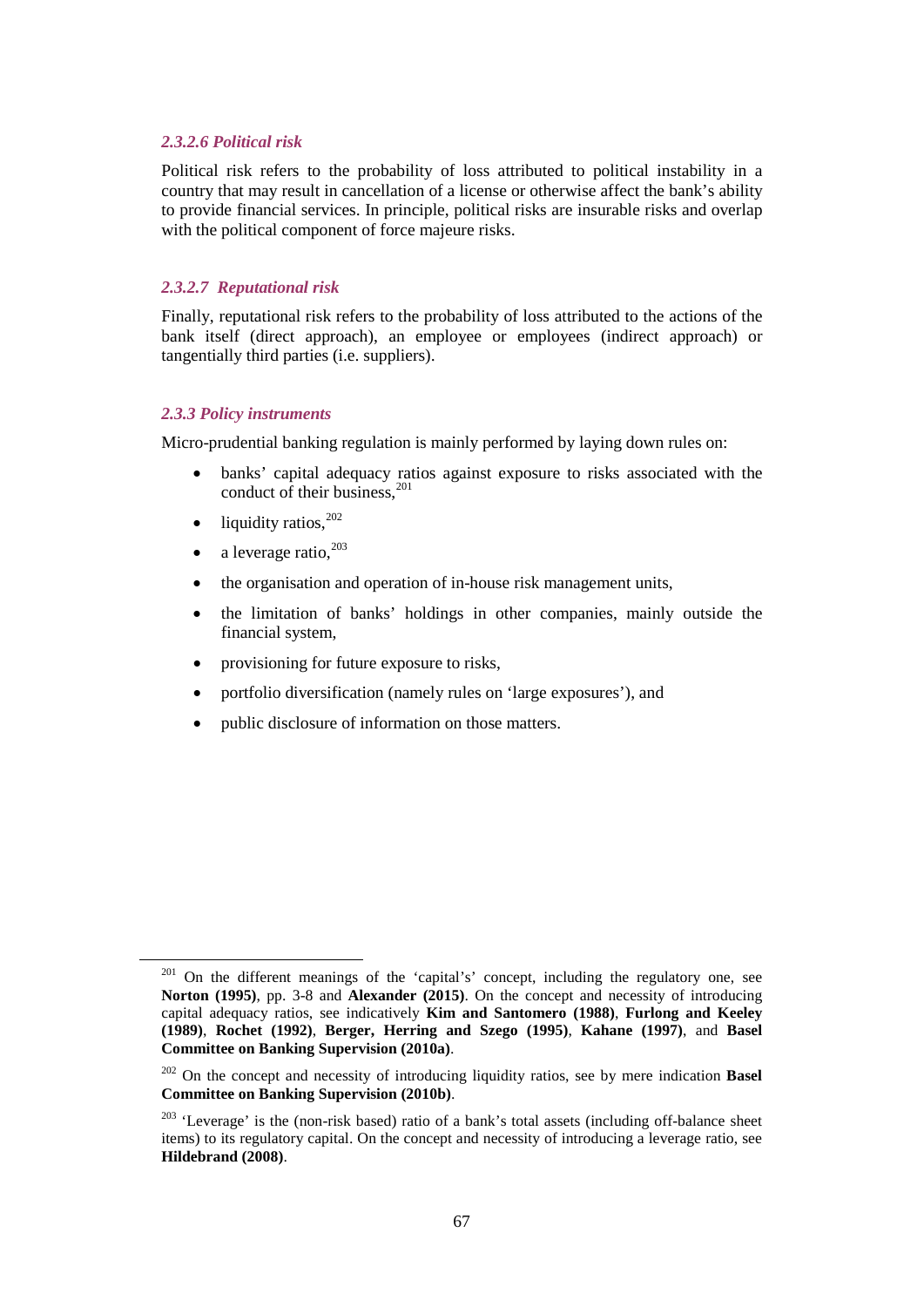In terms of definitions:

- **(a) 'Capital adequacy ratio'** means (in principle) the minimum amount of regulatory own funds as a percentage of total assets and off-balance sheet exposures weighted by specific risk factors ('risk-weighted assets' or 'RWAs').
- **(b) 'Leverage ratio'** means the minimum amount of regulatory own funds (usually core own funds) as a percentage of total assets and off-balance sheet exposures *without weighting.*
- **(c)** There are two (main) liquidity ratios:
	- the first is the **'liquidity coverage ratio'** ('LCR'), meaning the ratio of the stock of high-quality liquid assets to total net cash flows over a short period of time (e.g. the next 30 calendar days), and
	- the second is the **'net stable funding ratio'** ('NSFR'), meaning the ratio of the *available* amount of stable funding to a *required* amount of stable funding.

#### **2.4 Micro-prudential banking supervision**

### *2.4.1 General remarks*

Micro-prudential banking regulation can only be effective if coupled with microprudential supervision by competent authorities, with a view to assessing the quality of banks' portfolios, and ascertaining compliance with the applicable regulatory framework, in order to prevent banks' exposure to exceptional, unmanageable risk levels. Micro-prudential supervision is conducted by means of:

- regular and extraordinary examinations performed by supervisory authorities themselves, and
- the audit of annual accounts and other financial and organisational aspects by external auditors on behalf of supervisory authorities.<sup>[204](#page-67-0)</sup>

#### *2.4.2 Institutional aspects*

There are three (3) alternative approaches to the institutional structure of micro-prudential banking (and, more generally, financial) supervision.<sup>[205](#page-67-1)</sup> Irrespective of the approach opted for, the established authorities have the competence to supervise and impose sanctions, but also to regulate to a certain extent.<sup>[206](#page-67-2)</sup> Hence, supervisory authorities are also regulatory authorities.

<span id="page-67-0"></span><sup>&</sup>lt;sup>204</sup> Micro-prudential banking supervision and its close correlation with micro-prudential regulation are discussed in detail, by mere indication, in **Blumer (1996)**, **European Central Bank (2001)**, **Barth, Caprio and Levine (2006)**, pp. 110-132, **Arnone, Darbar and Gambini (2007)**, **Basel Committee on Banking Supervision (2012)** and **Thiele (2014)**, pp. 63-235 (as part of financial supervision).

<span id="page-67-1"></span><sup>205</sup> For an overview of these approaches, see **Lastra (2006)**, pp. 324-328, **Group of Thirty (2008)** and, more recently, **Central Bank Governance Group (2011)**. As regards the different governance practices of the financial regulatory and supervisory agencies in 103 IMF member states before the recent (2007-2009) international financial crisis, see **Seelig and Novoa (2009)**.

<span id="page-67-2"></span><sup>&</sup>lt;sup>206</sup> Regulatory competence may be legislatively assigned to supervisory authorities on the basis of a general procurement or on an *ad hoc* basis.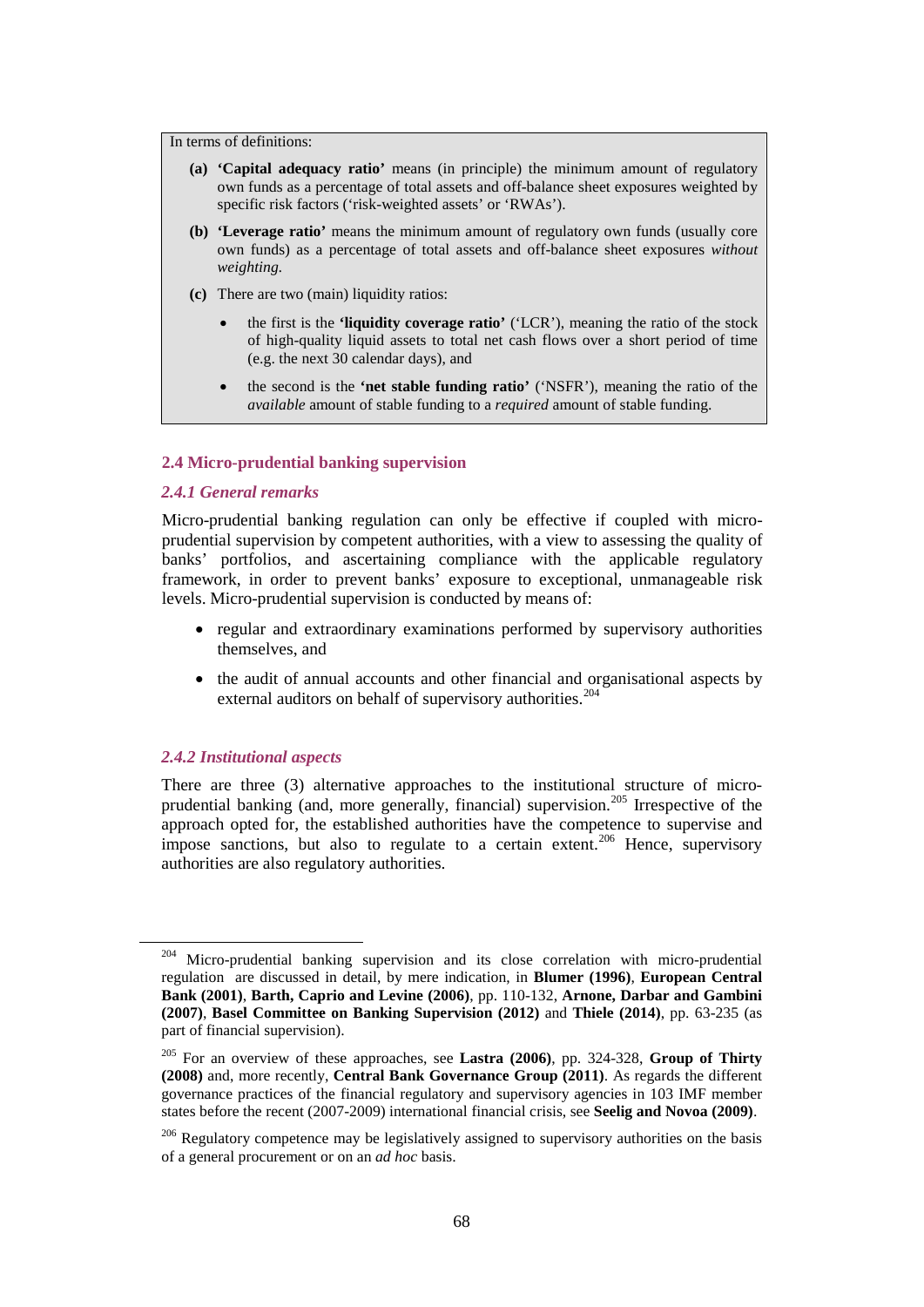**(a)** In accordance with the **'sectoral approach'**, a different supervisory authority is entrusted with the authorisation and micro-prudential supervision of financial firms for each of the three main sectors of the financial system (banking sector, capital markets, and private insurance sector). One of the three is also responsible for conducting ancillary micro-prudential supervision of financial conglomerates.<sup>[207](#page-68-0)</sup> The task of checking compliance with rules on ensuring capital market efficiency is assigned to the supervisory authority responsible for the authorisation and micro-prudential supervision of investment firms. If the sectoral approach is adopted, an issue arises regarding the competence for the micro-prudential supervision of banks providing investment services in terms of their compliance with rules on ensuring capital market efficiency and investor protection, given that such supervision can be carried out either by the supervisory authority responsible for the microprudential supervision of banks or by the capital market supervisory authority.

As regards banks, the supervisory authority may be either the central bank, namely the monetary authority,<sup>[208](#page-68-1)</sup> or an administrative authority. Under a **'modified sectoral approach'**, there may be only two supervisory authorities: the first for the two main sectors of the financial system (usually the banking sector and capital markets), and the second for the third sector.

**(b)** If the **'full integration approach'** is adopted, a single supervisory authority is exclusively competent for the micro-prudential supervision of financial firms operating in the three main sectors of the financial system. Usually, this supervisory authority is an administrative authority, even though in certain countries (such as Ireland) the task is assigned to the central bank.

**(c)** Finally, under the **'functional approach'**, responsibilities are allocated between two supervisory authorities, as follows: the first is competent for the authorisation and micro-prudential supervision of financial firms operating in the three main sectors of the financial system, as well as for ancillary supervision of financial conglomerates, and the second is competent for checking compliance with provisions on ensuring capital market efficiency and investor protection. In this case, the former may be either the central bank or an administrative authority, and the latter is always an administrative authority.

On the application of these approaches in the jurisdiction of the states represented in the Basel Committee on Banking Supervision, see **Table 5** just below.

<span id="page-68-0"></span> $207$  Typically, this competence is assigned to the supervisory authority responsible for the supervision of a group's parent company or, in the case of horizontal groups, the supervisory authority responsible for the micro-prudential supervision of the group's largest company.

<span id="page-68-1"></span> $208$  In the majority of economically developed states, central banks are independent authorities (in personal, institutional, financial, and operational terms). For more details on the concept and extent of central bank independence, see **Amtenbrink (1999)** and **Central Bank Governance Group (2009)**, Chapters 5 and 6.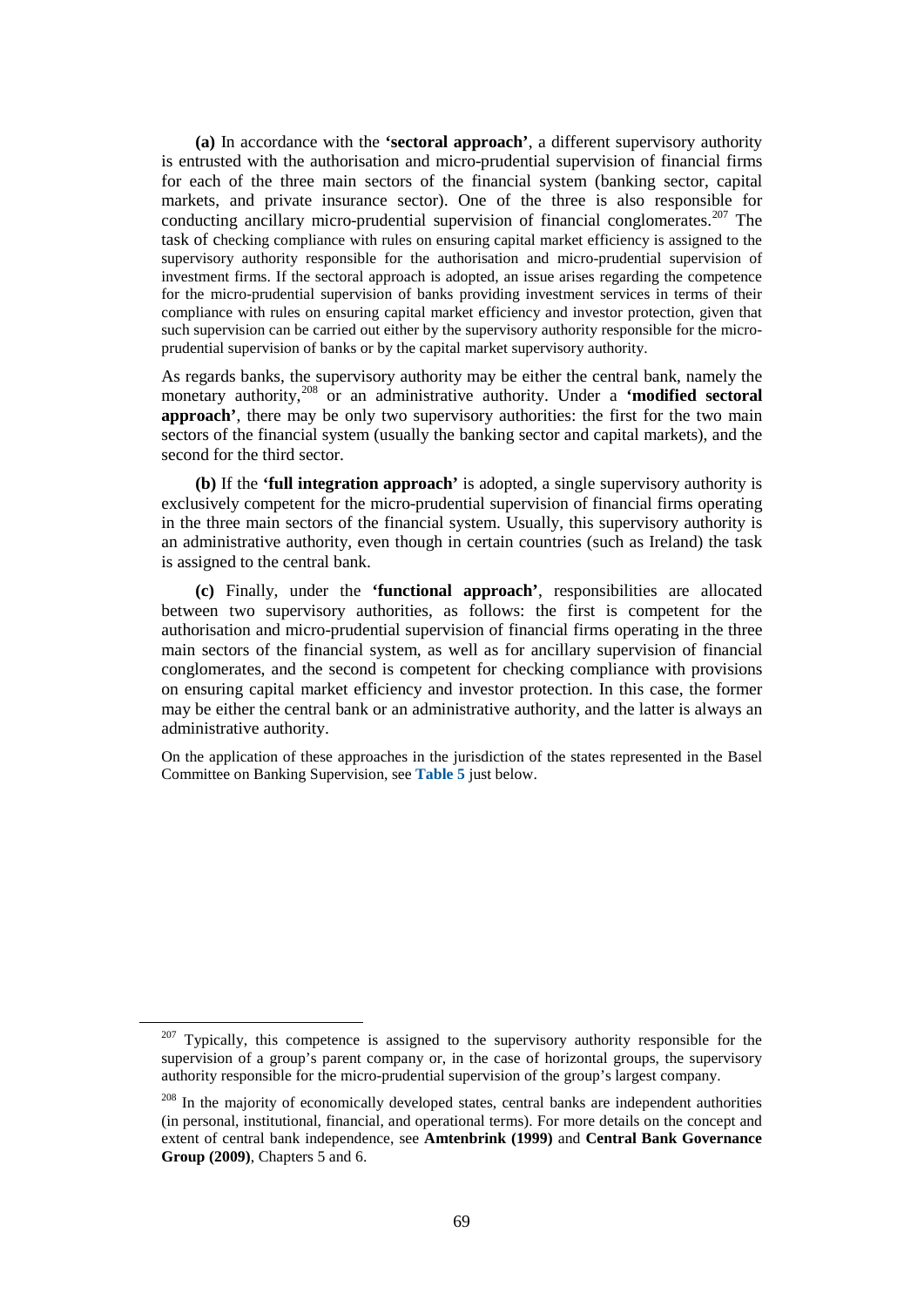| <b>Table 5</b>                                                                                                                                                       |                                     |                                                                        |                                                    |  |  |  |  |
|----------------------------------------------------------------------------------------------------------------------------------------------------------------------|-------------------------------------|------------------------------------------------------------------------|----------------------------------------------------|--|--|--|--|
| <b>Classification of members of the Basel Committee on Banking Supervision</b><br>according to their competences in micro-prudential banking (financial) supervision |                                     |                                                                        |                                                    |  |  |  |  |
|                                                                                                                                                                      |                                     | <b>Members of Basel Committee (reference to the</b><br>relevant state) |                                                    |  |  |  |  |
|                                                                                                                                                                      |                                     | <b>National central</b><br>banks $(14)$                                | <b>National administrative</b><br>authorities (14) |  |  |  |  |
|                                                                                                                                                                      |                                     | Argentina                                                              | <b>Only for banking:</b>                           |  |  |  |  |
|                                                                                                                                                                      |                                     | <b>Brasil</b>                                                          | China                                              |  |  |  |  |
|                                                                                                                                                                      |                                     | Hong Kong SAR                                                          | Turkey                                             |  |  |  |  |
|                                                                                                                                                                      | <b>Sectoral approach</b>            | India                                                                  | <b>United States</b>                               |  |  |  |  |
|                                                                                                                                                                      |                                     | Italy                                                                  |                                                    |  |  |  |  |
|                                                                                                                                                                      |                                     | Russia                                                                 | <b>Both for banking and</b><br>capital markets:    |  |  |  |  |
|                                                                                                                                                                      |                                     | Saudi Arabia                                                           |                                                    |  |  |  |  |
|                                                                                                                                                                      |                                     | Singapore                                                              | Luxembourg                                         |  |  |  |  |
|                                                                                                                                                                      |                                     | South Africa                                                           | Mexico                                             |  |  |  |  |
|                                                                                                                                                                      |                                     | Spain                                                                  |                                                    |  |  |  |  |
| <b>Approaches to</b>                                                                                                                                                 |                                     | (SSM: euro area)                                                       |                                                    |  |  |  |  |
| micro-<br>prudential<br>financial<br>supervision                                                                                                                     |                                     | <b>United Kingdom</b>                                                  |                                                    |  |  |  |  |
|                                                                                                                                                                      | <b>Functional</b><br>approach       | Belgium                                                                | France                                             |  |  |  |  |
|                                                                                                                                                                      |                                     | Netherlands                                                            |                                                    |  |  |  |  |
|                                                                                                                                                                      | <b>Full integration</b><br>approach |                                                                        | Australia                                          |  |  |  |  |
|                                                                                                                                                                      |                                     |                                                                        | Canada                                             |  |  |  |  |
|                                                                                                                                                                      |                                     |                                                                        | Germany                                            |  |  |  |  |
|                                                                                                                                                                      |                                     |                                                                        | Indonesia                                          |  |  |  |  |
|                                                                                                                                                                      |                                     |                                                                        | Japan                                              |  |  |  |  |
|                                                                                                                                                                      |                                     |                                                                        | Korea                                              |  |  |  |  |
|                                                                                                                                                                      |                                     |                                                                        | Sweden                                             |  |  |  |  |
|                                                                                                                                                                      |                                     |                                                                        | Switzerland                                        |  |  |  |  |

┑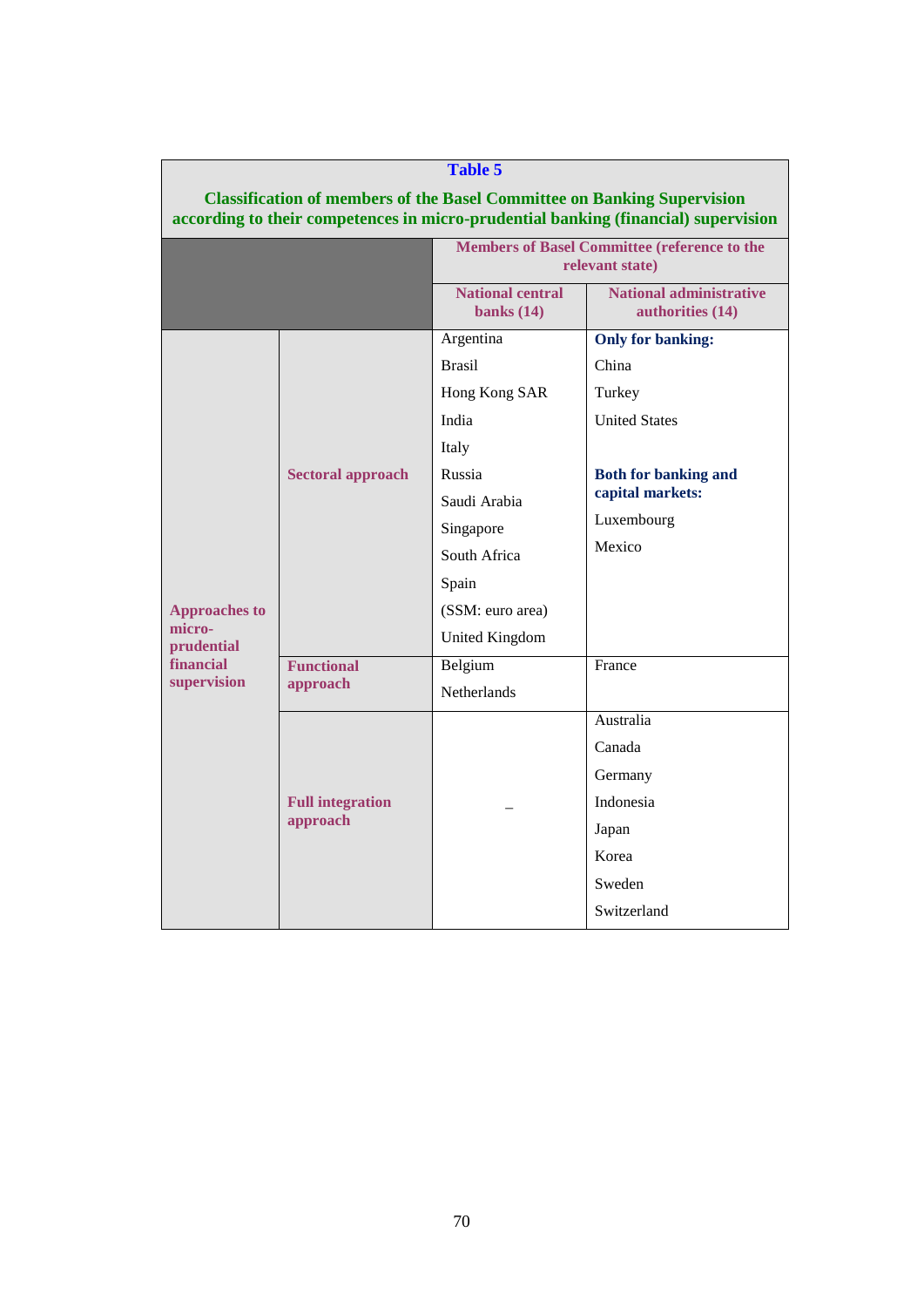#### *2.4.3 Separation of monetary policy from banking supervisory tasks*

**(a)** Although the safeguarding of financial stability has historically been a major objective of central banks and the micro-prudential supervision over credit institutions a main task of several thereof, an ever increasing number of countries around the world have assigned this supervision since the 1980s to independent authorities other than the central bank.[209](#page-70-0)

The rationale behind this development was that the exercise of supervisory powers by the central bank may give rise to conflicts of interest that would undermine the efficient achievement of its monetary policy objectives (not least in terms of maintaining price stability).<sup>[210](#page-70-1)</sup>

**(b)** However, this trend has tended to be reversed in the aftermath of the recent (2007-2009) international financial crisis as a result of the relevant failures attributed to independent supervisory authorities in many states all over the world.<sup>[211](#page-70-2)</sup> In addition to the Bank of England since 1 April 2013,<sup>[212](#page-70-3)</sup> the ECB has now become another striking example of this trend. Nevertheless, the creation of 'Chinese walls' within the central bank is an essential element to ensure the adequate separation of its monetary policy and other tasks from its (new) supervisory tasks.

<span id="page-70-0"></span><sup>&</sup>lt;sup>209</sup> See on this indicatively **Herring and Carmassi (2008)**, with extensive further references, and **Central Bank Governance Group (2011)**. On the trend towards integrating sectoral financial supervisory authorities (for banking, capital markets and insurance/reinsurance) into a single body, see **Hadjiemmanuil (2004)**, **Wymeersch (2006)** (specifically in Europe), **Filipova (2007)**, **Group of Thirty (2008)**, and **Seelig and Novoa (2009)**.

<span id="page-70-1"></span><sup>&</sup>lt;sup>210</sup> For an overview of the debate on whether it is appropriate for a central bank, as a monetary authority, to also perform micro-prudential banking supervision tasks ('separation of monetary and supervisory tasks of central banks'), see the seminal paper by **Goodhart and Schoenmaker (1993)**, as well as **Haubrich (1996)**, **Di Noia and Di Giorgio (1999)**, **Goodhart (2000)**, **Gianviti (2010)**, pp. 480-482, **Eijffinger and Nijskens (2012)** and **Beck and Gros (2013)**.

<span id="page-70-2"></span><sup>211</sup> See **Davies and Green (2010)**, pp. 187-213.

<span id="page-70-3"></span><sup>212</sup> Under the UK Financial Services Act 2012, the Prudential Regulation Authority (the **'PRA'**) was established as a subsidiary of the Bank of England, responsible for the microprudential supervision of banks, building societies and credit unions, insurers and major investment firms. In addition, the above Act established the Financial Conduct Authority (**'FCA'**) as a conduct of business regulator. Finally, an independent Financial Policy Committee **('FPC'**) was also established, entrusted with the objective of financial stability and macroprudential financial oversight. On the most recent work of the PRA, see **Bank of England (2014)**. Its publications are available at: <http://www.bankofengland.co.uk/pra/Pages/> publications/default. aspx.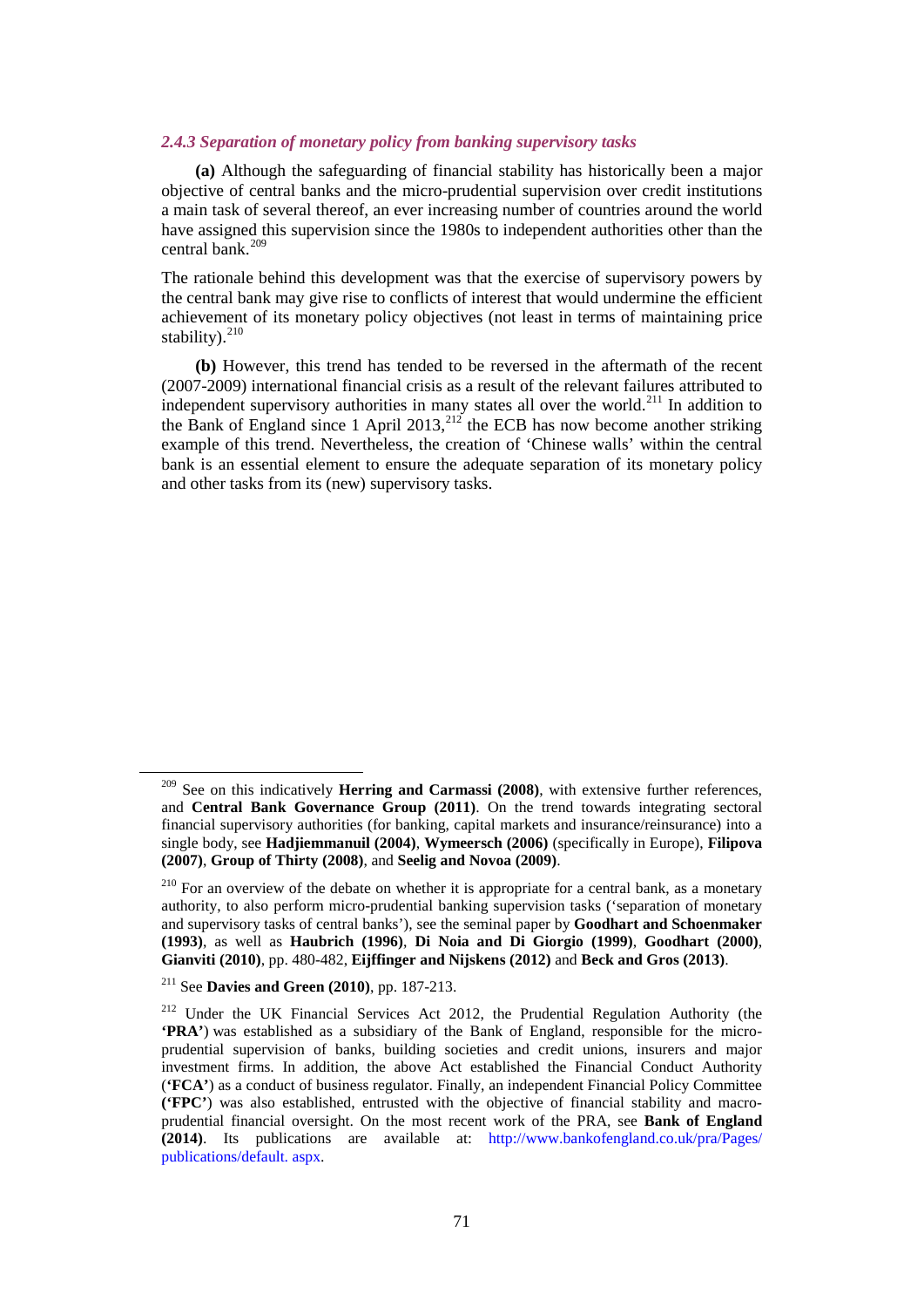### **2.5 Macro-prudential policies[213](#page-71-0)**

### *2.5.1 Content*

The term 'financial macro-prudential policies' includes the set of (mainly preventive) policies adopted and implemented to limit the financial system's exposure to 'systemic risk' arising from factors not associated with individual financial firms or individual markets and structures of the financial system, but of a more general nature.<sup>[214](#page-71-1)</sup> Macroprudential policies seek to address the two above-mentioned dimensions of systemic  $\text{risk}: \frac{215}{2}$  $\text{risk}: \frac{215}{2}$  $\text{risk}: \frac{215}{2}$ 

**(a)** The first is the **'time dimension'**, namely the systemic risk's evolution through time. In this context, macro-prudential policies seek to strengthen the resilience of the financial system at times of economic downturn by limiting procyclicality, which can accentuate systemic risk because of the interactions developed either within the financial system, or between the financial system and the real sector of the economy.<sup>[216](#page-71-3)</sup>

The objective is to **'lean against the financial cycle'**, [217](#page-71-4) bearing in mind that it has been proven historically that failures caused by credit expansion are generated on the upside of the economic cycle, but become apparent on the downside, especially when the economic cycle is in a downturn. More specifically, on the upside of the economic cycle there is typically large credit expansion (with increased numbers of extended loans and credits), significant rises in real property, security and other asset prices, significant leveraging of banks and money and capital markets, as well as maturity mismatches of assets and liabilities in the balance sheet of banks.

In the absence of a proper protection of the financial system, when the economic cycle is in a downturn, problems may emerge for financial firms and they can be aggravated by the need for deleveraging. Usually, under such circumstances the capacity to extend loans and credits is limited, impacting negatively on the real sector of the economy.

**(b)** The second dimension is the **'cross-sectional dimension'**, namely allocation of risk in the financial system at any given point in time. In this case, macro-prudential policies are aimed at limiting systemic risk concentration, which could result:

either from the concurrent exposure of multiple financial institutions to risks arising from similar exposures, or

<span id="page-71-0"></span> $213$  On this issue, which came to the forefront particularly in the wake of the recent (2007-2009) international financial crisis, see **Borio (2010)**, **Committee on the Global Financial System (2010)**, **Financial Stability Board, International Monetary Fund and Bank for International Settlements (2011)**, **Galati and Moessner (2011)**, section 5.1., **Gortsos (2012)**, pp. 94-98, and **Gluch, Skovranová and Stenström (2013)** (specifically on central banks' involvement).

<span id="page-71-1"></span><sup>214</sup> See **Financial Stability Board, International Monetary Fund and Bank for International Settlements (2011)**, section 2. On the relation between financial stability risks, monetary policy and macro-prudential policies, see **Constâncio (2015)**, with extensive further references.

<span id="page-71-2"></span><sup>215</sup> See **Committee on the Global Financial System (2010a)**, Annex 1, section 2, and **Financial Stability Board, International Monetary Fund and Bank for International Settlements (2011)**, section 2.

<span id="page-71-3"></span><sup>&</sup>lt;sup>216</sup> For a detailed overview of contagion channels between the financial system and the real sector of the economy, see, in the secondary sources, **Basel Committee on Banking Supervision (2011)**, and **Galati and Moessner (2011)**, section 5.2.

<span id="page-71-4"></span><sup>217</sup> See **Committee on the Global Financial System (2010a)**, section 2.1.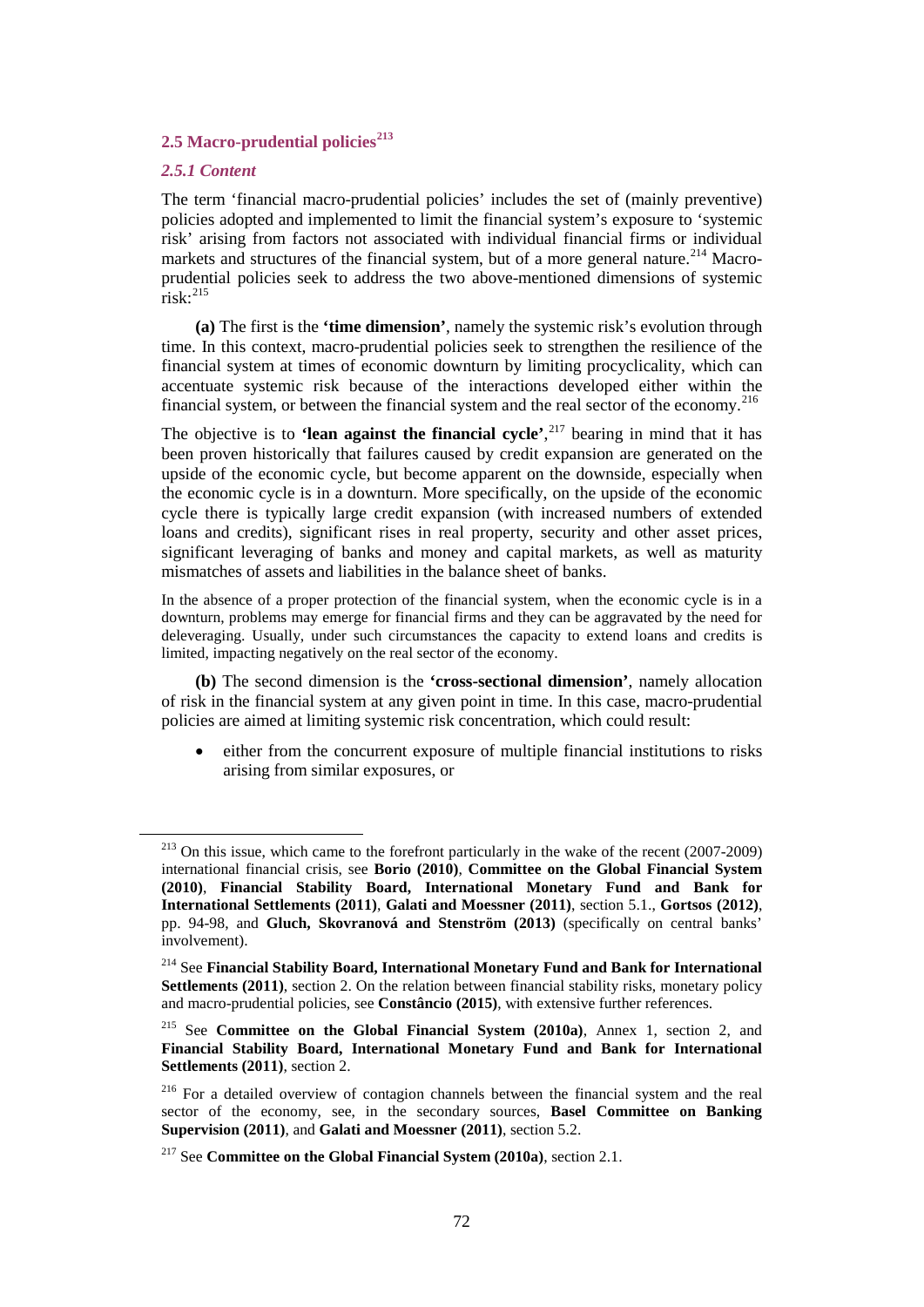• from the interconnectedness of such institutions (and the contagion of problems among them), especially if they are systemically important financial institutions (the **'SIFIs'**).

#### *2.5.2 Policy instruments*

### *2.5.2.1 Introductory remarks*

A mix of instruments is adopted in order to meet the objective for addressing these two dimensions of systemic risk. Specifically:

**(a)** First of all, it is necessary to set up institutions and procedures for ensuring 'macro-prudential financial oversight', thus enabling the identification, measurement and assessment of systemic risk.<sup>[218](#page-72-0)</sup> Macro-prudential oversight of the financial system by central banks is gradually becoming a common instrument for achieving financial stability. The objective of macro-prudential oversight is to limit the distress of the financial system as a whole in order to protect the overall economy against significant losses in real output.

While risks to the financial system may in principle stem from the failure of an individual financial institution – if it is large enough in relation to the state concerned and/or if it has multiple branches/subsidiaries in other states – the much more important international systemic risk arises from exposure of several financial institutions to the same risk factors.[219](#page-72-1) Macroprudential analysis must therefore pay particular attention to common or correlated shocks and shocks to those segments of the financial system that trigger spillover effects.

Macro-prudential oversight cannot be meaningful, unless it can somehow impact on supervision at the micro-level, whilst micro-prudential regulation and supervision cannot effectively safeguard financial stability without adequately taking account of macro-level developments.

**(b)** Moreover, it is necessary to adopt macro-prudential regulations, which are:

- addressed to banks and/or other financial firms, as well as money and capital markets, and
- differentiated depending on the systemic risk dimension they are called upon to address.[220](#page-72-2)

**(c)** Finally, it should be noted that oversight of payment and settlement systems has now been formally established as a necessary instrument for addressing the systemic risk's cross-sectional dimension. $^{221}$  $^{221}$  $^{221}$ 

<span id="page-72-0"></span><sup>218</sup> See **Financial Stability Board, International Monetary Fund and Bank for International Settlements (2011)**, section 3.

<span id="page-72-1"></span><sup>219</sup> On the content of macro-prudential financial oversight see, *inter alia*, **Borio (2003)** and **Clement (2010).**

<span id="page-72-2"></span><sup>220</sup> See **Committee on the Global Financial System (2010a)**, section 3, and **Galati and Moessner (2011)**, section 4. For an overall review of how these measures were adopted, both at a national and international level, see **Financial Stability Board, International Monetary Fund and Bank for International Settlements (2011)**, pp. 5-9.

<span id="page-72-3"></span><sup>221</sup> See **Committee on Payment and Settlement Systems (2005)** "Central bank oversight of payment and settlement systems", May (available at: http:/[/www.bis.](http://www.bis/)org/publ/cpss68.htm).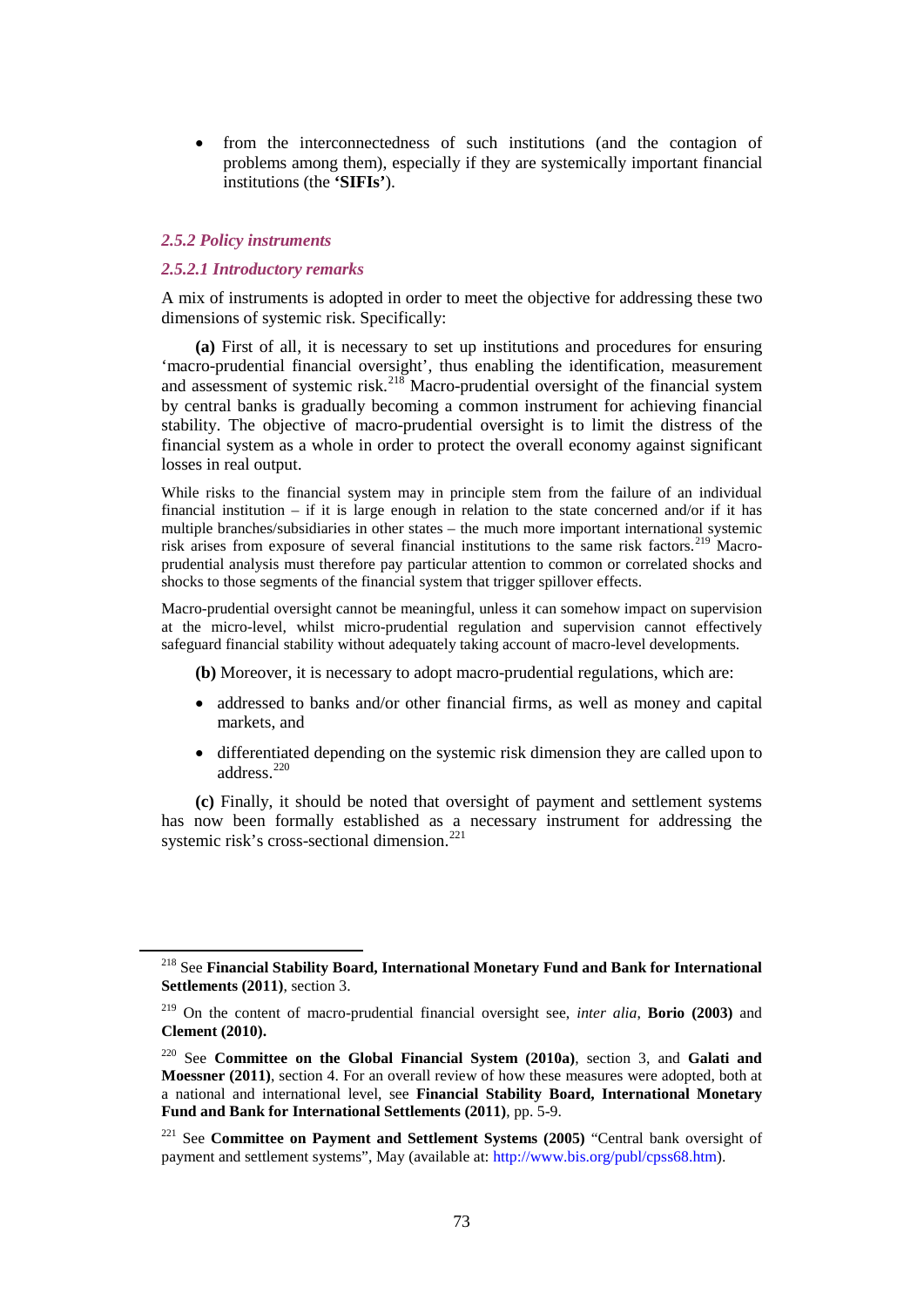#### *2.5.2.2 Macro-prudential regulations to address the systemic risk's time dimension*

The policy instruments used in order to achieve the objective of addressing the systemic risk's time dimension, and notably the financial system's procyclicality issue, mainly include the following macro-prudential regulations:

First of all, it is necessary to adopt rules imposing an obligation on banks to set 'capital conservation buffers' and 'countercyclical buffers', and take 'forward-looking provisions'.[222](#page-73-0)

**'Capital conservation buffers'** must be created outside periods of stress (namely during times of economic growth and credit expansion) in order to absorb losses generated in times of stress of the economic cycle. These buffers, calculated as a percentage of banks' total risk-weighted assets (according to provisions on the capital adequacy ratio, see above **under 2.3.3**) may be used to avoid recourse to other regulatory capital elements for absorbing losses.

**'Countercyclical capital buffers'** must be created in order to ensure that capital requirements take into account the macro-financial environment in which banks operate. Such a buffer requirement must be put in place when national supervisory authorities consider that excess aggregate credit growth is deemed to be associated with a build-up of systemic risk. In this context, authorities are called upon to monitor credit growth and other indicators that may signal a build-up of systemic risk, and assess whether (and to what extent) credit growth is excessive and is leading to the build-up of systemic risk.

**(b)** The second, ancillary measure, concerns the development of appropriate micro-prudential regulations such as requiring banks to maintain leverage and liquidity ratios (as mentioned **under 2.3.3** above), thus making it possible to address the systemic risk's time dimension.

**(c)** Included are also other prudential measures which:

- either affect the prices of services provided by banks ('price-based prudential tools') such as introducing, when the economic cycle is on the upside, stricter risk weights for calculating the capital adequacy ratio on specific exposures (e.g. loans denominated in foreign exchange, mortgage loans or loans for the purchase of securities and positions in derivatives), or
- affect the quantity of services provided ('quantity-based prudential tools'), such as time-variation, depending on the phase of the economic cycle, the loan-to-value ratios of mortgage loans, and the debt-to-income ratios in mortgage and consumer loans.

**(d)** Finally, the systemic risk's time dimension (and notably the procyclicality caused by leveraging capital markets) can be addressed by stricter rules imposing margins and haircuts on positions in securities and derivatives during economic upturns. $^{223}$  $^{223}$  $^{223}$ 

## *2.5.2.3 Macro-prudential regulations to address the systemic risk's cross-sectional dimension*

The policy instruments used in order to achieve the objective of addressing the systemic risk's cross-sectional dimension mainly include the following macroprudential regulations:

<span id="page-73-0"></span><sup>222</sup> See **Brunnenmeier et al. (2009)**, chapter 4.

<span id="page-73-1"></span><sup>223</sup> See **Committee on the Global Financial System (2010b)**.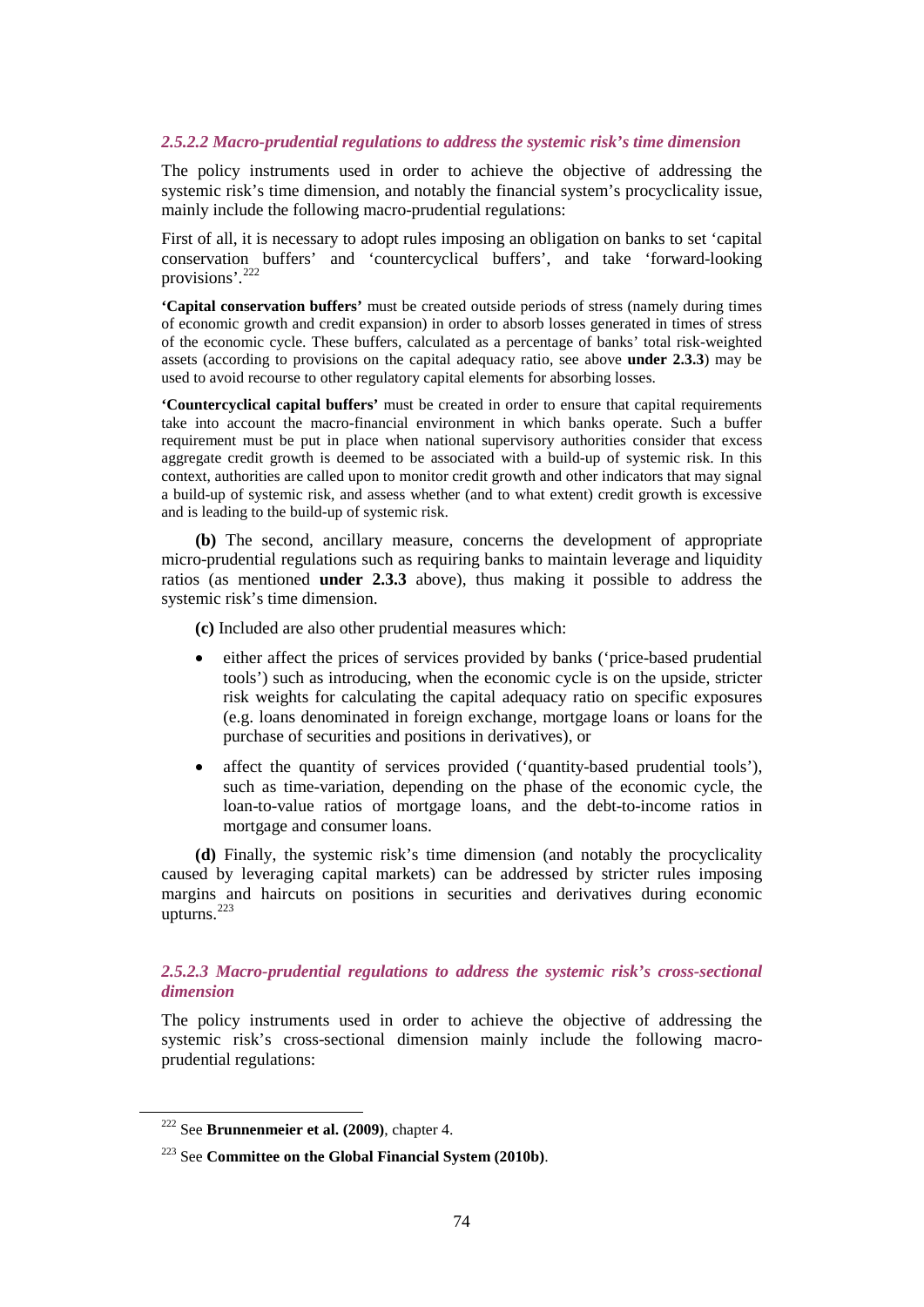**(a)** The key measure is to adopt rules on the resolution of systemically important banks (and other category of financial firms) exposed to insolvency that will enable (in part or in whole) the suspension of their operations without jeopardising the stability of the banking (and, more generally, the financial) system, or making state intervention necessary for their bailout, invoking the argument that they are too-big-to-fail.

**(b)** The second measure is ancillary and consists in adopting appropriate specific micro-prudential regulations (such as rules to cover banks against exposure to credit risk from specific portfolio items, included within the regulatory framework on capital adequacy), thus making it possible to address the cross-sectional dimension.

**(c)** Measures are also taken to strengthen infrastructures in relation to over-thecounter (OTC) derivatives, notably the obligation for clearing OTC transactions through central counterparties. $^{224}$  $^{224}$  $^{224}$ 

**(d)** Finally, addressing the systemic risk's cross-sectional dimension can also be achieved with the introduction of restrictions on the range of services provided by systemically important financial institutions (especially banks).<sup>[225](#page-74-1)</sup>

## **2.6 Specific crisis prevention measures**

**(a)** In light of the above analysis, the key difference between the banking sector and other sectors of the financial system (as well as other sectors of the economy), which renders imperative the adoption of measures on micro- and macro-prudential regulation of bank operation, lies in the fact that an individual bank's insolvency may, under certain circumstances associated with depositor behaviour, the economic conjuncture, banks' financial structure, and government involvement in the banking system:

- lead to the default of other banks (through various channels, as mentioned above) and, as a result,
- destabilise the banking system and thus have a serious negative impact on the functioning of the real economy.

**(b)** In this context, there is firstly a need for 'specific crisis prevention' policies and measures.<sup>[226](#page-74-2)</sup> These include:

• 'alternative' measures within the framework of the assessment of recovery plans,

<span id="page-74-0"></span>224 See the report of the **Financial Stability Board (2010)** "Implementing OTC Derivatives Market Reforms", October (available at: http://www.financialstabilityboard.org/publications/ [r\\_101025.pdf\)](http://www.financialstabilityboard.org/publications/%20r_101025.pdf).

<span id="page-74-1"></span><sup>225</sup> See **Financial Stability Board, International Monetary Fund and Bank for International Settlements (2011)**, p. 9, paragraph 5(iv).

<span id="page-74-2"></span> $226$  The author uses the term 'specific' crisis prevention measures in order to distinguish them from the 'general' crisis prevention measures, which include all the above components of the bank safety net (conditions for the authorisation of banks, micro- and macro-prudential regulation of banks and their micro-prudential supervision by competent supervisory authorities, the macro-prudential oversight of the financial system as a whole, as well as the assessment of bank recovery plans by supervisory authorities).

On the specific crisis prevention measures, see **Claessens, Herring and Schoenmaker (2010)**, as well as the individual contributions to **Lastra (2011, editor)**, both with further references.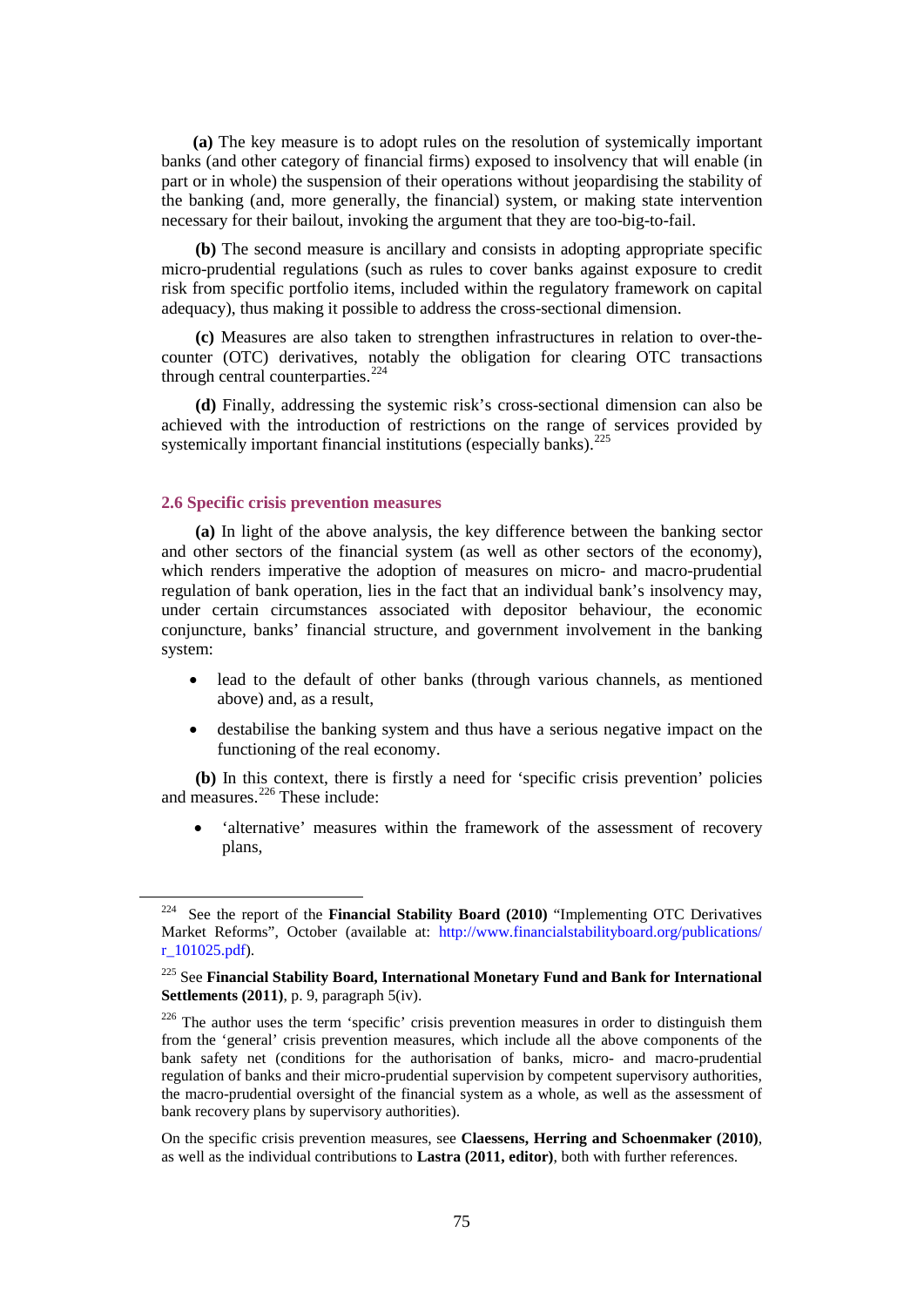- measures relating to the assessment of the resolvability of credit institutions, including the exercise of powers to direct removal of deficiencies or impediments to recoverability,
- early intervention measures in the operation of credit institutions, *inter alia*, through the appointment of a temporary administrator,
- other reorganisation measures for banks exposed to insolvency arranging mergers with healthy banks (such as increasing on a mandatory basis their own funds (subject to limitations set by company law with regard to the rights of existing shareholders), and
- the writing-down in the nominal value and/or conversion of a bank's capital instruments into ordinary shares (prior to its resolution).

**(c)** It has been rightfully argued that supervisory or other competent authorities are chronically unable to restructure banks before their net worth has been depleted. **Guttentag and Herring (1987b)** identify three reasons for this slow response of authorities:<sup>[227](#page-75-0)</sup>

- **(i)** Firstly, there is a lag between the time the bank has become unviable and the authorities recognise this (the 'recognition lag').
- **(ii)** There is a second lag (the 'reaction lag'), extending from the time the authorities recognise the non-viability of the bank until they decide to terminate it.
- **(iii)** Finally, the 'implementation lag' is the period between the time the authorities initiate the procedure on closing down an unviable bank and the moment when the bank actually terminates its operations.

## **3. Management of liquidity crises: last-resort lending by the central bank[228](#page-75-1)**

#### **3.1 Definition, functions and delimitation**

#### *3.1.1 Definition*

(a) In accordance with the (predominant) traditional approach, $229$  last-resort lending<sup>[230](#page-75-3)</sup> means the provision of liquidity by a monetary authority, *i.e.* a central bank,

<span id="page-75-0"></span><sup>227</sup> See **Guttentag and Herring (1987b**), pp. 48-50.

<span id="page-75-1"></span><sup>&</sup>lt;sup>228</sup> For an overview of the functions of the lender of last resort in the banking system and the related extensive literature, see **Guttentag and Herring (1983)**, **(1986a)** and **(1987a)**, the various contributions in **Goodhart (2000)**, the various contributions in **Bank for International Settlements (2014)**, and **Gortsos (2015)**, Section 1. In addition, for a historical analysis of the role of central banks as lenders of last resort, see **Gorton and Metrick (2013)** and **Bordo (2014)**, and for a more detailed account of divergences in the efficiency of last-resort lending depending on the structure of the financial system, the extremely interesting (but quite technical) paper by **Fecht and Tyrell (2004)**.

<span id="page-75-2"></span><sup>229</sup> This approach is based on the seminal work by **Bagehot**, written already in 1873 (which **Tucker** calls the "classic" Bagehot view, see **(2014)**, p. 16). For more details on the other three (3) alternative approaches (the "free banking school", the "Richmond Fed view" and the "New York view") see *ibid*., pp. 16-19.

<span id="page-75-3"></span> $230$  It should be pointed out that the same term is also used for the provision of financial support to independent states faced with financing of public expenditure and public debt refinancing problems. This role is assumed on an international level, by the International Monetary Fund, and on an EU level, by the European Stability Mechanism (see on this **Gros and Mayer**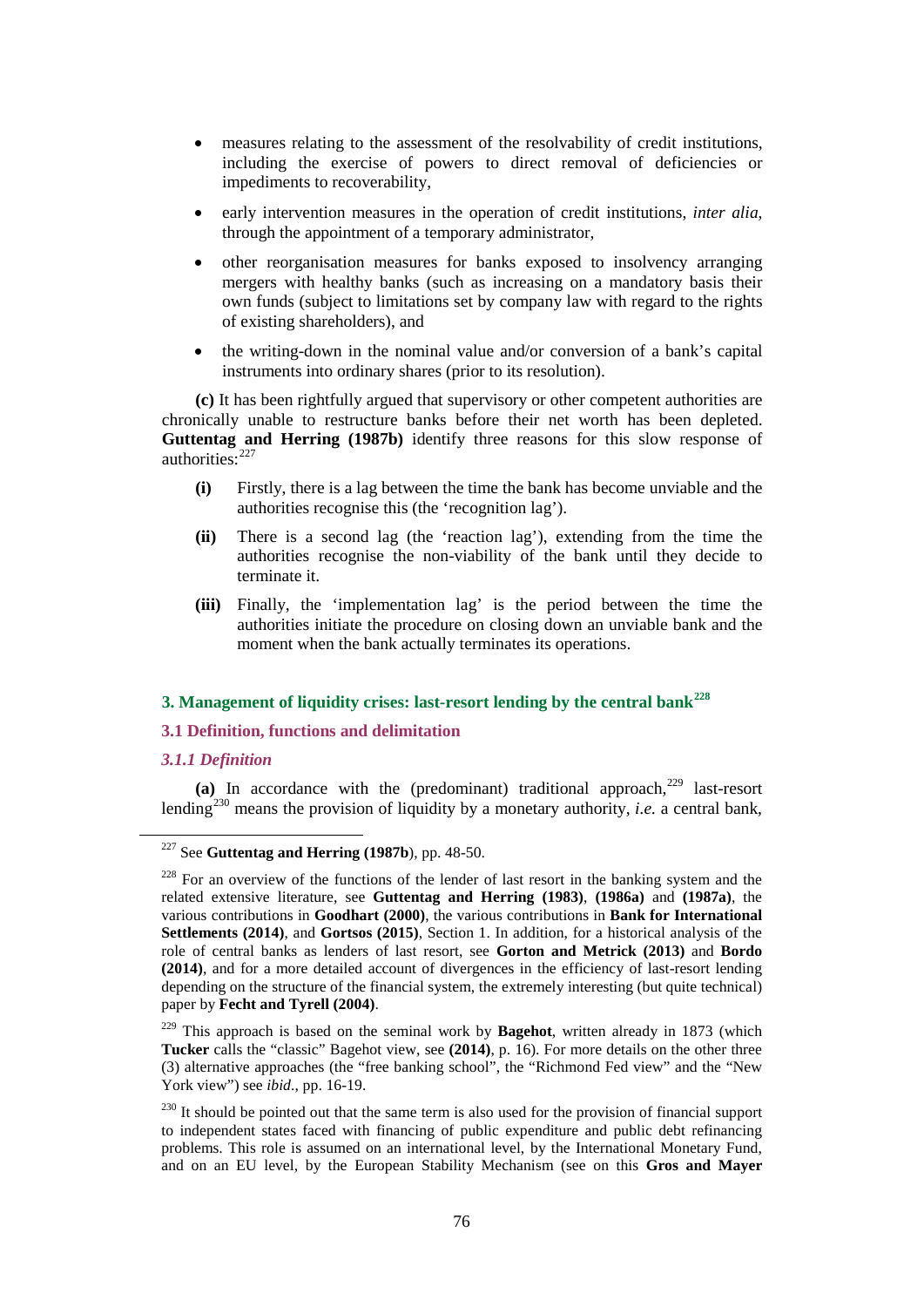to individual solvent banks in exceptional circumstances and on a temporary basis.<sup>[231](#page-76-0)</sup> This power is typically associated with the business of central banks given the synergies existing between the provision of liquidity to the banking system, safeguarding the stability of payments systems, and ensuring financial system stability.<sup>[232](#page-76-1)</sup> In this sense, the close relationship between the monetary and financial systems is highlighted.

It should be pointed out that at times of liquidity crisis, alternatively to the 'central bank money solution', i.e. central banks acting as lenders of last resort, there are three (3) other options:

- financing of a troubled bank through coordinated actions of the private banking sector ('private money solution'),  $^{233}$  $^{233}$  $^{233}$
- $\bullet$  intervention of administrative authorities as market-makers of last resort,  $^{234}$  $^{234}$  $^{234}$  and
- emergency, non-standard monetary policy measures taken by a central bank (in this case, for the banking system as a whole).

**(b)** As a result, last-resort lending is incorporated in the instruments used to satisfy the policy demand for safeguarding the stability of the banking system, which comprise the bank safety net and each of which plays a particular role either in crisis prevention or management.<sup>[236](#page-76-5)</sup>

With regard to the Fed's general interventions during the recent (2007-2009) international financial crisis, see **Baxter and Gross (2010)**, **Oganesyan (2013)**, **Goton and Metrick (2013)**, pp. 58-60, and **Nelson (2014)**.

<span id="page-76-1"></span><sup>232</sup> See **European Central Bank (2007)**, pp. 80-81.

<span id="page-76-2"></span><sup>233</sup> On this, see **Padoa-Schioppa (2000)**, pp. 24-26.

<span id="page-76-3"></span><sup>234</sup> On this, see **Tucker (2014)**, pp. 28-32.

 $\overline{a}$ 

<span id="page-76-4"></span><sup>235</sup> On this, see **Borio and Disyatat (2009)**, and **Lenza, Pill and Reichlin (2010)**. See also **Domanski, Moessner and Nelson (2014)**, who use the term 'emergency liquidity assistance' as equivalent to the term 'last-resort lending', actually to describe all forms of central bank intervention at times of liquidity crisis. The term 'ELA' is also the standard term used for lastresort lending in the euro area (see on this **Gortsos (2015)**.

<span id="page-76-5"></span><sup>236</sup> For a historical analysis of the role of central banks as lenders of last resort, see **Gorton and Metrick (2013)** and **Bordo (2014)**. For a more detailed account of divergences in the efficiency of last-resort lending depending on the structure of the financial system, see the extremely interesting (and quite technical) paper by **Fecht and Tyrell (2004)**.

**<sup>(2011</sup>a)** and **(2011b)**, **Stephanou (2013)**, as well as individual contributions in **Wyplosz, Collignon, Gros and Belke (2011**, editors)). Of particular interest is the paper by **Winkler (2014)**, which examines the question whether the ECB's non-standard monetary policy measures render it a quasi-lender of last resort for euro area Member States.

<span id="page-76-0"></span><sup>&</sup>lt;sup>231</sup> Consequently, such liquidity is not provided to the banking system as a whole (without exception), as in the case of monetary policy operations. As to whether last-resort lending should also be provided to financial undertakings other than credit institutions, see **Tucker (2014)**, pp. 27-28. This question was particularly relevant in the case of the US investment bank *Lehman Brothers* (which was not a credit institution) in September 2008, when the Federal Reserve declined to act as a lender of last resort given that it lacked the statutory authority to do so. See indicatively **Posner (2010)**, pp. 63-67.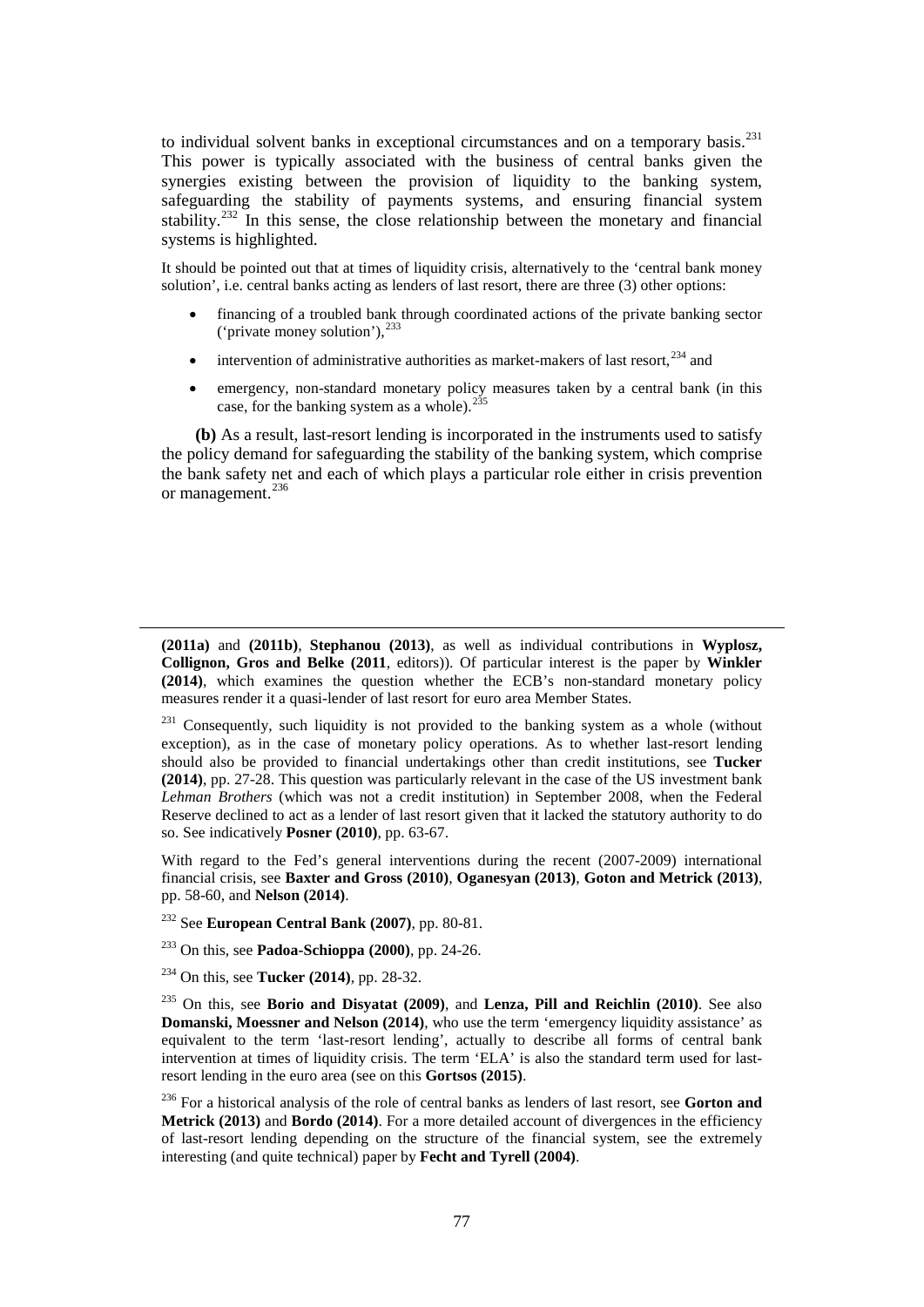#### *3.1.2 Functions*

A central bank's intervention in the capacity of lender of last resort is driven by the need to meet one or more (solvent) banks' emergency liquidity needs, should they arise. Last-resort lending thus performs two functions:

**(a)** The first function (at the level of specific prevention) consists in enabling solvent banks to address their exposure to exceptional liquidity risk and prevent illiquidity-caused solvency problems.

**(b)** The second function (at the level of general prevention) consists in the emergence of circumstances that would lead banks with exceptional liquidity problems to become insolvent immediately, in order to prevent a generalised banking crisis as a result of the simultaneous or successive exposure of several banks to insolvency, and avoid the relevant negative effects on the real sector of the economy.[237](#page-77-0)

#### *3.1.3 Delimitation*

 **(a)** Last-resort lending as an instrument of liquidity crisis management should be distinguished, at least as a concept, from measures undertaken at the level of solvency crisis management.[238](#page-77-1) Of course, central banks play an active role in the resolution and withdrawal of the authorisation of insolvent banks:

- in the former case, provided that they are the competent resolution authorities, $239$  and
- in the latter case, if they are the competent supervisory authorities.  $240$

Nevertheless, such powers should not be confused with their power to act as lenders of last resort. In addition, it should be pointed out that deposits are by no means guaranteed by central banks, despite the fact that national law usually provides for the latter's active (even decisive) participation in the management of deposit guarantee schemes, which are mainly funded by member banks.<sup>[241](#page-77-4)</sup>

<span id="page-77-0"></span><sup>237</sup> For a general overview, see **Guttentag and Herring (1983)**, **(1986a)** and **(1987a)**, individual contributions in **Goodhart (2000)**, **Gortsos (2012)**, pp. 104-106, as well as **Tucker (2014)** and various other contributions in **Bank for International Settlements (2014)**.

<span id="page-77-1"></span><sup>238</sup> See below **under 4**. For the linkage between these two types of measures, see **Freixas and Parigi (2009)**.

<span id="page-77-2"></span><sup>&</sup>lt;sup>239</sup> This is common practice, although it is not ruled out for relevant powers to be concurrently conferred on another independent administrative authority. If the central bank is appointed both as competent supervisory authority and as competent resolution authority, Chinese walls are created between competent departments in order to avoid conflicts of interest.

<span id="page-77-3"></span> $240$  For a detailed look into the debate on whether it is appropriate for a central bank, as a monetary authority, to also perform micro-prudential banking supervision tasks ('separation of monetary and supervisory tasks of central banks'), see the seminal paper by **Goodhart and Schoenmaker (1993)**, as well as **Haubrich (1996)**, **Di Noia and Di Giorgio (1999)**, **Goodhart (2000)**, **Gianviti (2010)**, pp. 480-482 and **Beck and Gros (2013)**.

<span id="page-77-4"></span> $241$  For more details on the relationship between micro-prudential banking supervision, lastresort lending, and deposit guarantee, see the particularly interesting (albeit very technical) paper by **Kahn and Santos** (**2001)**.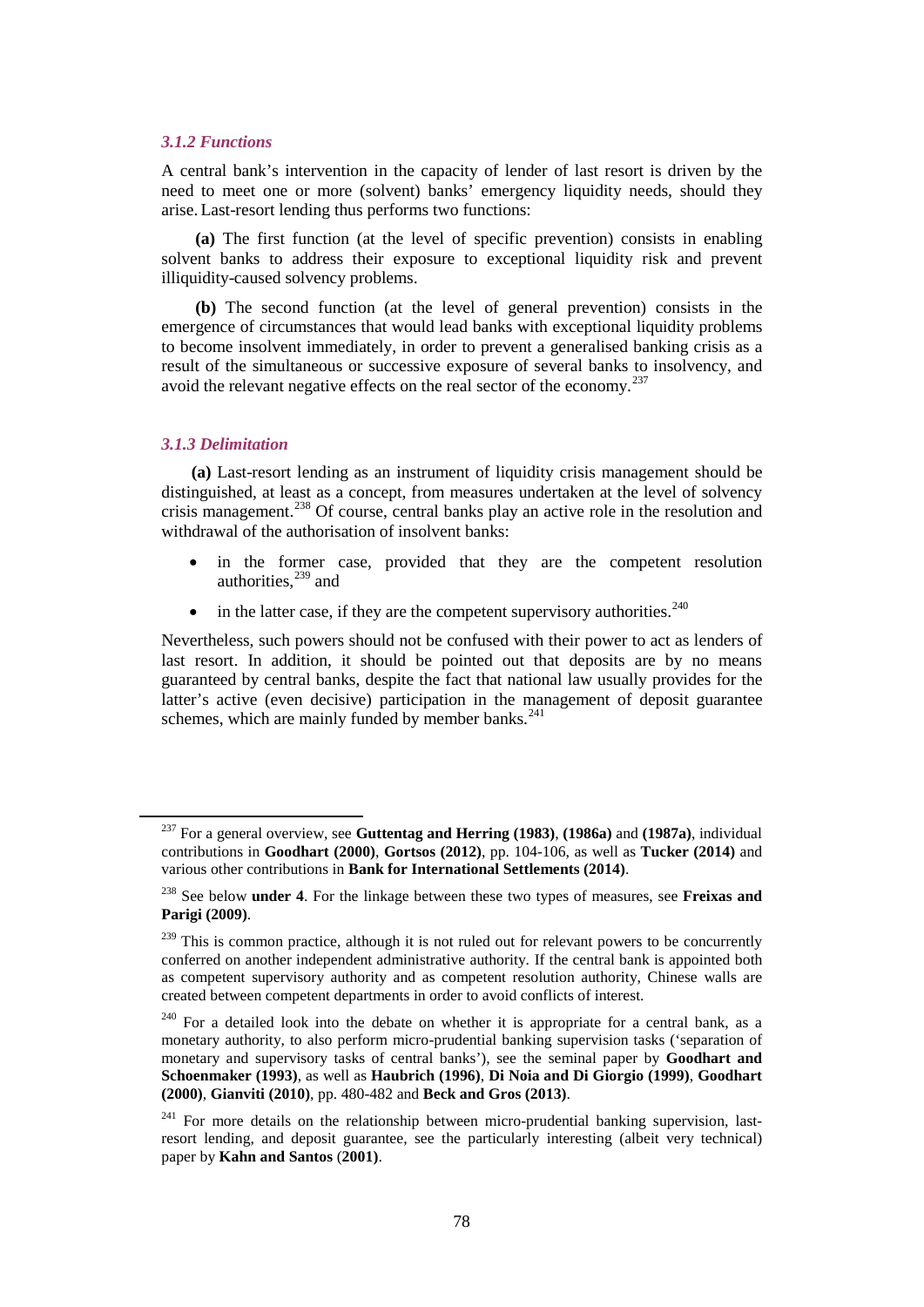**(b)** Last-resort lending as a liquidity crisis management instrument should also be distinguished from monetary policy measures implemented by central banks. In both cases, the central bank provides liquidity to the banking system, but in the case of monetary policy actions:

- the objective is not to ensure the stability of the financial system, but (primarily or secondarily) to maintain price stability,  $242$
- the liquidity granted is not of an emergency nature, but rather permanent, and
- the liquidity is provided to the banking system as a whole (without exception), rather than to individual banks. $^{243}$  $^{243}$  $^{243}$

## **3.2 The principles governing the implementation of last-resort lending**

**(a)** According to theory, a bank's solvency is a prerequisite for its ability to have recourse to lending of last resort.<sup>[244](#page-78-2)</sup> Relevant information must be provided to the central bank by the competent supervisory authority.<sup>[245](#page-78-3)</sup> In any event, there are past examples of last-resort lending to insolvent banks as well, depending on a central bank's evaluation of the probability of risk for a generalised crisis producing a domino effect across the entire banking system.<sup>[246](#page-78-4)</sup>

**(b)** Always according to theory, last-resort lending should be provided against adequate collateral,  $247$  and at a rate higher than that of monetary policy operations.  $248$  In this respect, the following two (2) remarks are of use:

 **(i)** As a rule, collateral provided in such cases by counterparty banks include assets (securities), which are not eligible, given their low credit rating, in the context of open market operations (as part of a central bank's conduct of monetary policy). This is particularly the case if a bank:

- has lost the ability to raise liquidity on money and capital markets,
- does not have assets on its balance sheet that are eligible in the context of central bank monetary policy operations,
- is hence excluded from access to open market operations as a counterparty, and
- is finally forced to have recourse to last-resort lending in order to raise liquidity.

<span id="page-78-0"></span> $242$  For a look into the differences between these two key objectives of central banks, see **Central Bank Governance Group (2009)**, pp. 21-28.

<span id="page-78-1"></span><sup>243</sup> For a brief presentation of the main elements of monetary policy, see indicatively **European Central Bank (2011)**, pp. 55-62.

<span id="page-78-2"></span><sup>244</sup> See on this **Guttentag and Herring (1987a)**, pp. 163-165, and **Tucker (2014)**, pp. 19-23.

<span id="page-78-3"></span> $^{245}$  This authority may be an independent administrative authority or the central bank itself. In the latter case, information is internalised.

<span id="page-78-4"></span><sup>246</sup> **Guttentag and Herring (1987a**, p. 164) cite many relevant examples.

<span id="page-78-5"></span><sup>247</sup> On this see **Tucker (2014)**, pp. 26-27.

<span id="page-78-6"></span><sup>248</sup> *Ibid.*, pp. 23-24, directly citing **Bagehot** (1873).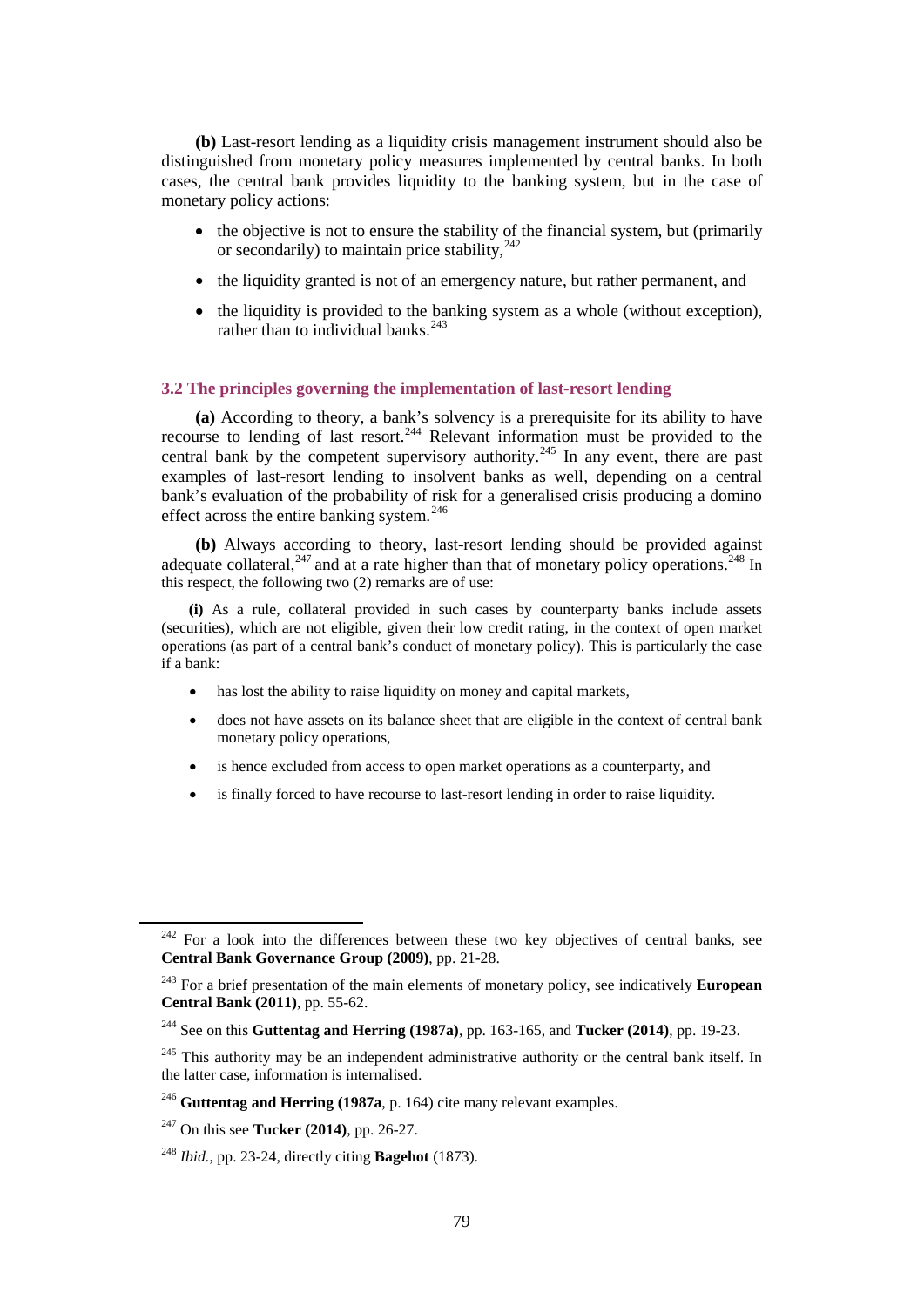**(ii)** The reasoning behind charging significantly higher rates than those applied to monetary policy operations<sup>[249](#page-79-0)</sup> (thus causing a proportionate burden on the financial accounts of counterparty banks) is based on the premise that this rate should be of a punitive nature and, thus, act in a way to discourage banks. But in reality, it has mainly to do with the preceding remark about the (lower) quality of the collateral provided, not eligible for any other use (not only in *a priori* assessments).

**(c)** The terms for exercising the power of central banks to act as lenders of last resort are not usually set out explicitly in legislative or regulatory provisions.<sup>[250](#page-79-1)</sup> This is attributed to the fact that, according to the principle of **'constructive ambiguity'**[251](#page-79-2) relating to the conditions that must be met in order for the central bank to intervene in the capacity of lender of last resort, the central bank must have the highest discretion possible to this end in order to be in a position to appropriately weigh the risks and act accordingly to each case. More specifically, it is argued that the existence of an explicit legislative or regulatory provision:

- would put the stability of the financial system at a higher risk as a result of a greater exposure of banks to moral hazard and hence ultimately to insolvency, $252$  and, as a result.
- would render necessary the imposition of stricter micro-prudential regulations than generally required, in view of preventing banks' exposure to risks undertaken in their conduct of business.

#### **4. Management of solvency crises**

#### **4.1 General overview**

If insolvency problems arise, and banks cannot meet capital shotfalls by resort to private sector ecapitalisation solutions, competent authorities are faced with a 'trilemma':

• to bail-out undercapitalised (usually systemically significant) banks by using taxpayers' money, judging that a withdrawal of their authorisation would have significant systemic consequences.<sup>[253](#page-79-4)</sup>

<span id="page-79-0"></span><sup>&</sup>lt;sup>249</sup> For more details on central bank collateral frameworks and practices as part of the implementation of monetary policy, see the study of the **Markets Committee (2013)**.

<span id="page-79-1"></span> $250$  A different issue is related with the fact that certain central banks have a statutory authority to act as lenders of last resort.

<span id="page-79-2"></span><sup>251</sup> According to **Herring and Littan (1995)**, pp. 126-131, the 'constructive ambiguity' policy has significant negative side-effects, as it leads in reality to unequal treatment of big (usually systemically important) and small banks. For a detailed overview of this topic, and notably whether constructive ambiguity is necessary or not ('explicit last-resort lending function'), see **Guttentag and Herring (1987a)**, pp. 167-172.

<span id="page-79-3"></span><sup>&</sup>lt;sup>252</sup> Last-resort lending at a rate higher than monetary policy operations rates, as argued above, is deemed to partly resolve the issue of moral hazard (see **Tucker (2014)**, p. 23).

<span id="page-79-4"></span><sup>253</sup> On this, see **Padoa-Schioppa (2000)**, pp. 24-26, as well as **Nijskens and Eijffinger (2010)** with regard to the link between bail-outs and last-resort lending.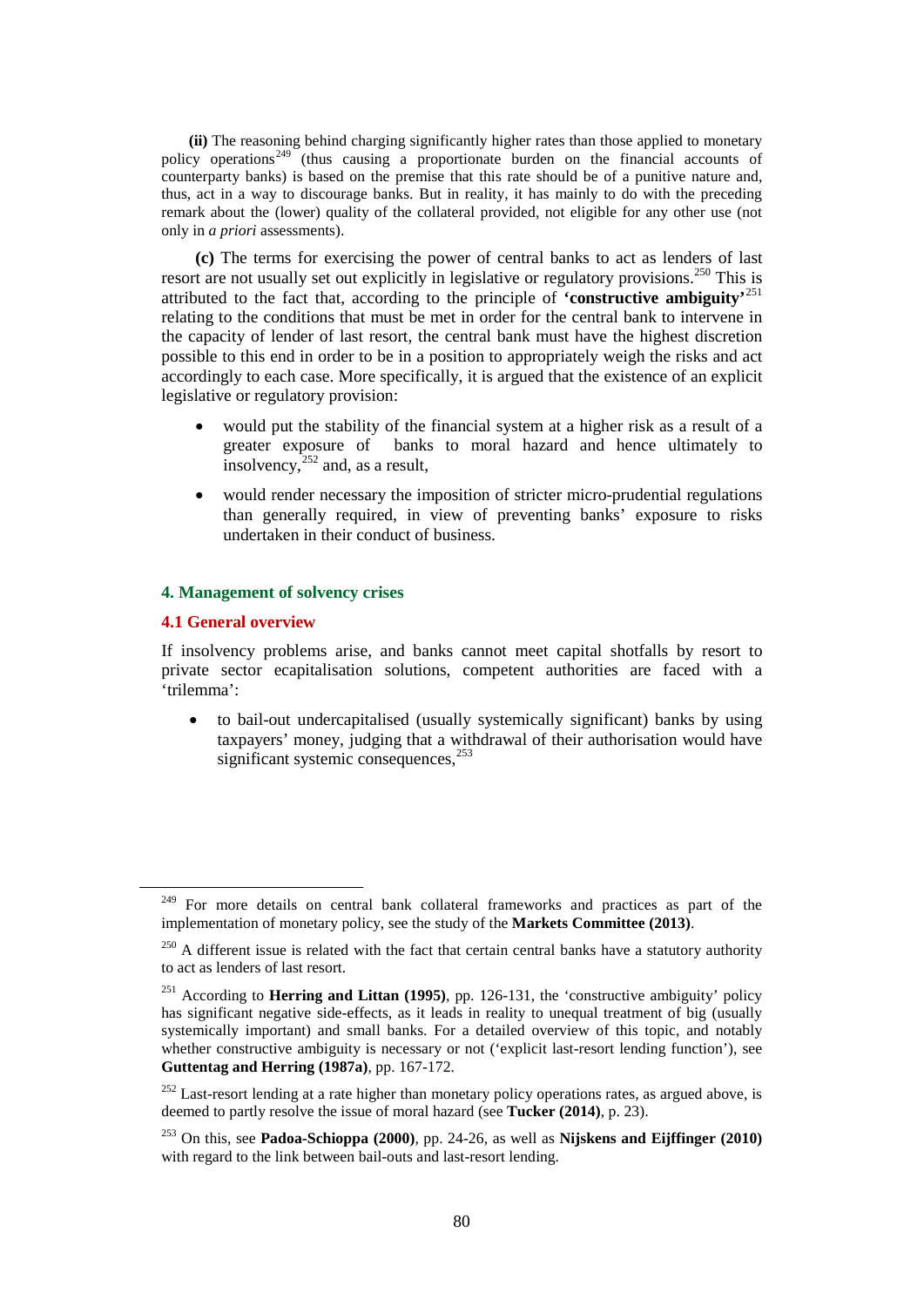- to resolve insolvent banks through the competent resolution authorities, <sup>[254](#page-80-0)</sup> or
- to withdraw their authorisation and subsequently activate deposit guarantee schemes.<sup>[255](#page-80-1)</sup>

It is worth mentioning in this respect that resort to the bail-out option, which constitutes a state-aid and is thus subject to approval by competition authorities, tends to be (especially after the recent (2007-2009) international financial crisis) the exception and is usually granted under very strict conditions.

#### **4.2 Banking resolution**

**(a)** In order to ward off the moral hazard in case of 'too-big-to-fail' or 'systemically important' banks,  $256$  the failure/closing down of which would endanger the stability of the banking (and, more generally, financial) system (and in addition to prevent resort to a government bailout) 'crisis management measures' in the form resolution actions may be put in place.<sup>[257](#page-80-3)</sup>

The 'resolution objectives' are the following:

**(i)** Ensure the continuity of critical functions of the bank under resolution. In EU law, the term 'critical functions' is defined to mean activities, services or operations the discontinuance of which is likely to lead to the disruption of services that are essential to the real economy or to disrupt financial stability due to the size, market share, external and internal interconnectedness, complexity or cross-border activities of an institution or group, with particular regard to the substitutability of those activities, services or operations.

**(ii)** Avoid significant adverse effects on financial stability, in particular by preventing their contagion, including to market infrastructures (i.e. payment systems and payment clearing and settlement systems), and by maintaining market discipline.

<span id="page-80-0"></span><sup>&</sup>lt;sup>254</sup> For more on this form of regulatory intervention, see indicatively **Avgouleas, Goodhart and Schoenmaker (2009)**, **Claessens, Herring, and Schoenmaker (2010)**, and **Financial Stability Board (2011)**: "Key Attributes of Effective Resolution Regimes for Financial Institutions", November (available at: http://www.financialstabilityboard.org/publications/r\_111104cc.htm).

<span id="page-80-1"></span><sup>&</sup>lt;sup>255</sup> It should be noted that following the withdrawal of authorisation and activation of a deposit guarantee scheme, a credit institution is placed under liquidation. For more on the operation of deposit guarantee schemes, see just below, **under 4.3**.

<span id="page-80-2"></span><sup>&</sup>lt;sup>256</sup> The issue of the operation of systemically important financial institutions (also known as SIFIs), including banks, adequate micro-prudential supervision and micro-and macro-prudential regulation of their business activities, as well as management of liquidity and solvency crisis involving such institutions (mainly with regard to their resolution) has been at the heart of academic and political debates on regulatory intervention in the financial system. By way of indication only, (from a most extensive literature) see **Rajan (2010)**, pp. 169-176, **European Central Bank (2010b)**, **Huertas and Lastra (2011)**, **Hofer (2014)**, as well as various reports of the **Financial Stability Board**.

<span id="page-80-3"></span><sup>&</sup>lt;sup>257</sup> On the concept(s) of 'resolution' ('Abwicklung' in German, 'résolution des défaillances' in French), see **Huertas and Lastra (2011)**, pp. 258-267, **Binder (2015c)** and **White and Yorulmazer (2014)**. On resolution powers and instruments see indicatively (out of a vast existing literature) **Avgouleas, Goodhart and Schoenmaker (2009)**, **Cihák and Nier (2009)**, **Amorello and Huber (2010)**, **Claessens, Herring and Schoenmaker (2010)**, **Noussia (2010)**, **Attinger (2011)**, individual contributions to the collective volume **Lastra (2011a**, editor**)**, **Financial Stability Board (2011)**, **Babis (2012)**, **Dewatripont and Freixas (2012)**, **Grünewald (2014)**, **Hadjiemmanuil (2014)**, and **White and Yorulmazer (2014)**.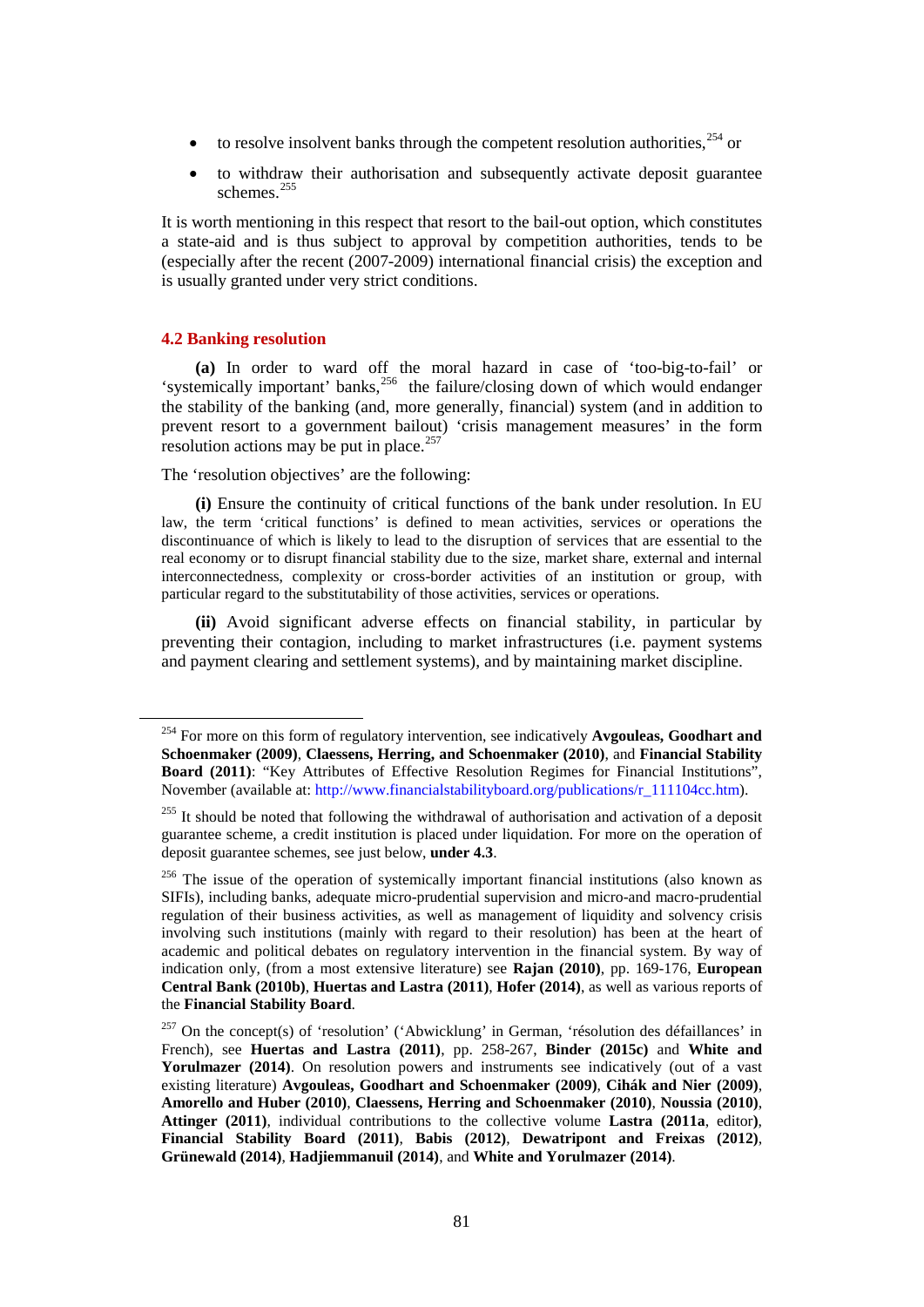**(iii)** Protect public funds by *minimising reliance* on extraordinary public financial support. Consequently, the provision of such a support must be restrictive both in terms of having recourse to it and in terms of the amounts provided.

**(iv)** Protect depositors and investors covered by deposit and investment guarantee schemes respectively.

**(v)** Protect client funds and client assets, which are considered off-balance sheet items.

**(b)** For this purpose, four (4) 'resolution tools' are available: the sale of business tool, the bridge institution tool, the asset separation tool, and the bail-in tool:

**(i)** The term 'sale of business tool' is defined as meaning the mechanism for effecting a transfer by a resolution authority of instruments of ownership issued by a bank under resolution, or assets, rights or liabilities of an institution under resolution, to another bank that is not a bridge institution.

**(ii)** The term 'bridge institution tool' is defined as meaning the mechanism for transferring instruments of ownership issued by a bank under resolution, or assets, rights or liabilities of an institution under resolution, to a bridge institution.

In both these cases, the authorisation of the bank under resolution is withdrawn and the bank is placed under liquidation. Nevertheless, its deposits up to the level of their coverage under the deposit guarantee scheme are previously transferred either to another bank or to the bridge institution. Hence, the deposit guarantee scheme does not need to be activated.

**(iii)** The term 'asset separation tool' is defined as meaning the mechanism for effecting a transfer of assets, rights or liabilities of a bank under resolution to an 'asset management vehicle'.

**(iv)** Finally, the term 'bail-in tool' is defined as meaning the mechanism for effecting the exercise of the write-down and conversion powers in relation to liabilities (including deposits up to the level of their coverage under the deposit guarantee scheme) of a bank under resolution.<sup>[258](#page-81-0)</sup>

**(c)** The resolution fund, necessary in this case in order to provide funding, may be the deposit guarantee scheme or a separate entity funded, in principle, by the banking sector.<sup>[259](#page-81-1)</sup>

<span id="page-81-0"></span><sup>258</sup> On the bail-in instrument see **Coffee (2010)**, **Huertas (2012)**, **Goodhart and Avgouleas (2014)**, **Hadjiemmanuil (2014)** and **(2015)**, and **Avgouleas and Goodhart (2015)**. Specifically on the resolution by deposit guarantee schemes see **Beck and Leaven (2006)** and on the crossborder resolution of global banks **Hüpkes and Devos (2010)**, **Davies (2014)**, and **Faia and Mauro (2015)**.

<span id="page-81-1"></span><sup>259</sup> On resolution financing, see **Goodhart (2012)**, and **Nieto and Garcia (2012)**.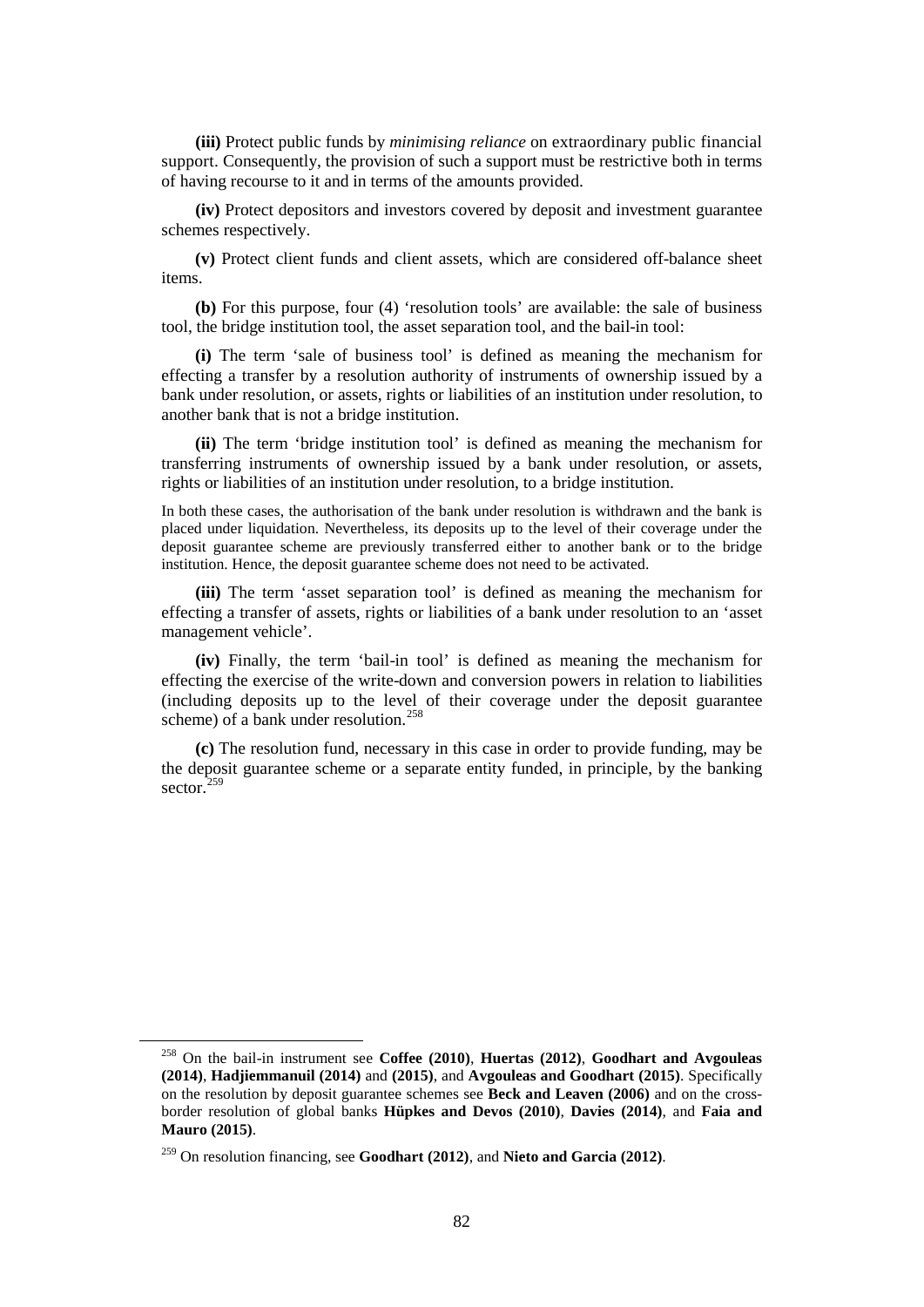### **4.3 Deposit guarantee**

## *4.3.1 Functions of deposit guarantee schemes*

## *4.3.1.1 The 'paybox' function*

# *4.3.1.1.1 General considerations*

If bank insolvency problems arise,  $260$  and provided that no 'private money solution' can be achieved, governments and competent authorities are faced with a 'trilemma' with regard to the crisis management instrument to be applied:

- to bail-out undercapitalised (usually systemically significant) banks by using taxpayers' money, judging that a withdrawal of their authorisation would have significant systemic consequences.<sup>[261](#page-82-1)</sup>
- to resolve insolvent banks through the competent resolution authorities,  $262$ provided that the relevant resolution conditions are met, or
- to withdraw their authorisation and subsequently activate the deposit guarantee scheme.<sup>[263](#page-82-3)</sup>

The primary function of deposit guarantee schemes (the **'DGSs'**) is thus considered that of the 'paybox' for depositors. In that respect, DGSs follow two (2) objectives:

- the protection of small depositors (see below, under  $2.6.1.1.2$ ), and
- acting as buffer mechanisms in the event of a banking crisis and contributing to ensuring the stability of the banking system (being part of the 'bank safety net') (see below, under 2.6.1.1.3).

DGSs guarantee the default-free character of deposits in the event of bank failure.

## *4.3.1.1.2 Protection of small depositors*

The establishment of a DGS is firstly required for the protection of small depositors.<sup>[264](#page-82-4)</sup> The concept of 'small depositor' refers to those categories of savers who, given their limited knowledge, are insufficiently informed in order to be in a position to assess the solvency of the banks entrusted with their savings.

<span id="page-82-0"></span> $260$  A bank becomes insolvent when either its liquidity is so low that it cannot repay its outstanding debt or the market value of its non-equity liabilities exceeds that of its assets.

<span id="page-82-1"></span><sup>261</sup> On this, see **Padoa-Schioppa (2000)**, pp. 24-26, as well as **Nijskens and Eijffinger (2010)** with regard to the link between bail-outs and last-resort lending.

<span id="page-82-2"></span><sup>&</sup>lt;sup>262</sup> For more on this form of regulatory intervention, see indicatively **Avgouleas, Goodhart and Schoenmaker (2009)**, **Claessens, Herring, and Schoenmaker (2010)**, and **Financial Stability Board (2011)**: "Key Attributes of Effective Resolution Regimes for Financial Institutions", November (available at: http://www.financialstabilityboard.org/publications/r\_111104cc.htm).

<span id="page-82-3"></span> $263$  It should be noted that following the withdrawal of authorisation and activation of a deposit guarantee scheme, a credit institution is usually placed under liquidation.

<span id="page-82-4"></span> $264$  It is considered that small depositors should have access to safe financial instruments for their payments and savings. Taking into account that banks – just like all other enterprises operating in accordance with market rules – are exposed to insolvency risk, it is only through regulatory intervention, i.e. the establishment of DGSs, that bank deposits become the relatively safer financial instrument.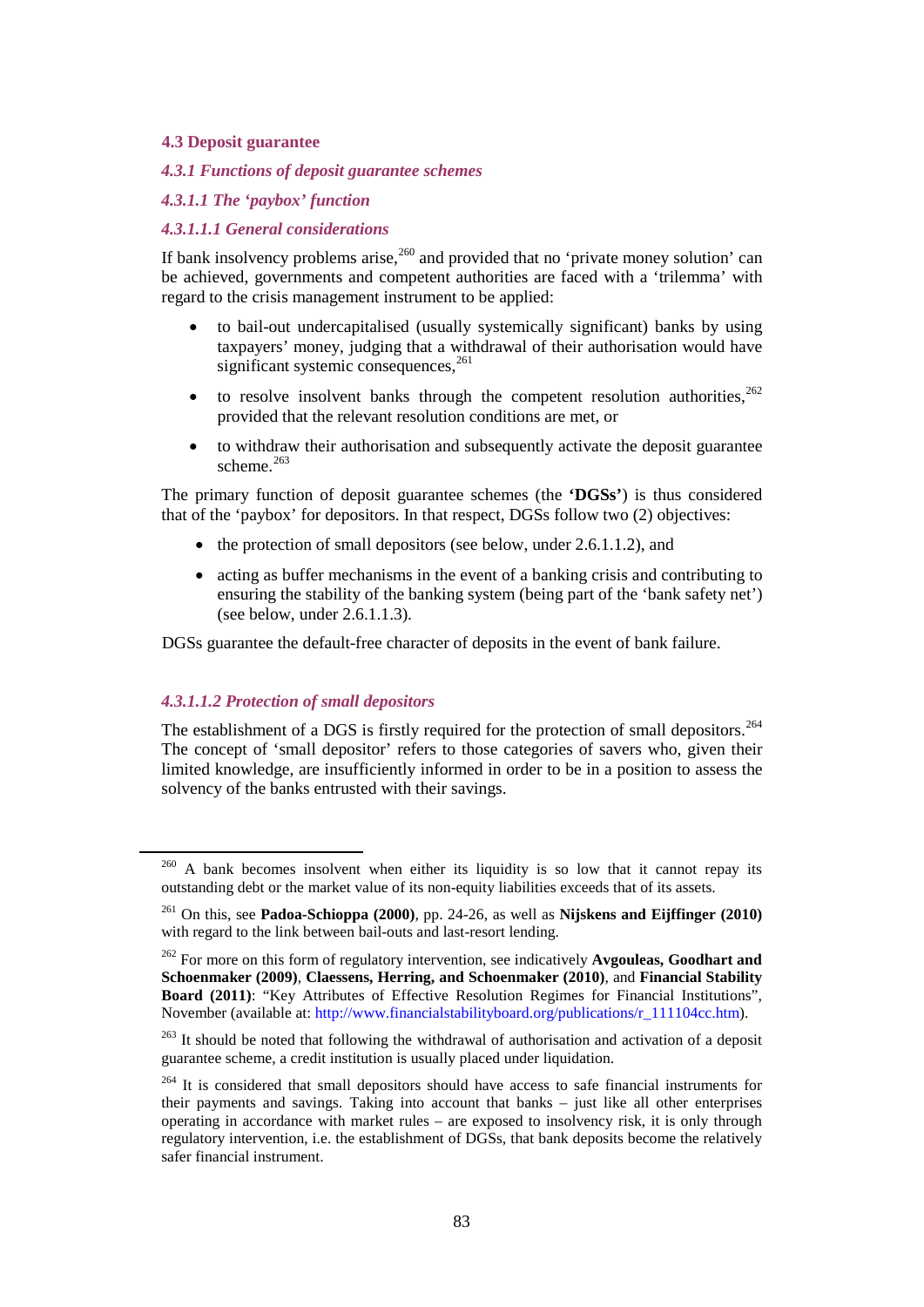This category of savers, usually hold a significant share of their total savings in their bank accounts (*inter alia*, for conducting payments), and they cannot be expected to discipline the market by behaving as 'investors'.

## *4.3.1.1.3 Contribution to the stability of the banking system*

**(a)** DGSs also act as buffer mechanisms in the event of a banking crisis, contributing to ensuring the stability of the banking system. They protect the banking system from massive withdrawals by panic-stricken depositors. Depositor panic results in mass deposit withdrawals. Under such circumstances, even the most solvent bank is not in a position to meet its obligations, but only either by borrowing funds on money and capital markets or from its central bank at particularly high rates (last resort lending), or by liquidating its assets at unfavourably low prices. The failure of coordination among depositors under adverse market conditions, leading to runs and panics, can be addressed:

- either by suspending the convertibility of deposits into cash (including by the imposition of capital controls), or
- by the establishment of DGSs.

**(b)** The establishment of DGSs is aimed at eliminating the incentive for massive withdrawals from individual banks or, in the worst-case scenario, the entire banking system. Thus, DGSs alleviate some of the inherent problems leading to runs and panics. DGSs assure small and unsophisticated depositors that the guarantee fund will compensate them if their bank is unable to convert their deposits into cash.<sup>[265](#page-83-0)</sup>

As a component of the bank safety net, DGSs seek to curb incentives for depositor involvement in banking runs and panics by guaranteeing the transformation of illiquid bank assets into cash and maintaining public confidence in the banking system. Accordingly, the contribution of DGSs to the stability of the banking system is that they act as a buffer against the spreading of panic across the entire banking system through indiscriminate cash withdrawals from most banks, which result in the depletion of banks' net worth.

This is achieved by guaranteeing depositor coverage across all banks and preventing solvent banks from becoming unviable due to their objective inability to meet the widespread demand for deposits' withdrawal. If a bank cannot meet depositor claims, the incentive for such withdrawals is reduced by the existence of an entity (the DGS) responsible for reimbursing each depositor to an amount equal to his/her deposit (normally up to a certain ceiling, known as the 'coverage level').

 **(c)** The existence, therefore, of a DGS reduces the incentive for the manifestation of depositor panic after the spreading of news on the financial condition of individual banks. A DGS's effectiveness is, however, contingent upon its credibility to meet its obligations and is definitely lower under conditions of a generalised economic crisis in a jurisdiction, leading to a situation of several banks (including large ones) being simultaneously exposed to insolvency. In that sense, DGSs are not designed to perform the above-mentioned function in case of a systemic crisis (as they are also not designed to compensate depositors of large banks in general).

<span id="page-83-0"></span><sup>265</sup> See **Carisano (1992)**, p. 17.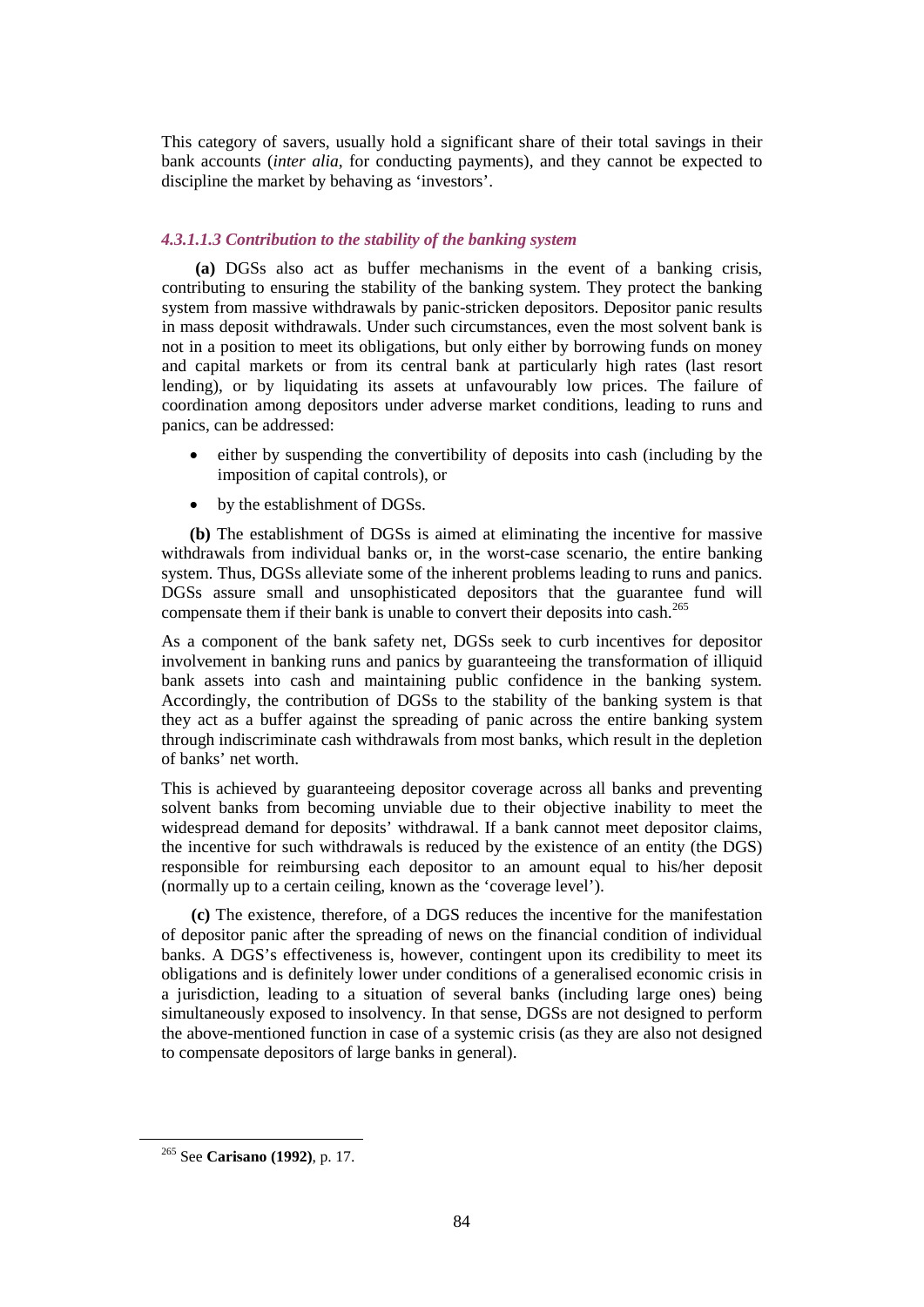#### *4.3.1.2 Other functions*

DGSs may also be called upon to serve one or more of the following additional three (3) functions:

**(a)** Their financial means may be used in order to contribute to the financing of the resolution of credit institutions, where the conditions for resolution are met. Usually, it is up to the resolution authorities to determine, after consulting the DGS, the amount by which the latter will be liable.<sup>[266](#page-84-0)</sup>

**(b)** DGSs may also be required to use their financial means for the adoption of 'alternative measures' in order to prevent the failure of a credit institution (*e.g*., liquidity provisions, guarantees) and hence reduce the likelihood of future claims against DGSs. Those measures must be compliant with State aid rules.

**(c)** Finally, legislation may provide that the available financial means can be used to finance measures to preserve the access of depositors to covered deposits, including transfer of assets and liabilities and deposit book transfer, in the context of national insolvency proceedings.

### *4.3.2 Problems arising from the operation of deposit guarantee schemes*

## *4.3.2.1 General overview*

The obviously positive contribution of a DGS in terms of safeguarding public confidence in the banking system may be mitigated, in reality, by the adverse effects of its operation. The setting up of DGSs has been linked to two main negative effects:

- banks' exposure to moral hazard (see below, under 4.3.2.2), and
- the 'too-big-to-fail' problem (under  $4.3.2.3$ ).<sup>[267](#page-84-1)</sup>

These two negative effects of DGSs are significantly mitigated through the interaction of deposit guarantee with a (credible) resolution framework. The minimization of banks' exposure to moral hazard, as well as the solution to the 'too-big-to-fail' problem, are two of the main goals for the setting up of resolution regimes and, as such, it could be argued that a credible resolution framework, especially through the design and application of the 'bail-in' tool, balances out the weaknesses inherent in DGSs.

#### *4.3.2.2 Exposure to moral hazard*

**(a)** Participation in a DGS enables a bank to finance risky assets with partially insured liabilities. Excessive risk-taking is also made possible by the fact that insured depositors lack the incentive to monitor and control their bank. For these reasons it is claimed that the existence of deposit guarantee undermines the safety of banks and creates the need *per se* for enhanced prudential supervision.<sup>[268](#page-84-2)</sup>

<span id="page-84-0"></span><sup>&</sup>lt;sup>266</sup> This is currently the situation in the EU according to the provisions of EU banking law. See on this below, **under 3.3 (c)(i)**.

<span id="page-84-1"></span> $267$  On the relation between deposit guarantee, bank risk and systemic fragility in the years leading up to and during the recent (2007-2009) international financial crisis, see **Anginer, Demirguc-Kunt and Zhu (2013)**.

<span id="page-84-2"></span><sup>&</sup>lt;sup>268</sup> Alternative means for encouraging proper portfolio management in the presence of deposit guarantee are market-value accounting, risk-based deposit insurance premiums and radical structural solutions. For an overview of these alternatives, see **Carisano (1992)**, pp. 128-151.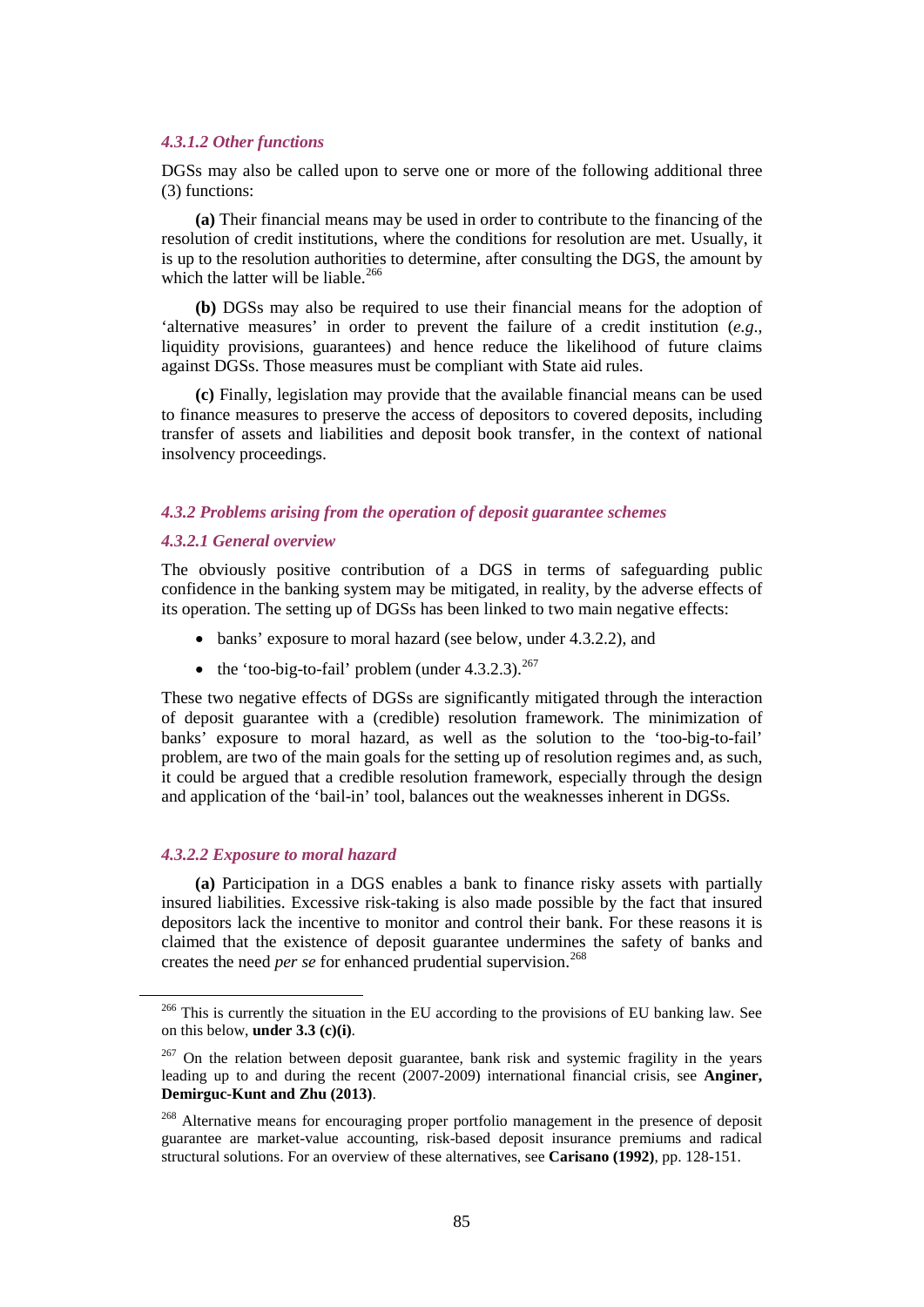Hence, the first adverse effect is that participation in a DGS gives banks an incentive to take greater risks than they would otherwise have, if their depositors were uninsured. Such behaviour on the part of banks, also known as exposure to moral hazard, is a rational reaction to the behaviour of uninsured depositors who seek protection from the DGS rather than the bank. This also applies to uninsured depositors who consider that they would be compensated by the DGS *ex post*, once the payment procedure is put into effect. $269$ 

**(b)** The second adverse effect of DGSs regards exposure to moral hazard of participating banks in terms of the level of their own funds. Since insured depositors do not have an incentive to control their bank, the latter may be tempted to reduce its capital adequacy ratio (which supposedly contributes to increasing its solvency and, hence, the level of public confidence) at the minimum required by the regulatory framework, whilst reducing its 'antibodies' for absorbing losses in the event of risk emergence. In this case, a spillover mechanism may be set in motion. The smaller a bank's capital base the greater its tendency to take extensive risks, as the profits from higher returns stay with shareholders, whereas losses are rolled over to the DGS.

# *4.3.2.3 Differential treatment of banks deemed 'too big (to be left) to fail'*

The *ex post* treatment of small and large banks participating in a DGS can be unequal under given circumstances. In particular:

**(a)** In the absence of a credible and adequately designed regime for bank resolution, governments may feel urged to bailout large failing banks, especially if these are considered 'too big to fail' (or, more accurately, 'too-big-to-be-left-to-fail'), due to the extent of the losses they would cause to their creditors and the economy as a whole (i.e. the 'public interest criterion' would be met).<sup>[270](#page-85-1)</sup> In such a case, depositors of large banks are covered *ex post* comprehensively. The same may apply in the (rare) cases where the decision is taken to withdraw a large bank's authorisation and activate the payout mechanism of the DGS. $^{271}$  $^{271}$  $^{271}$ 

**(b)** By contrast, depositors in small banks fully assume the losses incurred as a result of an insolvency decision on the part of competent authorities, since, as a rule, small banks are not being bailed out and, if the decision is taken to withdraw their authorisation, depositors are compensated only up to the 'coverage level'. Such behaviour by the competent authorities can be explained by the fact that if a small bank's authorisation were to be withdrawn, the risk of spillover effects in the banking market would not be severe, since the 'public interest criterion' would not be met.

<span id="page-85-0"></span><sup>&</sup>lt;sup>269</sup> Inadequate market discipline can be explained by the fact that depositors – either explicitly insured or expecting to be compensated *ex post* after their bank's authorisation is withdrawn, do not have an incentive to monitor the development of their bank's financial condition. Therefore, depositors do not request (as would normally happen in a market without deposit guarantees) higher interest rates from a bank with relatively lower solvency.

<span id="page-85-1"></span> $270$  On the definition of this category of banks and the policy issues arising from their operation, see, by mere indication, **Carmassi, Luchetti and Micossi (2010)** and **Hofer (2014)**.

<span id="page-85-2"></span> $271$  For instance, this was the case of depositors with two big failed US banking institutions, Continental Illinois Bank (defunct in 1984) and the Bank of New England (closed in 1991), who received compensation for the entirety of their deposits.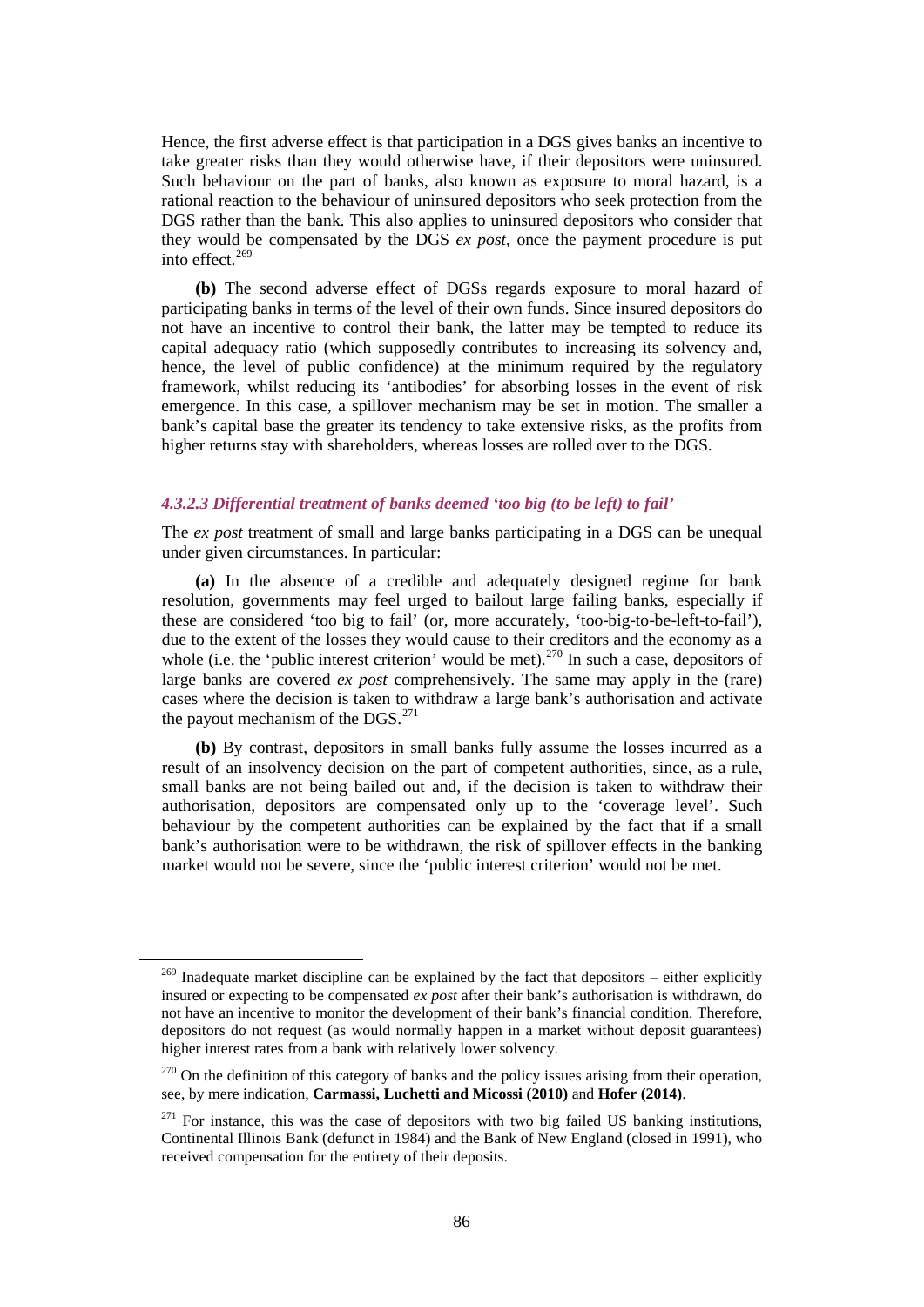#### *4.3.3 Attributes of deposit guarantee schemes*

Taking into account the above-mentioned, explicit DGSs are characterised by six (6) main attributes: $272$ 

**(a)** In principle, they are activated only if a bank's authorisation has been withdrawn (without resolution), i.e. its *deposits have become unavailable* to the public.

**(b)** They assume an *explicit obligation*; upon the withdrawal of a bank's authorisation (without resolution), they are required to compensate, within a prespecified (short) period, its depositors to the extent that their deposits are covered.

**(c)** The guarantee they provide is *non-discretionary*; once a bank's authorisation has been withdrawn (without resolution), depositors have in principle a direct claim for compensation against  $DGSs$ ,<sup>[273](#page-86-1)</sup> irrespective of the conditions underlying the bank failure.

**(d)** Deposit guarantee is an *ex-ante 'safe device'* for depositors; it makes them certain of compensation, thus curbing the incentives for bank runs and panics.

**(e)** The *level of protection* offered by a DGS is usually *limited*; the amount of the compensation has a ceiling ('coverage level') mainly for the mitigation of the abovementioned moral hazard problem.[274](#page-86-2)

**(f)** Finally, the cost of bank failures is incurred by the banking system ('no taxpayers' money solution'). DGSs are typically *funded exclusively by contributions of the participating banks* (without any contribution by the government and/or the central bank, which may be participating in their administration<sup>275</sup>). These contributions include the (usually annual) contributions, which may be either *ex ante* or *ex post* (as regards payment of the amounts required for depositors' compensation), as well as various *ex post* financing arrangements (including borrowing between DGSs).[276](#page-86-4)

### *4.3.4 Deposit guarantee vs. last resort lending*

When comparing the last-resort lending function to DGSs, the following differences manifest themselves:<sup>[277](#page-86-5)</sup>

<span id="page-86-0"></span><sup>272</sup> See **Carisano (1992)**, pp. 22-29.

<span id="page-86-1"></span> $273$  As an exception, in the case of the Swiss DGS ('esisuisse'), the claim is not on the DGS but on the bank's liquidator.

<span id="page-86-2"></span> $274$  This coverage level is also of importance if, in a resolution procedure, the bail-in instrument is applied, since in most jurisdictions deposits covered by the DGS may not be bailed-in. On this resolution tool see, by mere indication, **Coffee (2010)**, **Huertas (2012)** and **Goodhart and Avgouleas (2014)**.

<span id="page-86-3"></span> $275$  It should be pointed out that the body responsible for the management of a DGS may also have supervisory competencies on banks, the deposits of which are guaranteed by it, as in the case of the Federal Deposit Insurance Corporation (FDIC) in the United States. See **Carisano (1992)**, pp. 156-161.

<span id="page-86-4"></span><sup>276</sup> A typical example of *ex post* contributions is the Swiss DGS ('esisuisse'). In the EU, several Member States' DGSs also used to operate with *ex post* contributions, but this has been ruled out under the new DGS Directive 2014/49/EU.

On the Swiss legal framework governing deposit guarantee, see indicatively **Zulauf and Eggen (2013)**, pp. 103-104. On the esisuisse, see at: [http://www.eilagensicherung.ch.](http://www.eilagensicherung.ch/)

<span id="page-86-5"></span><sup>277</sup> See **Carisano (1992)**, pp. 22-29.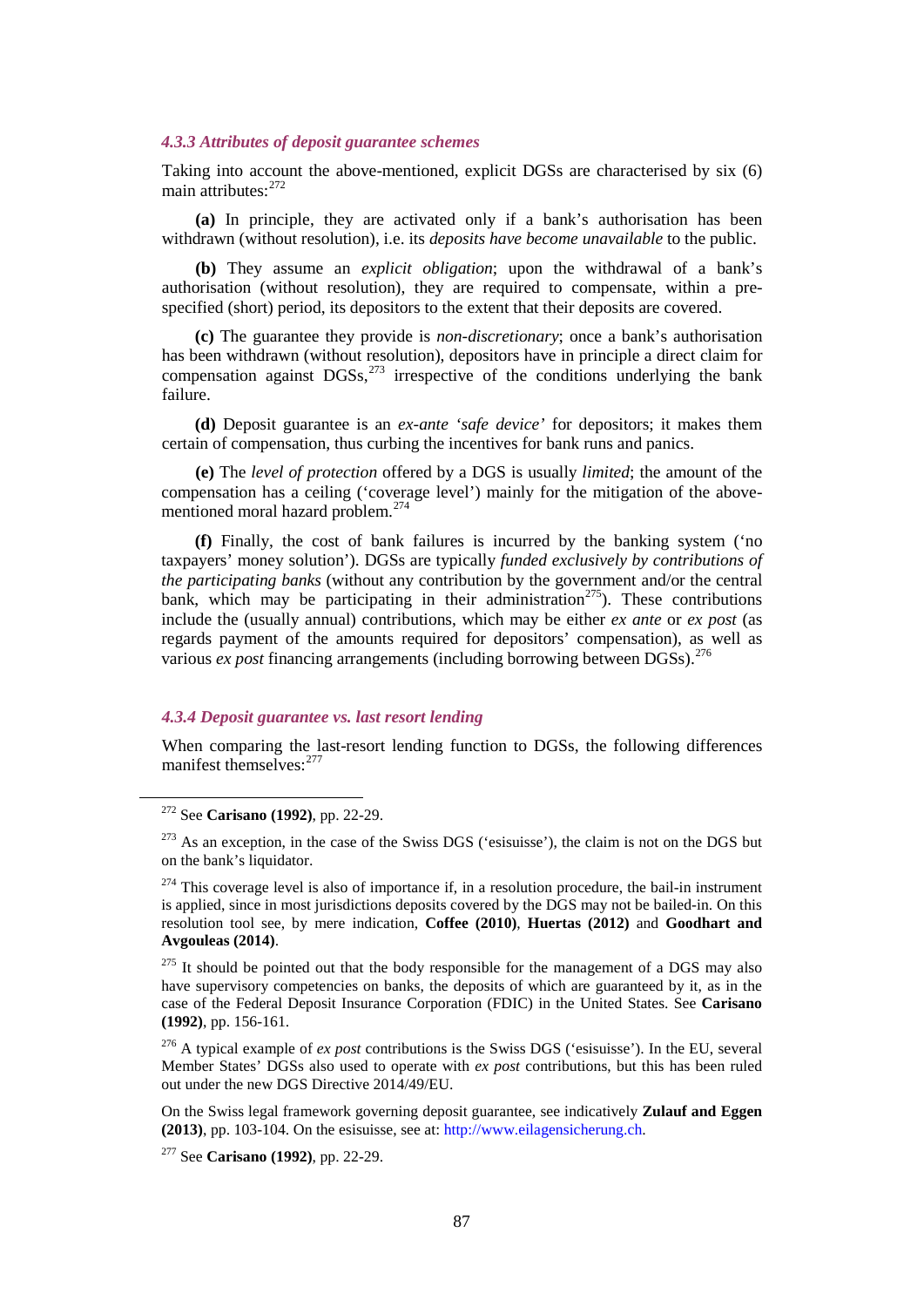- **(i)** Since the liquidity provided by the central bank to a bank experiencing liquidity strains is not contingent, this function is discretionary; it depends, in principle at least, on the central bank's assessment of the solvency of that bank.
- **(ii)** The position of depositors is ambiguous, since they are not certain *a priori* whether the central bank will intervene or not.
- **(iii)** The liquidity provided by the central bank in its function as lender of last resort has no constraints; *in extremis*, it can be limitless.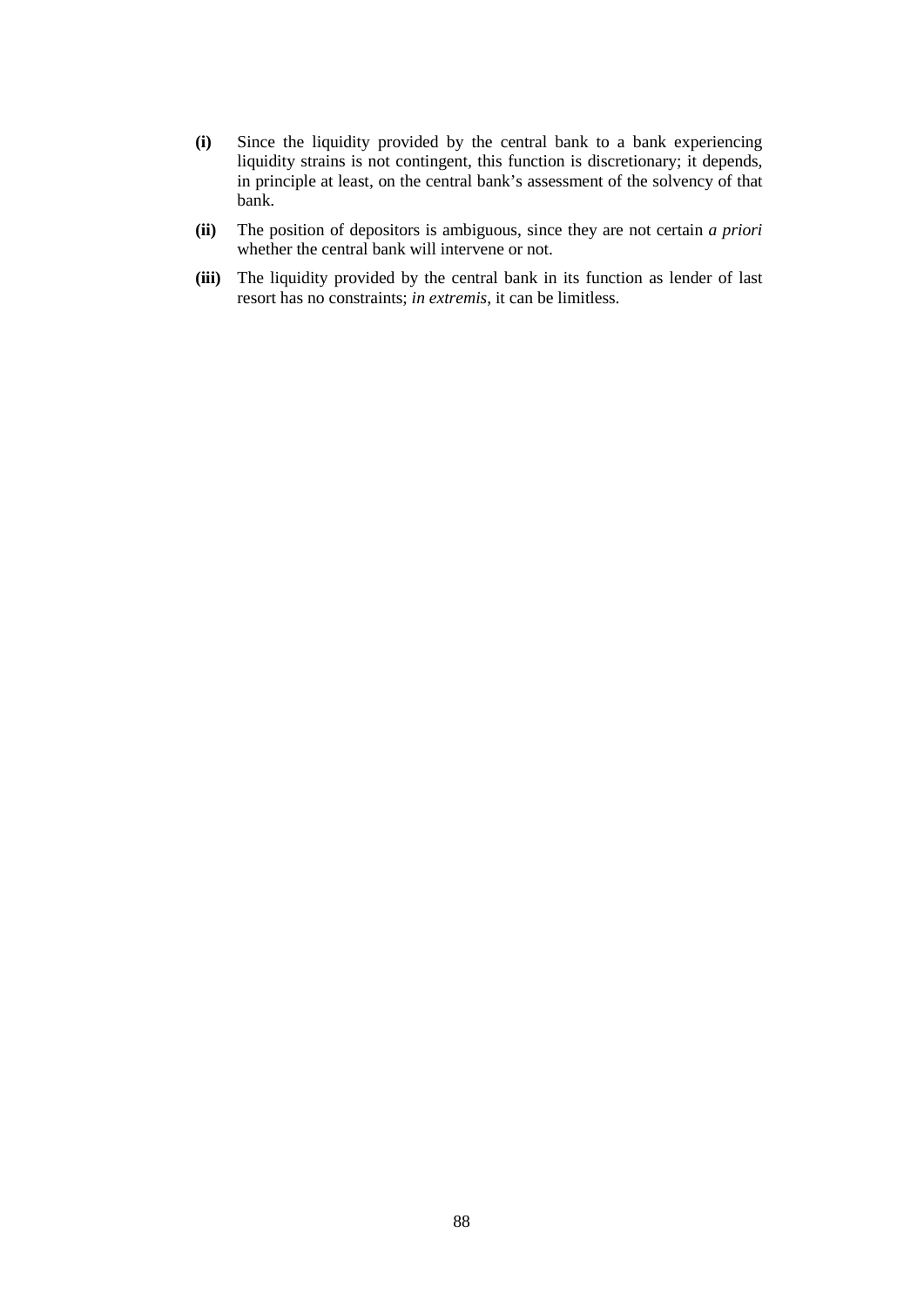| <b>Table 6</b>                                                                                                                       |                                                                                                       |                                                   |
|--------------------------------------------------------------------------------------------------------------------------------------|-------------------------------------------------------------------------------------------------------|---------------------------------------------------|
| Institutional aspects with regard to the preservation of the stability of the<br><b>banking</b> sector                               |                                                                                                       |                                                   |
| <b>Policy instruments</b>                                                                                                            | <b>Competent institution</b>                                                                          | <b>Attributes of the institution</b>              |
| Bank authorisation                                                                                                                   | Supervisory authority                                                                                 | Central bank or other<br>administrative authority |
| Micro-prudential and macro-<br>prudential regulation of<br>banks                                                                     | Legislator (including<br>$\bullet$<br>the Parliament)                                                 | General regulator<br>$\bullet$                    |
|                                                                                                                                      | Supervisory authority<br>$\bullet$<br>(in regulatory capacity)                                        | upon delegation                                   |
| Micro-prudential supervision<br>of banks                                                                                             | Supervisory authority                                                                                 | Central bank or other<br>administrative authority |
| Macro-prudential oversight<br>of the financial system<br>(including the banking<br>sector)                                           | Central bank or monetary<br>authority/agency (in most<br>cases)                                       |                                                   |
| Specific crisis prevention and<br>resolution of banks                                                                                | Supervisory or judicial<br>$\bullet$<br>authority<br>Resolution authority<br>٠<br>and resolution fund | On a case-by-case basis                           |
| Deposit guarantee                                                                                                                    | Deposit guarantee scheme                                                                              | Entity of private or public law                   |
| Last-resort lending                                                                                                                  | Central bank or monetary<br>authority/agency                                                          |                                                   |
| Provision of state subsidies<br>to banks (government<br>'bailout') in form of equity<br>participation and/or liquidity<br>guarantees | National Ministry of<br>Finance or other delegated<br>governmental agency                             |                                                   |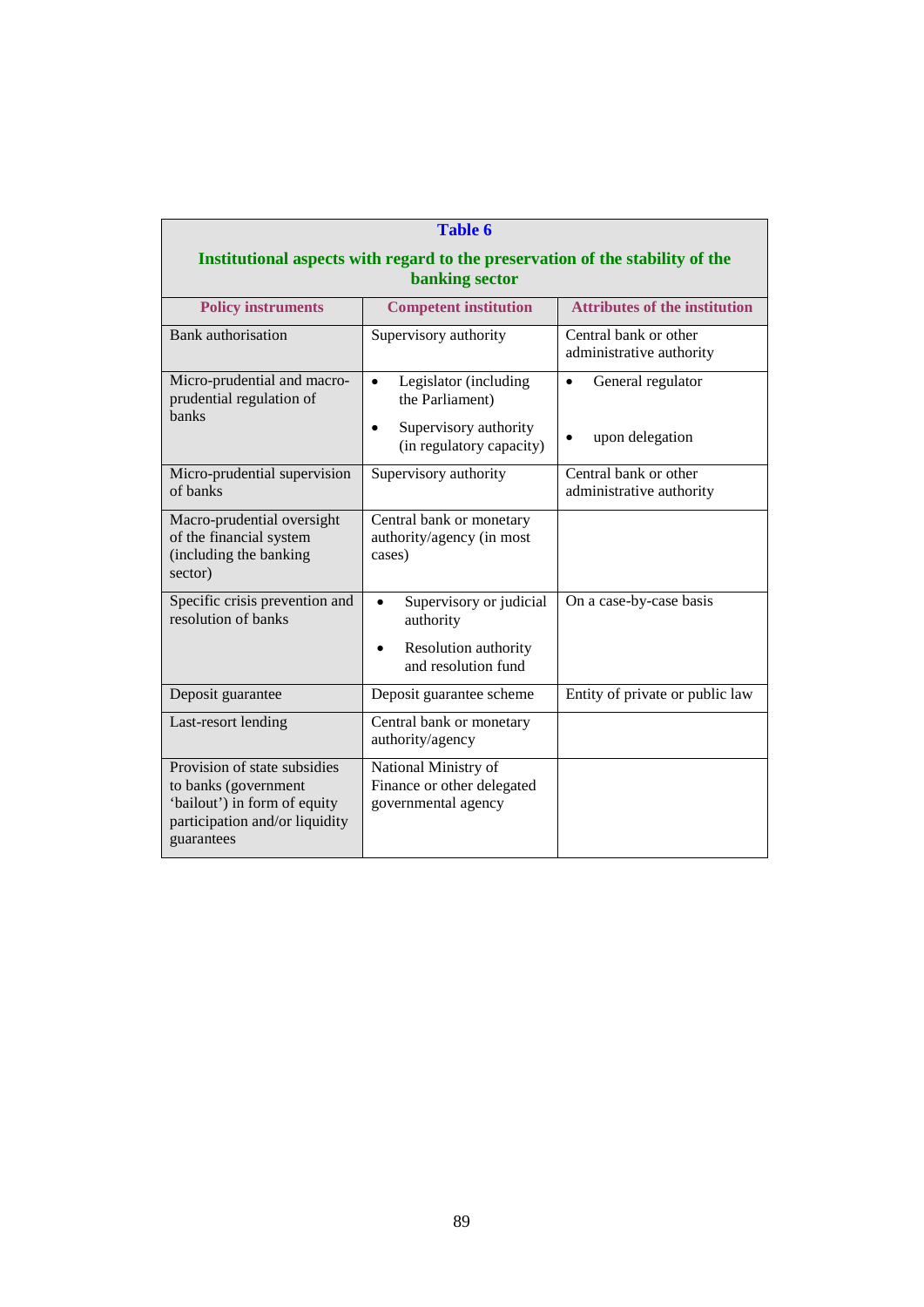## **Secondary sources**

*A*

**Äberli, R.W. (1989)**: *Risikopolitische Analyse der Ausserbilanzgeschäfte,*  Bankwirtschaftliche Forschungen, Band 119, Verlag Paul Haupt, Bern und Stuttgart

**Acharya, V., Cooley, T., Richardson, M. and I. Walter (2011)**: *Regulating Wall Street - the Dodd-Frank Act and the New Architecture of Global Finance*, Wiley, New York

**Aggarwal, R. (2002)**: Demutualization and corporate governance of stock exchanges, *Journal of Applied Corporate Finance*, Spring

**Alexander, K. (2015)**: European Banking Union: A Legal and Institutional Analysis of the Single Supervisory Mechanism and the Single Resolution Mechanism, *European Law Review*, Issue 2, pp. 154-187

**Allen, F. (2001)**: *Do Financial Institutions Matter?*, Financial Institutions Center, Wharton, Working Paper Series, 01-04

**Allen, F. and D. Gale (2001)**: *Comparative Financial Systems: A Survey,* Financial Institutions Center, Wharton, April, Working Paper Series, 01-15

**Allen, F. and R.J. Herring (2001)**: *Banking Regulation versus Securities Market Regulation*, Financial Institutions Center, Wharton, Working Paper Series, 01-29

**Allen, F. and A.M. Santomero (1999)**: *What Do Financial Intermediaries Do?*, Financial Institutions Center, Wharton, Working Paper Series, 99-30-B

**Amorello, L. and S. Huber (2014)**: *Recovery Planning: A New Valuable Corporate Governance Framework for Credit Institutions,* Law and Economics Yearly Review, Vol. 3, Part 2, pp. 296-317

**Amtenbrink, F. (1999)**: *The Democratic Accountability of Central Banks - A Comparative Study of the European Central Bank*, Hart Publishing

**Arnone, M., Darbar, S. M. and A. Gambini (2007)**: *Banking Supervision: Quality and Governance*, IMF Papers, WP/07/82, available at: http://cid.bcrp.gob.pe/biblio/ papers/imf/2007/abril/wp0782.pdf

**Athanassiou (2012**, editor**)***: Research Handbook on Hedge Funds, Private Equity and Alternative Investments*, Research Handbooks in Financial Law, Edward Elgar, Cheltenham-Northhampton

**[Attinger,](http://www.ecb.europa.eu/pub/research/authors/profiles/barbara-jeanne-attinger.en.html) B.J. (2011)**: *Crisis management and bank resolution: Quo vadis, Europe?*, European Central Bank, Legal Working Paper Series, No 13, December

**Avgouleas, E. and Ch. Goodhart (2015)**: Critical Reflections on Bank Bail-ins, *Journal of Financial Regulation*, 1, available at: [http://jfr.oxfordjournals.org/content/](http://jfr.oxfordjournals.org/content/early/2015/02/03/jfr.fju009)  [early/2015/ 02/03/jfr.fju009](http://jfr.oxfordjournals.org/content/early/2015/02/03/jfr.fju009)

**Avgouleas, E., Goodhart, C.A.E. and D. Schoenmaker (2009)**: *Living Wills as a Catalyst for Action*, DSF Policy Papers No. 4, Duisenberg School of Finance, Amsterdam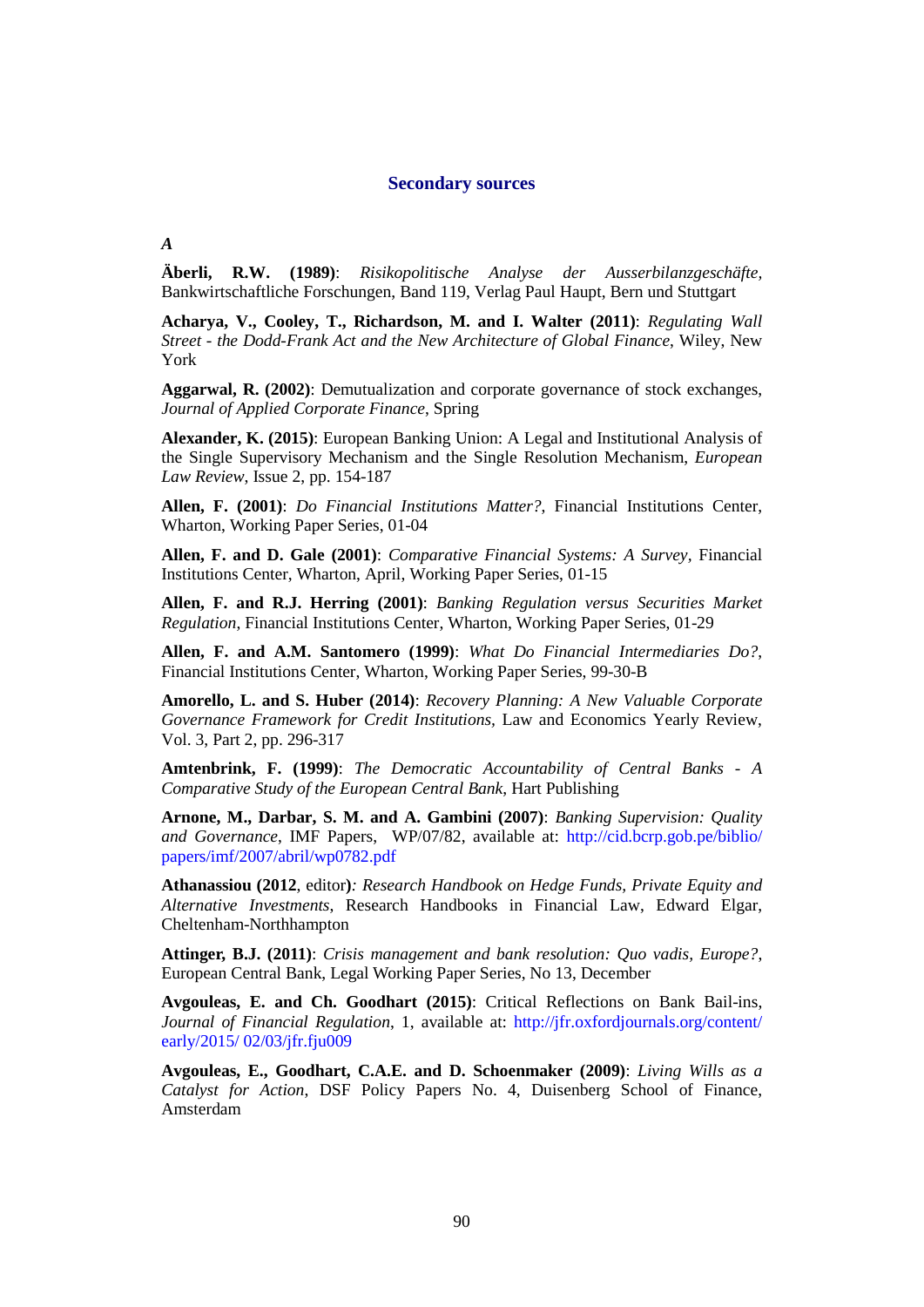## **Babis, V. (2012)**: *Bank Recovery and Resolution: What About Shareholder Rights?,* University of Cambridge Legal Studies Research Paper Series, No 23, September

**Bagehot, W. (1873)**: *Lombard Street,* new edition of 1901, Kegan Paul, Trench, Trumber & Co., London

**Bank for International Settlements (2014)**: *Re-thinking the lender of last resort*, BIS Papers No 79, September, available at: http://www.bis.org/publ/bppdf/bispap79.htm

**Bank of England (2014)**: *Financial Stability Report*, June, available at: wttp://www. bankofengland.co.uk/publications/ Pages/fsr/2014/fsr35.aspx

**Barth, J.R., Caprio, G. and R. Levine (2006)**: *Rethinking Bank Regulation – Till Angels Govern***,** Cambridge University Press, Cambridge, New York, Melbourne, Madrid, Cape Town, Singapore, São Paolo

**Baxter, T.C. Jr. and D. Gross (2010)**: The Federal Reserve's Response to the Crisis: Doing Whatever it Takes Within its Legal Authority, in Giovanoli M. and D. Devos (2010, editors): *International Monetary and Financial Law: The Global Crisis*, Oxford University Press, Oxford-New York, Chapter 14, pp. 293-304

**Beck, T. and D. Gros (2013)**: *Monetary Policy and Banking Supervision: Coordination Instead of Separation*, CEPS Policy Brief No. 286, available at: [http://](http://papers.ssrn.com/sol3/papers.cfm?abstract_id=2435847)  [ssrn.com/abstract=2189364](http://papers.ssrn.com/sol3/papers.cfm?abstract_id=2435847)

**Beck, T. and L. Laeven (2006)**: *Resolution of failed banks by deposit insurers: Crosscountry evidence*, World Bank Policy Research Working Paper No. 3920, World Bank Publications

**Benjamin, J. (2007)**: *Financial Law*, Oxford University Press, Oxford - New York

**Benston, G. (1994)**: Universal Banking, *Journal of Economic Perspectives*, Volume 8, Number 3, Summer 1994, pp. 121-143

**Berger, A., Herring, R. and G. Szego (1995)**: The role of capital in financial institutions, *Journal of Banking and Finance*, volume 19, pp. 393-430

**Binder, J.-H. (2015a)**: Komplexitätsbewältigung durch Verwaltungsverfahren? Krisenbewältigung und Krisenprävention nach der EU-Bankensanierungs- und abwicklungsrichtlinie, *Zeitschrift für das gesamte Handelsrecht und Wirtschaftsrecht* (ZHR), issue 173:1, pp. 83-133

**Binder, J.-H. (2015b)**: Resolution Planning and Structural Bank Reform within the Banking Union, in Castaneda, J., Karamichailidou, G., Mayes, D. and G. Wood (2015, editors): *European Banking Union. Prospects and challenges*, Routledge (forthcoming), available at:<http://ssrn.com/abstract=2540038>

**Binder, J.-H. (2015c)**: *To Ring-Fence or Not, and How? Strategic Questions for Post-Crisis Banking Reform in Europe*, available at: <http://ssrn.com/abstract=2543860>

**Binning, T. and S. Willey (2008)**: The MiFID Regime for Trading Venues; Regulated Markets, Multilateral Trading Facilities and Systematic Internalisers, in E. Avgouleas (general editor): *The Regulation of Investment Services in Europe under MiFID:* Implementation and Practice, Tottel Publishing, West Sussex, pp. 73-100

### *B*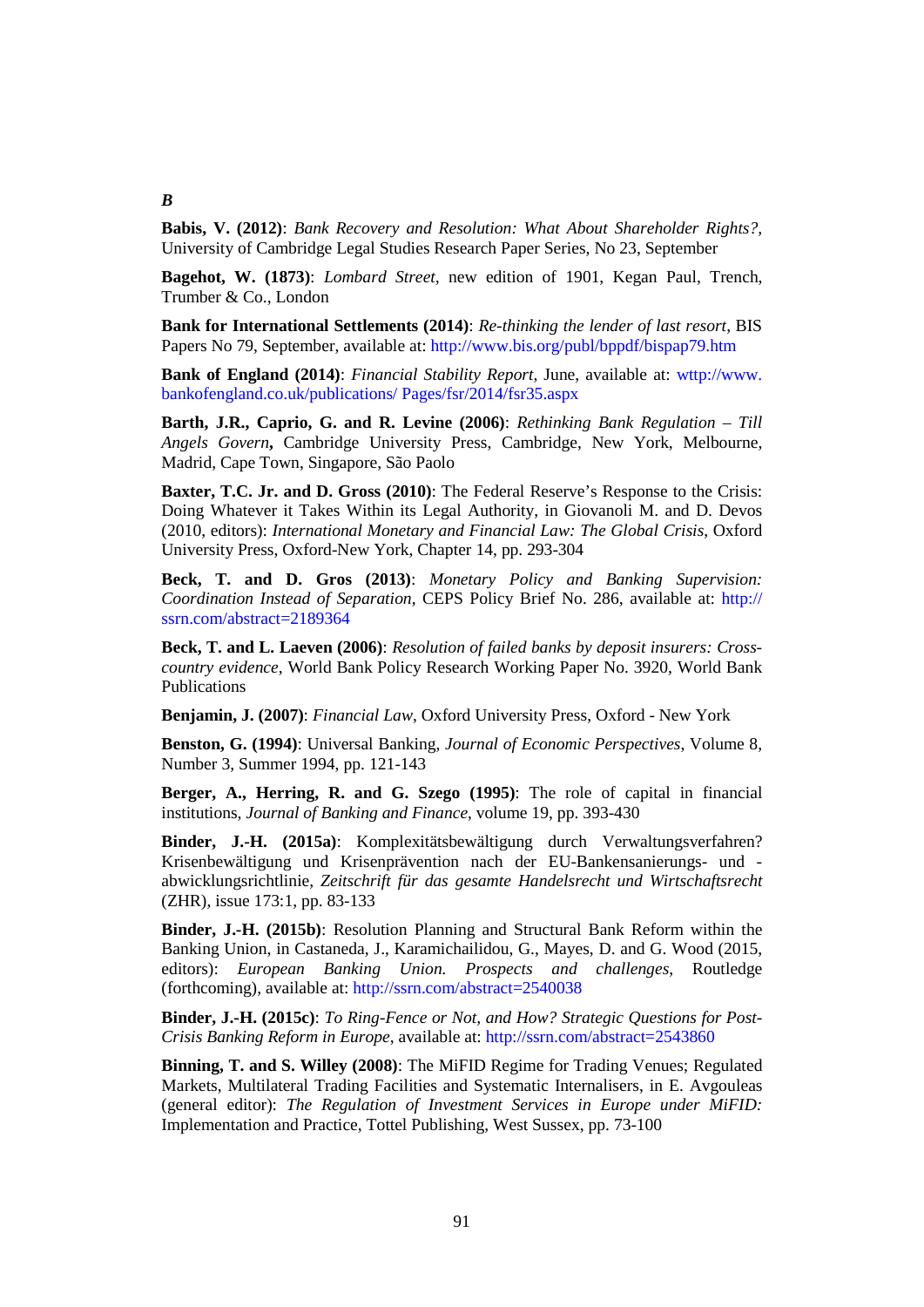**Blair, M., Walker, G. and R. Purves (2009**, editors**)**: *Financial Services Law*, second edition, Oxford University Press, Oxford - New York

**Blumer, A. (1996)**: *Bankenaufsicht und Bankenprüfung: Grundkonzepte, Problembestand und Perspektiven der institutionellen Ausgestaltung ausgewählter Bankenüberwachungssysteme*, Bank- und finanzwirtschaftliche Forschungen, Band 217, Verlag Paul Haupt, Bern – Stuttgart – Wien

**Bordo, M. (2014)**: *Rules for a Lender of Last Resort: An Historical Perspective,* Paper prepared for the Conference "Central Banking in the Next Century: A Policy Conference", Hoover Institution Stanford, California, May

**Borio, C. (2010)**: *Implementing a Macroprudential Framework: Blending Boldness and Realism*, keynote address for the BIS-HKMA research conference on Financial Stability: Towards a Macroprudential approach, Honk Kong SAR, July, at: <http://www.bis.org/repofficepubl/hkimr201007.12c.pdf>

**Borio, C. (2008)**: *The Financial Tturmoil of 2007-?: A Preliminary Assessment and Some Policy Considerations*, BIS working Papers, No 251, Bank for International Settlements, March, pp. 1-13

**Borio, C. (2003)**: *Towards a Macro-Prudential Framework for Financial Supervision and Regulation?*, Bank for International Settlements, Working Papers, No 128, Basel, February

**Borio, C. and P. Disyatat (2009)**: *Unconventional Monetary Policies: An Appraisal*, BIS Working Papers No. 292, Monetary and Economic Department, Bank for International Settlements, November

**Brunnenmeier, M., Crockett, A., Goodhart, Ch., Persaud, A.D. and H. Shin (2009)**: *The Fundamental Principles of Financial Regulation*, Geneva Reports on the World Economy, no. 11, International Center for Monetary and Banking Studies (ICMB) – Centre for Economic Policy Research (CEPR)

## *C*

**Calais-Auloy, J. and F. Steinmetz (2006)**: *Droit de la Consummation*, 7éme édition, Dalloz, Paris

**Calomiris, Ch.W. and B.G. Gorton (1990)**: *The Origin of Banking Panic Models: Facts and Banking Regulation*, The Wharton School, University of Pennsylvania, No. 11

**Caprio, J. and D. Klingebiel (1996)**: *Bank Insolvencies: Cross-Country Experience*, [World Bank Policy Research Working Paper, No. 1620,](javascript:WinOpen();) World Bank, Washington

**Carisano, R. (1992)**: *Deposit insurance: theory, policy and evidence*, Luiss, Dartmouth

**Carmassi, J., Luchetti, El. and S. Micossi (2010)**: *Overcoming too-big-to-fail: a regulatory framework to limit moral hazard and free riding in the financial sector*, Report, of the CEPS-Assonime Task Force on Bank Crisis Resolution, Centre for European Policy Studies, Brussels

**Cartwright, P. (2004)**: *Banks, Consumers and Regulation*, Hart Publishing, Oxford

**Central Bank Governance Group (2011)**: *Central Bank Governance and Financial Stability*, Report, Bank for International Settlements, May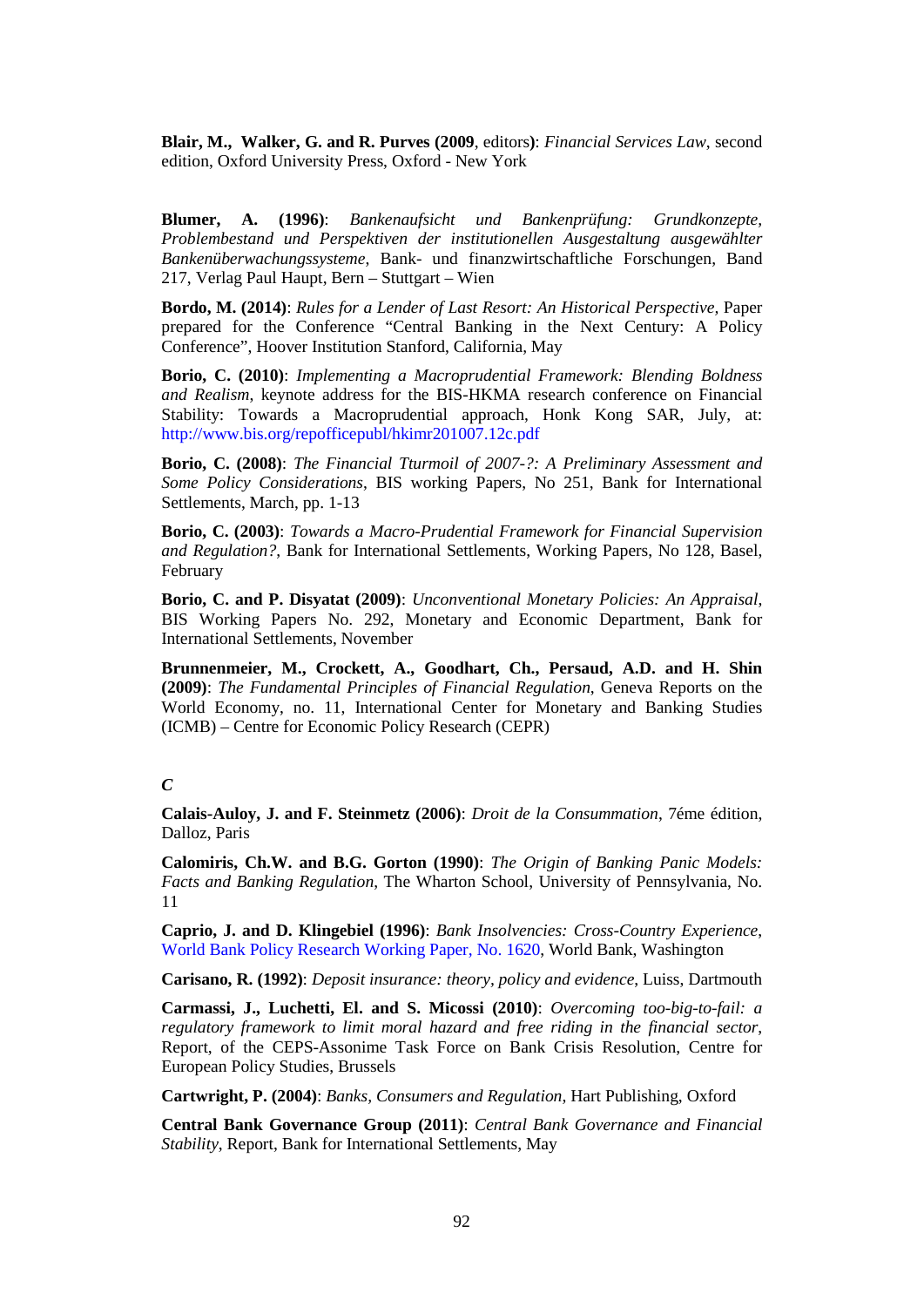**Central Bank Governance Group (2009)**: *Issues in the Governance of Central Banks*, Report, Bank for International Settlements, May

**Chan, N., Getmansky, M., Haas, S.M. and A.W. LO (2006)**: Do hedge funds increase systemic risk?, *Economic Review*, fourth quarter, Federal Reserve Bank of Atlanta, pp. 49-80

**Cihák, M. and E. Nier (2009)**: *The Need for Special Resolution Regimes for Financial Institutions - The Case of the European Union*, IMF Working Paper, WP/09/200

**Claessens, S., Herring, R.J. and D. Schoenmaker (2010)**: *A Safer World Financial System: Improving the Resolution of Systemic Institutions*, Geneva Reports on the World Economy, no 12, International Center for Monetary and Banking Studies, Centre for Economic Policy Research, London, UK

**Clement, P. (2010)**: The term "macroprudential": origins and evolution, *BIS Quarterly Review*, March, pp. 59-67

**Coates, J.C. (2015)**: *The Volcker Rule as Structural Law: Implications for Cost-Benefit Analysis and Administrative Law*, Law Working Paper No 299/2015, ecgi, available at: http://ssrn.com/abstract=2639322

**Coffee, J.C. (2010)**: *Bail-ins versus Bail-outs: Using Contingent Capital to Mitigate Systemic Risk*, The Center for Law and Economic Studies, Columbia University School of Law, Working Paper No. 380, available at: http://www.law.columbia.edu/lawec

**Committee on Payments and Market Infrastructures - World Bank Group (2015)**: *Payment aspects of financial inclusion*, Consultative Report, Bank for International Settlements - World Bank Group, September

**Committee on the Global Financial System (2010a)**: *Macroprudential Instruments and Frameworks: A Stocktaking of Issues and Experiences*, CGFS Papers, No. 38, May

**Committee on the Global Financial System (2010b)**: *The role of margin requirements and haircuts in procyclicality*, CGFS Papers, No. 36, March

**Committee on the Global Financial System (2010c):** *Long-term Issues in International Banking,* CGFS Papers, No. 41, Bank for International Settlements, July

**Constâncio, V. (2015)**: *Financial stability risks, monetary policy and the need for macro-prudential policy*, European Central Bank, Frankfurt am Main, 13 February

**Cox, J.C. and M. Rubinstein (1985)**: *Options markets*, Prentice-Hall, New Jersey

**Crocket, A. (2007)**: The evolution and regulation of hedge funds, *Banque de France, Financial Stability Review, Special Issue Hedge Funds,* No. 10, April, pp. 19-28

## *D*

**Davies, P. (2014)**: *Resolution of Cross-Border Banking Groups*, in Research Handbook on Crisis Management in the Banking Sector, Matthias Haentjens & Bob Wessels (eds.), Edward Elgar Publishing Ltd, Cheltenham, UK, 2015, *forthcoming*; Oxford Legal Studies Research Paper No. 89/2014, available at: [http://ssrn.com/abstract](http://ssrn.com/abstract=2534156)   $= 2534156$ 

**Davies, H. and D. Green (2010)**: *Global Financial Regulation. The Essential Guide*, Polity Press, Cambridge, UK - Malden, USA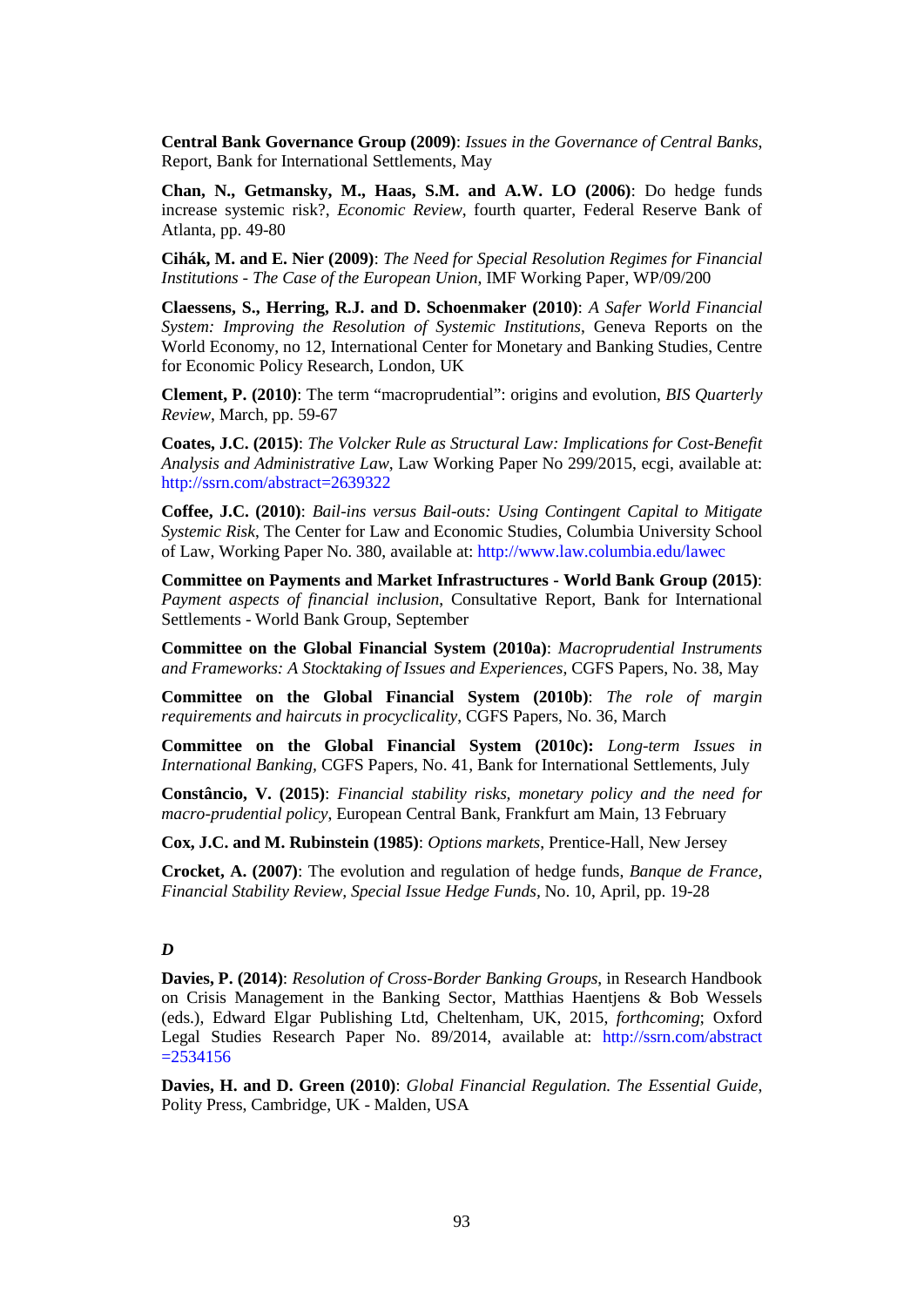**de Haan, J., Oosterloo, S., and D. Schoenmaker (2009)**: *European Financial Markets and Institutions*, Cambridge University Press, Cambridge, New York, Melbourne, Madrid, Cape Town, Singapore, São Paolo

**Demirgüç-Kunt, A. and H. Huizinga (1999)**: *Market Discipline and Financial Safety Net Design*, World Bank Policy Research Working Paper No. 2183

**Dewatripoint, M. and X. Freixas (2012)**: *Bank Resolution: Lessons from the Crisis, in The Crisis Aftermath: New Regulatory Paradigms*, Centre for Economic Policy Research, London

**Diamond, D. (1984)**: Financial intermediation and delegated monitoring, *Review of Economic Studies*, 51, August, pp. 393-414

**Diamond, D. and P. Dybvig (1983)**: Bank runs, deposit insurance and liquidity, *Journal of Political Economy*, 91, July, pp. 401-419

**Di Noia, C. and G. Di Giorgio (1999)**: *Should Banking Supervision and Monetary Policy Tasks be Given to Different Agencies?*, Universitat Pompeu Fabra, Economic Working Paper No. 411, available at: [http://ssrn.com/abstract=193730](http://papers.ssrn.com/sol3/papers.cfm?abstract_id=2435847)

**Dierick, F. (2004)**: The *supervision of mixed financial services groups in Europe*, European Central Bank, Occasional Paper Series, no. 20, August, European Central Bank

**Domanski, D., Moessner, R. and W. Nelson (2014)**: Central banks as lenders of last resort: experiences during the 2007-2010 crisis and lessons for the future, in Bank for International Settlements (2014): *Re-thinking the lender of last resort*, BIS Papers No 79, September, pp. 43-75

**Dumler, M.T. (2013)**: *The Volcker Rule: Has anything changed?* , Moral Cents Vol.2 Issue 1, Winter/Spring 2013, Seven Pillars Institute

**Dupuis-Danon, M.Ch. (2005)**: Blanchiment d'argent: illusions, réalités, impact, *Rapport moral sur l'argent dans le monde*, pp. 91. ff

# *E*

**Eijffinger, S. and R. Nijskens (2012)**: *Banking union and ambiguity: Dare to go further*, VOX, 23 November

**Einsele, D. (2006)**: *Bank- und Kapitalkarktrecht*, Mohr Siebeck, Tübingen

**European Central Bank (2011a)**: *The Monetary Policy of the ECB*, European Central Bank, third edition, May

**European Central Bank (2011b)**: The European Stability Mechanism, in: European Central Bank, *Monthly Bulletin*, Frankfurt, July, pp. 71-84

**European Central Bank (2011c)**: *Eurosystem oversight policy framework*, July, European Central Bank**,** available at: [http://www.ecb.int/](http://www.ecb.int/pub/pdf/other/eurosystemoversightpolicyframework2011en.pdf?ab6bddb77fd53f6acfff742adc24f4ef)  [pub/pdf/other/eurosystemoversightpolicyframework2011en.pdf?ab6bddb77fd53f6acfff](http://www.ecb.int/pub/pdf/other/eurosystemoversightpolicyframework2011en.pdf?ab6bddb77fd53f6acfff742adc24f4ef) [742adc24f4ef](http://www.ecb.int/pub/pdf/other/eurosystemoversightpolicyframework2011en.pdf?ab6bddb77fd53f6acfff742adc24f4ef)

**European Central Bank (2010b)**: Recent regulatory initiatives to address the role of systemically important financial institutions, in: *Financial Stability Review*, IV. Special Features, Section C, June

**European Central Bank (2007a)**: The EU arrangements for financial crisis management, *Monthly Bulletin*, February, pp. 73-84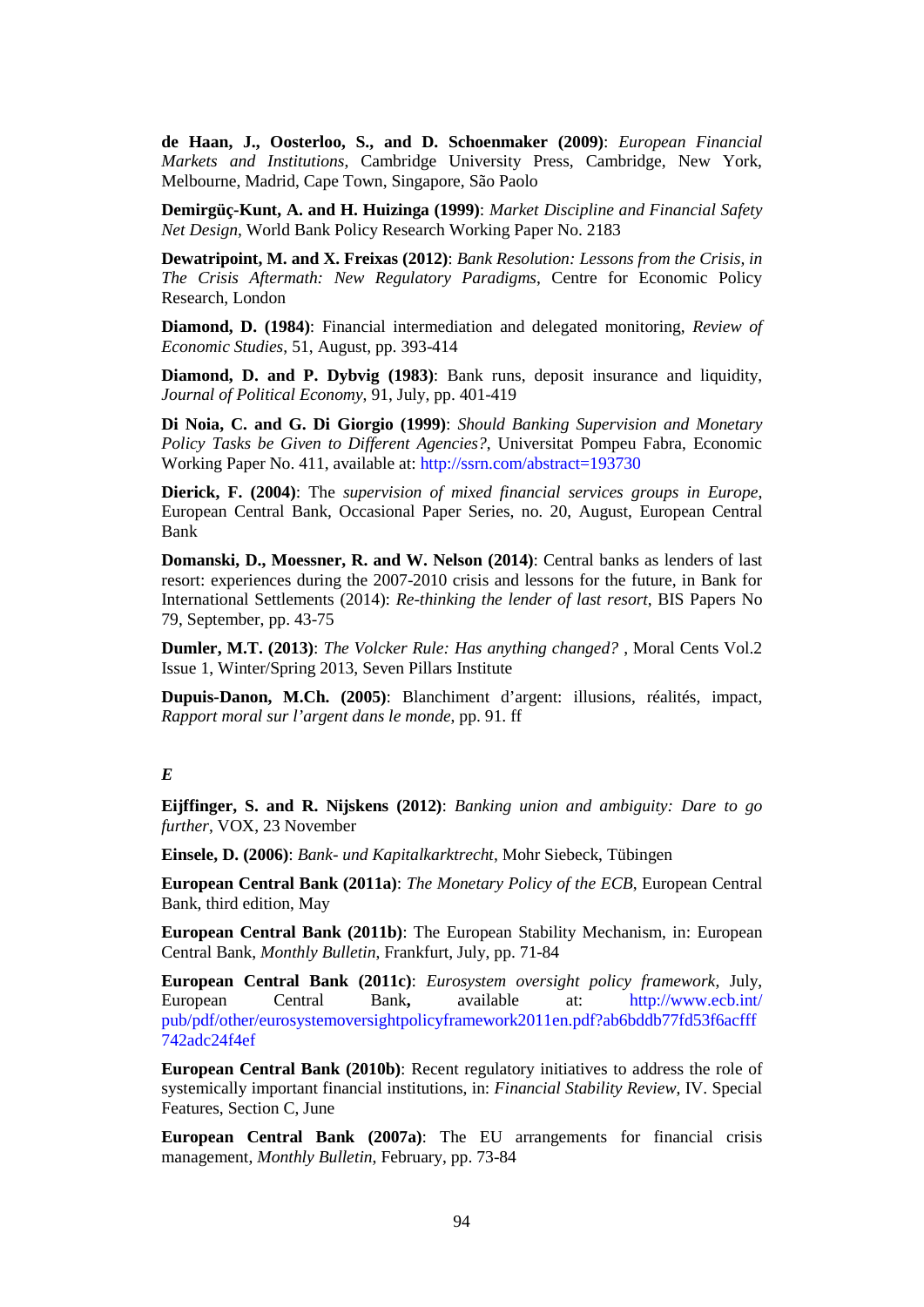**European Central Bank (2007b)**: *Financial Integration in Europe*, European Central Bank, March

**European Central Bank (2001)**: *The Role of Central Banks in Prudential Supervision*, European Central Bank, available at: http://www.ecb.int/pub/pdf/other/prudential supcbrole\_en.pdf

*F*

**Faia, E. and B. di Mauro (2015)**: *Cross-Border Resolution of Global Banks,* House of Finance SAFE (Sustainable Architecture for Finance in Europe), Working Paper No 88, March

**Fecht, F. and M. Tyrell (2004)**: *Optimal lender of last resort policy in different financial systems*, Discussion Paper Series 1: Studies of the Economic Research Centre No 39, Deutsche Bundesbank, Frankfurt am Main

**Ferguson, R.W., Jr, Hartmann, Ph., Panetta, F. and R. Portes (2007)**: *International Financial Stability*, Geneva Reports on the World Economy 9, International Center for Monetary and Banking Studies (ICMB), Geneva, Switzerland

**Filipova, T. (2007)**: *The Concept of Integrated Financial Supervision and Regulation of Financial Conglomerates in Germany and the United Kingdom*, Nomos Verlag/ C.H.Beck

**Finlay, St. (2009)**: *Consumer Credit Fundamentals*, second edition, Palgrave Macmillan, Hampshire, New York

**Freedman, C. (1987)**: Discussion on Guttentag and Herring (1987a: Emergency Liquidity Assistance for International Banks), in Portes, R. and A.K. Swoboda (1987, editors): *Threats to International Financial Stability*, Cambridge University Press, Cambridge, pp. 189-194

**Freixas, X. and B.M. Parigi (2008)**: *Lender of Last Resort and Bank Closure Policy,* Center for Economic Studies Ifo, CESifo Working Paper No. 2286, February, Munich

**Furlong, F. and M. Keeley (1989)**: Capital regulation and bank risk taking: a note, *Journal of Banking and Finance*, volume 13, pp. 883-891

## *G*

**Galati, G. and R. Moessner (2011)**: *Macroprudential policy - a literature review*, BIS Working Papers No. 337, Monetary and Economic Department, Bank for International Settlements, February

**Gambacorta, L. and A. van Rixtel (2013)**: *Structural bank regulation initiatives: approaches and implications*, BIS Working Papers No. 412, Monetary and Economic Department, Bank for International Settlements, April

**Garbaravicius, T. and F. Dierick (2005)**: *Hedge Funds and their Implications for Financial Stability,* European Central Bank, Occasional Paper Series, No. 34, European Central Bank, August

**Geva, B. (2008)**: TARGET2: Transfer of funds and harmonisation of EU payment law, *Uniform Commercial Code Law Journal*, Vo. 41, No. 2, pp. 113-123

**Gianviti, F. (2010)**: The Objectives of Central Banks, in Giovanoli, M. and D. Devos (2010, editors): *International Monetary and Financial Law: The Global Crisis*, Oxford University Press, Oxford - New York, Chapter 22, pp. 449-483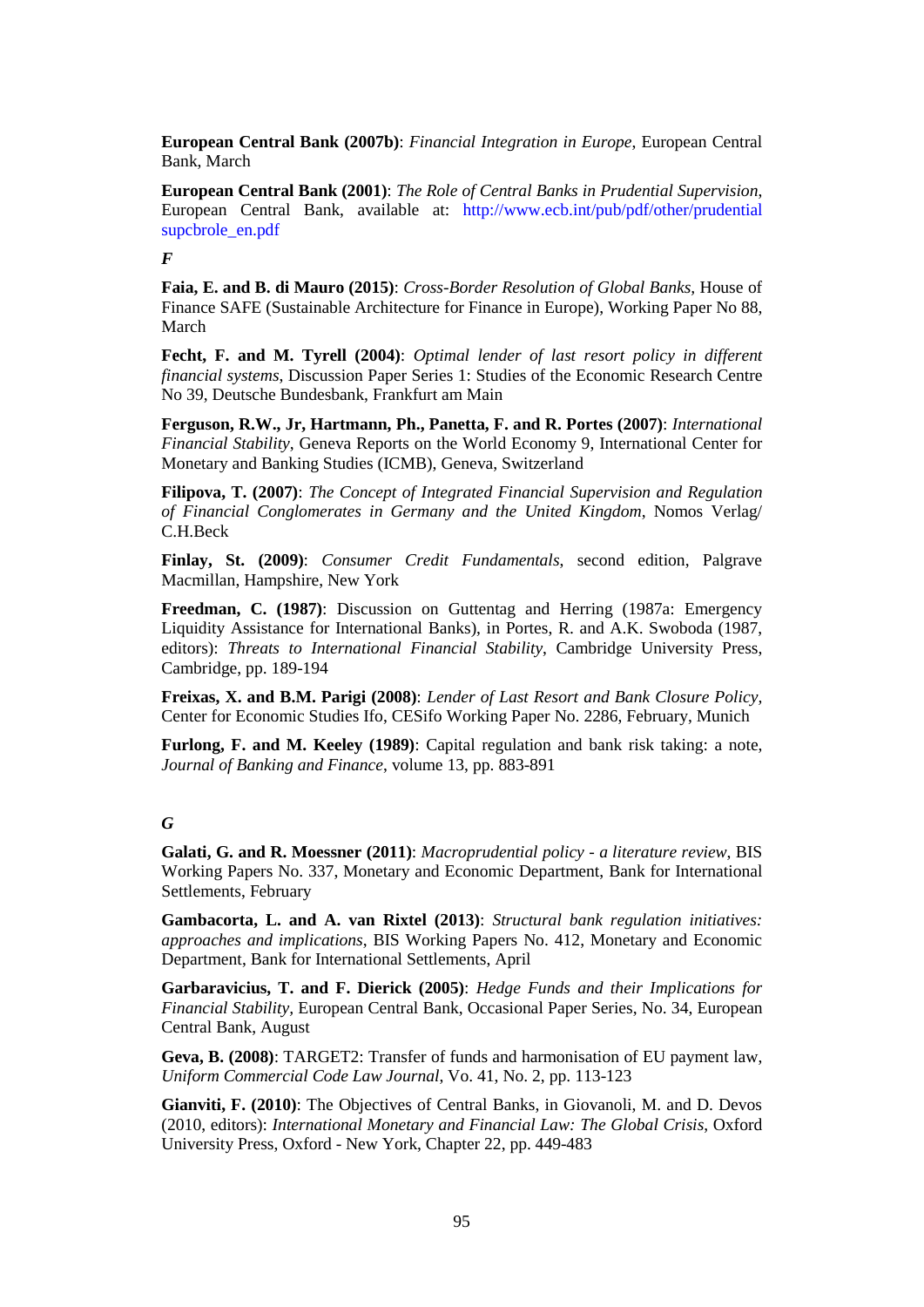**Gleeson, S. (2010)**: *International Regulation of Banking – Basel II: Capital and Risk Requirements*, Oxford University Press, Oxford – New York

**[Głuch](http://www.ecb.europa.eu/pub/research/authors/profiles/daniel-gluch.en.html), D., [Skovranová,](http://www.ecb.europa.eu/pub/research/authors/profiles/lucia-skovranova.en.html) L. and [M. Stenström](http://www.ecb.europa.eu/pub/research/authors/profiles/mikael-stenstroem.en.html) (2013)**: *Central Bank involvement in macro-prudential oversight*, European Central Bank, Legal Working Paper Series, No 14, 11 January

**Global Partnership for Financial Inclusion (2012)**: *Financial Inclusion - A pathway to financial stability? Understanding the linkages*, Basel, 29 October, available at: [http://www.gpfi.org/sites/default/files/documents/GPFI%20SSBs%20Conference%20](http://www.gpfi.org/sites/default/files/documents/GPFI%20SSBs%20Conference%20%20Issues%20Paper%203%20Financial%20Inclusion%20%E2%80%93%20A%20Pathway%20to%20Financial%20Stability_1.pdf)  [%20Issues%20Paper%203%20Financial%20Inclusion%20%E2%80%93%20A%20Pat](http://www.gpfi.org/sites/default/files/documents/GPFI%20SSBs%20Conference%20%20Issues%20Paper%203%20Financial%20Inclusion%20%E2%80%93%20A%20Pathway%20to%20Financial%20Stability_1.pdf) [hway%20to%20Financial%20Stability\\_1.pdf](http://www.gpfi.org/sites/default/files/documents/GPFI%20SSBs%20Conference%20%20Issues%20Paper%203%20Financial%20Inclusion%20%E2%80%93%20A%20Pathway%20to%20Financial%20Stability_1.pdf)

**Goodhart, Ch. (2013)**: *The Optimal Financial Structure*, LSE Financial Markets Group Paper Series, Special Paper 220, March 2013, London

**Goodhart, Ch. (2012)**: Funding arrangements and burden sharing in banking resolution, in Beck, T. (2012a, editor): *Banking Union for Europe. Risks and Challenges,* Centre for Economic Policy Research (CEPR), London, UK, pp. 105-113

**Goodhart, C.A.E. (2000)**: *The Organizational Structure of Banking Supervision*, Financial Stability Institute, Occasional Paper No 1, October, available at: www.bis.org/fsi/fsipapers.htm

**Goodhart, C.A.E. (1988)**: *The Evolution of Central Banks*, The MIT Press, Cambridge Massachussets

**Goodhart, Ch. and E. Avgouleas (2014)**: A Critical Evaluation of Bail-in as a Bank Recapitalisation Mechanism, in Allen, F., Carletti, E. and J. Gray (2014, editors): *Bearing the losses from bank and sovereign default in the Eurozone*, FIC Press, Wharton Financial Institutions Center, Philadelphia, USA available at: [http://hdl.handle.net/1814/34437,](http://hdl.handle.net/1814/23335) Chapter 7, pp. 65-97

**Goodhart, C.A.E. and D. Schoenmaker (1993)**: Institutional Separation between Supervisory and Monetary Agencies, in Goodhart, C.A.E. (1993, editor): *The Central Bank and the Financial System*, Macmillan Press, London

**Gorton, G.B. (1988a)**: Banking panics and business cycles, *Oxford Economic Papers*, 40, pp.751-781

**Gorton, G.B. (1988b)**: Why are Banks Regulated? Comments, *Paper presented for the Conference on the Perspectives of Banking Regulation*, Cleveland Federal Reserve Bank

**Gorton, G. and A. Metrick (2013)**: *The Federal Reserve and Panic Prevention: The Roles of Financial Regulation and Lender of Last Resort*, Journal of Economic Perspectives, Vol. 27, Number 4 - Fall 2013, pp. 45–64

**Gorton, G. and A. Winton (2002)**: *Financial Intermediation*, Financial Institutions Center, Wharton, Working Paper Series, 02-28

**Gortsos, Ch.V. (2015)**: *Last-resort lending to solvent credit institutionsin in the euro area: a detailed presentation of the Emergency Liquidity Assistance (ELA) mechanism*, in: ECB Legal Conference 2015 – From Monetary Union to Banking Union, on the way to Capital Markets Union: New opportunities for European integration, European Central Bank, December 2015, pp. 53-76 (also available at: [http://ssrn.com/](http://ssrn.com/%20abstract)  [abstract=](http://ssrn.com/%20abstract)2688953)

**Gortsos, Ch.V. (2012)**: *Fundamentals of Public International Financial Law: International Banking Law within the System of Public International Financial Law*,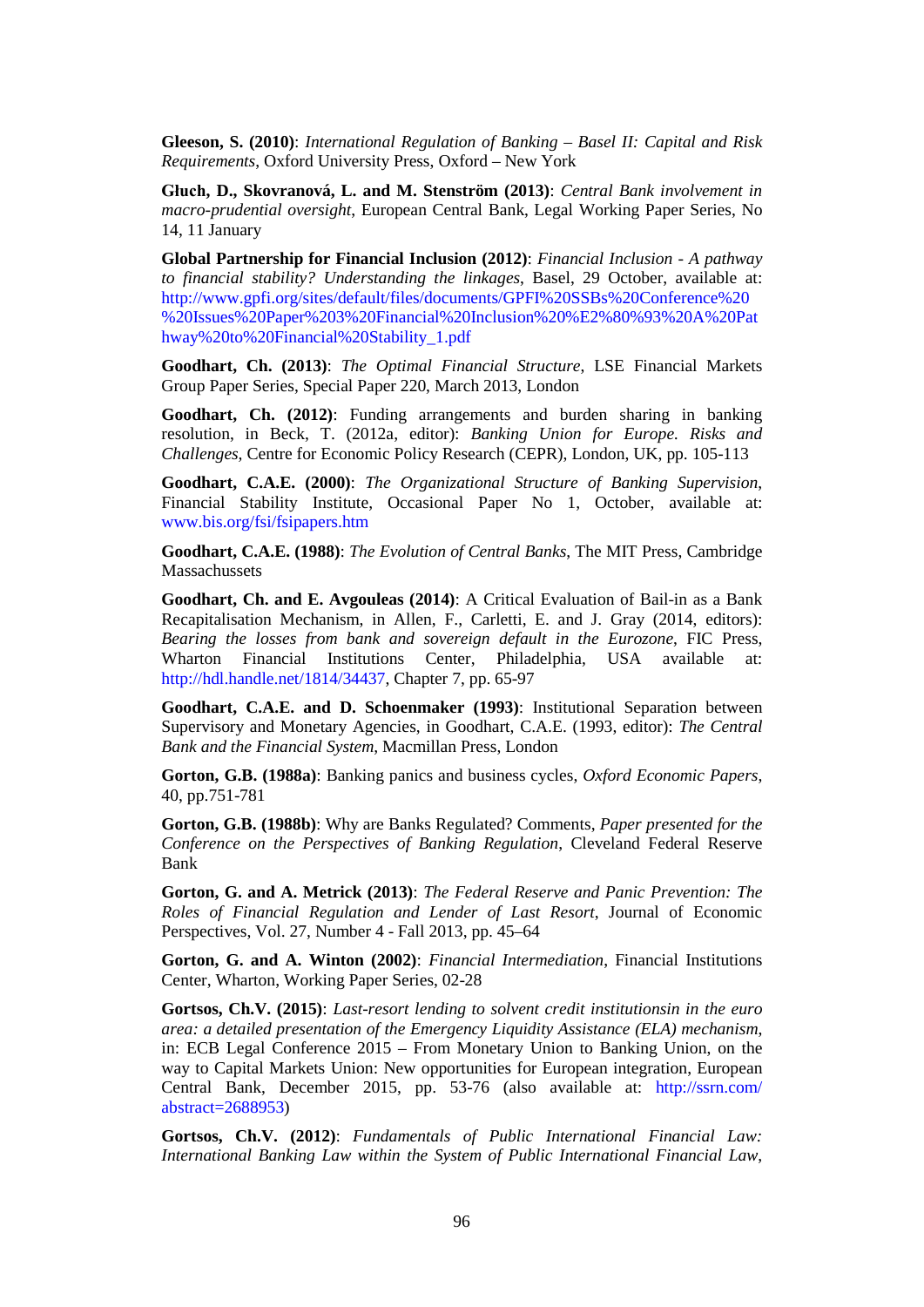Schriften des Europa-Instituts der Universität des Saarlandes - Rechtswissenschaft, Nomos Verlag, Baden-Baden

**Grant, J.K. (2010)**: *What the Financial Services Industry Puts Together Let No Person Put Asunder: How the Gramm-Leach Bliley Act Contributed to the 2008-2009 American Capital Markets Crisis*, available at: [http://ssrn.com/abstract=1525670](http://papers.ssrn.com/sol3/papers.cfm?abstract_id=2435847) 

**Green, D. (2012)**: The Relationship between Micro-Macro-Prudential Supervision and Central Banking, in Wymeersch, Ed., Hopt, K.J. and G. Ferrarini (2012, editors): *Financial Regulation and Supervision - A Post-Crisis Analysis*, Oxford University Press, Oxford, Chapter 3, pp. 57-68

**Gros, D. and T. Mayer (2011a)**: EFSF 2.0 or the European Monetary Fund, in: Centre for Economic Studies Ifo (CESifo) Institute, (2011): *DICE Report 3 Autumn*, Munich, pp. 31-39

**Gros, D. and T. Mayer (2011b)**: How To Back Up the Rescue Fund?, in: Wyplosz, Ch., Collignon, S., Gros, D. and A. Belke (2011, editors): *The ECB, the EFSF and the ESM - Roles, Relationships and Challenges*, Directorate General for Internal Policies Policy Department A: Economic and Scientific Policies, Economic and Monetary Affairs Committee, European Parliament, December, pp. 47-58

**Group of Thirty (2008)**: *Τhe Structure of Financial Supervision – Approaches and Challenges in a Global Marketplace*, Group of Thirty, Washington, D.C.

**Grünewald, S. (2014)**: Rechtliche Rahmenbedingungen der Bankenabwicklung: Drei Szenarien als hypothetische Testfälle des Schweizer Bankenabwicklungsregimes, in von der Crone, H.C/ J.-Ch. Rochet (2014, Herausgeber): *Finanzstabilität: Status und Perspektiven,* Schulthess Verlag, Zürich, pp. 267-290

**Guttentag, J. and R. Herring (1988)**: *Prudential supervision to manage systemic vulnerability*, Proceedings of a Conference on Bank Structure and Competition Federal Reserve Bank of Chicago, pp. 502-633

**Guttentag, J. and R. Herring (1987a)**: Emergency liquidity assistance for international banks, in Portes, R. and A.K. Swoboda (editors): *Threats to international financial stability*, Cambridge University Press, Cambridge, pp. 150-186

**Guttentag, J. and R.J. Herring (1987b)**: *Restructuring Depository Institutions*, International Banking Center, the Wharton School, University of Pennsylvania, *mimeo*

**Guttentag, J. and R. Herring (1986a)**: *Innovations and the Financial Safety Net*, The Wharton Program in International Banking and Finance, University of Pennsylvania, Philadelphia, *mimeo*

**Guttentag, J. and R.J. Herring (1986b)**: *Disaster Myopia in International Banking*, Essays in International Finance, No.163, Princeton, N.J., Princeton University, International Finance Section

**Guttentag, J. and R. Herring (1983)**: The Lender-of-Last-Resort Function in an International Context, *Essays in International Finance*, No. 151, Princeton, N. J., Princeton University, International Finance Section

## *H*

**Haberman, G. (1987)**: Capital requirements of commercial and investment banks: contrasts in regulation, *Federal Reserve Bank of New York Quarterly Review*, Autumn, pp. 1-10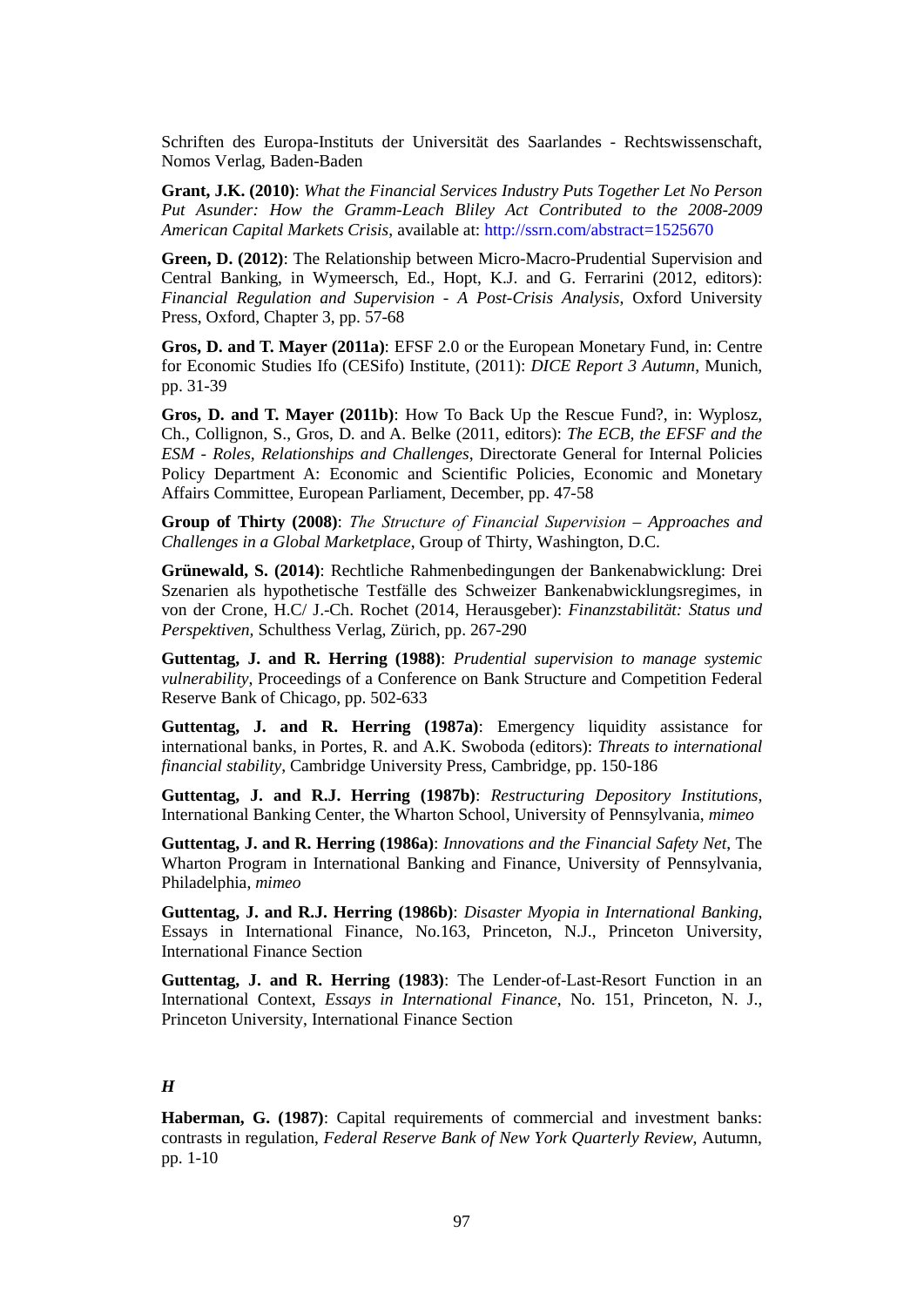**Hadjiemmanuil, Ch. (2015a)**: *Bank Resolution Financing in the Banking Union,* LSE Law, Society and Economy Working Papers 6/2015, available at: [http://ssrn.com/](http://ssrn.com/abstract=2575372)  [abstract=2575372](http://ssrn.com/abstract=2575372)

**Hadjiemmanuil, Ch. (2015b)**: Financial Stability and Integration in the Banking Union, in Allen, F., Carletti, E. and J. Gray (2015, editors**)**: *The New Financial Architecture in the Eurozone*, European University Institute, Florence School of Banking & Finance, Imperial College London Business School, Brevan Howard Centre for Financial Analysis

**Hadjiemmanuil, Ch. (2014)**: Special Resolution Regimes for Banking Institutions: Objectives and Limitations, in Ringe, W.G. and P.M. Huber (2014, editors): *Legal Challenges in the Global Financial Crisis - Bail-outs, the Euro and Regulation*, Chapter 13, Hart Publishing, Oxford and Portland, Oregon

**Hadjiemmanuil, Ch. (2004)**: Institutional Structure of Financial Regulation, A Trend towards "Megaregulators"?, in: *Yearbook of International Financial and Economic Law*, p. 127-190

**Haubrich, J. (1996)**: *Combining Bank Supervision and Monetary Policy*, Economic Commentary, no. 11

**Herring, R.J. and J. Carmassi (2010)**: The Corporate Structure of International Financial Conglomerates: Complexity and its Implications for Safety and Soundness, in Berger, A.N., Molyneux, P. and J. Wilson (2010, editors), *Ofxord Handbook of Banking*, Chapter 8, Oxford University Press, Ofxord-New York, p. 195-229

**Herring, R.J. and J. Carmassi (2008)**: The Structure of Cross-Sector Financial Supervision, *Financial Markets, Institutions & Instruments*, Vol. 17, No. 1, February

**Herring, R.J. and R.E. Litan (1995)**: *Financial Regulation in the Global Economy*, Washington, D.C., The Brookings Institution, available at: [www.brookings.edu/comm/](http://www.brookings.edu/comm/%20conferencereport/cr14.htm)  [conferencereport/cr14.htm](http://www.brookings.edu/comm/%20conferencereport/cr14.htm) 

**Herring, R.J. and A.M. Santomero (2000)**: *What is Optimal Financial Regulation?*, Financial Institutions Center, Wharton, Working Paper Series, 00-34

**Hildebrand, Ph.M. (2008)**: *Is Basel II Enough? The Benefits of a Leverage Ratio*, Financial Markets Group Lecture, London School of Economics, London, December

**Hills, S. (2004)**: Explaining the Credit Risk Elements in Basel II, in Μ.Κ. Ong (editor): *The Basel Handbook: A Guide for Financial Practitioners*, Risk Books, Incisive RWG, London, pp. 31-47

**Hofer, U. (2014)**: *Too Big to Fail and Structural Reforms: A comparative look at structural banking reforms in Switzerland and the UK and the underlying legal and economic background,* Schulthess Juristische Medien AG, Zürich

**Houben, A., Kakes, J. and G. Schinasi (2004)**: *Toward a Framework for Safeguarding Financial Stability*, IMF Working Paper, WP/04/101, International Monetary Fund, Washington, D.C.

**Howells, G. and S. Weatherill (2005)**: *Consumer Protection Law*, second edition, Ashgate, England, USA

**Huertas, T. (2012)**: *The case for bail-ins*, Wharton Financial Institutions Center, Working Paper No 17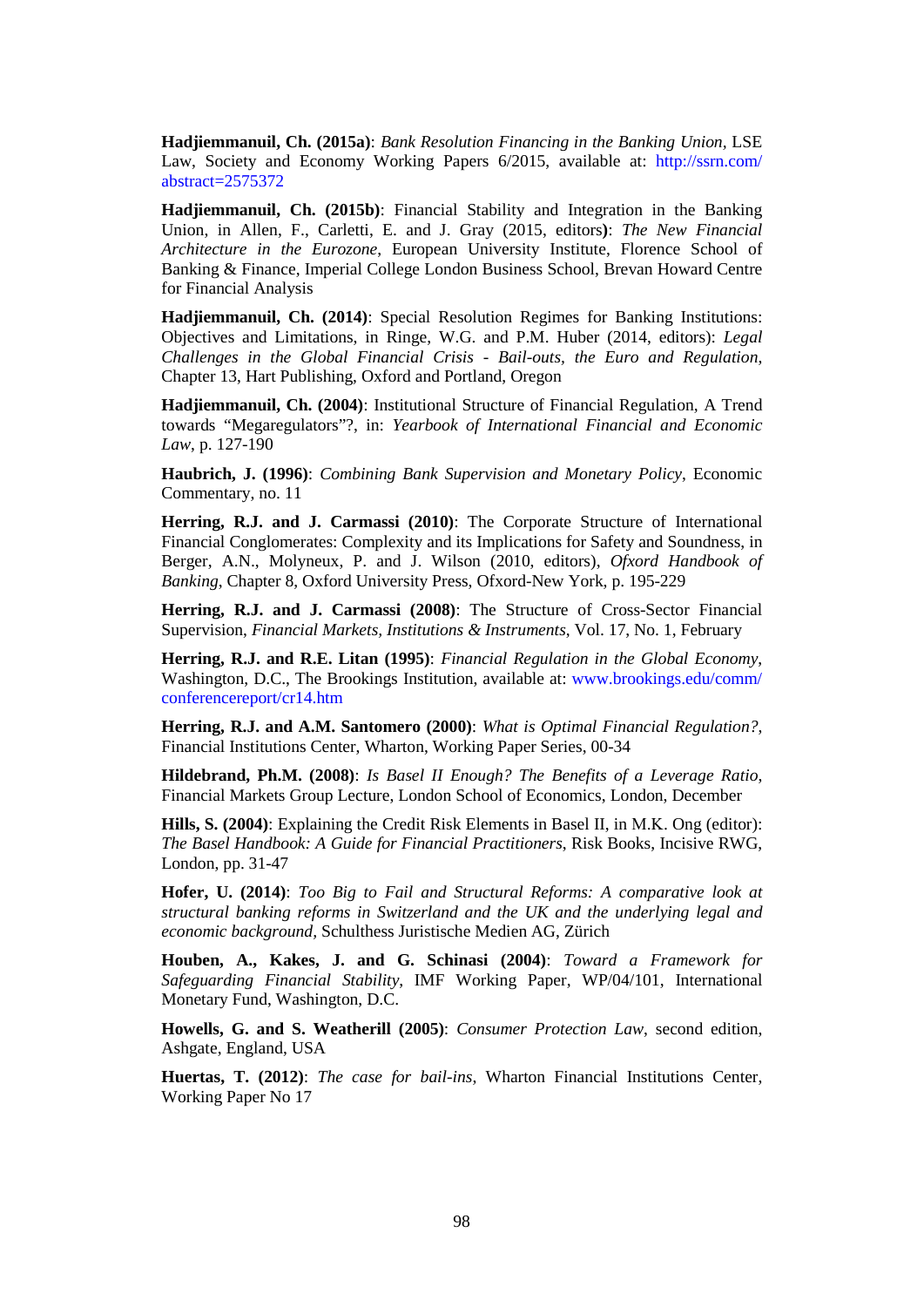**Huertas, T.F. and R.M. Lastra (2011)**: The perimeter issue: to what extent should *lex specialis* be extended to systemically significant financial institutions? An exit strategy from too big to fail, in Lastra, R.M. (2011, editor): *Cross-Border Bank Insolvency*, Oxford University Press, Oxford – New York, pp. 250-280

**Hull, J.C. (1997)**: *Options, Futures, and other Derivatives*, International Edition, Prentice Hall International, London

**Hüpkes, E. and D. Devos (2010)**: Cross-border Bank Resolution, in Giovanoli, M. and D. Devos (2010, editors): *International Monetary and Financial Law: The global crisis*, Oxford University Press, Oxford – New York, Chapter 17, pp. 359-377

# *I*

**International Monetary Fund (2010)**: *Global Financial Stability Report. Meeting New Challenges to Stability and Building a Safer System*, IMF, Washington D.C., April

**Ippolito, R.A. (2005)**: *Economics for Lawyers*, Princeton University Press, Princeton and Oxford

# *K*

**Kahane, Y. (1977)**: Capital adequacy and the regulation of financial intermediaries, *Journal of Banking and Finance*, volume 1, pp. 207-218

**Kahn, Ch.M. and J.A.C. Santos (2001)**: *Allocating bank regulatory powers: lender of last resort, deposit insurance and supervision*, BIS Working Papers No 79, Bank for International Settlements, August, pp. 93-96

**Khan, H.R. (2011)**: *Financial inclusion and financial stability: are they two sides of the same coin?*, address, BANCON 2011, organized by the Indian Bankers Association and Indian Overseas Bank, Chennai, 4 November, available at: [http://www.bis.org/](http://www.bis.org/review/r111229f.pdf)  [review/r111229f.pdf](http://www.bis.org/review/r111229f.pdf)

**Kim, D. and A. Santomero (1988)**: Risk in banking and capital regulation, *Journal of Finance*, volume 43, issue 5, pp. 1219-1233

**Kokkola, T. (2010)**: *The Payment System: Payments, Securities and Derivatives, and the Role of the Eurosystem*, European Central Bank

**Krahnen, J.P. (2013)**: *Rescue by Regulation? Key Points of the Liikanen Report*, White Paper Series No. 9, Center of Excellence SAFE (Sustainable Architecture for Finance in Europe)

## *L*

**Lang, G. and M. Schröder (2012)**: *Do we need a separate banking system? An assessment*, Centre for European Economic Research, Discussion Paper No. 13-011

**Lastra, R.M. (2015)**: *International Financial and Monetary Law*, second edition, Oxford University Press, United Kingdom

**Lastra, R.M. (2011a**, editor**)**: *Cross-Border Bank Insolvency*, Oxford University Press, Oxford – New York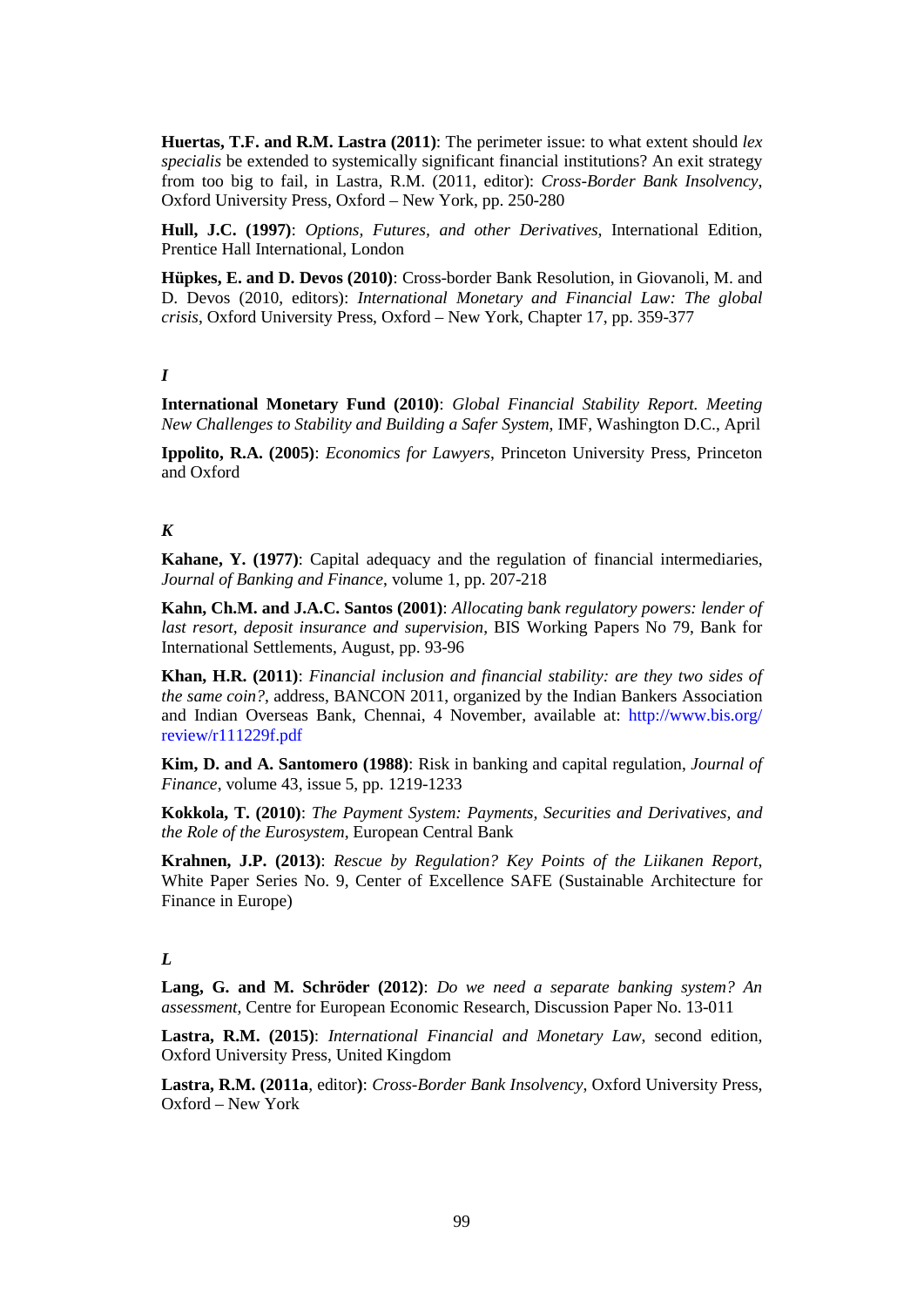**Lastra, R.M. (2006)**: *Legal foundations of international monetary stability*, Oxford University Press, Oxford-New York

**Lenza, M., Pill, H. and L. Reichlin (2010)**: *Monetary policy in exceptional times*, Working Paper Series, no. 1253, European Central Bank – Eurosystem, October

**Lichtenstein, C. (2010)**: Lessons for 21st-Century Central Bankers: Differences between Investment and Depositary Banking, in Giovanoli, M. and D. Devos (2010, editors): *International Monetary and Financial Law: The Global Crisis*, Oxford University Press, Oxford – New York, Chapter 10, pp. 217-233

### *M*

**Markets Committee (2013)**: *Central bank collateral frameworks and practices*, Bank for International Settlements, March

**McCormick, R. (2006)**: *Legal Risk in the Financial Markets*, Oxford University Press, Oxford-New York

**McKnight, A. (2008)**: *The Law of International Finance*, Oxford University Press, Oxford-New York

**Mercuro, N. and S.G. Medema (2006)**: *Economics and the Law, From Posner to Post-Modernism and Beyond*, second edition, Princeton University Press, Princeton and Oxford

**Meyer, C. (1996)**: *Die Bankbilanz als Finanzielles Führungsinstrument*, Bank- und Finanzwirtschaftliche Forschungen, Band 96, Verlag Paul Haupt, Bern-Stuttgart-Wien

**Mishkin, F.S. (2007)**: *The Economics of Money, Banking and Financial Markets*,  $8<sup>th</sup>$ edition, The Addison-Wesley series in economics, Pear Education Inc., Boston

**Möschel, W. (1978)**: Das Trennsystem in der U.S.-amerikanischen Bankwirtschaft: Eine normative und faktische Analyse, Studien zum Bank- und Börsenrecht, Band 3, Nomos Verlagsgesellschaft, Baden-Baden

## *N*

**Nieto, M. and G. Garcia (2012)**: *The Insufficiency of Traditional Safety Nets: What Bank Resolution Fund for Europe?,* LSE Financial Markets Group Paper Series, Special Paper 209, London, UK

**Nielsen L. (2011)**: *Classification of Countries Based on Their Level of Development. How it is Done and How it Could be Done*, IMF Working Paper, WP/11/31 (available at: [http://www.imf.org/external/pubs/ft/wp/2011/wp1131.pdf\)](http://www.imf.org/external/pubs/ft/wp8011/wp1131.pdf)

**Nijskens R. and S. Eijffinger (2010)**: *The lender of last resort: liquidity provisions versus the possibility of bail-out,* European Banking Center Discussion Paper No. 2, Tilburg University, Netherlands

**Nelson, W. (2014)**: Lessons from last resort operations during the financial crisis: the Federal Reserve experience, in Bank for International Settlements (2014): *Re-thinking the lender of last resort*, BIS Papers No 79, September, pp. 76-80

**Norberg, J. (2009)**: *Financial Fiasko: How America's infatuation with homeownership and easy money created the economic crisis*, Cato Institute, Washington, D.C.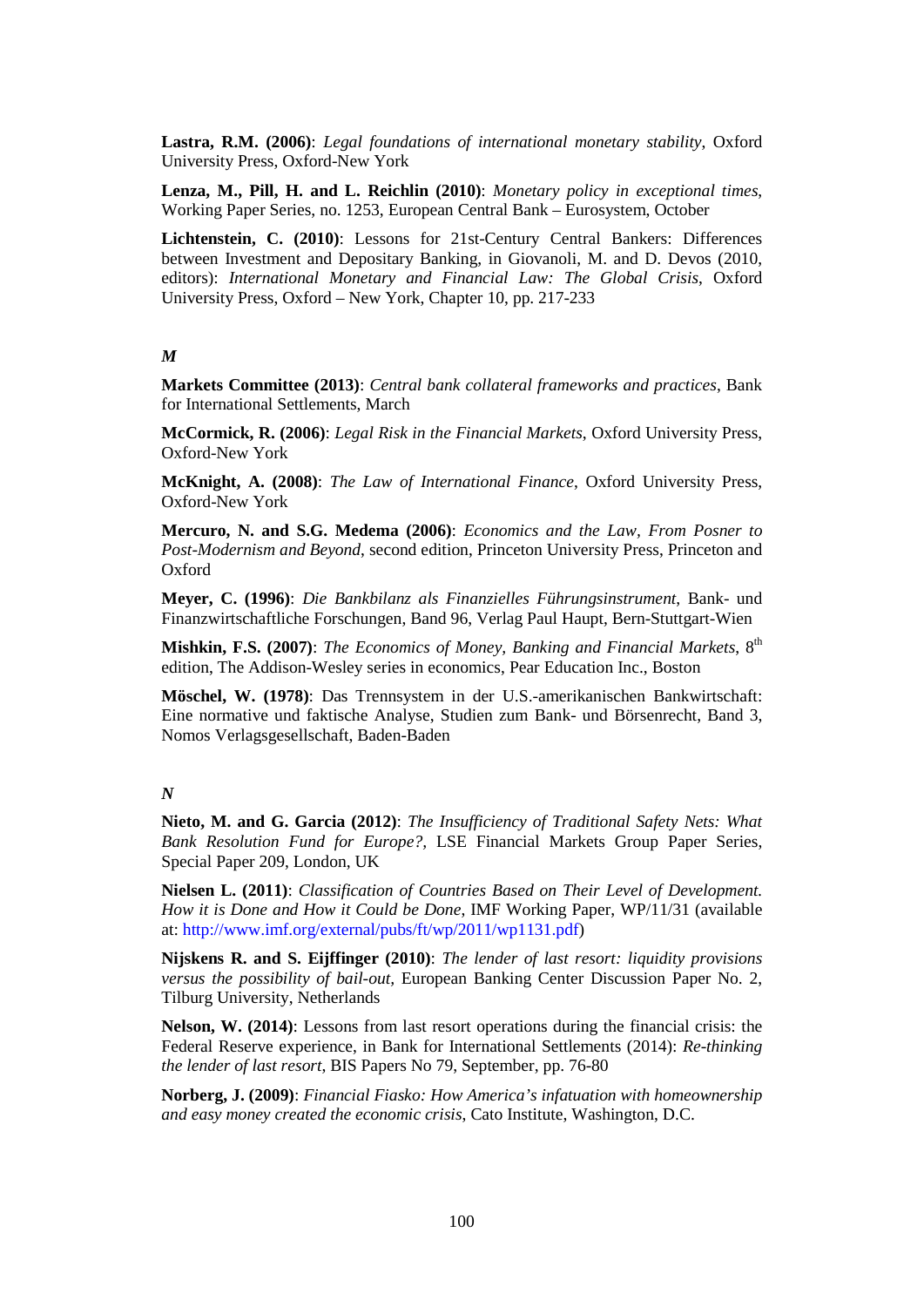**Norton, J.J. (1995)**: *Devising International Bank Supervisory Standards*, Graham & Trotman / Martinus Nijhoff, London - Dordrecht – Boston

**Noussia, K. (2010)**: The 'good bank-bad bank' concept: A model solution?, *Journal of International Banking Law and Regulation,* Vol. 25/8, Sweet and Maxwell, pp. 401- 411

## *O*

**O' Neal, M.K. (2000)**: Summary and Analysis of the Gramm-Leach Bliley Act, *Securities Regulation Law Journal*, 28

**Oganesyan, G. (2013)**: *The Changed Role of the Lender of Last Resort: Crisis Responses of the Federal Reserve*, European Central Bank and Bank of England, Working Paper, No. 19/2013, Institute for International Political Economy, Berlin

**OECD (2005)**: *Recommendation of the Council on Principles and Good Practices on Financial Education and Awareness*, June, available at: [http://www.oecd.org/finance/](http://www.oecd.org/finance/financial-education/35108560.pdf)  [financial-education/35108560.pdf](http://www.oecd.org/finance/financial-education/35108560.pdf)

**OECD (1987)**: *Prudential Supervision in Banking*, OECD, Paris

# *P*

**Padoa-Schioppa, T. (2000)**: EMU and Banking Supervision, in Goodhard, C.A.E. (2000, editor): *Which lender of last resort for Europe?*, Chapter 1, Central Banking Publications, London, pp. 15-29

**Piedelièvre, S. (2008)**: *Droit de la Consommation*, Economica, Paris

**Posner, R.A. (2010)**: *The Crisis of Capitalist Democracy*, Harvard University Press, Cambridge-Massachussets-London, England

# *R*

**Rajan, R.G. (2010)**: *Fault Lines: How Hidden Fractures Still Threaten the World Economy*, Princeton University Press, Princeton

**Ramsay I. (1997)**: Models of Consumer Bankruptcy: Implications for Research and Policy, *Journal of Consumer Policy 20*, pp. 269 ff.

**Rasmusen, Er. (1989)**: *Games and Information*, Basil Blackwell, Oxford

**Rheinholdson, F. and H. Olsson (2012)**: *The Separation of Commercial and Investment Banking: A Literature Review*, University of Gothenburg

**Rochet, J. (1992)**: Capital requirements and the behaviour of commercial banks, *European Economic Review*, volume 36, pp. 1137-1178

**Rosenthal, D. (2002)**: *Consumer Credit Law and Practice*, Butterworths, London

## *S*

**Saunders, A. (1987)**: The Interbank Market, Contagion Effects and International Financial Crises, in R. Portes and A.K. Swoboda (editors): *Threats to International Financial Stability*, Cambridge University Press, Cambridge, pp. 196-232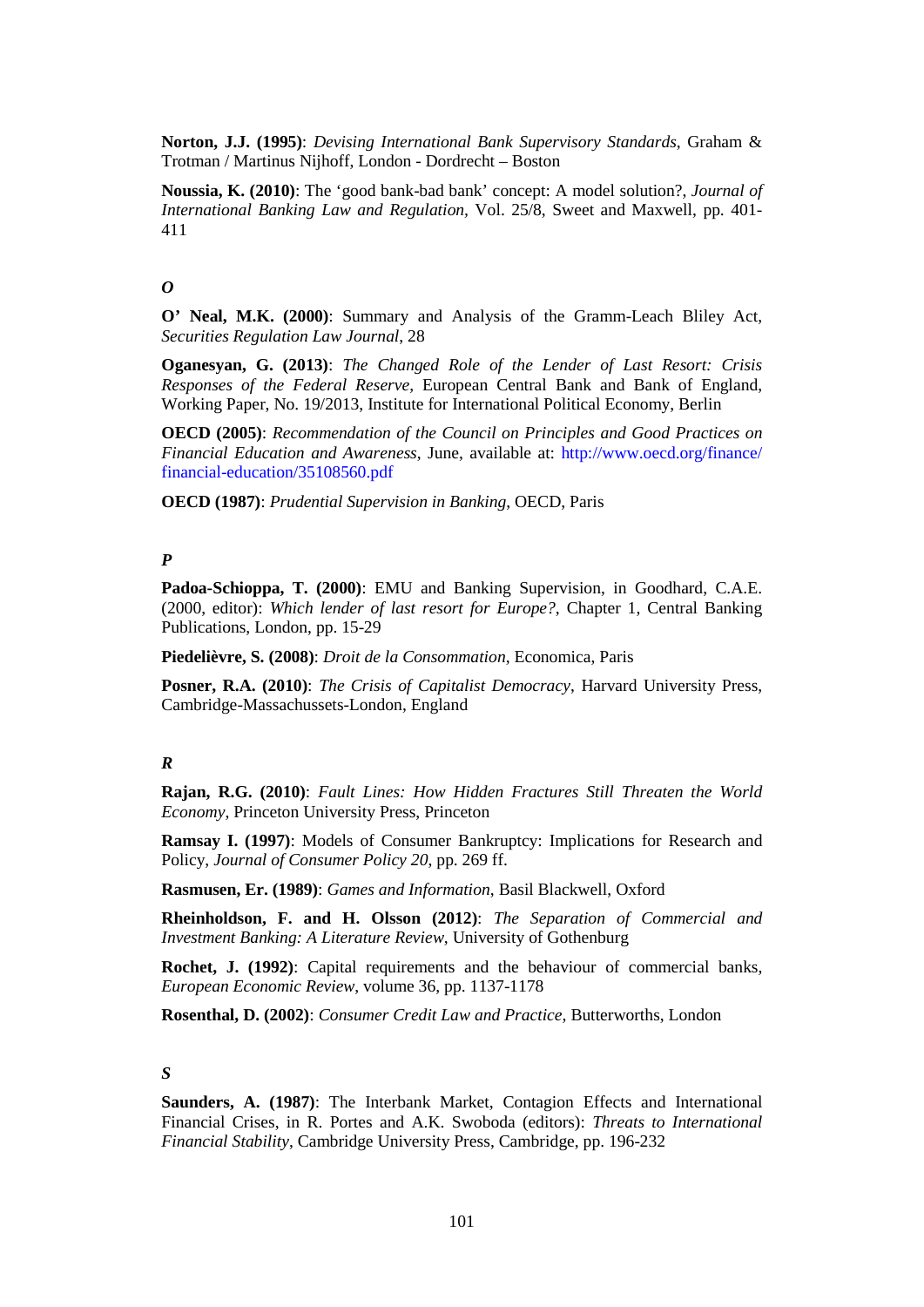**Saunders, A. and I. Walter (1994)**: *Universal Banking in the United States, What could we gain? What could we lose ?,* Oxford University Press, New York-Oxford

**Schinasi, G.J. (2005)**: *Preserving Financial Stability*, Economic Issues 36, International Monetary Fund, Washington D.C.

**Schwarcz, S.L. (2008)**: *Systemic Risk*, Duke Law School Legal Studies, Research Paper Series, No. 163, March, at: http://ssrn.com/abstract=1008326

**Schwintowski, H.-P. and F.A. Schäfer (2004)**: *Bankrecht: Commercial Banking – Investment Banking,* Carl Heymanns Verlag KG, Köln-Berlin-Bonn-München, 2. Auflage

**Seelig, S. and Al. Novoa (2009)**: *Governance Practices at Financial Regulatory and Supervisory Agencies*, IMF Working Paper WP/09/135, available at: http://www.imf. org/external/pubs/ft/wp/2009/wp09135.pdf

**Siegwart, H., Caytas, I.G. and J.I. Mahari (1989)**: *Global Political Risk*, Helbing and Lichtenhahn, Basle and Frankfurt am Main

**Sinkey, J.F. (1992)**: *Commercial Bank Financial Management*, MacMillan Publishing Company, New York, fourth edition

**Steil, B. (2002)**: *Changes in the Ownership and Governance of Securities Exchanges: Causes and Consequences*, February

**Stephanou, C.A. (2013)**: Building Firewalls: European Responses to the Sovereign Debt Crisis, in Hieronymi, O. and C.A. Stephanou (2013, editors): *International Debt: Economic, Financial, Monetary, Political and Regulatory Aspects*, Basingstoke UK: Palgrave Macmillan, London, Chapter 4, pp. 127-158

**Stillhart (2002)**: *Theorie der Finanzintermediation und Regulierung von Banken*, Bank- und finanzwirtschaftliche Forschungen, Verlag Paul Haupt, Bern-Stuttgart-Wien

## *T*

**Thakor, A. (2012)**: *The Economic Consequences of the Volcker Rule*, Center for Capital Markets Competitiveness, U.S. Chamber of Commerce, Washington

**The World Bank (1989)**: *World Development Report: Financial Systems and Development*, Oxford University Press, Oxford-New York, pp. 49-61

**Thiele, A. (2014)**: *Finanzaufsicht*, Jus Publicum 229, Mohr Siebeck, Tübingen

**Tucker, P. (2014)**: The lender of last resort and modern central banking: principles and reconstruction, in Bank for International Settlements (2014): *Re-thinking the lender of last resort*, BIS Papers No 79, September, pp. 10-42

#### *V*

**Vinals, J., Pazarbasioglu, C., Surti, J., Narain, A., Erbenova, M. and J. Chow (2013)**: *Creating a Safer Financial System: Will the Volcker, Vickers and Liikanen Structural Measures Help?*, IMF Staff Discussion Note, SDN/13/4, International

**von der Crone, H.C./ J.-Ch. Rochet (2014**, Herausgeber**)**: *Finanzstabilität: Status und Perspektiven*, Schweizer Schriften zum Finanzmarktrecht, Band 112, Schulthess Verlag, Zürich